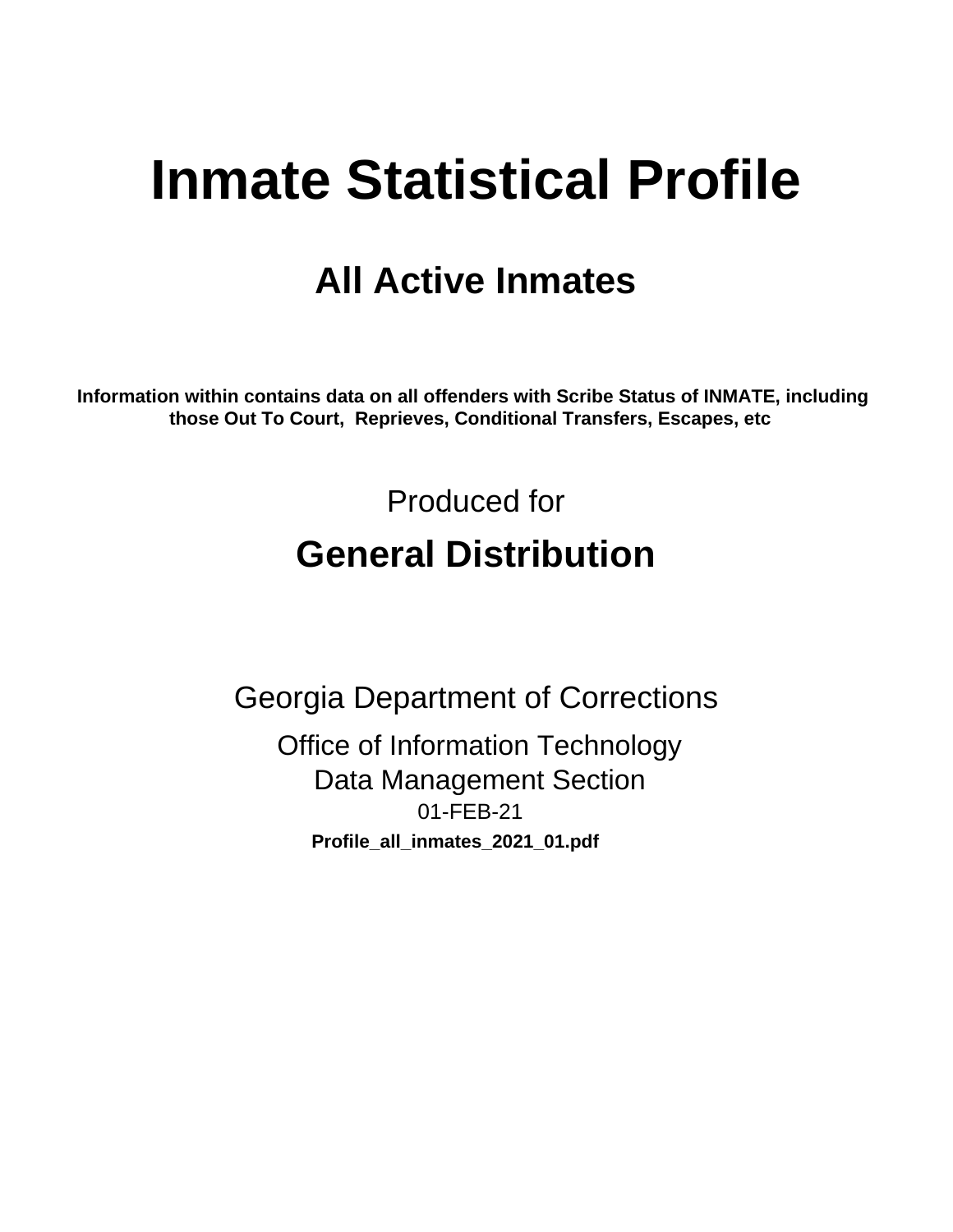## **Inmate Statistical Profile 01-FEB-21**

Contents

**All Active Inmates** 

Produced for General Distribution

## **Table of Contents**

| <b>Demographic information</b>                                        |
|-----------------------------------------------------------------------|
| 4 Current age, broken out in ten year age groups                      |
| 5 Race group                                                          |
| 6 Marital status, self-reported at entry to prison                    |
| 7 Number of Inmates with Dependents, self-reported at entry to prison |
| 8 Religious affiliation, self-reported at entry to prison             |
| 9 Home county - self-reported at entry to prison                      |
| 14 Employment status before prison, self-reported at entry to prison  |
| 15 Age at admission                                                   |
| 17 Age at admission                                                   |
| 20 Height, measured at entry to prison                                |
| 22 Weight, measured at entry to prison                                |
| 23 Military service                                                   |
| <b>Correctional information</b>                                       |
| 24 Type of admission to prison                                        |
| 25 Current / last supervision level                                   |
| 26 Current / last institution type                                    |
| 27 Institution type - transitional centers                            |
| 28 Institution type - county prisons                                  |
| 30 Institution type - state prisons                                   |
| 32 Institution type - private prisons                                 |
| 33 Institution type - inmate boot camp                                |
| 34 Number of disciplinary reports                                     |
| 35 Number of transfers                                                |
| 36 Number of escapes                                                  |
| 37 Split sentence - Probation to follow                               |
| 38 Probable future release type of still active inmates               |
| 39 Time served in current (or last) institution                       |
| Educational, psychological and physical information                   |
| 40 Highest grade level attained                                       |
| 41 Culture fair IQ scores                                             |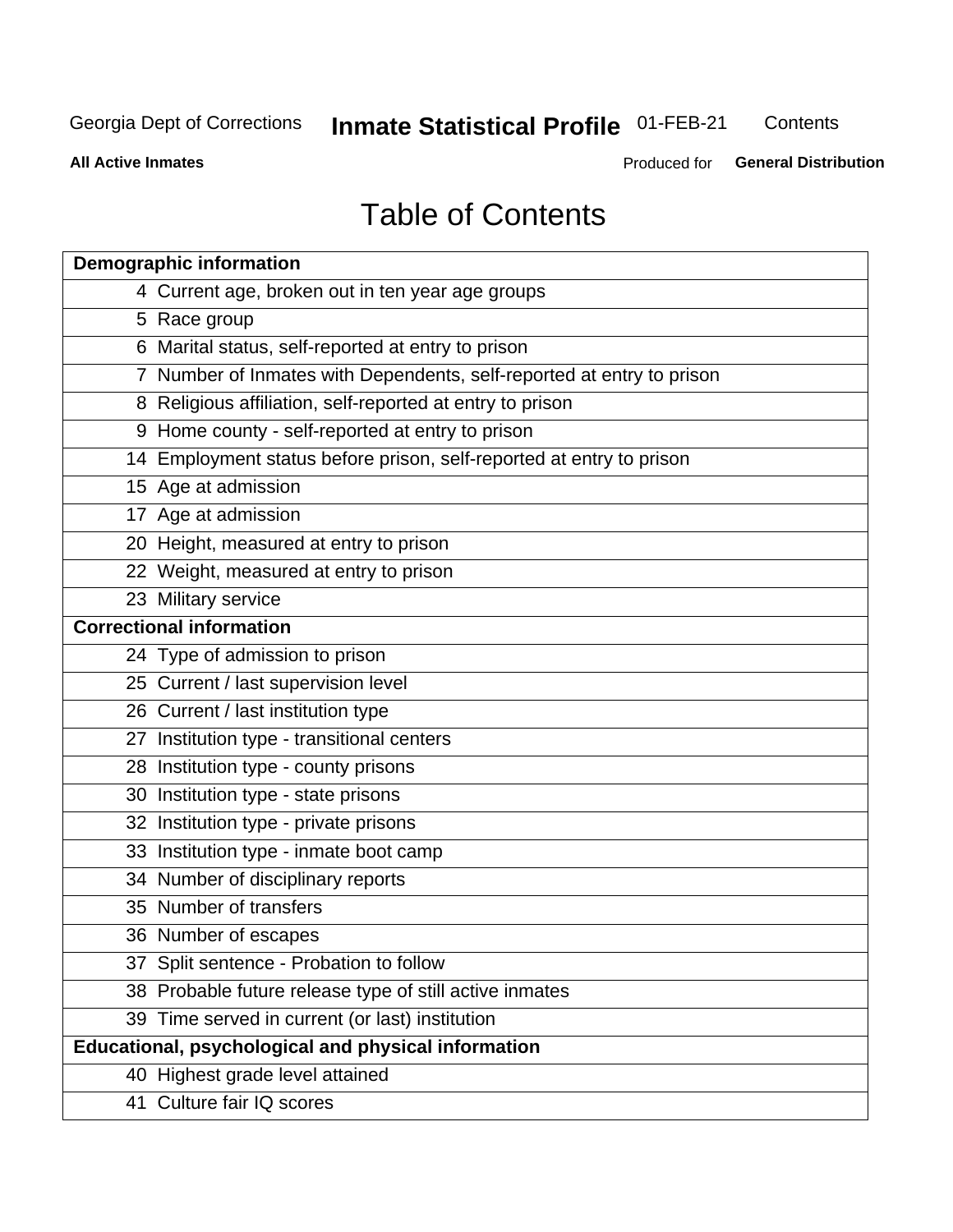## **Inmate Statistical Profile 01-FEB-21**

Contents

**All Active Inmates** 

Produced for **General Distribution** 

## **Table of Contents**

| Educational, psychological and physical information              |
|------------------------------------------------------------------|
| 42 Wide Range Achievement Test (WRAT) reading score              |
| 43 Wide Range Achievement Test (WRAT) math score                 |
| 44 Wide Range Achievement Test (WRAT) spelling score             |
| 45 Current / last mental health treatment level                  |
| 46 PULHESDWIT medical scale - 'P' overall condition ('P'hysical) |
| 47 PULHESDWIT medical scale - 'U' upper body                     |
| 48 PULHESDWIT medical scale - 'L' lower body                     |
| 49 PULHESDWIT medical scale - 'H' hearing                        |
| 50 PULHESDWIT medical scale - 'E' vision                         |
| 51 PULHESDWIT medical scale -'S' psychiatric                     |
| 52 PULHESDWIT medical scale - 'D' dental                         |
| 53 PULHESDWIT medical scale - 'W' work ability                   |
| 54 PULHESDWIT medical scale - 'I' impairment                     |
| 55 PULHESDWIT medical scale - 'T' transportability               |
| <b>Crimes and criminal history information</b>                   |
| 56 Number of prior Georgia incarcerations                        |
| 57 Prison sentence in years                                      |
| 58 Primary offense, broken out into felonies vs misdemeanors     |
| 59 Primary offense, broken out into six broad crime categories   |
| 60 Primary offense, detailed offense code                        |
| 68 County of conviction of primary offense                       |
| 73 Circuit of conviction of primary offense                      |
| 75 Years served (jail + prison) in this incarceration            |
| <b>Medical information</b>                                       |
| 76 Results of most recent HIV test                               |
| 77 Results of most recent tuberculosis test                      |
| 78 Results of most recent syphilis test                          |
| 79 Results of most recent Hepatitis-C test                       |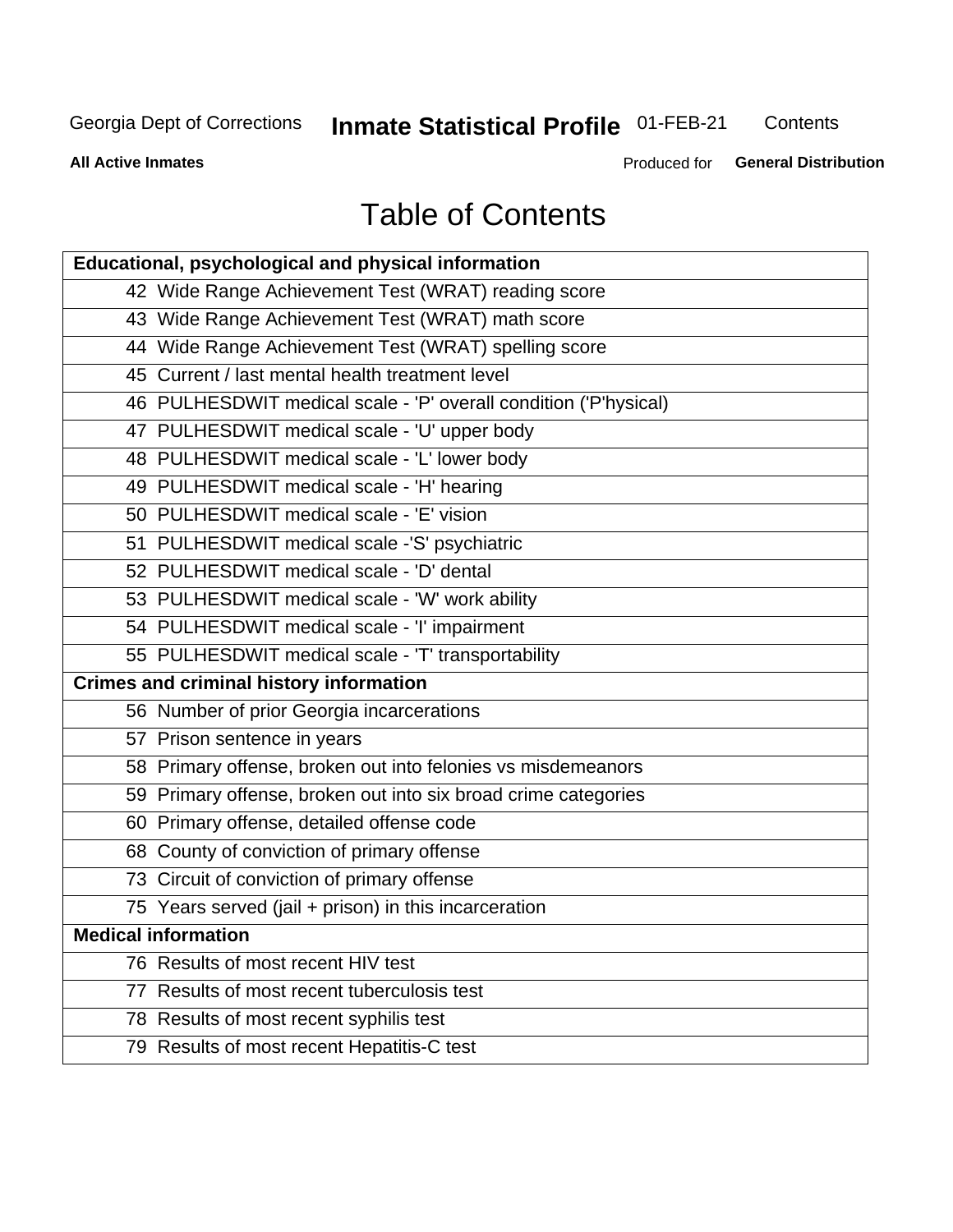### **All Active Inmates**

### Produced for General Distribution

## Current age, broken out in ten-year age groups

COL % - percent each COUNT is of its particular column

|                          |              | <b>Male</b> |        |              | <b>Female</b> |          |              | <b>Total</b> |  |
|--------------------------|--------------|-------------|--------|--------------|---------------|----------|--------------|--------------|--|
| <b>Current Age</b>       | <b>Count</b> | Col %       | Row %  | <b>Count</b> | Col %         | Row %    | <b>Total</b> | Col %        |  |
| <b>Teens (1-19)</b>      | 344          | 0.79%       | 96.36% | 13           | 0.43%         | 3.64%    | 357          | 0.76%        |  |
| <b>Twenties (20-29)</b>  | 10,515       | 24.08%      | 93.59% | 720          | 23.82%        | $6.41\%$ | 11,235       | 24.06%       |  |
| Thirties (30-39)         | 13,414       | 30.72%      | 92.57% | 1,076        | 35.59%        | $7.43\%$ | 14,490       | 31.03%       |  |
| <b>Forties (40-49)</b>   | 9,866        | 22.59%      | 93.21% | 719          | 23.78%        | 6.79%    | 10,585       | 22.67%       |  |
| <b>Fifties (50-59)</b>   | 6,202        | 14.20%      | 94.44% | 365          | 12.07%        | 5.56%    | 6,567        | 14.06%       |  |
| <b>Sixties (60-69)</b>   | 2,657        | 6.08%       | 95.92% | 113          | 3.74%         | 4.08%    | 2,770        | 5.93%        |  |
| Seventy + (70 and above) | 672          | 1.54%       | 97.53% | 17           | 0.56%         | $2.47\%$ | 689          | 1.48%        |  |
| <b>Total Reported</b>    | 43,670       | 100%        | 93.53% | 3,023        | 100%          | 6.47%    | 46,693       | 100%         |  |

| <b>Not Reported</b>  | 339   |       | 340   |
|----------------------|-------|-------|-------|
| <b>Total</b><br>Grar | 4,009 | 3,024 | 7,033 |

| <b>Mean</b><br>(average) | 39.42         | 38.16 | 39.34 |
|--------------------------|---------------|-------|-------|
| Median (middle)          | $\sim$<br>ا پ | 36    | ^¬    |
| Mode<br>(most frequent)  |               | 29    |       |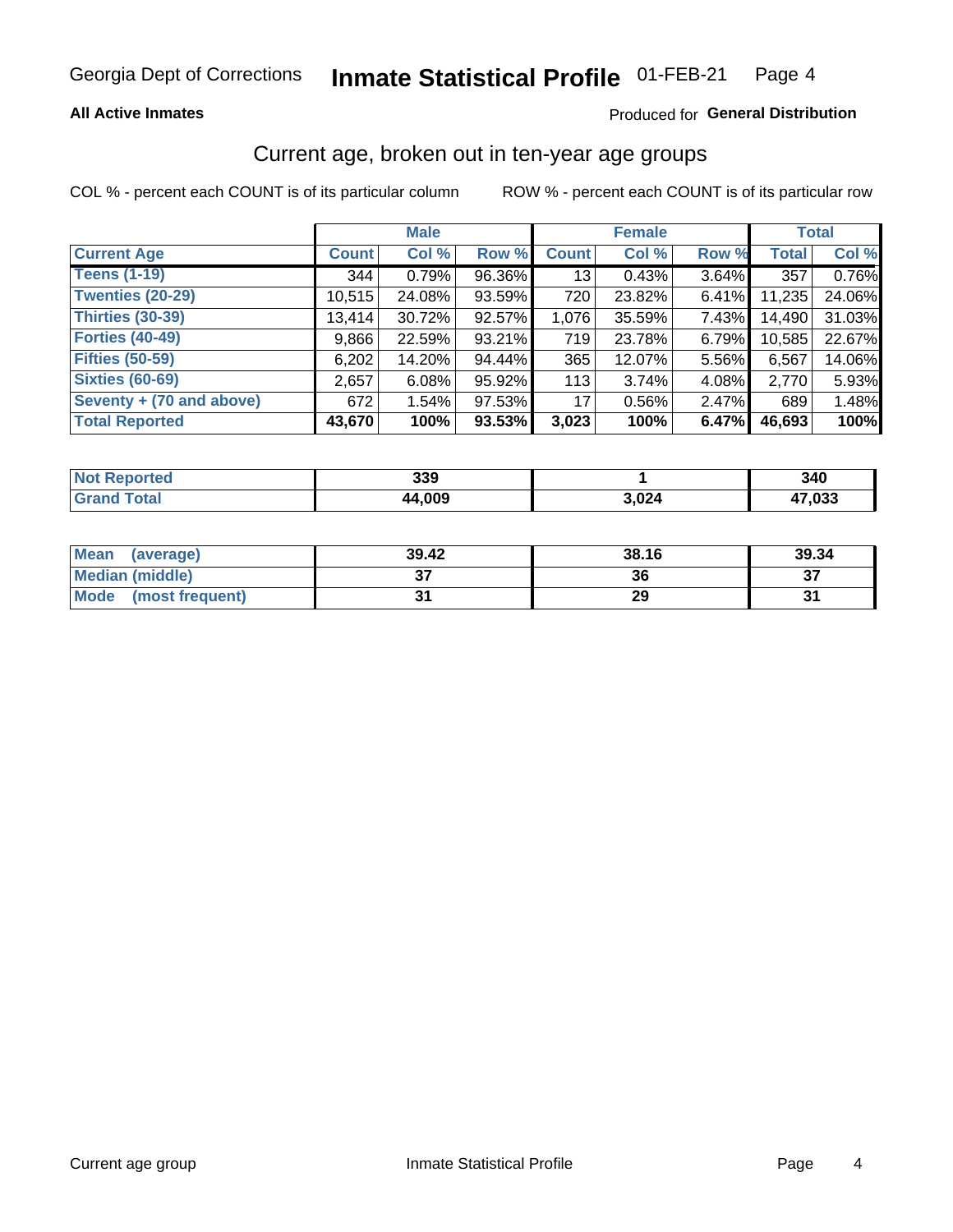#### Inmate Statistical Profile 01-FEB-21 Page 5

#### **All Active Inmates**

### **Produced for General Distribution**

### Race group

COL % - percent each COUNT is of its particular column

|                                   |              | <b>Male</b> |         |             | <b>Female</b> |        |              | <b>Total</b> |  |
|-----------------------------------|--------------|-------------|---------|-------------|---------------|--------|--------------|--------------|--|
| <b>Race Group</b>                 | <b>Count</b> | Col %       |         | Row % Count | Col %         | Row %  | <b>Total</b> | Col %        |  |
| <b>White</b>                      | 14,916       | 33.89%      | 89.47%  | ∣ 756.      | 58.07%        | 10.53% | 16,672       | 35.45%       |  |
| <b>Black</b><br>2                 | 27,061       | 61.49%      | 95.71%  | 1,212       | 40.08%        | 4.29%  | 28,273       | 60.11%       |  |
| <b>Other</b><br>5.                | 6            | $.01\%$     | 75.00%  | 2           | $.07\%$       | 25.00% | 8            | .02%         |  |
| <b>Asian</b><br>6                 | 149          | .34%        | 96.13%  | 6           | .20%          | 3.87%  | 155          | .33%         |  |
| <b>Unknown</b><br>9               | 3            | $.01\%$     | 100.00% |             |               |        | 3            | .01%         |  |
| <b>Hispanic</b><br>10             | 0.850        | 4.20%       | 97.52%  | 47          | 1.55%         | 2.48%  | 1,897        | 4.03%        |  |
| <b>Native American</b><br>$12 \,$ | 24           | .05%        | 96.00%  |             | .03%          | 4.00%  | 25           | .05%         |  |
| <b>Total Reported</b>             | 44,009       | 100%        | 93.57%  | 3,024       | 100%          | 6.43%  | 47,033       | 100%         |  |

| <b>ported</b><br>NO. |        |       |        |
|----------------------|--------|-------|--------|
| `otal<br>'Grand      | 44,009 | 3,024 | 17,033 |

| m | <br>w |  |
|---|-------|--|
|   |       |  |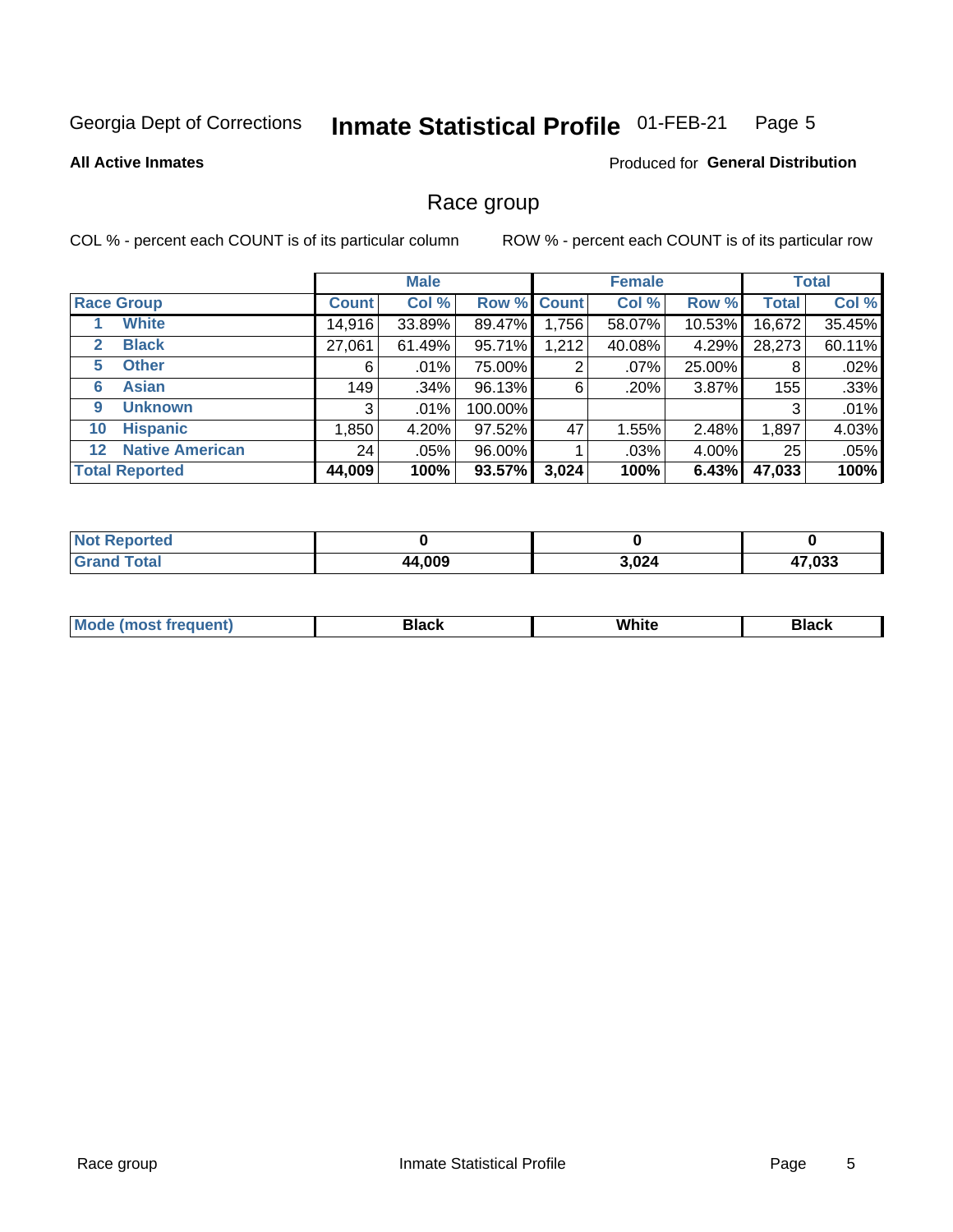#### Inmate Statistical Profile 01-FEB-21 Page 6

**All Active Inmates** 

#### Produced for General Distribution

## Marital status, self-reported at entry to prison

COL % - percent each COUNT is of its particular column

|                            | <b>Male</b>  |          |        | <b>Female</b> |        |           | <b>Total</b> |        |
|----------------------------|--------------|----------|--------|---------------|--------|-----------|--------------|--------|
| <b>Marital Status</b>      | <b>Count</b> | Col %    | Row %  | <b>Count</b>  | Col %  | Row %     | <b>Total</b> | Col %  |
| <b>Unknown</b><br>$\bf{0}$ | 1,340        | $3.04\%$ | 91.66% | 122           | 4.03%  | 8.34%     | 1,462        | 3.11%  |
| <b>Divorced</b><br>D       | 4,040        | 9.18%    | 91.22% | 389           | 12.86% | 8.78%     | 4,429        | 9.42%  |
| <b>Married</b><br>М        | 5,631        | 12.80%   | 91.13% | 548           | 18.12% | 8.87%     | 6,179        | 13.14% |
| <b>Separated</b><br>S      | 1,470        | 3.34%    | 89.85% | 166           | 5.49%  | $10.15\%$ | 1,636        | 3.48%  |
| <b>Unmarried</b><br>U      | 31,009       | 70.46%   | 94.85% | 1,682         | 55.62% | 5.15%     | 32,691       | 69.51% |
| <b>Widow</b><br>W          | 519          | 1.18%    | 81.60% | 117           | 3.87%  | 18.40%    | 636          | 1.35%  |
| <b>Total Reported</b>      | 44,009       | 100%     | 93.57% | 3,024         | 100%   | 6.43%     | 47,033       | 100%   |

| <b>Not Reported</b> |       |       |        |
|---------------------|-------|-------|--------|
| Total               | 4,009 | 3,024 | 17.033 |

|--|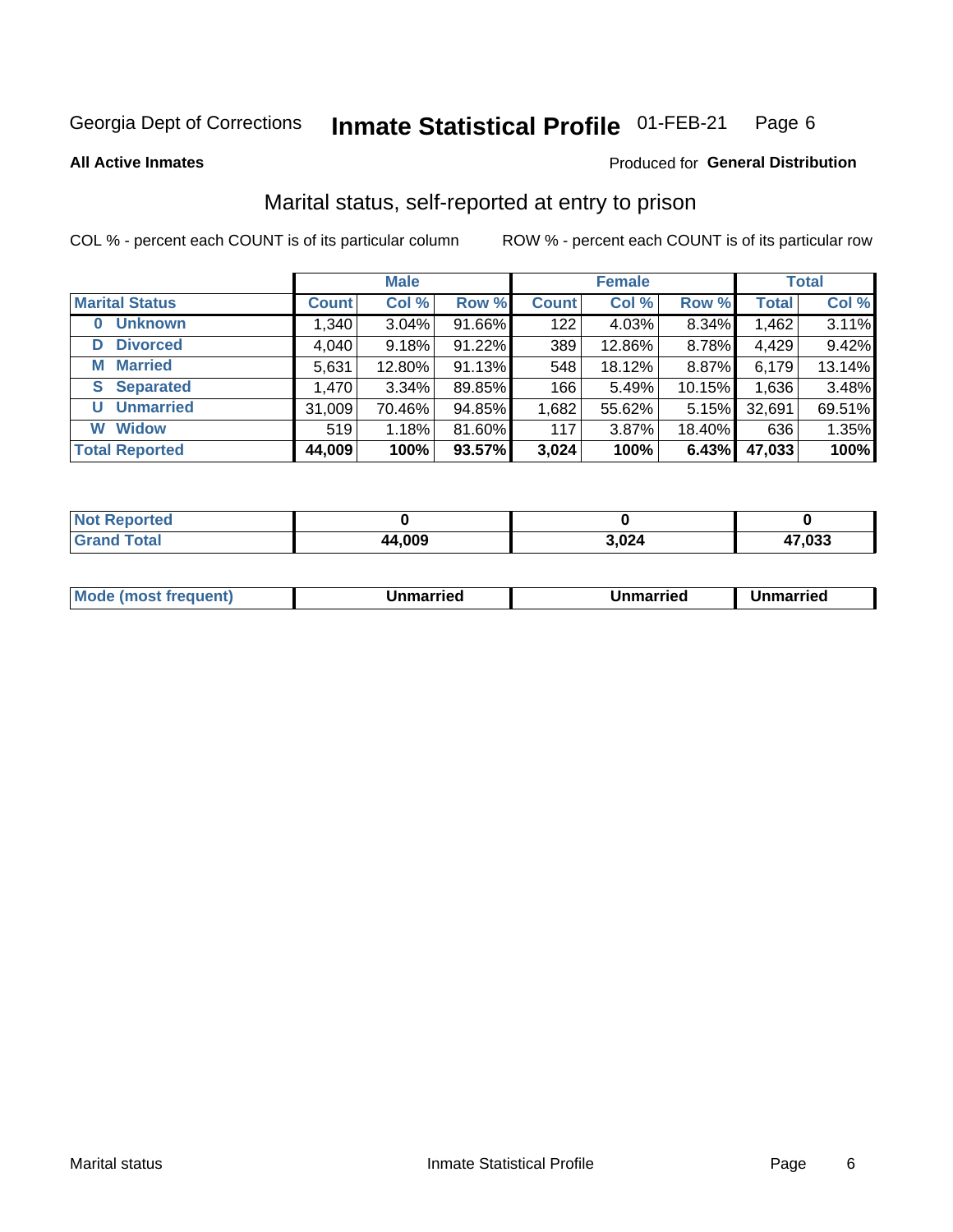#### Inmate Statistical Profile 01-FEB-21 Page 7

#### **All Active Inmates**

### Produced for General Distribution

## Number of Inmates with Dependents, Self-Reported at Entry to Prison

COL % - percent each COUNT is of its particular column

|                             |              | <b>Male</b> |        |                 | <b>Female</b> |       | <b>Total</b> |        |
|-----------------------------|--------------|-------------|--------|-----------------|---------------|-------|--------------|--------|
| <b>Number of dependents</b> | <b>Count</b> | Col %       | Row %  | <b>Count</b>    | Col %         | Row % | <b>Total</b> | Col %  |
| l 0                         | 13,574       | 36.84%      | 92.43% | 1,111           | 42.21%        | 7.57% | 14,685       | 37.20% |
|                             | 8,485        | 23.03%      | 94.58% | 486             | 18.47%        | 5.42% | 8,971        | 22.73% |
| $\overline{2}$              | 6,444        | 17.49%      | 93.34% | 460             | 17.48%        | 6.66% | 6,904        | 17.49% |
| $\overline{\mathbf{3}}$     | 3,909        | 10.61%      | 92.78% | 304             | 11.55%        | 7.22% | 4,213        | 10.67% |
| 4                           | 2,094        | 5.68%       | 92.90% | 160             | 6.08%         | 7.10% | 2,254        | 5.71%  |
| 5                           | 1,080        | 2.93%       | 95.07% | 56              | 2.13%         | 4.93% | 1,136        | 2.88%  |
| 6                           | 574          | 1.56%       | 95.03% | 30              | 1.14%         | 4.97% | 604          | 1.53%  |
| 7                           | 267          | 0.72%       | 95.70% | 12 <sub>1</sub> | 0.46%         | 4.30% | 279          | 0.71%  |
| 8                           | 163          | 0.44%       | 95.32% | 8               | 0.30%         | 4.68% | 171          | 0.43%  |
| 9                           | 84           | 0.23%       | 98.82% |                 | 0.04%         | 1.18% | 85           | 0.22%  |
| 10                          | 67           | 0.18%       | 95.71% | 3               | 0.11%         | 4.29% | 70           | 0.18%  |
| Over 10                     | 102          | 0.28%       | 99.03% |                 | 0.04%         | 0.97% | 103          | 0.26%  |
| <b>Total Reported</b>       | 36,843       | 100%        | 93.33% | 2,632           | 100%          | 6.67% | 39,475       | 100.0% |

| 7,166 | 392  | 7,558  |
|-------|------|--------|
| .009  | ,024 | 17,033 |

| Mean (average)          | . 53 | 1.38 | 1.52 |
|-------------------------|------|------|------|
| <b>Median (middle)</b>  |      |      |      |
| Mode<br>(most frequent) |      |      |      |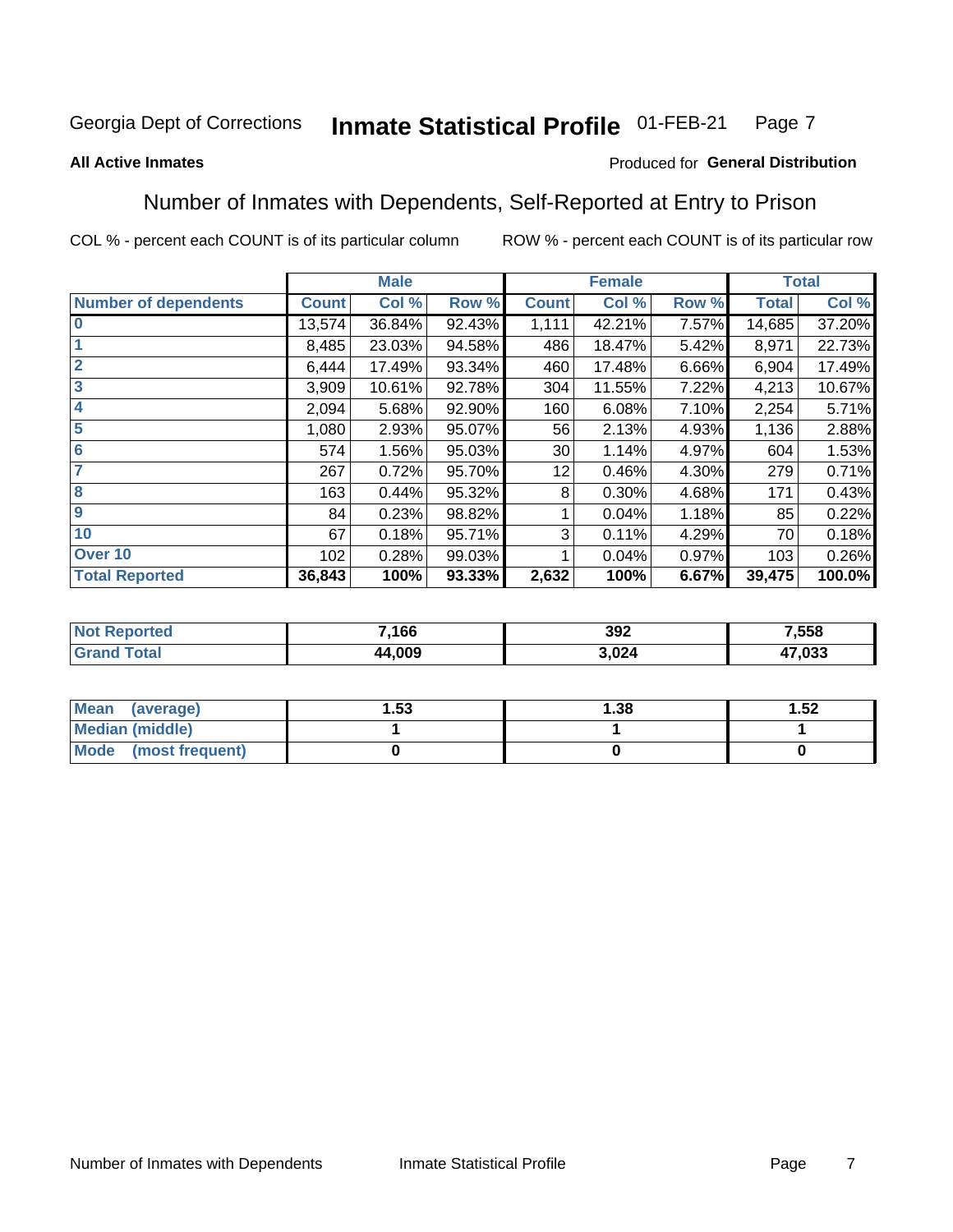#### **Inmate Statistical Profile 01-FEB-21** Page 8

#### **All Active Inmates**

#### Produced for General Distribution

## Religious affiliation, self-reported at entry to prison

COL % - percent each COUNT is of its particular column

|                         |                              |                 | <b>Male</b> |         |                         | <b>Female</b> |                  |                | <b>Total</b> |
|-------------------------|------------------------------|-----------------|-------------|---------|-------------------------|---------------|------------------|----------------|--------------|
|                         | <b>Religious Affiliation</b> | <b>Count</b>    | Col %       | Row %   | <b>Count</b>            | Col %         | Row <sup>%</sup> | <b>Total</b>   | Col %        |
| $\overline{\mathbf{1}}$ | <b>Islam</b>                 | 1,887           | 8.01%       | 95.74%  | 84                      | 3.30%         | 4.26%            | 1,971          | 7.55%        |
| $\overline{2}$          | <b>Catholic</b>              | 1,099           | 4.67%       | 89.71%  | $\overline{1}26$        | 4.96%         | 10.29%           | 1,225          | 4.69%        |
| 3                       | <b>Baptist</b>               | 10,623          | 45.10%      | 90.95%  | 1,057                   | 41.58%        | 9.05%            | 11,680         | 44.76%       |
| 4                       | <b>Methodist</b>             | 316             | 1.34%       | 91.86%  | 28                      | 1.10%         | 8.14%            | 344            | 1.32%        |
| 5                       | <b>Episcopal</b>             | 32              | .14%        | 88.89%  | $\overline{\mathbf{4}}$ | .16%          | 11.11%           | 36             | .14%         |
| $\overline{6}$          | <b>Presbyterian</b>          | 60              | .25%        | 93.75%  | $\overline{4}$          | .16%          | 6.25%            | 64             | .25%         |
| 7                       | <b>Church Of God</b>         | 290             | 1.23%       | 93.25%  | 21                      | .83%          | 6.75%            | 311            | 1.19%        |
| 8                       | <b>Holiness</b>              | 403             | 1.71%       | 88.38%  | 53                      | 2.08%         | 11.62%           | 456            | 1.75%        |
| $\overline{9}$          | <b>Jewish</b>                | $\overline{74}$ | .31%        | 79.57%  | 19                      | .75%          | 20.43%           | 93             | .36%         |
| 10                      | <b>Anglican</b>              | 27              | .11%        | 93.10%  | $\sqrt{2}$              | .08%          | 6.90%            | 29             | .11%         |
| 11                      | <b>Greek Orthodox</b>        | $\overline{5}$  | .02%        | 71.43%  | $\overline{2}$          | .08%          | 28.57%           | $\overline{7}$ | .03%         |
| 12                      | <b>Hindu</b>                 | $\overline{15}$ | .06%        | 93.75%  | $\mathbf{1}$            | .04%          | 6.25%            | 16             | .06%         |
| 13                      | <b>Buddhist</b>              | 55              | .23%        | 91.67%  | 5                       | .20%          | 8.33%            | 60             | .23%         |
| 14                      | <b>Taoist</b>                | 3               | .01%        | 100.00% |                         |               |                  | 3              | .01%         |
| 15                      | <b>Shintoist</b>             | $\mathbf{1}$    | .01%        | 100.00% |                         |               |                  | 1              | .01%         |
| 16                      | <b>Seventh Day Adventist</b> | 68              | .29%        | 77.27%  | 20                      | .79%          | 22.73%           | 88             | .34%         |
| 17                      | <b>Jehovah Witness</b>       | 254             | 1.08%       | 87.59%  | 36                      | 1.42%         | 12.41%           | 290            | 1.11%        |
| 18                      | <b>Latter Day Saints</b>     | 27              | .11%        | 87.10%  | 4                       | .16%          | 12.90%           | 31             | .12%         |
| 19                      | Quaker                       | $\overline{2}$  | .01%        | 100.00% |                         |               |                  | $\overline{2}$ | .01%         |
| 20                      | <b>Other Prot</b>            | 1,247           | 5.29%       | 98.03%  | 25                      | .98%          | 1.97%            | 1,272          | 4.87%        |
| $\overline{21}$         | <b>Messianic Judaism</b>     | 45              | .19%        | 23.94%  | 143                     | 5.63%         | 76.06%           | 188            | .72%         |
| 22                      | <b>Asatru-Odinism</b>        | $\overline{2}$  | .01%        | 100.00% |                         |               |                  | $\overline{2}$ | .01%         |
| 23                      | <b>Hebrew Israelite</b>      | 60              | .25%        | 90.91%  | $\,6$                   | .24%          | 9.09%            | 66             | .25%         |
| 24                      | <b>Nation Of Islam</b>       | 39              | .17%        | 86.67%  | 6                       | .24%          | 13.33%           | 45             | .17%         |
| 25                      | <b>Native American</b>       | 23              | .10%        | 100.00% |                         |               |                  | 23             | .09%         |
| 26                      | Pagan                        | 5               | .02%        | 71.43%  | $\overline{2}$          | .08%          | 28.57%           | $\overline{7}$ | .03%         |
| $\overline{27}$         | <b>Pentecostal</b>           | 88              | .37%        | 76.52%  | 27                      | 1.06%         | 23.48%           | 115            | .44%         |
| 28                      | <b>Rastafari</b>             | 11              | .05%        | 55.00%  | $\boldsymbol{9}$        | .35%          | 45.00%           | 20             | .08%         |
| 29                      | <b>Wiccan</b>                | 24              | .10%        | 88.89%  | $\overline{3}$          | .12%          | 11.11%           | 27             | .10%         |
| 30                      | <b>No Religion</b>           | 1,459           | 6.19%       | 89.78%  | 166                     | 6.53%         | 10.22%           | 1,625          | 6.23%        |
| 31                      | Christian -                  | 4,086           | 17.35%      | 85.61%  | 687                     | 27.03%        | 14.39%           | 4,773          | 18.29%       |
|                         | <b>Unspecified</b>           |                 |             |         |                         |               |                  |                |              |
| 96                      | <b>None</b>                  | 1,225           | 5.20%       | 99.84%  | $\overline{2}$          | .08%          | .16%             | 1,227          | 4.70%        |
|                         | <b>Total Reported</b>        | 23,555          | 100%        | 90.26%  | 2,542                   | 100%          | 9.74%            | 26,097         | 100%         |

| Ter. | 454<br>20    | 482<br>__ | 20,936       |
|------|--------------|-----------|--------------|
|      | 14.009<br>ΔΔ | 3,024     | 17,033<br>4. |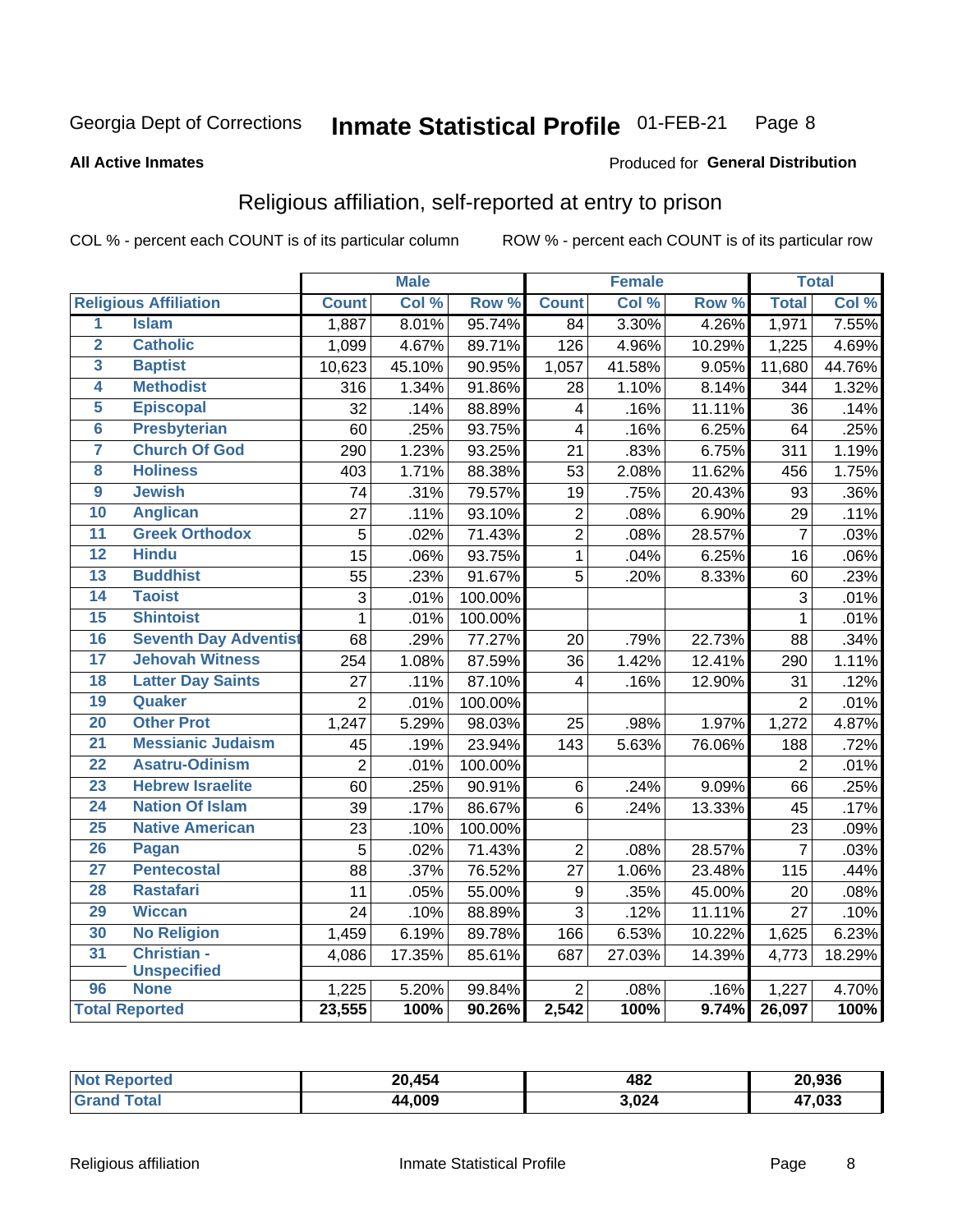#### **Inmate Statistical Profile 01-FEB-21** Georgia Dept of Corrections Page 9

#### **All Active Inmates**

### Produced for General Distribution

## Religious affiliation, self-reported at entry to prison

COL % - percent each COUNT is of its particular column ROW % - percent each COUNT is of its particular row

| <b>Mode (most frequent)</b><br>Baptist<br>3aptist<br>Baptist |  |
|--------------------------------------------------------------|--|
|--------------------------------------------------------------|--|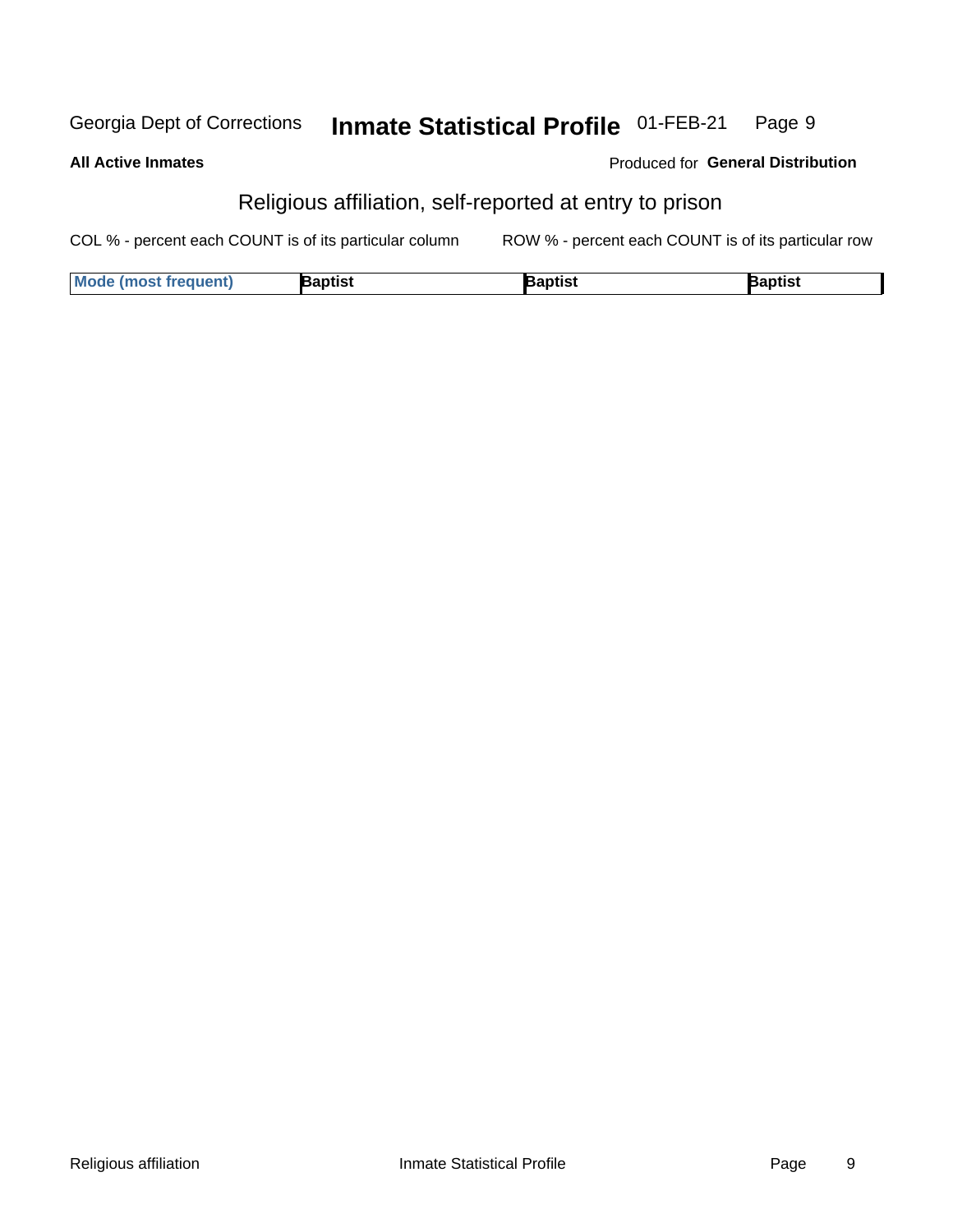#### Inmate Statistical Profile 01-FEB-21 Page 9

#### **All Active Inmates**

### Produced for General Distribution

## Home county, self-reported at entry to prison

COL % - percent each COUNT is of its particular column

|     |                             |              | <b>Male</b> |        |                  | <b>Female</b> |        | <b>Total</b> |        |
|-----|-----------------------------|--------------|-------------|--------|------------------|---------------|--------|--------------|--------|
|     | <b>Home County</b>          | <b>Count</b> | Col %       | Row %  | <b>Count</b>     | Col %         | Row %  | <b>Total</b> | Col %  |
| 000 | <b>Unknown</b>              | 6,806        | 15.47%      | 92.88% | 522              | 17.26%        | 7.12%  | 7,328        | 15.58% |
| 001 | <b>Appling County</b>       | 109          | .25%        | 95.61% | 5                | .17%          | 4.39%  | 114          | .24%   |
| 002 | <b>Atkinson County</b>      | 31           | .07%        | 96.88% | 1                | .03%          | 3.13%  | 32           | .07%   |
| 003 | <b>Bacon County</b>         | 82           | .19%        | 97.62% | $\overline{2}$   | .07%          | 2.38%  | 84           | .18%   |
| 004 | <b>Baker County</b>         | 19           | .04%        | 95.00% | $\mathbf 1$      | .03%          | 5.00%  | 20           | .04%   |
| 005 | <b>Baldwin County</b>       | 245          | .56%        | 90.74% | 25               | .83%          | 9.26%  | 270          | .57%   |
| 006 | <b>Banks County</b>         | 73           | .17%        | 94.81% | 4                | .13%          | 5.19%  | 77           | .16%   |
| 007 | <b>Barrow County</b>        | 269          | .61%        | 91.50% | 25               | .83%          | 8.50%  | 294          | .63%   |
| 008 | <b>Bartow County</b>        | 432          | .98%        | 87.98% | 59               | 1.95%         | 12.02% | 491          | 1.04%  |
| 009 | <b>Ben Hill County</b>      | 154          | .35%        | 96.25% | $\,6$            | .20%          | 3.75%  | 160          | .34%   |
| 010 | <b>Berrien County</b>       | 78           | .18%        | 96.30% | 3                | .10%          | 3.70%  | 81           | .17%   |
| 011 | <b>Bibb County</b>          | 959          | 2.18%       | 95.23% | 48               | 1.59%         | 4.77%  | 1,007        | 2.14%  |
| 012 | <b>Bleckley County</b>      | 59           | .13%        | 89.39% | $\overline{7}$   | .23%          | 10.61% | 66           | .14%   |
| 013 | <b>Brantley County</b>      | 76           | .17%        | 89.41% | $\boldsymbol{9}$ | .30%          | 10.59% | 85           | .18%   |
| 014 | <b>Brooks County</b>        | 163          | .37%        | 99.39% | $\mathbf{1}$     | .03%          | .61%   | 164          | .35%   |
| 015 | <b>Bryan County</b>         | 63           | .14%        | 95.45% | 3                | .10%          | 4.55%  | 66           | .14%   |
| 016 | <b>Bulloch County</b>       | 299          | .68%        | 94.03% | 19               | .63%          | 5.97%  | 318          | .68%   |
| 017 | <b>Burke County</b>         | 183          | .42%        | 97.34% | 5                | .17%          | 2.66%  | 188          | .40%   |
| 018 | <b>Butts County</b>         | 133          | .30%        | 93.01% | 10               | .33%          | 6.99%  | 143          | .30%   |
| 019 | <b>Calhoun County</b>       | 61           | .14%        | 89.71% | $\overline{7}$   | .23%          | 10.29% | 68           | .14%   |
| 020 | <b>Camden County</b>        | 101          | .23%        | 89.38% | 12               | .40%          | 10.62% | 113          | .24%   |
| 021 | <b>Candler County</b>       | 75           | .17%        | 94.94% | 4                | .13%          | 5.06%  | 79           | .17%   |
| 022 | <b>Carroll County</b>       | 459          | 1.04%       | 91.98% | 40               | 1.32%         | 8.02%  | 499          | 1.06%  |
| 023 | <b>Catoosa County</b>       | 177          | .40%        | 91.24% | 17               | .56%          | 8.76%  | 194          | .41%   |
| 024 | <b>Charlton County</b>      | 31           | .07%        | 83.78% | 6                | .20%          | 16.22% | 37           | .08%   |
| 025 | <b>Chatham County</b>       | 1,383        | 3.14%       | 96.44% | 51               | 1.69%         | 3.56%  | 1,434        | 3.05%  |
| 026 | <b>Chattahoochee County</b> | 14           | .03%        | 93.33% | 1                | .03%          | 6.67%  | 15           | .03%   |
| 027 | <b>Chattooga County</b>     | 168          | .38%        | 91.30% | 16               | .53%          | 8.70%  | 184          | .39%   |
| 028 | <b>Cherokee County</b>      | 362          | .82%        | 89.60% | 42               | 1.39%         | 10.40% | 404          | .86%   |
| 029 | <b>Clarke County</b>        | 404          | .92%        | 95.28% | 20               | .66%          | 4.72%  | 424          | .90%   |
| 030 | <b>Clay County</b>          | 28           | .06%        | 93.33% | $\overline{2}$   | .07%          | 6.67%  | 30           | .06%   |
| 031 | <b>Clayton County</b>       | 1,319        | 3.00%       | 93.95% | 85               | 2.81%         | 6.05%  | 1,404        | 2.99%  |
| 032 | <b>Clinch County</b>        | 32           | .07%        | 84.21% | 6                | .20%          | 15.79% | 38           | .08%   |
| 033 | <b>Cobb County</b>          | 1,382        | 3.14%       | 93.25% | 100              | 3.31%         | 6.75%  | 1,482        | 3.15%  |
| 034 | <b>Coffee County</b>        | 240          | .55%        | 94.86% | 13               | .43%          | 5.14%  | 253          | .54%   |
| 035 | <b>Colquitt County</b>      | 205          | .47%        | 97.16% | $\,6$            | .20%          | 2.84%  | 211          | .45%   |
| 036 | <b>Columbia County</b>      | 244          | .55%        | 89.38% | 29               | .96%          | 10.62% | 273          | .58%   |
| 037 | <b>Cook County</b>          | 115          | .26%        | 95.83% | $\overline{5}$   | .17%          | 4.17%  | 120          | .26%   |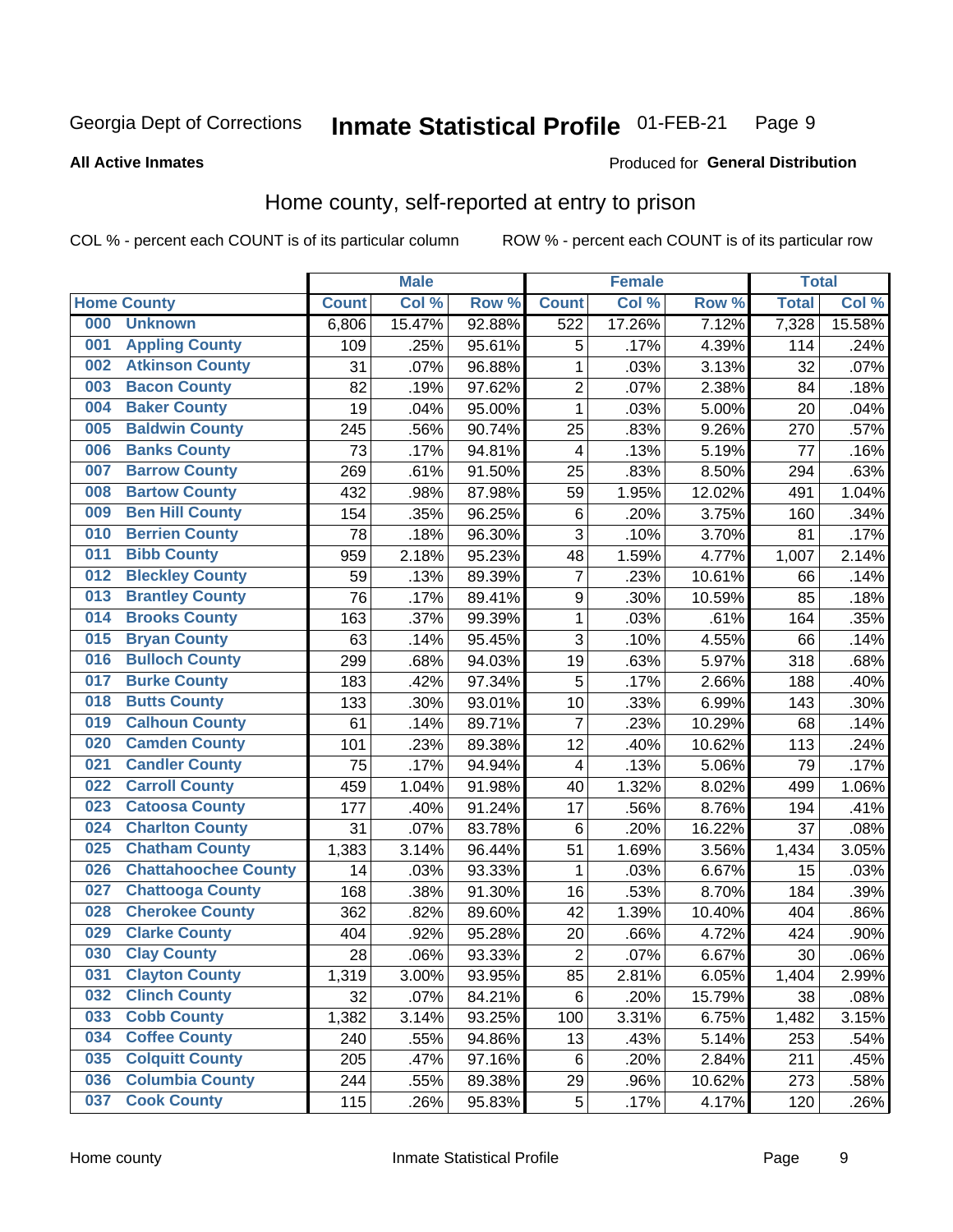#### Inmate Statistical Profile 01-FEB-21 Page 10

**All Active Inmates** 

#### Produced for General Distribution

### Home county, self-reported at entry to prison

COL % - percent each COUNT is of its particular column

|     |                         |              | <b>Male</b> |                  |                           | <b>Female</b> |        | <b>Total</b> |       |
|-----|-------------------------|--------------|-------------|------------------|---------------------------|---------------|--------|--------------|-------|
|     | <b>Home County</b>      | <b>Count</b> | Col %       | Row <sup>%</sup> | <b>Count</b>              | Col %         | Row %  | <b>Total</b> | Col % |
| 038 | <b>Coweta County</b>    | 393          | .89%        | 94.93%           | 21                        | .69%          | 5.07%  | 414          | .88%  |
| 039 | <b>Crawford County</b>  | 37           | .08%        | 92.50%           | $\ensuremath{\mathsf{3}}$ | .10%          | 7.50%  | 40           | .09%  |
| 040 | <b>Crisp County</b>     | 216          | .49%        | 94.32%           | 13                        | .43%          | 5.68%  | 229          | .49%  |
| 041 | <b>Dade County</b>      | 50           | .11%        | 87.72%           | $\overline{7}$            | .23%          | 12.28% | 57           | .12%  |
| 042 | <b>Dawson County</b>    | 65           | .15%        | 90.28%           | $\overline{7}$            | .23%          | 9.72%  | 72           | .15%  |
| 043 | <b>Decatur County</b>   | 210          | .48%        | 96.33%           | 8                         | .26%          | 3.67%  | 218          | .46%  |
| 044 | <b>Dekalb County</b>    | 2,347        | 5.33%       | 95.17%           | 119                       | 3.94%         | 4.83%  | 2,466        | 5.24% |
| 045 | <b>Dodge County</b>     | 97           | .22%        | 92.38%           | 8                         | .26%          | 7.62%  | 105          | .22%  |
| 046 | <b>Dooly County</b>     | 122          | .28%        | 96.83%           | 4                         | .13%          | 3.17%  | 126          | .27%  |
| 047 | <b>Dougherty County</b> | 605          | 1.37%       | 95.13%           | 31                        | 1.03%         | 4.87%  | 636          | 1.35% |
| 048 | <b>Douglas County</b>   | 517          | 1.17%       | 93.15%           | 38                        | 1.26%         | 6.85%  | 555          | 1.18% |
| 049 | <b>Early County</b>     | 48           | .11%        | 96.00%           | $\overline{2}$            | .07%          | 4.00%  | 50           | .11%  |
| 050 | <b>Echols County</b>    | 8            | .02%        | 100.00%          |                           |               |        | 8            | .02%  |
| 051 | <b>Effingham County</b> | 158          | .36%        | 89.77%           | 18                        | .60%          | 10.23% | 176          | .37%  |
| 052 | <b>Elbert County</b>    | 103          | .23%        | 93.64%           | 7                         | .23%          | 6.36%  | 110          | .23%  |
| 053 | <b>Emanuel County</b>   | 154          | .35%        | 94.48%           | $\boldsymbol{9}$          | .30%          | 5.52%  | 163          | .35%  |
| 054 | <b>Evans County</b>     | 51           | .12%        | 92.73%           | $\overline{\mathbf{4}}$   | .13%          | 7.27%  | 55           | .12%  |
| 055 | <b>Fannin County</b>    | 77           | .17%        | 91.67%           | $\overline{7}$            | .23%          | 8.33%  | 84           | .18%  |
| 056 | <b>Fayette County</b>   | 140          | .32%        | 92.11%           | 12                        | .40%          | 7.89%  | 152          | .32%  |
| 057 | <b>Floyd County</b>     | 605          | 1.37%       | 90.16%           | 66                        | 2.18%         | 9.84%  | 671          | 1.43% |
| 058 | <b>Forsyth County</b>   | 169          | .38%        | 89.42%           | 20                        | .66%          | 10.58% | 189          | .40%  |
| 059 | <b>Franklin County</b>  | 111          | .25%        | 91.74%           | 10                        | .33%          | 8.26%  | 121          | .26%  |
| 060 | <b>Fulton County</b>    | 3,977        | 9.04%       | 96.04%           | 164                       | 5.42%         | 3.96%  | 4,141        | 8.80% |
| 061 | <b>Gilmer County</b>    | 78           | .18%        | 87.64%           | 11                        | .36%          | 12.36% | 89           | .19%  |
| 062 | <b>Glascock County</b>  | 4            | .01%        | 66.67%           | $\overline{2}$            | .07%          | 33.33% | 6            | .01%  |
| 063 | <b>Glynn County</b>     | 340          | .77%        | 92.39%           | 28                        | .93%          | 7.61%  | 368          | .78%  |
| 064 | <b>Gordon County</b>    | 252          | .57%        | 89.05%           | 31                        | 1.03%         | 10.95% | 283          | .60%  |
| 065 | <b>Grady County</b>     | 94           | .21%        | 94.00%           | 6                         | .20%          | 6.00%  | 100          | .21%  |
| 066 | <b>Greene County</b>    | 74           | .17%        | 89.16%           | $\boldsymbol{9}$          | .30%          | 10.84% | 83           | .18%  |
| 067 | <b>Gwinnett County</b>  | 1,555        | 3.53%       | 93.96%           | 100                       | 3.31%         | 6.04%  | 1,655        | 3.52% |
| 068 | <b>Habersham County</b> | 91           | .21%        | 86.67%           | 14                        | .46%          | 13.33% | 105          | .22%  |
| 069 | <b>Hall County</b>      | 491          | 1.12%       | 91.78%           | 44                        | 1.46%         | 8.22%  | 535          | 1.14% |
| 070 | <b>Hancock County</b>   | 45           | .10%        | 91.84%           | 4                         | .13%          | 8.16%  | 49           | .10%  |
| 071 | <b>Haralson County</b>  | 105          | .24%        | 92.11%           | $\boldsymbol{9}$          | .30%          | 7.89%  | 114          | .24%  |
| 072 | <b>Harris County</b>    | 82           | .19%        | 97.62%           | $\overline{2}$            | .07%          | 2.38%  | 84           | .18%  |
| 073 | <b>Hart County</b>      | 121          | .27%        | 90.30%           | 13                        | .43%          | 9.70%  | 134          | .28%  |
| 074 | <b>Heard County</b>     | 51           | .12%        | 94.44%           | 3                         | .10%          | 5.56%  | 54           | .11%  |
| 075 | <b>Henry County</b>     | 566          | 1.29%       | 93.25%           | 41                        | 1.36%         | 6.75%  | 607          | 1.29% |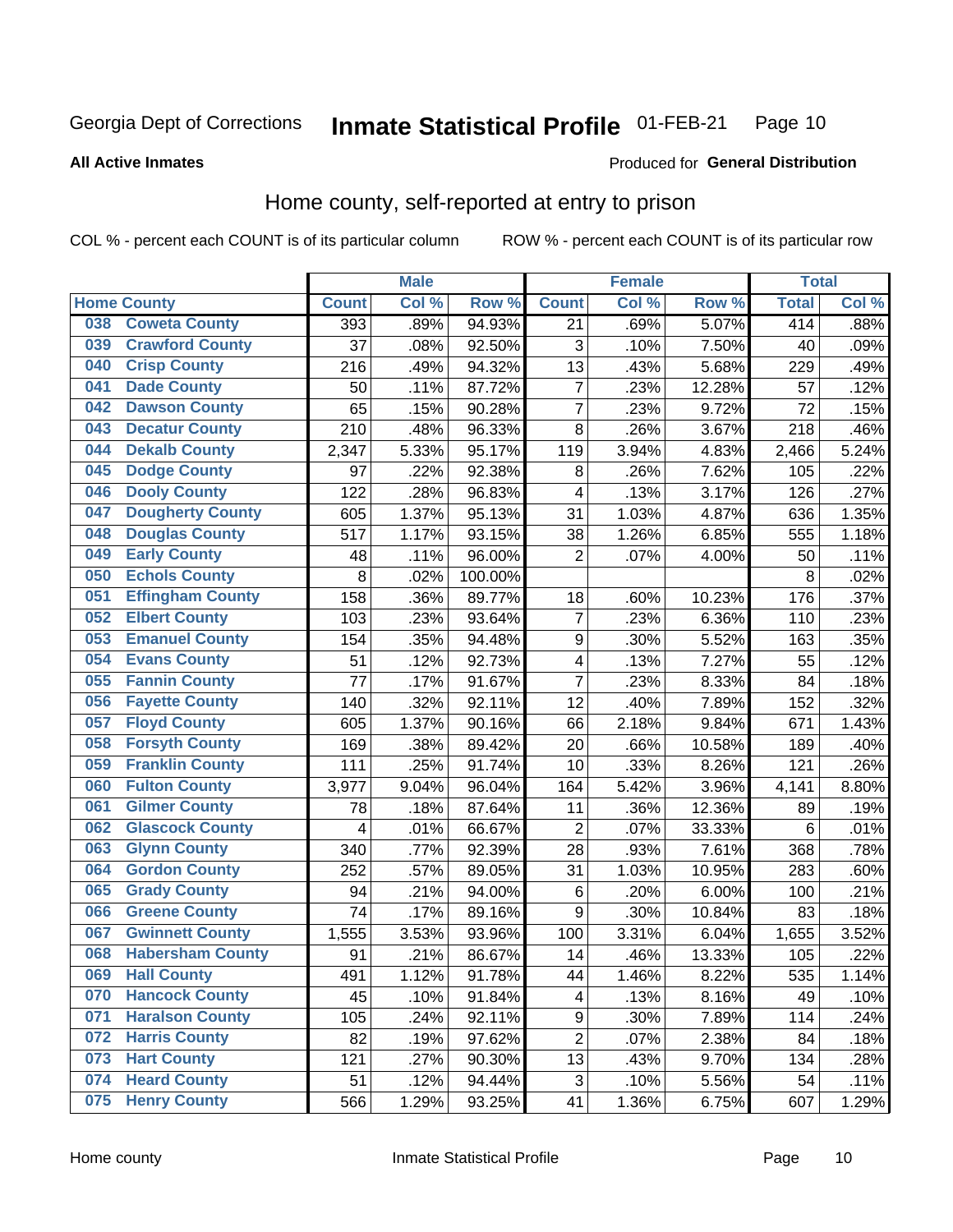#### **Inmate Statistical Profile 01-FEB-21** Page 11

#### **All Active Inmates**

### Produced for General Distribution

## Home county, self-reported at entry to prison

COL % - percent each COUNT is of its particular column

|                  |                          |              | <b>Male</b> |        |                | <b>Female</b> |                  | <b>Total</b> |       |
|------------------|--------------------------|--------------|-------------|--------|----------------|---------------|------------------|--------------|-------|
|                  | <b>Home County</b>       | <b>Count</b> | Col %       | Row %  | <b>Count</b>   | Col %         | Row <sup>%</sup> | <b>Total</b> | Col % |
| 076              | <b>Houston County</b>    | 505          | 1.15%       | 91.65% | 46             | 1.52%         | 8.35%            | 551          | 1.17% |
| 077              | <b>Irwin County</b>      | 47           | .11%        | 94.00% | 3              | .10%          | 6.00%            | 50           | .11%  |
| 078              | <b>Jackson County</b>    | 215          | .49%        | 94.30% | 13             | .43%          | 5.70%            | 228          | .48%  |
| 079              | <b>Jasper County</b>     | 64           | .15%        | 95.52% | 3              | .10%          | 4.48%            | 67           | .14%  |
| 080              | <b>Jeff Davis County</b> | 73           | .17%        | 90.12% | 8              | .26%          | 9.88%            | 81           | .17%  |
| 081              | <b>Jefferson County</b>  | 159          | .36%        | 95.21% | $\overline{8}$ | .26%          | 4.79%            | 167          | .36%  |
| 082              | <b>Jenkins County</b>    | 67           | .15%        | 93.06% | $\overline{5}$ | .17%          | 6.94%            | 72           | .15%  |
| 083              | <b>Johnson County</b>    | 37           | .08%        | 94.87% | $\overline{2}$ | .07%          | 5.13%            | 39           | .08%  |
| 084              | <b>Jones County</b>      | 84           | .19%        | 87.50% | 12             | .40%          | 12.50%           | 96           | .20%  |
| 085              | <b>Lamar County</b>      | 50           | .11%        | 92.59% | 4              | .13%          | 7.41%            | 54           | .11%  |
| 086              | <b>Lanier County</b>     | 71           | .16%        | 98.61% | $\mathbf 1$    | .03%          | 1.39%            | 72           | .15%  |
| 087              | <b>Laurens County</b>    | 246          | .56%        | 93.54% | 17             | .56%          | 6.46%            | 263          | .56%  |
| 088              | <b>Lee County</b>        | 85           | .19%        | 95.51% | 4              | .13%          | 4.49%            | 89           | .19%  |
| 089              | <b>Liberty County</b>    | 172          | .39%        | 93.48% | 12             | .40%          | 6.52%            | 184          | .39%  |
| 090              | <b>Lincoln County</b>    | 31           | .07%        | 93.94% | $\overline{2}$ | .07%          | 6.06%            | 33           | .07%  |
| 091              | <b>Long County</b>       | 32           | .07%        | 88.89% | 4              | .13%          | 11.11%           | 36           | .08%  |
| 092              | <b>Lowndes County</b>    | 378          | .86%        | 96.68% | 13             | .43%          | 3.32%            | 391          | .83%  |
| 093              | <b>Lumpkin County</b>    | 66           | .15%        | 90.41% | $\overline{7}$ | .23%          | 9.59%            | 73           | .16%  |
| 094              | <b>Macon County</b>      | 65           | .15%        | 92.86% | $\overline{5}$ | .17%          | 7.14%            | 70           | .15%  |
| 095              | <b>Madison County</b>    | 138          | .31%        | 92.00% | 12             | .40%          | 8.00%            | 150          | .32%  |
| 096              | <b>Marion County</b>     | 41           | .09%        | 89.13% | 5              | .17%          | 10.87%           | 46           | .10%  |
| 097              | <b>Mcduffie County</b>   | 120          | .27%        | 93.75% | $\overline{8}$ | .26%          | 6.25%            | 128          | .27%  |
| 098              | <b>Mcintosh County</b>   | 43           | .10%        | 93.48% | $\overline{3}$ | .10%          | 6.52%            | 46           | .10%  |
| 099              | <b>Meriwether County</b> | 147          | .33%        | 93.63% | 10             | .33%          | 6.37%            | 157          | .33%  |
| 100              | <b>Miller County</b>     | 23           | .05%        | 88.46% | 3              | .10%          | 11.54%           | 26           | .06%  |
| 101              | <b>Mitchell County</b>   | 126          | .29%        | 94.03% | 8              | .26%          | 5.97%            | 134          | .28%  |
| 102              | <b>Monroe County</b>     | 99           | .22%        | 93.40% | $\overline{7}$ | .23%          | 6.60%            | 106          | .23%  |
| 103              | <b>Montgomery County</b> | 86           | .20%        | 93.48% | 6              | .20%          | 6.52%            | 92           | .20%  |
| 104              | <b>Morgan County</b>     | 100          | .23%        | 95.24% | 5              | .17%          | 4.76%            | 105          | .22%  |
| 105              | <b>Murray County</b>     | 165          | .37%        | 86.39% | 26             | .86%          | 13.61%           | 191          | .41%  |
| 106              | <b>Muscogee County</b>   | 886          | 2.01%       | 95.68% | 40             | 1.32%         | 4.32%            | 926          | 1.97% |
| 107              | <b>Newton County</b>     | 471          | 1.07%       | 92.72% | 37             | 1.22%         | 7.28%            | 508          | 1.08% |
| 108              | <b>Oconee County</b>     | 45           | .10%        | 88.24% | $\,6$          | .20%          | 11.76%           | 51           | .11%  |
| 109              | <b>Oglethorpe County</b> | 60           | .14%        | 95.24% | 3              | .10%          | 4.76%            | 63           | .13%  |
| 110              | <b>Paulding County</b>   | 278          | .63%        | 87.97% | 38             | 1.26%         | 12.03%           | 316          | .67%  |
| 111              | <b>Peach County</b>      | 92           | .21%        | 93.88% | 6              | .20%          | 6.12%            | 98           | .21%  |
| $\overline{112}$ | <b>Pickens County</b>    | 108          | .25%        | 93.10% | $\bf8$         | .26%          | 6.90%            | 116          | .25%  |
| 113              | <b>Pierce County</b>     | 84           | .19%        | 91.30% | $\bf 8$        | .26%          | 8.70%            | 92           | .20%  |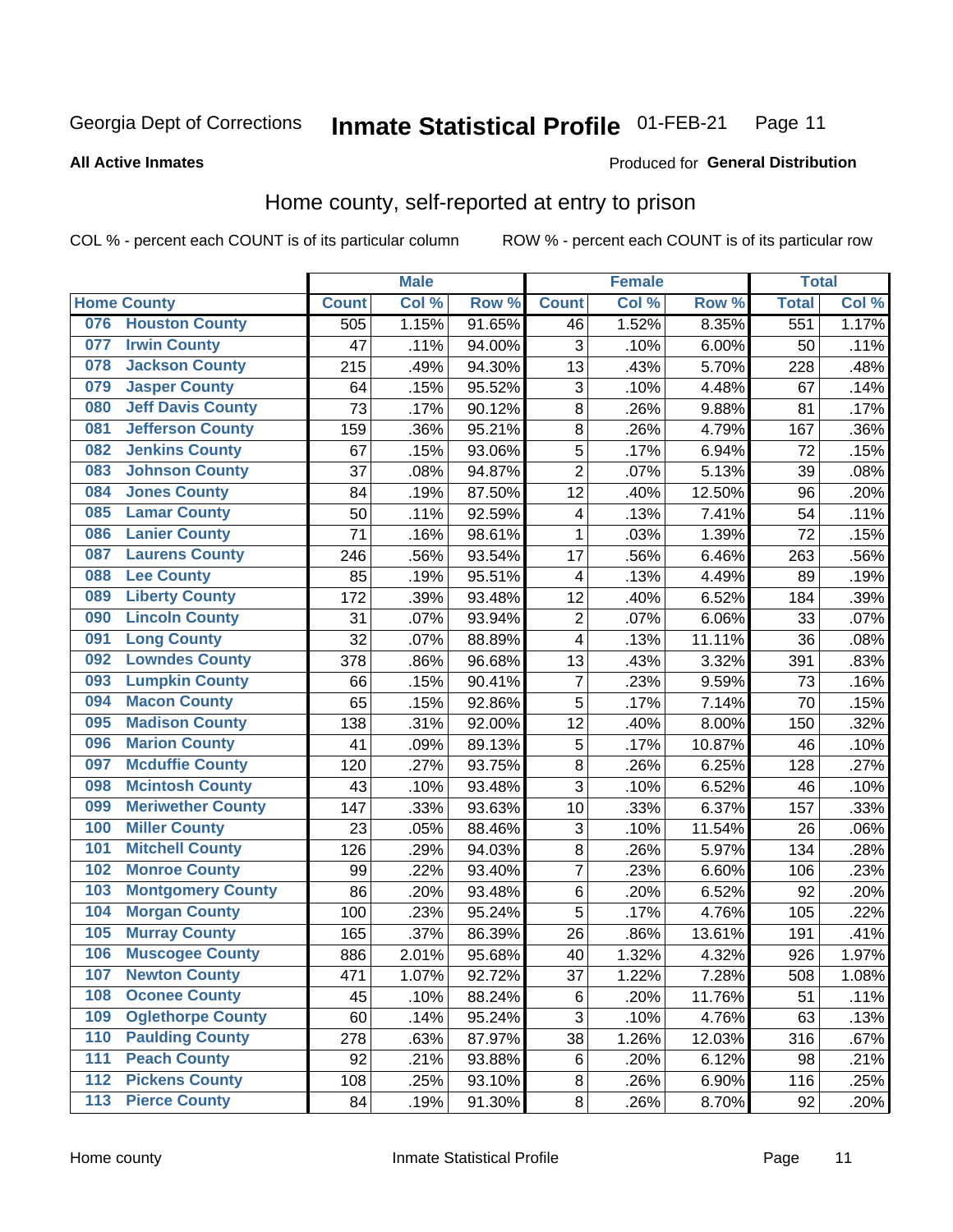#### Inmate Statistical Profile 01-FEB-21 Page 12

**All Active Inmates** 

#### Produced for General Distribution

### Home county, self-reported at entry to prison

COL % - percent each COUNT is of its particular column

|                  |                          |                 | <b>Male</b> |         |                         | <b>Female</b> |        | <b>Total</b>    |       |
|------------------|--------------------------|-----------------|-------------|---------|-------------------------|---------------|--------|-----------------|-------|
|                  | <b>Home County</b>       | <b>Count</b>    | Col %       | Row %   | <b>Count</b>            | Col %         | Row %  | <b>Total</b>    | Col % |
| 114              | <b>Pike County</b>       | $\overline{35}$ | .08%        | 94.59%  | 2                       | .07%          | 5.41%  | $\overline{37}$ | .08%  |
| 115              | <b>Polk County</b>       | 214             | .49%        | 89.92%  | 24                      | .79%          | 10.08% | 238             | .51%  |
| 116              | <b>Pulaski County</b>    | 48              | .11%        | 88.89%  | $\,6$                   | .20%          | 11.11% | 54              | .11%  |
| 117              | <b>Putnam County</b>     | 122             | .28%        | 93.85%  | 8                       | .26%          | 6.15%  | 130             | .28%  |
| 118              | <b>Quitman County</b>    | 14              | .03%        | 100.00% |                         |               |        | 14              | .03%  |
| 119              | <b>Rabun County</b>      | 32              | .07%        | 80.00%  | 8                       | .26%          | 20.00% | 40              | .09%  |
| 120              | <b>Randolph County</b>   | 47              | .11%        | 87.04%  | $\overline{7}$          | .23%          | 12.96% | 54              | .11%  |
| 121              | <b>Richmond County</b>   | 1,451           | 3.30%       | 94.96%  | 77                      | 2.55%         | 5.04%  | 1,528           | 3.25% |
| 122              | <b>Rockdale County</b>   | 290             | .66%        | 91.77%  | 26                      | .86%          | 8.23%  | 316             | .67%  |
| 123              | <b>Schley County</b>     | 17              | .04%        | 100.00% |                         |               |        | 17              | .04%  |
| 124              | <b>Screven County</b>    | 89              | .20%        | 95.70%  | $\overline{\mathbf{4}}$ | .13%          | 4.30%  | 93              | .20%  |
| 125              | <b>Seminole County</b>   | 66              | .15%        | 92.96%  | 5                       | .17%          | 7.04%  | 71              | .15%  |
| 126              | <b>Spalding County</b>   | 342             | .78%        | 95.00%  | 18                      | .60%          | 5.00%  | 360             | .77%  |
| 127              | <b>Stephens County</b>   | 105             | .24%        | 89.74%  | 12                      | .40%          | 10.26% | 117             | .25%  |
| 128              | <b>Stewart County</b>    | 31              | .07%        | 100.00% |                         |               |        | 31              | .07%  |
| 129              | <b>Sumter County</b>     | 163             | .37%        | 96.45%  | $\,6$                   | .20%          | 3.55%  | 169             | .36%  |
| 130              | <b>Talbot County</b>     | 32              | .07%        | 96.97%  | 1                       | .03%          | 3.03%  | 33              | .07%  |
| 131              | <b>Taliaferro County</b> | $\overline{7}$  | .02%        | 87.50%  | 1                       | .03%          | 12.50% | 8               | .02%  |
| 132              | <b>Tattnall County</b>   | 207             | .47%        | 94.95%  | 11                      | .36%          | 5.05%  | 218             | .46%  |
| 133              | <b>Taylor County</b>     | 43              | .10%        | 89.58%  | 5                       | .17%          | 10.42% | 48              | .10%  |
| 134              | <b>Telfair County</b>    | 68              | .15%        | 98.55%  | 1                       | .03%          | 1.45%  | 69              | .15%  |
| 135              | <b>Terrell County</b>    | 63              | .14%        | 100.00% |                         |               |        | 63              | .13%  |
| 136              | <b>Thomas County</b>     | 154             | .35%        | 96.86%  | 5                       | .17%          | 3.14%  | 159             | .34%  |
| 137              | <b>Tift County</b>       | 243             | .55%        | 96.81%  | 8                       | .26%          | 3.19%  | 251             | .53%  |
| 138              | <b>Toombs County</b>     | 219             | .50%        | 93.99%  | 14                      | .46%          | 6.01%  | 233             | .50%  |
| 139              | <b>Towns County</b>      | 25              | .06%        | 78.13%  | 7                       | .23%          | 21.88% | 32              | .07%  |
| 140              | <b>Treutlen County</b>   | 46              | .10%        | 92.00%  | $\overline{\mathbf{4}}$ | .13%          | 8.00%  | 50              | .11%  |
| 141              | <b>Troup County</b>      | 436             | .99%        | 93.56%  | 30                      | .99%          | 6.44%  | 466             | .99%  |
| $\overline{142}$ | <b>Turner County</b>     | 64              | .15%        | 96.97%  | $\overline{c}$          | .07%          | 3.03%  | 66              | .14%  |
| 143              | <b>Twiggs County</b>     | 43              | .10%        | 93.48%  | $\overline{3}$          | .10%          | 6.52%  | 46              | .10%  |
| 144              | <b>Union County</b>      | 78              | .18%        | 89.66%  | $\overline{9}$          | .30%          | 10.34% | 87              | .18%  |
| 145              | <b>Upson County</b>      | 126             | .29%        | 91.30%  | 12                      | .40%          | 8.70%  | 138             | .29%  |
| 146              | <b>Walker County</b>     | 329             | .75%        | 90.38%  | 35                      | 1.16%         | 9.62%  | 364             | .77%  |
| 147              | <b>Walton County</b>     | 381             | .87%        | 92.93%  | 29                      | .96%          | 7.07%  | 410             | .87%  |
| 148              | <b>Ware County</b>       | 217             | .49%        | 94.35%  | 13                      | .43%          | 5.65%  | 230             | .49%  |
| 149              | <b>Warren County</b>     | 26              | .06%        | 92.86%  | $\overline{2}$          | .07%          | 7.14%  | 28              | .06%  |
| 150              | <b>Washington County</b> | 160             | .36%        | 92.49%  | 13                      | .43%          | 7.51%  | 173             | .37%  |
| 151              | <b>Wayne County</b>      | 179             | .41%        | 93.72%  | 12                      | .40%          | 6.28%  | 191             | .41%  |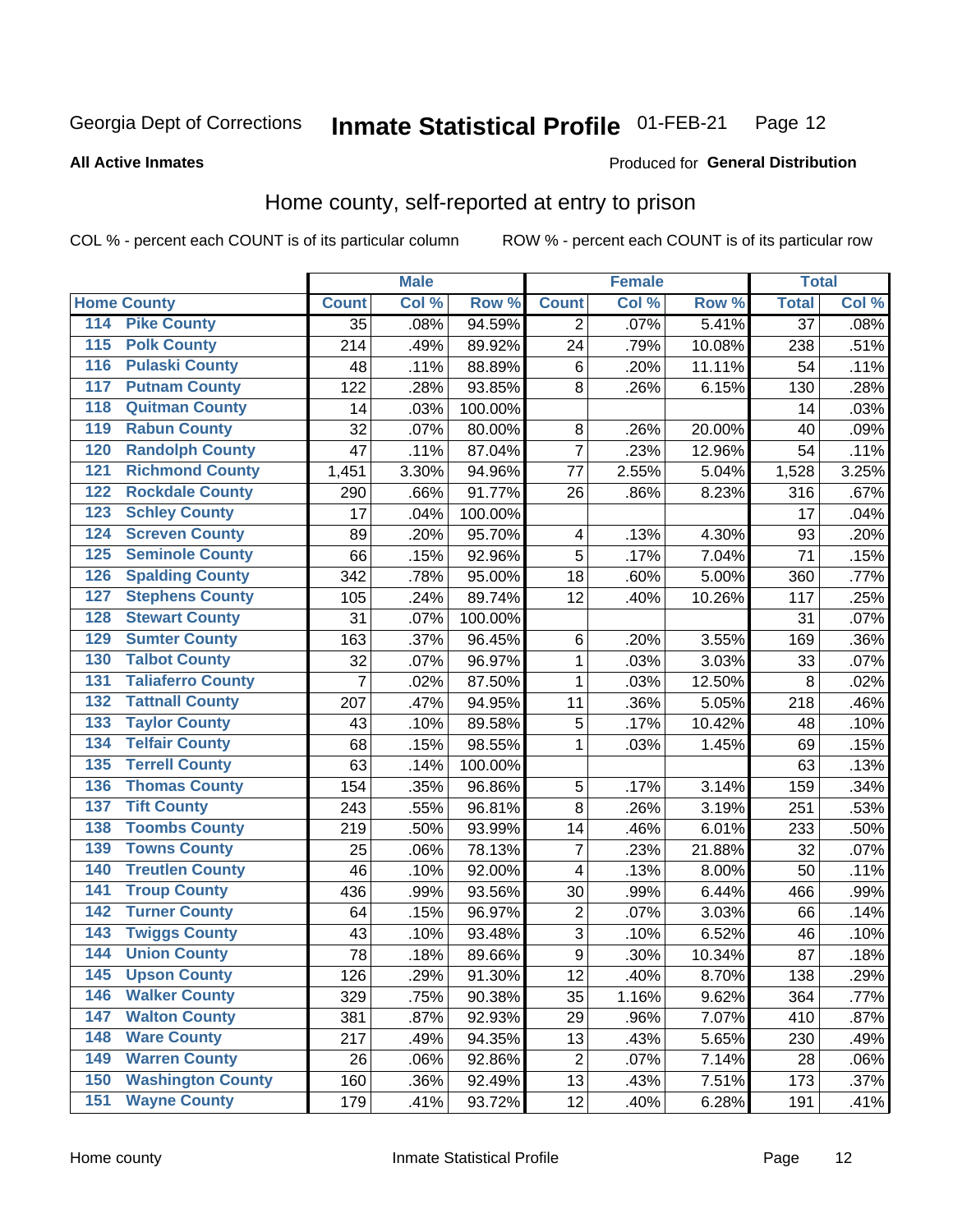#### Inmate Statistical Profile 01-FEB-21 Page 13

#### **All Active Inmates**

### Produced for General Distribution

### Home county, self-reported at entry to prison

COL % - percent each COUNT is of its particular column

|     |                             |              | <b>Male</b> |        |                | <b>Female</b> |          | <b>Total</b> |       |
|-----|-----------------------------|--------------|-------------|--------|----------------|---------------|----------|--------------|-------|
|     | <b>Home County</b>          | <b>Count</b> | Col %       | Row %  | <b>Count</b>   | Col %         | Row %    | <b>Total</b> | Col % |
| 152 | <b>Webster County</b>       | 4            | .01%        | 80.00% |                | .03%          | 20.00%   | 5            | .01%  |
| 153 | <b>Wheeler County</b>       | 79           | .18%        | 97.53% | 2              | .07%          | 2.47%    | 81           | .17%  |
| 154 | <b>White County</b>         | 64           | .15%        | 86.49% | 10             | .33%          | 13.51%   | 74           | .16%  |
| 155 | <b>Whitfield County</b>     | 473          | 1.07%       | 90.10% | 52             | 1.72%         | 9.90%    | 525          | 1.12% |
| 156 | <b>Wilcox County</b>        | 49           | .11%        | 96.08% | $\overline{2}$ | .07%          | 3.92%    | 51           | .11%  |
| 157 | <b>Wilkes County</b>        | 57           | .13%        | 91.94% | 5              | .17%          | $8.06\%$ | 62           | .13%  |
| 158 | <b>Wilkinson County</b>     | 40           | .09%        | 93.02% | 3              | .10%          | 6.98%    | 43           | .09%  |
| 159 | <b>Worth County</b>         | 115          | .26%        | 94.26% | 7              | .23%          | 5.74%    | 122          | .26%  |
| 999 | <b>Other Custody/Out Of</b> | 115          | .26%        | 98.29% | $\overline{2}$ | .07%          | 1.71%    | 117          | .25%  |
|     | <b>State</b>                |              |             |        |                |               |          |              |       |
|     | <b>Total Rported</b>        | 44,009       | 100%        | 93.57% | 3,024          | 100%          | 6.43%    | 47,033       | 100%  |

| <b>Not</b><br>Reported |        |       |        |
|------------------------|--------|-------|--------|
| <b>Total</b>           | 44,009 | 3,024 | 47,033 |

| Mode (most frequent)<br><b>Fulton County</b><br><b>Fulton County</b><br><b>Fulton County</b> |
|----------------------------------------------------------------------------------------------|
|----------------------------------------------------------------------------------------------|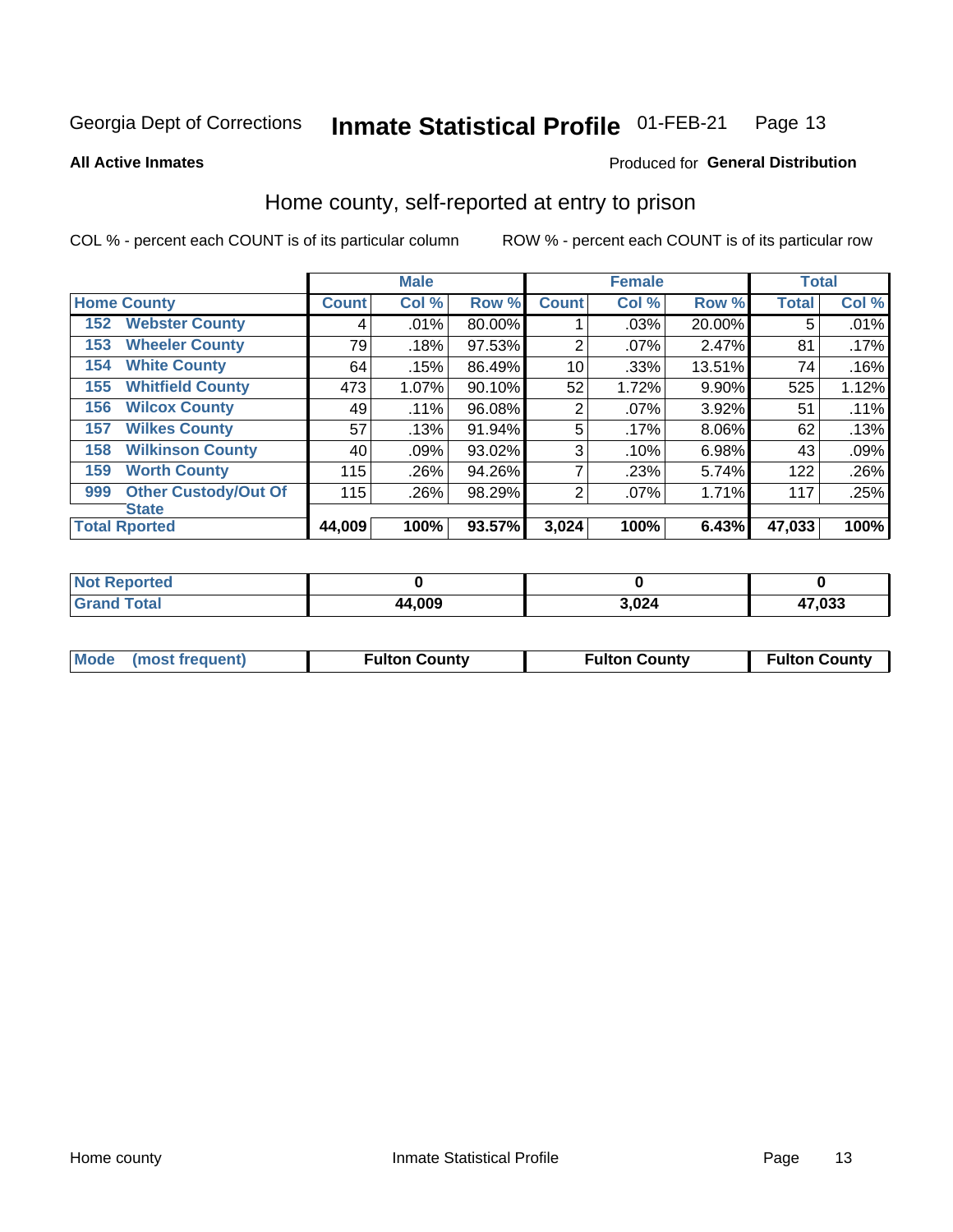#### Inmate Statistical Profile 01-FEB-21 Page 14

### **All Active Inmates**

### Produced for General Distribution

## Employment status before prison, self-reported at entry to prison

COL % - percent each COUNT is of its particular column

|                           |         | <b>Male</b> |        |              | <b>Female</b> |        |              | <b>Total</b> |
|---------------------------|---------|-------------|--------|--------------|---------------|--------|--------------|--------------|
| <b>Employment Status</b>  | Count l | Col %       | Row %  | <b>Count</b> | Col %         | Row %  | <b>Total</b> | Col %        |
| <b>Full Time</b><br>01    | 11,949  | 44.89%      | 95.70% | 537          | 34.42%        | 4.30%  | 12,486       | 44.31%       |
| <b>Part Time</b><br>02    | 1,863   | $7.00\%$    | 93.57% | 128          | 8.21%         | 6.43%  | 1,991        | 7.07%        |
| Unempl $<$ 6M<br>03       | 1,708   | 6.42%       | 98.16% | 32           | 2.05%         | 1.84%  | 1,740        | 6.18%        |
| Unempl > 6M<br>04         | 6,362   | 23.90%      | 92.36% | 526          | 33.72%        | 7.64%  | 6,888        | 24.44%       |
| <b>Never Worked</b><br>05 | 2,922   | 10.98%      | 95.83% | 127          | 8.14%         | 4.17%  | 3,049        | 10.82%       |
| <b>Student</b><br>06      | 731     | 2.75%       | 95.68% | 33           | 2.12%         | 4.32%  | 764          | 2.71%        |
| <b>Incapable</b><br>07    | 1,083   | 4.07%       | 85.95% | 177          | 11.35%        | 14.05% | 1,260        | 4.47%        |
| <b>Total Reported</b>     | 26,618  | 100%        | 94.46% | 1,560        | 100%          | 5.54%  | 28,178       | 100%         |

| prteo<br><b>NOT</b> | 17,391 | .464  | 18,855 |
|---------------------|--------|-------|--------|
| $T$ afal $T$        | 44.009 | 3,024 | 47,033 |

| Mc | ----<br>me<br>ш | nc<br>. |
|----|-----------------|---------|
|    |                 |         |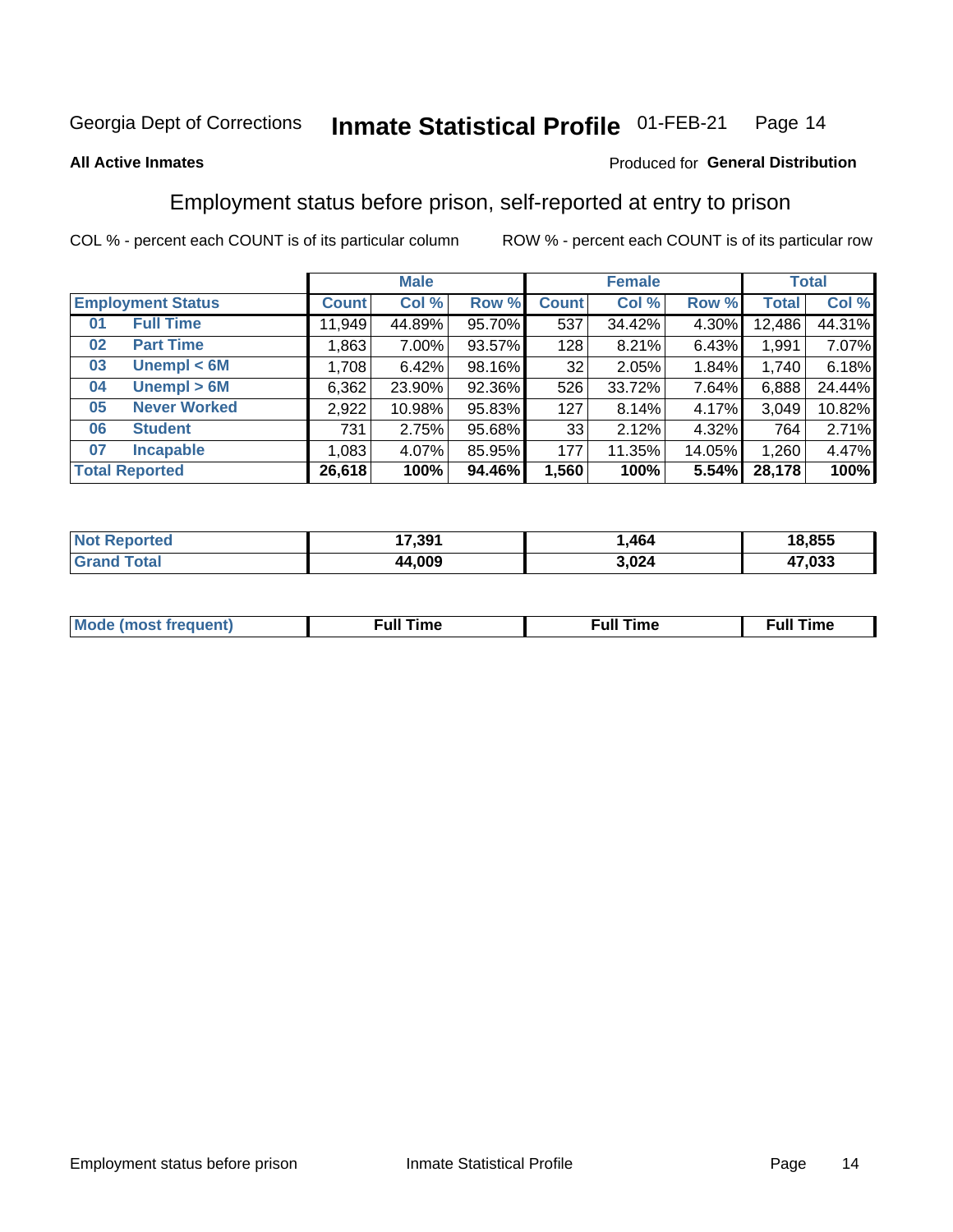### **All Active Inmates**

Produced for General Distribution

## Age at admission

COL % - percent each COUNT is of its particular column

|                         |              | <b>Male</b> |         |                | <b>Female</b> |          |              | <b>Total</b> |
|-------------------------|--------------|-------------|---------|----------------|---------------|----------|--------------|--------------|
| <b>Age At Admission</b> | <b>Count</b> | Col %       | Row %   | <b>Count</b>   | Col %         | Row %    | <b>Total</b> | Col %        |
| 13                      | 1            | 0.01%       | 100.00% |                |               |          | 1            | 0.01%        |
| $\overline{14}$         | 5            | 0.01%       | 83.33%  | 1              | 0.03%         | 16.67%   | 6            | 0.01%        |
| 15                      | 32           | 0.07%       | 100.00% |                |               |          | 32           | 0.07%        |
| 16                      | 115          | 0.26%       | 98.29%  | $\overline{2}$ | 0.07%         | 1.71%    | 117          | 0.25%        |
| $\overline{17}$         | 572          | 1.30%       | 95.81%  | 25             | 0.83%         | 4.19%    | 597          | 1.27%        |
| 18                      | 1,152        | 2.62%       | 96.89%  | 37             | 1.22%         | 3.11%    | 1,189        | 2.53%        |
| 19                      | 1,583        | 3.60%       | 96.82%  | 52             | 1.72%         | 3.18%    | 1,635        | 3.48%        |
| 20                      | 1,781        | 4.05%       | 95.39%  | 86             | 2.84%         | 4.61%    | 1,867        | 3.97%        |
| $\overline{21}$         | 1,756        | 3.99%       | 95.85%  | 76             | 2.51%         | 4.15%    | 1,832        | 3.90%        |
| $\overline{22}$         | 1,821        | 4.14%       | 95.14%  | 93             | 3.08%         | 4.86%    | 1,914        | 4.07%        |
| 23                      | 1,734        | 3.94%       | 94.81%  | 95             | 3.14%         | 5.19%    | 1,829        | 3.89%        |
| 24                      | 1,645        | 3.74%       | 93.20%  | 120            | 3.97%         | 6.80%    | 1,765        | 3.75%        |
| $\overline{25}$         | 1,643        | 3.73%       | 93.99%  | 105            | 3.47%         | 6.01%    | 1,748        | 3.72%        |
| 26                      | 1,643        | 3.73%       | 93.14%  | 121            | 4.00%         | $6.86\%$ | 1,764        | 3.75%        |
| $\overline{27}$         | 1,648        | 3.74%       | 94.01%  | 105            | 3.47%         | 5.99%    | 1,753        | 3.73%        |
| 28                      | 1,538        | 3.49%       | 93.55%  | 106            | 3.51%         | 6.45%    | 1,644        | 3.50%        |
| 29                      | 1,567        | 3.56%       | 92.83%  | 121            | 4.00%         | 7.17%    | 1,688        | 3.59%        |
| 30                      | 1,502        | 3.41%       | 92.43%  | 123            | 4.07%         | 7.57%    | 1,625        | 3.46%        |
| 31                      | 1,386        | 3.15%       | 92.59%  | 111            | 3.67%         | 7.41%    | 1,497        | 3.18%        |
| 32                      | 1,281        | 2.91%       | 91.76%  | 115            | 3.80%         | 8.24%    | 1,396        | 2.97%        |
| 33                      | 1,300        | 2.95%       | 91.04%  | 128            | 4.23%         | 8.96%    | 1,428        | 3.04%        |
| 34                      | 1,214        | 2.76%       | 92.39%  | 100            | 3.31%         | 7.61%    | 1,314        | 2.79%        |
| 35                      | 1,206        | 2.74%       | 92.77%  | 94             | 3.11%         | 7.23%    | 1,300        | 2.76%        |
| 36                      | 1,192        | 2.71%       | 93.93%  | 77             | 2.55%         | 6.07%    | 1,269        | 2.70%        |
| $\overline{37}$         | 1,119        | 2.54%       | 92.79%  | 87             | 2.88%         | 7.21%    | 1,206        | 2.56%        |
| 38                      | 1,070        | 2.43%       | 92.80%  | 83             | 2.74%         | 7.20%    | 1,153        | 2.45%        |
| 39                      | 1,017        | 2.31%       | 91.87%  | 90             | 2.98%         | 8.13%    | 1,107        | 2.35%        |
| 40                      | 969          | 2.20%       | 91.50%  | 90             | 2.98%         | 8.50%    | 1,059        | 2.25%        |
| 41                      | 927          | 2.11%       | 92.51%  | 75             | 2.48%         | 7.49%    | 1,002        | 2.13%        |
| 42                      | 809          | 1.84%       | 93.63%  | 55             | 1.82%         | 6.37%    | 864          | 1.84%        |
| 43                      | 732          | 1.66%       | 92.08%  | 63             | 2.08%         | 7.92%    | 795          | 1.69%        |
| 44                      | 670          | 1.52%       | 92.03%  | 58             | 1.92%         | 7.97%    | 728          | 1.55%        |
| 45                      | 690          | 1.57%       | 93.24%  | 50             | 1.65%         | 6.76%    | 740          | 1.57%        |
| 46                      | 634          | 1.44%       | 93.24%  | 46             | 1.52%         | 6.76%    | 680          | 1.45%        |
| 47                      | 598          | 1.36%       | 91.16%  | 58             | 1.92%         | 8.84%    | 656          | 1.39%        |
| 48                      | 581          | 1.32%       | 92.22%  | 49             | 1.62%         | 7.78%    | 630          | 1.34%        |
| 49                      | 506          | 1.15%       | 92.34%  | 42             | 1.39%         | 7.66%    | 548          | 1.17%        |
| 50                      | 487          | 1.11%       | 91.54%  | 45             | 1.49%         | 8.46%    | 532          | 1.13%        |
| 51                      | 415          | 0.94%       | 94.32%  | 25             | 0.83%         | 5.68%    | 440          | 0.94%        |
| 52                      | 433          | 0.98%       | 93.93%  | 28             | 0.93%         | 6.07%    | 461          | 0.98%        |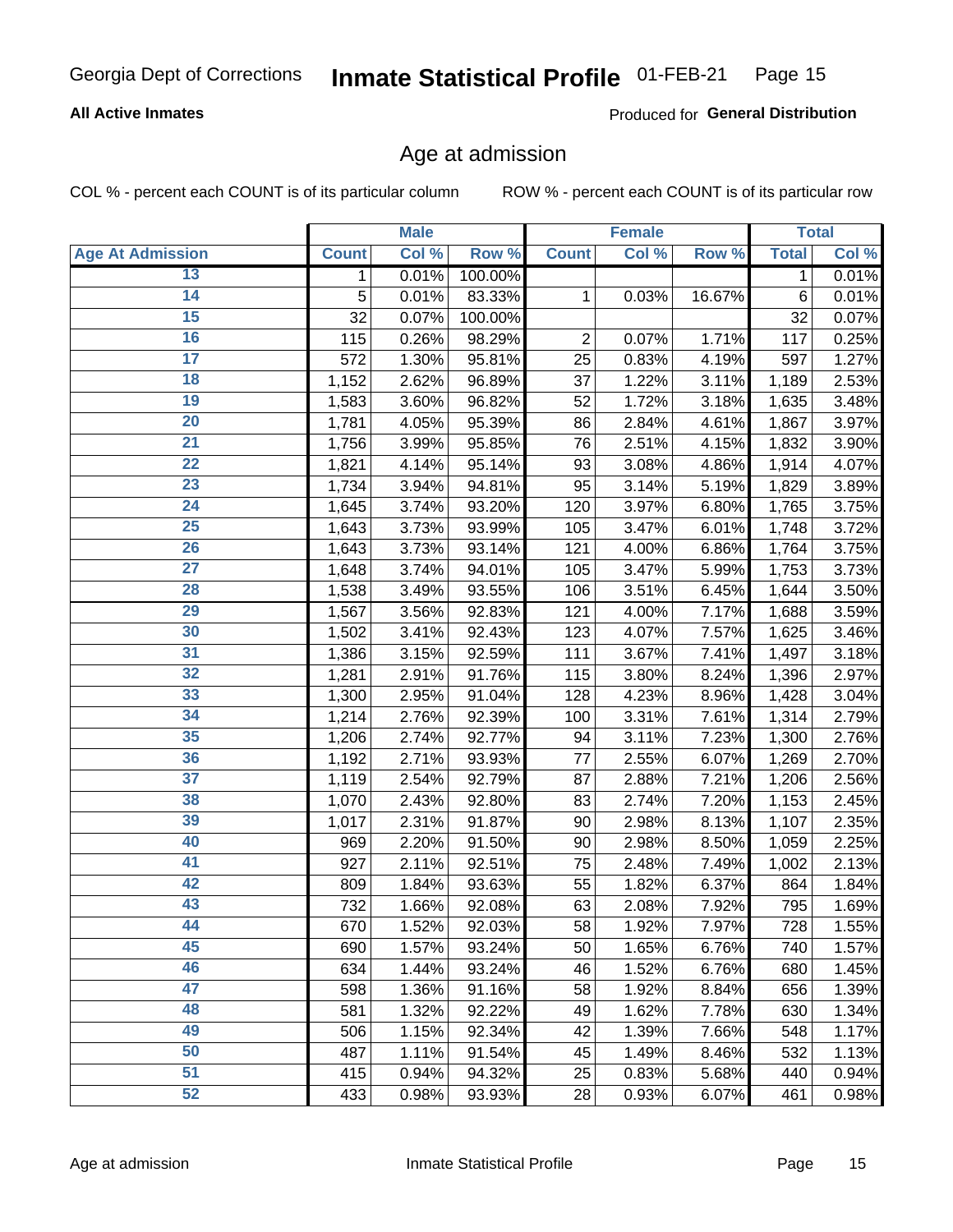### **All Active Inmates**

Produced for General Distribution

### Age at admission

COL % - percent each COUNT is of its particular column

|                         |                         | <b>Male</b> |         |                  | <b>Female</b> |       |                | <b>Total</b> |
|-------------------------|-------------------------|-------------|---------|------------------|---------------|-------|----------------|--------------|
| <b>Age At Admission</b> | <b>Count</b>            | Col %       | Row %   | <b>Count</b>     | Col %         | Row % | <b>Total</b>   | Col %        |
| 53                      | 394                     | 0.90%       | 91.42%  | 37               | 1.22%         | 8.58% | 431            | 0.92%        |
| 54                      | 343                     | 0.78%       | 92.95%  | 26               | 0.86%         | 7.05% | 369            | 0.78%        |
| 55                      | 304                     | 0.69%       | 95.30%  | 15               | 0.50%         | 4.70% | 319            | 0.68%        |
| 56                      | 285                     | 0.65%       | 94.06%  | 18               | 0.60%         | 5.94% | 303            | 0.64%        |
| $\overline{57}$         | 263                     | 0.60%       | 93.93%  | 17               | 0.56%         | 6.07% | 280            | 0.60%        |
| 58                      | 238                     | 0.54%       | 93.33%  | 17               | 0.56%         | 6.67% | 255            | 0.54%        |
| 59                      | 204                     | 0.46%       | 93.15%  | 15               | 0.50%         | 6.85% | 219            | 0.47%        |
| 60                      | 175                     | 0.40%       | 97.22%  | 5                | 0.17%         | 2.78% | 180            | 0.38%        |
| 61                      | 145                     | 0.33%       | 94.77%  | 8                | 0.26%         | 5.23% | 153            | 0.33%        |
| 62                      | 134                     | 0.30%       | 93.71%  | $\boldsymbol{9}$ | 0.30%         | 6.29% | 143            | 0.30%        |
| 63                      | 103                     | 0.23%       | 94.50%  | $\overline{6}$   | 0.20%         | 5.50% | 109            | 0.23%        |
| 64                      | 73                      | 0.17%       | 97.33%  | $\overline{2}$   | 0.07%         | 2.67% | 75             | 0.16%        |
| 65                      | 72                      | 0.16%       | 98.63%  | $\mathbf{1}$     | 0.03%         | 1.37% | 73             | 0.16%        |
| 66                      | 43                      | 0.10%       | 93.48%  | $\overline{3}$   | 0.10%         | 6.52% | 46             | 0.10%        |
| 67                      | 45                      | 0.10%       | 97.83%  | 1                | 0.03%         | 2.17% | 46             | 0.10%        |
| 68                      | 39                      | 0.09%       | 92.86%  | 3                | 0.10%         | 7.14% | 42             | 0.09%        |
| 69                      | 33                      | 0.07%       | 97.06%  | 1                | 0.03%         | 2.94% | 34             | 0.07%        |
| 70                      | 25                      | 0.06%       | 100.00% |                  |               |       | 25             | 0.05%        |
| $\overline{71}$         | 18                      | 0.04%       | 94.74%  | 1                | 0.03%         | 5.26% | 19             | 0.04%        |
| $\overline{72}$         | 19                      | 0.04%       | 95.00%  | $\mathbf 1$      | 0.03%         | 5.00% | 20             | 0.04%        |
| $\overline{73}$         | 19                      | 0.04%       | 100.00% |                  |               |       | 19             | 0.04%        |
| $\overline{74}$         | 10                      | 0.02%       | 90.91%  | $\mathbf{1}$     | 0.03%         | 9.09% | 11             | 0.02%        |
| 75                      | 11                      | 0.02%       | 100.00% |                  |               |       | 11             | 0.02%        |
| 76                      | 8                       | 0.02%       | 100.00% |                  |               |       | 8              | 0.02%        |
| $\overline{77}$         | $\overline{\mathbf{4}}$ | 0.01%       | 100.00% |                  |               |       | 4              | 0.01%        |
| 78                      | $\overline{7}$          | 0.02%       | 100.00% |                  |               |       | $\overline{7}$ | 0.01%        |
| 80                      | 3                       | 0.01%       | 100.00% |                  |               |       | $\overline{3}$ | 0.01%        |
| $\overline{81}$         | $\overline{5}$          | 0.01%       | 100.00% |                  |               |       | $\overline{5}$ | 0.01%        |
| 82                      | 5                       | 0.01%       | 100.00% |                  |               |       | 5              | 0.01%        |
| 83                      | 3                       | 0.01%       | 100.00% |                  |               |       | 3              | 0.01%        |
| 84                      | $\overline{2}$          | 0.01%       | 100.00% |                  |               |       | $\overline{2}$ | 0.01%        |
| 86                      | $\mathbf 1$             | 0.01%       | 100.00% |                  |               |       | 1              | 0.01%        |
| 87                      | $\mathbf{1}$            | 0.01%       | 100.00% |                  |               |       | $\mathbf{1}$   | 0.01%        |
| <b>Total Reported</b>   | 44,008                  | 100%        | 93.57%  | 3,024            | 100%          | 6.43% | 47,032         | 100%         |

| тес |             |       |                |
|-----|-------------|-------|----------------|
|     | 4,009<br>дд | 3,024 | 17.000<br>.v.s |

|  | Mea. | 32.95 | л.<br>34.4. | 3 U. |
|--|------|-------|-------------|------|
|--|------|-------|-------------|------|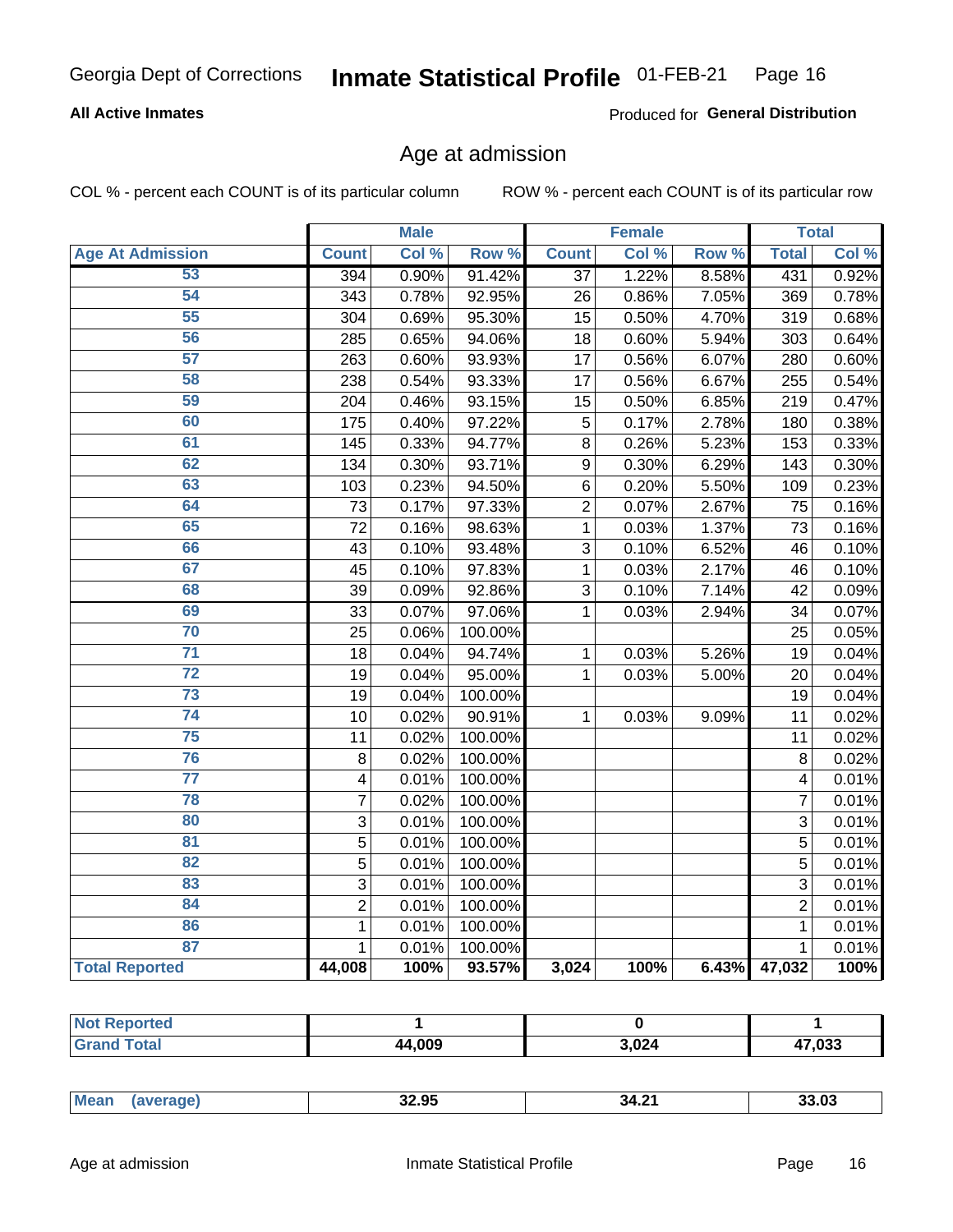**All Active Inmates** 

## Age at admission

COL % - percent each COUNT is of its particular column

ROW % - percent each COUNT is of its particular row

|                                   | <b>Male</b> | <b>Female</b> | <b>Total</b> |
|-----------------------------------|-------------|---------------|--------------|
| MetiRep(anicidig)                 |             | 33            |              |
| <b>Glizated Totadst frequent)</b> |             | 33            | n.<br>▴▴     |
|                                   |             |               |              |

Produced for General Distribution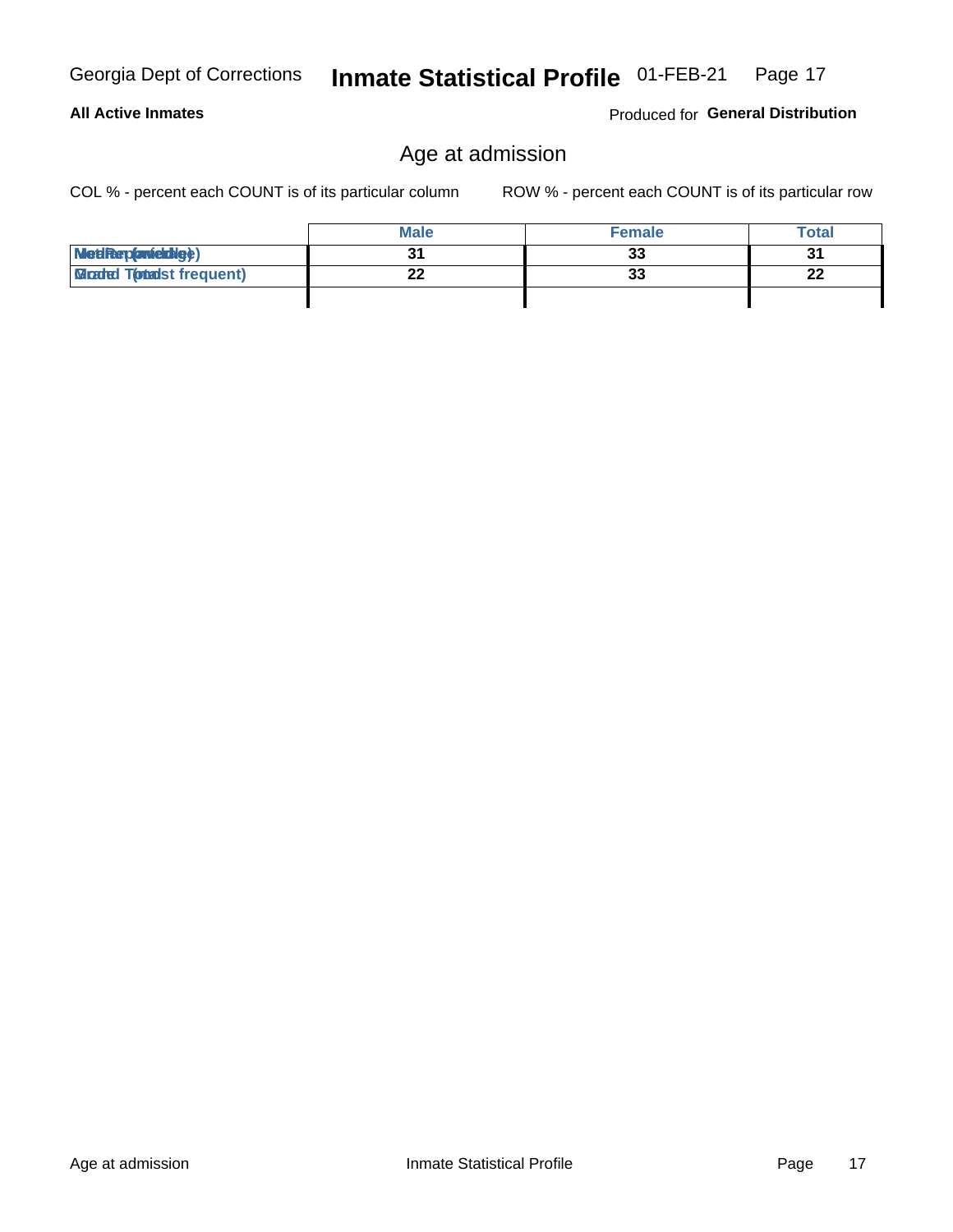### **All Active Inmates**

### Produced for General Distribution

### Height, measured at entry to prison

COL % - percent each COUNT is of its particular column

|                       |                | <b>Male</b> |         |                  | <b>Female</b>              |         |                  | <b>Total</b> |
|-----------------------|----------------|-------------|---------|------------------|----------------------------|---------|------------------|--------------|
| <b>Height</b>         | <b>Count</b>   | Col %       | Row %   | <b>Count</b>     | $\overline{\text{Col }^9}$ | Row %   | <b>Total</b>     | Col %        |
| $\bf{0}$              | 682            | 1.55%       | 94.59%  | 39               | 1.29%                      | 5.41%   | $\overline{721}$ | 1.53%        |
| 4'02''                | 1              | 0.01%       | 100.00% |                  |                            |         | 1                | 0.01%        |
| 4'03''                | 3              | 0.01%       | 100.00% |                  |                            |         | 3                | 0.01%        |
| 4'04"                 | 1              | 0.01%       | 100.00% |                  |                            |         | 1                | 0.01%        |
| 4'05"                 | 3              | 0.01%       | 75.00%  | $\mathbf{1}$     | 0.03%                      | 25.00%  | 4                | 0.01%        |
| 4'06"                 | $\overline{2}$ | 0.01%       | 66.67%  | 1                | 0.03%                      | 33.33%  | 3                | 0.01%        |
| 4'07"                 |                |             |         | $\mathbf{1}$     | 0.03%                      | 100.00% | $\mathbf{1}$     | 0.01%        |
| 4'08"                 | 5              | 0.01%       | 55.56%  | 4                | 0.13%                      | 44.44%  | 9                | 0.02%        |
| 4'09"                 | $\overline{2}$ | 0.01%       | 18.18%  | $\boldsymbol{9}$ | 0.30%                      | 81.82%  | 11               | 0.02%        |
| 4'10"                 | 8              | 0.02%       | 50.00%  | 8                | 0.26%                      | 50.00%  | 16               | 0.03%        |
| 4'11''                | 19             | 0.04%       | 20.88%  | 72               | 2.38%                      | 79.12%  | 91               | 0.19%        |
| 5'00''                | 100            | 0.23%       | 49.50%  | 102              | 3.37%                      | 50.50%  | 202              | 0.43%        |
| 5'01"                 | 106            | 0.24%       | 38.69%  | 168              | 5.56%                      | 61.31%  | 274              | 0.58%        |
| 5'02"                 | 247            | 0.56%       | 47.05%  | 278              | 9.19%                      | 52.95%  | 525              | 1.12%        |
| 5'03''                | 386            | 0.88%       | 49.61%  | 392              | 12.96%                     | 50.39%  | 778              | 1.65%        |
| 5'04"                 | 827            | 1.88%       | 64.71%  | 451              | 14.91%                     | 35.29%  | 1,278            | 2.72%        |
| 5'05"                 | 1,541          | 3.50%       | 81.23%  | 356              | 11.77%                     | 18.77%  | 1,897            | 4.03%        |
| 5'06''                | 3,065          | 6.96%       | 88.69%  | 391              | 12.93%                     | 11.31%  | 3,456            | 7.35%        |
| 5'07"                 | 3,518          | 7.99%       | 92.31%  | 293              | 9.69%                      | 7.69%   | 3,811            | 8.10%        |
| 5'08''                | 4,225          | 9.60%       | 95.52%  | 198              | 6.55%                      | 4.48%   | 4,423            | 9.40%        |
| 5'09''                | 5,517          | 12.54%      | 97.54%  | 139              | 4.60%                      | 2.46%   | 5,656            | 12.03%       |
| 5'10''                | 4,757          | 10.81%      | 98.69%  | 63               | 2.08%                      | 1.31%   | 4,820            | 10.25%       |
| 5'11''                | 5,142          | 11.68%      | 99.46%  | 28               | 0.93%                      | 0.54%   | 5,170            | 10.99%       |
| 6'00''                | 4,832          | 10.98%      | 99.69%  | 15               | 0.50%                      | 0.31%   | 4,847            | 10.31%       |
| 6'01''                | 3,550          | 8.07%       | 99.66%  | 12               | 0.40%                      | 0.34%   | 3,562            | 7.57%        |
| 6'02"                 | 2,631          | 5.98%       | 100.00% |                  |                            |         | 2,631            | 5.59%        |
| 6'03''                | 1,458          | 3.31%       | 99.86%  | $\overline{2}$   | 0.07%                      | 0.14%   | 1,460            | 3.10%        |
| 6'04"                 | 774            | 1.76%       | 99.87%  | $\mathbf{1}$     | 0.03%                      | 0.13%   | 775              | 1.65%        |
| 6'05"                 | 334            | 0.76%       | 100.00% |                  |                            |         | 334              | 0.71%        |
| 6'06''                | 154            | 0.35%       | 100.00% |                  |                            |         | 154              | 0.33%        |
| 6'07''                | 46             | 0.10%       | 100.00% |                  |                            |         | 46               | 0.10%        |
| 6'08''                | 29             | 0.07%       | 100.00% |                  |                            |         | 29               | 0.06%        |
| 6'09''                | 25             | 0.06%       | 100.00% |                  |                            |         | 25               | 0.05%        |
| 6'10''                | 5              | 0.01%       | 100.00% |                  |                            |         | 5                | 0.01%        |
| 6'11''                | 8              | 0.02%       | 100.00% |                  |                            |         | 8                | 0.02%        |
| 7'00"                 | 5              | 0.01%       | 100.00% |                  |                            |         | 5                | 0.01%        |
| 7'01''                | 1              | 0.01%       | 100.00% |                  |                            |         | 1                | 0.01%        |
| <b>Total Reported</b> | 44,009         | 100%        | 93.57%  | 3,024            | 100%                       | 6.43%   | 47,033           | 100%         |

| and a series<br>ported<br><br>-- |  |  |
|----------------------------------|--|--|
|                                  |  |  |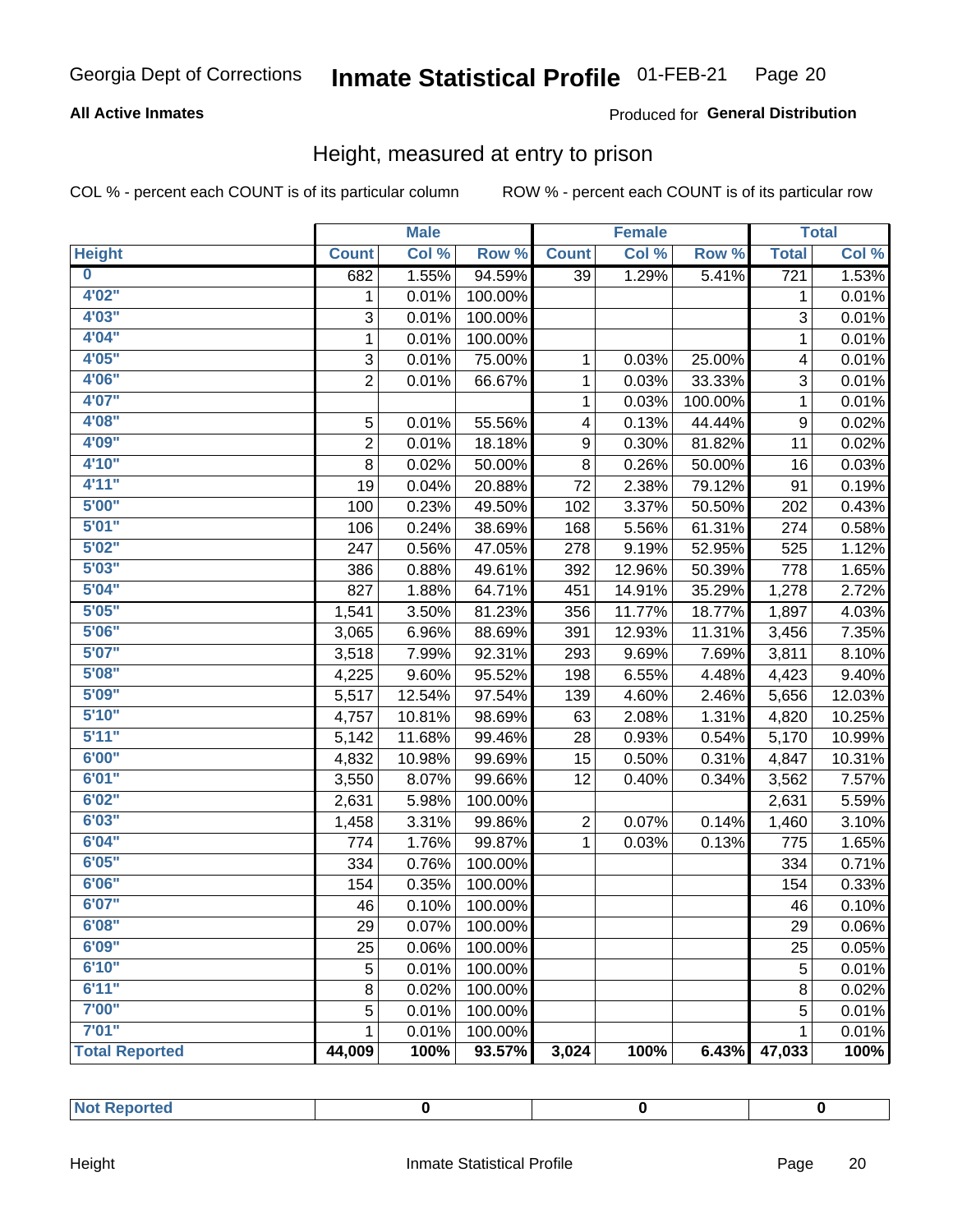### **All Active Inmates**

### Produced for General Distribution

### Height, measured at entry to prison

COL % - percent each COUNT is of its particular column

|                    | <b>Male</b> | <b>Female</b> | Total  |
|--------------------|-------------|---------------|--------|
| <b>Grand Total</b> | 44,009      | 3,024         | 47,033 |
|                    |             |               |        |
|                    |             |               |        |

| <b>Mean</b> | rerage) | <b>E'10"</b><br>- I V<br> | 5'05" | 5'10" |
|-------------|---------|---------------------------|-------|-------|
|             |         |                           |       |       |
| <b>Mode</b> |         | 5'09"                     | 5'04" | 5'09" |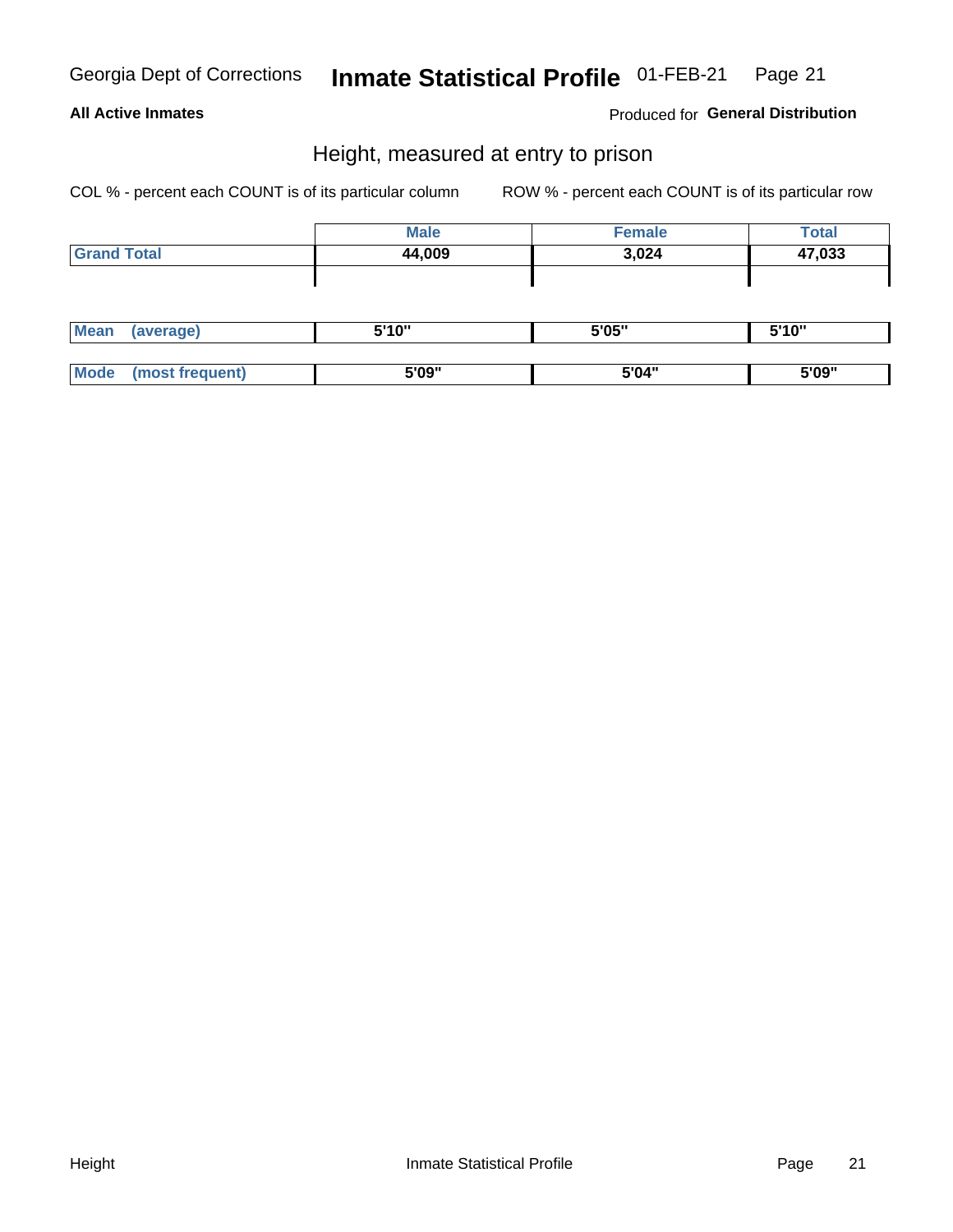**All Active Inmates** 

Produced for General Distribution

## Weight, measured at entry to prison

COL % - percent each COUNT is of its particular column

|                                |              | <b>Male</b> |         |                | <b>Female</b>   |        |                | <b>Total</b> |
|--------------------------------|--------------|-------------|---------|----------------|-----------------|--------|----------------|--------------|
| Weight                         | <b>Count</b> | Col %       | Row %   | <b>Count</b>   | Col %           | Row %  | <b>Total</b>   | Col %        |
| <b>Under 80 pounds</b>         | 11           | 0.03%       | 100.00% |                |                 |        | 11             | 0.02%        |
| 90 - 99 pounds                 | 3            | 0.01%       | 50.00%  | 3              | 0.10%           | 50.00% | 6              | 0.01%        |
| 100 - 109 pounds               | 32           | 0.07%       | 52.46%  | 29             | 0.97%           | 47.54% | 61             | 0.13%        |
| 110 - 119 pounds               | 124          | 0.29%       | 67.03%  | 61             | 2.05%           | 32.97% | 185            | 0.40%        |
| 120 - 129 pounds               | 508          | 1.17%       | 79.25%  | 133            | 4.46%           | 20.75% | 641            | 1.38%        |
| 130 - 139 pounds               | 1,461        | 3.37%       | 87.07%  | 217            | 7.28%           | 12.93% | 1,678          | 3.62%        |
| 140 - 149 pounds               | 2,912        | 6.72%       | 91.54%  | 269            | 9.02%           | 8.46%  | 3,181          | 6.87%        |
| 150 - 159 pounds               | 4,389        | 10.13%      | 93.05%  | 328            | 11.00%          | 6.95%  | 4,717          | 10.18%       |
| 160 - 169 pounds               | 5,611        | 12.95%      | 94.25%  | 342            | 11.47%          | 5.75%  | 5,953          | 12.85%       |
| 170 - 179 pounds               | 5,300        | 12.23%      | 94.41%  | 314            | 10.53%          | 5.59%  | 5,614          | 12.12%       |
| 180 - 189 pounds               | 5,585        | 12.89%      | 94.97%  | 296            | 9.93%           | 5.03%  | 5,881          | 12.70%       |
| 190 - 199 pounds               | 3,833        | 8.85%       | 95.32%  | 188            | 6.31%           | 4.68%  | 4,021          | 8.68%        |
| 200 - 209 pounds               | 3,580        | 8.26%       | 94.28%  | 217            | 7.28%           | 5.72%  | 3,797          | 8.20%        |
| 210 - 219 pounds               | 2,564        | 5.92%       | 95.89%  | 110            | 3.69%           | 4.11%  | 2,674          | 5.77%        |
| 220 - 229 pounds               | 2,198        | 5.07%       | 94.46%  | 129            | 4.33%           | 5.54%  | 2,327          | 5.02%        |
| 230 - 239 pounds               | 1,446        | 3.34%       | 93.84%  | 95             | 3.19%           | 6.16%  | 1,541          | 3.33%        |
| 240 - 249 pounds               | 1,107        | 2.55%       | 94.45%  | 65             | 2.18%           | 5.55%  | 1,172          | 2.53%        |
| 250 - 259 pounds               | 847          | 1.95%       | 94.43%  | 50             | 1.68%           | 5.57%  | 897            | 1.94%        |
| 260 - 269 pounds               | 535          | 1.23%       | 93.70%  | 36             | 1.21%           | 6.30%  | 571            | 1.23%        |
| 270 - 279 pounds               | 356          | 0.82%       | 94.18%  | 22             | 0.74%           | 5.82%  | 378            | 0.82%        |
| 280 - 289 pounds               | 299          | 0.69%       | 94.03%  | 19             | 0.64%           | 5.97%  | 318            | 0.69%        |
| 290 - 299 pounds               | 150          | 0.35%       | 92.02%  | 13             | 0.44%           | 7.98%  | 163            | 0.35%        |
| 300 - 309 pounds               | 155          | 0.36%       | 90.12%  | 17             | 0.57%           | 9.88%  | 172            | 0.37%        |
| 310 - 319 pounds               | 71           | 0.16%       | 89.87%  | 8              | 0.27%           | 10.13% | 79             | 0.17%        |
| 320 - 329 pounds               | 76           | 0.18%       | 93.83%  | $\sqrt{5}$     | 0.17%           | 6.17%  | 81             | 0.17%        |
| 330 - 339 pounds               | 41           | 0.09%       | 91.11%  | 4              | 0.13%           | 8.89%  | 45             | 0.10%        |
| 340 - 349 pounds               | 33           | 0.08%       | 94.29%  | 2              | 0.07%           | 5.71%  | 35             | 0.08%        |
| 350 - 359 pounds               | 38           | 0.09%       | 90.48%  | 4              | 0.13%           | 9.52%  | 42             | 0.09%        |
| 360 - 369 pounds               | 19           | 0.04%       | 100.00% |                |                 |        | 19             | 0.04%        |
| 370 - 379 pounds               | 13           | 0.03%       | 100.00% |                |                 |        | 13             | 0.03%        |
| 380 - 389 pounds               | 9            | 0.02%       | 81.82%  | $\overline{2}$ | 0.07%           | 18.18% | 11             | 0.02%        |
| 390 - 399 pounds               | 6            | 0.01%       | 85.71%  | 1              | 0.03%           | 14.29% | $\overline{7}$ | 0.02%        |
| 400 pounds and over            | 21           | 0.05%       | 91.30%  | $\overline{2}$ | 0.07%           | 8.70%  | 23             | 0.05%        |
| <b>Total Reported</b>          | 43,333       | 100%        | 93.56%  | 2,981          | 100%            | 6.44%  | 46,314         | 100%         |
|                                |              |             |         |                |                 |        |                |              |
| <b>Not Reported</b>            |              | 676         |         |                | $\overline{43}$ |        |                | 719          |
| <b>Grand Total</b>             |              | 44,009      |         | 3,024          |                 |        | 47,033         |              |
| <b>Mean</b><br>(average)       |              | 186         |         |                | 178             |        |                | 185          |
| <b>Median (middle)</b>         |              | 180         |         |                | 170             |        |                | 180          |
| <b>Mode</b><br>(most frequent) |              | 180         |         |                | 160             |        |                | 180          |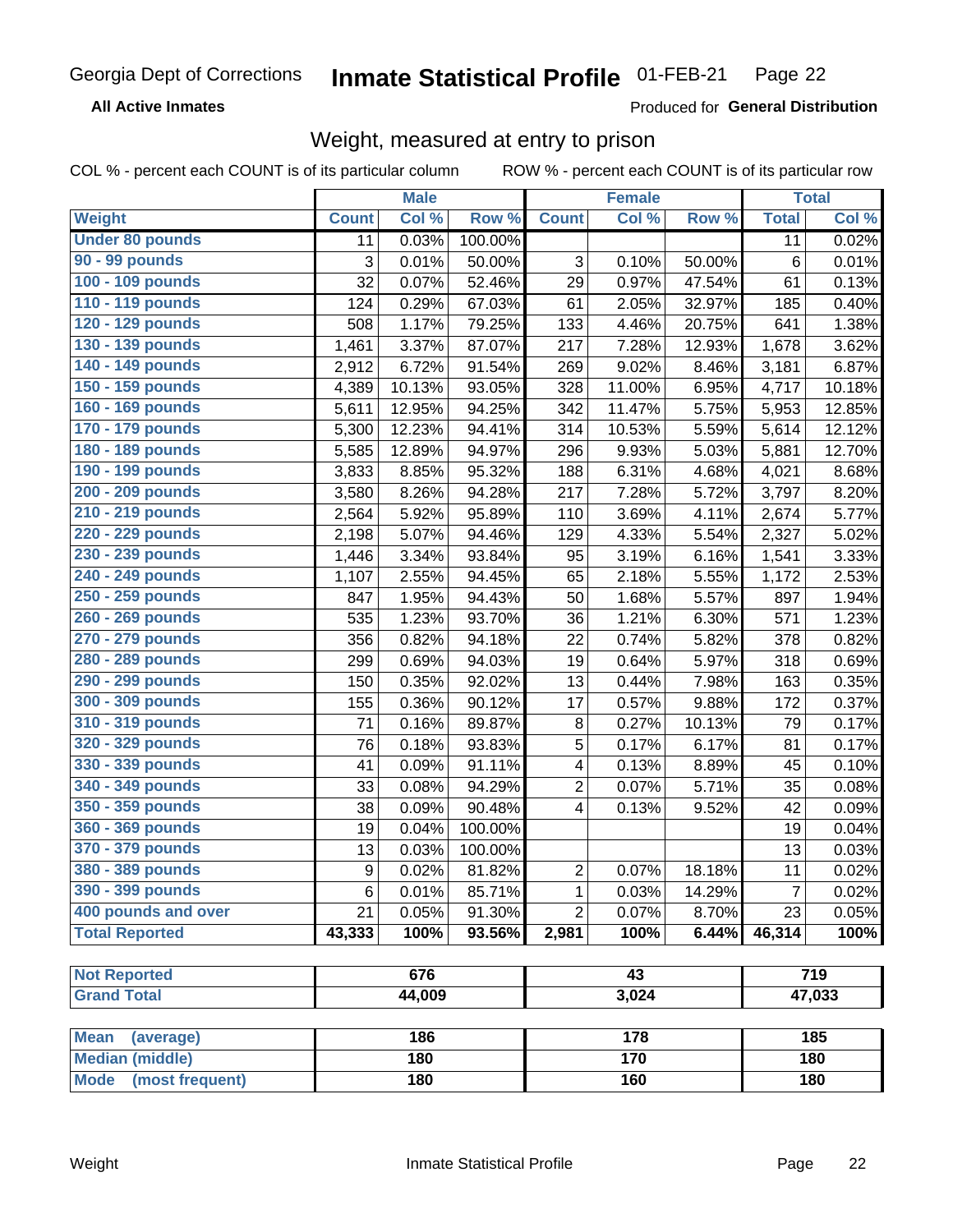#### Inmate Statistical Profile 01-FEB-21 Page 23

**All Active Inmates** 

#### Produced for General Distribution

## Veterans validated by Veteran's Administration

COL % - percent each COUNT is of its particular column

|                             |              | <b>Male</b> |         |             | <b>Female</b> |       |              | <b>Total</b> |
|-----------------------------|--------------|-------------|---------|-------------|---------------|-------|--------------|--------------|
| <b>Military service</b>     | <b>Count</b> | Col %       |         | Row % Count | Col %         | Row % | <b>Total</b> | Col %        |
| <b>Others</b><br>0          | 686          | 28.63%      | 97.03%  | 21          | 42.86%        | 2.97% | 707          | 28.92%       |
| <b>Air Force</b>            | 1,015        | 42.36%      | 97.97%  | 21          | 42.86%        | 2.03% | 1,036        | 42.37%       |
| <b>Army</b><br>$\mathbf{2}$ | 134          | 5.59%       | 99.26%  |             | 2.04%         | .74%  | 135          | 5.52%        |
| <b>Navy</b><br>3            | 314          | 13.11%      | 99.05%  | 3           | 6.12%         | .95%  | 317          | 12.97%       |
| <b>Marines</b><br>4         | 14           | .58%        | 100.00% |             |               |       | 14           | .57%         |
| <b>Coast Guard</b><br>5     | 233          | 9.72%       | 98.73%  | 3           | 6.12%         | 1.27% | 236          | 9.65%        |
| <b>Total Reported</b>       | 2,396        | 100%        | 98.00%  | 49          | 100%          | 2.00% | 2,445        | 100%         |

| orted<br><b>NOT</b> | 11,613 | 2,975 | .588<br>ад |
|---------------------|--------|-------|------------|
| $\sim$              | 44,009 | 3,024 | 17,033     |

|  |  | <b>Mode (most frequent)</b> | <b>Force</b><br>Aır | วthers | orce |
|--|--|-----------------------------|---------------------|--------|------|
|--|--|-----------------------------|---------------------|--------|------|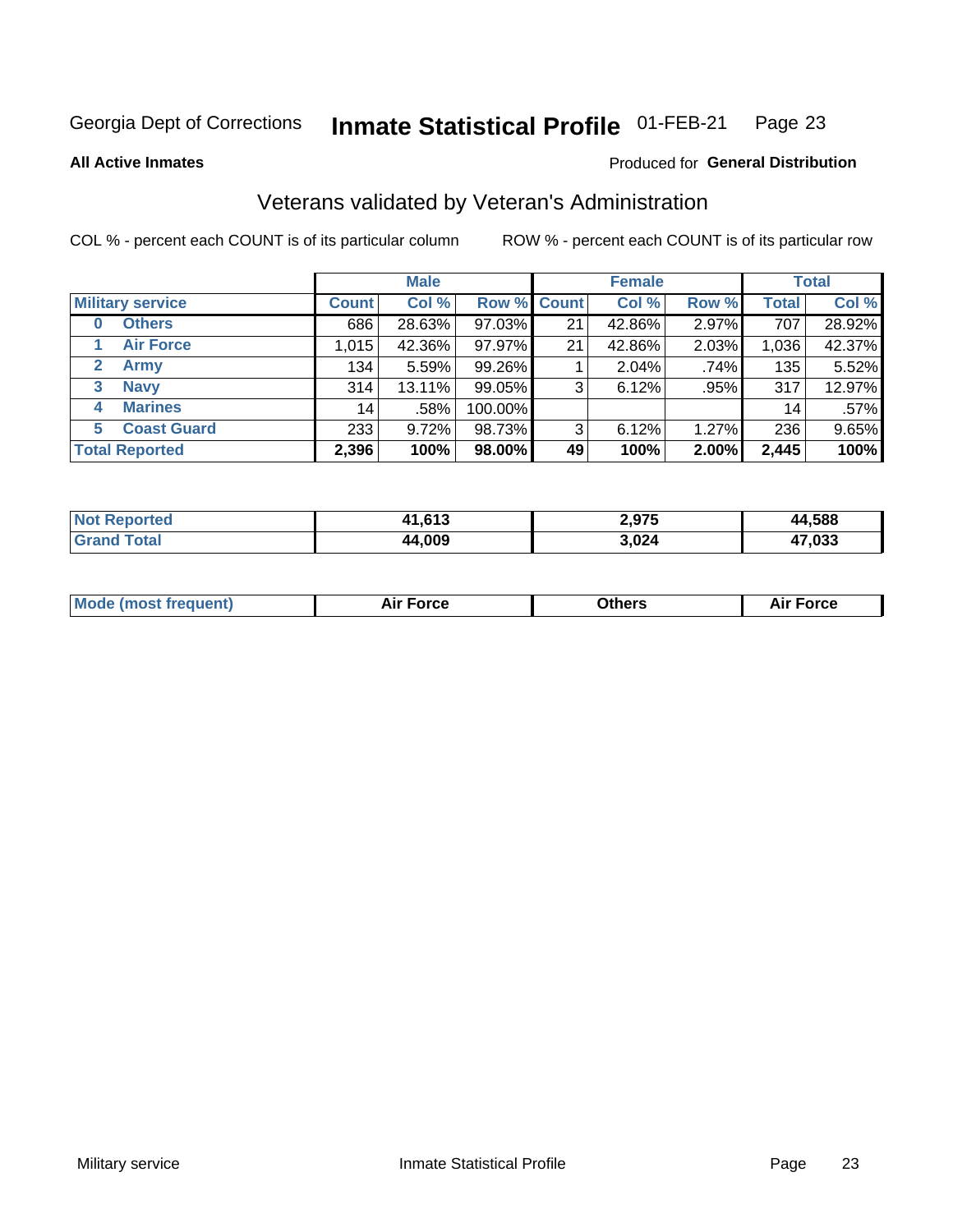#### Inmate Statistical Profile 01-FEB-21 Page 24

**All Active Inmates** 

#### Produced for General Distribution

## Type of admission to prison

COL % - percent each COUNT is of its particular column

|    |                                  |              | <b>Male</b> |                    |       | <b>Female</b> |          |              | <b>Total</b> |
|----|----------------------------------|--------------|-------------|--------------------|-------|---------------|----------|--------------|--------------|
|    | <b>Type of Admission</b>         | <b>Count</b> | Col %       | <b>Row % Count</b> |       | Col %         | Row %    | <b>Total</b> | Col %        |
| 16 | <b>Population Redistribution</b> | 3            | .01%        | 100.00%            |       |               |          | 3            | .01%         |
| 27 | <b>Boot Camp Plus</b>            |              | .01%        | 100.00%            |       |               |          |              | .01%         |
| 28 | <b>Initial Assignment</b>        |              | .02%        | 100.00%            |       |               |          |              | .01%         |
| 52 | <b>New Sentence</b>              | 35,293       | 80.21%      | 93.46%             | 2,471 | 81.71%        | 6.54%    | 37,764       | 80.31%       |
| 53 | <b>Probation Rev Partial</b>     | 1,738        | 3.95%       | 93.24%             | 126   | 4.17%         | 6.76%    | 1,864        | 3.96%        |
| 54 | <b>Probation Rev Remainder</b>   | 2,762        | 6.28%       | 91.94%             | 242   | 8.00%         | $8.06\%$ | 3,004        | 6.39%        |
| 55 | <b>Parole Rev New Sentence</b>   | 2,652        | 6.03%       | 95.50%             | 125   | 4.13%         | 4.50%    | 2,777        | 5.91%        |
| 56 | <b>Parole Rev No New</b>         | 1,485        | 3.38%       | 96.12%             | 60    | 1.98%         | 3.88%    | 1,545        | 3.29%        |
|    | <b>Sentence</b>                  |              |             |                    |       |               |          |              |              |
| 57 | <b>Released In Error</b>         | 10           | .02%        | 100.00%            |       |               |          | 10           | .02%         |
| 65 | <b>Return Appeal/Bond</b>        | 2            | .01%        | 100.00%            |       |               |          | 2            | .01%         |
| 67 | <b>Admit Fm Other Cust</b>       | 3            | .01%        | 100.00%            |       |               |          | 3            | .01%         |
| 69 | <b>New Sent/Par Rev Pnd</b>      | 2            | .01%        | 100.00%            |       |               |          | 2            | .01%         |
| 70 | <b>Life W/O Parole</b>           | 14           | .03%        | 100.00%            |       |               |          | 14           | .03%         |
| 72 | <b>Par Rev/Rsn Unknown</b>       | 23           | .05%        | 100.00%            |       |               |          | 23           | .05%         |
| 76 | <b>Par Rev/Revoc Center</b>      |              | .01%        | 100.00%            |       |               |          |              | .01%         |
| 82 | <b>Unknown</b>                   | 4            | .01%        | 100.00%            |       |               |          | 4            | .01%         |
|    | <b>Total Reported</b>            | 44,000       | 100%        | 93.57% 3,024       |       | 100%          | 6.43%    | 47,024       | 100%         |

| Not Repo<br><b>roorted</b> |        |       |        |
|----------------------------|--------|-------|--------|
| <b>Total</b><br>Cror       | 44,009 | 3,024 | 17,033 |

| <b>Mode (most frequent)</b> | <b>New Sentence</b> | <b>New Sentence</b> | <b>New Sentence</b> |
|-----------------------------|---------------------|---------------------|---------------------|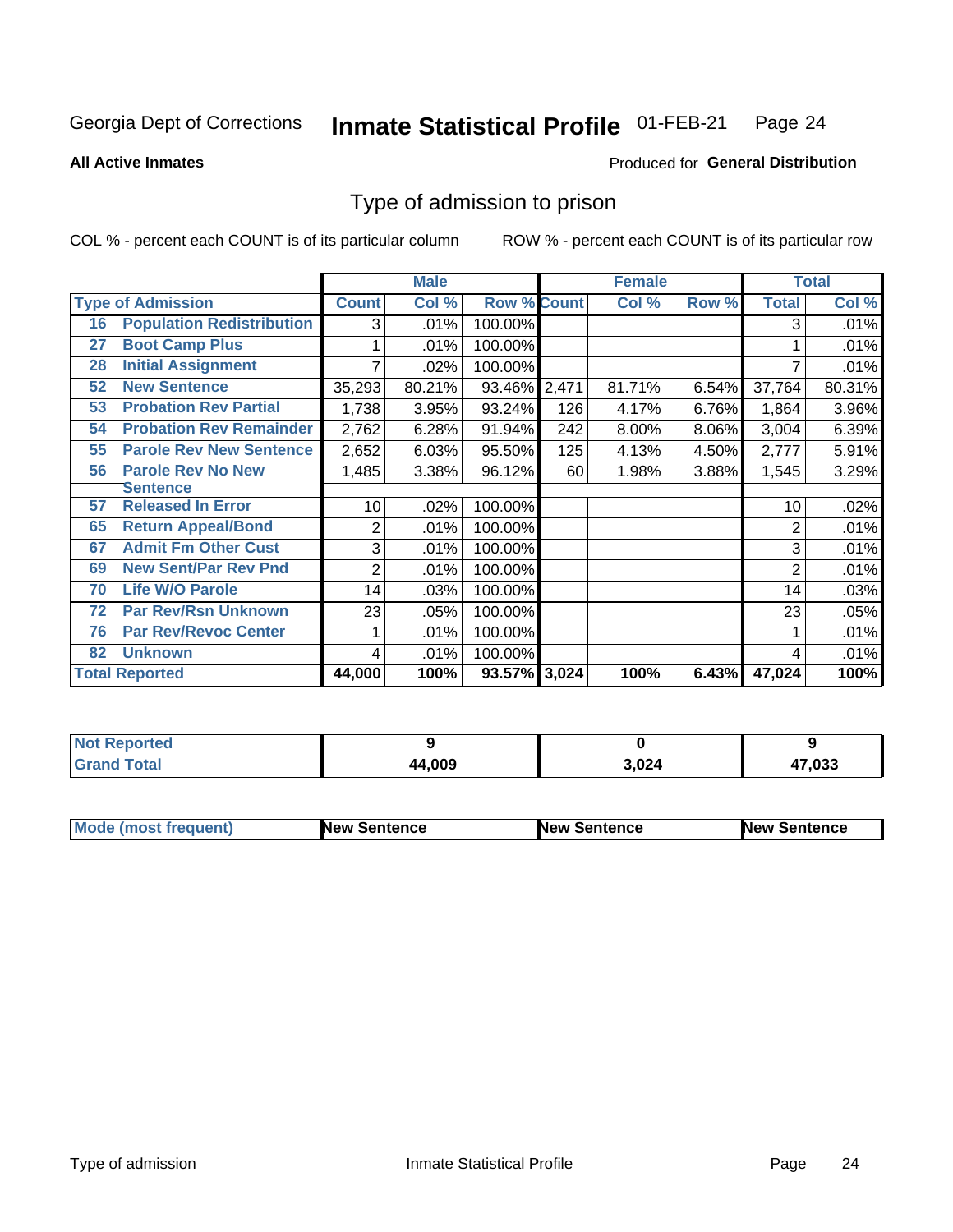#### Inmate Statistical Profile 01-FEB-21 Page 25

**All Active Inmates** 

#### Produced for General Distribution

## Current / last supervision level

COL % - percent each COUNT is of its particular column

|                        |              | <b>Male</b> |             |       | <b>Female</b> |          |        | <b>Total</b> |
|------------------------|--------------|-------------|-------------|-------|---------------|----------|--------|--------------|
| <b>Security Status</b> | <b>Count</b> | Col %       | Row % Count |       | Col %         | Row %    | Total  | Col %        |
| 3 Minimum              | .952         | $4.44\%$    | 65.48%      | 1,029 | 34.03%        | 34.52%   | 2,981  | 6.34%        |
| 4 Medium               | 31,049       | 70.57%      | 94.45%      | 1,823 | 60.28%        | $5.55\%$ | 32,872 | 69.91%       |
| 5 Close                | 10.997       | 24.99%      | 98.46%      | 172   | 5.69%         | $1.54\%$ | 11,169 | 23.75%       |
| <b>Total Reported</b>  | 43,998       | 100%        | $93.57\%$   | 3,024 | 100%          | $6.43\%$ | 47,022 | 100%         |

| <b>Still being diagnosed</b> |        |       |        |
|------------------------------|--------|-------|--------|
| <b>Not Reported</b>          |        |       |        |
| <b>Grand Total</b>           | 44,009 | 3.024 | 47,033 |

| M | M | . . |
|---|---|-----|
|   |   |     |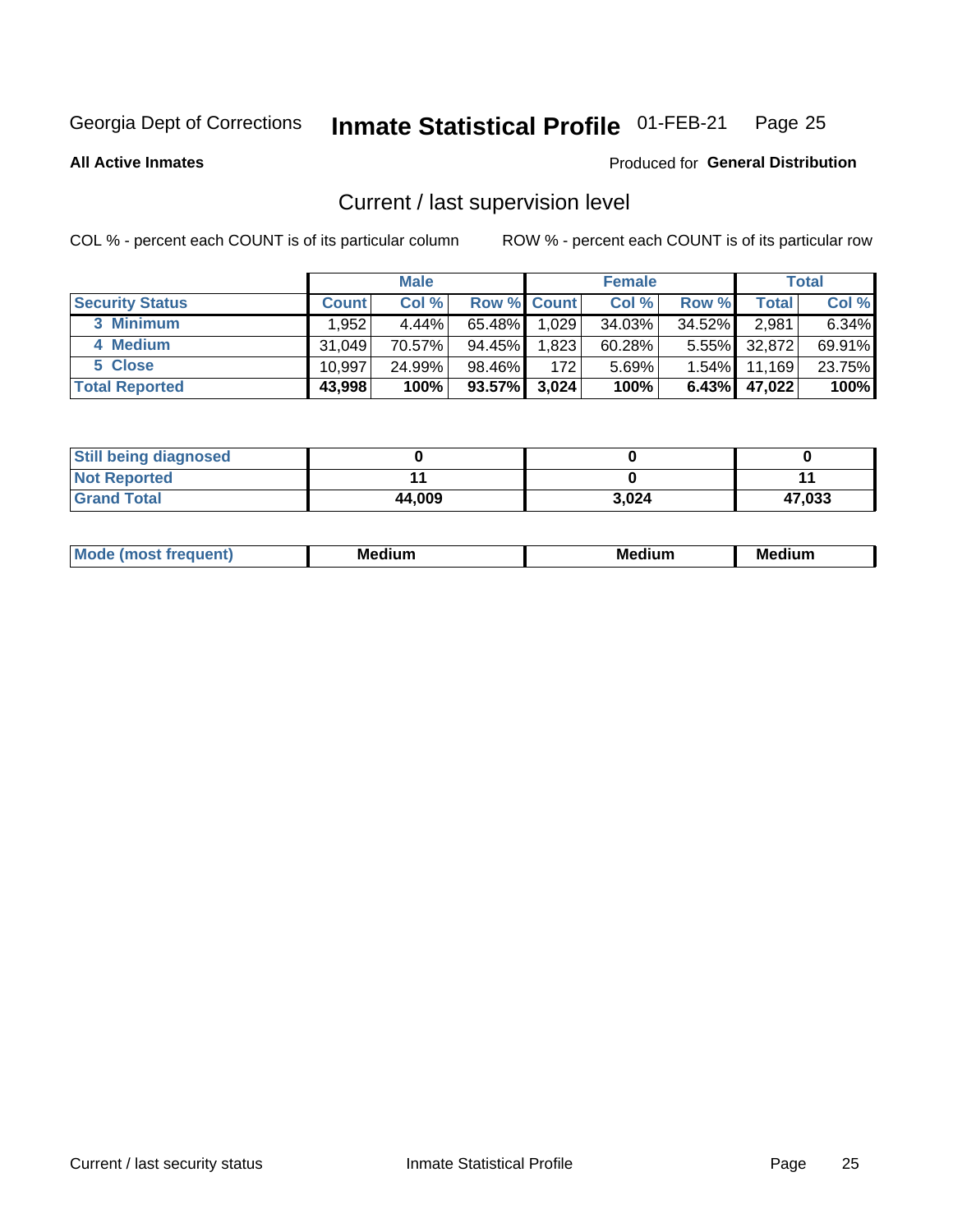#### Inmate Statistical Profile 01-FEB-21 Page 26

**All Active Inmates** 

#### Produced for General Distribution

## Current / last type of institution

COL % - percent each COUNT is of its particular column

|                                   |                | <b>Male</b> |             |       | <b>Female</b> |        |              | <b>Total</b> |
|-----------------------------------|----------------|-------------|-------------|-------|---------------|--------|--------------|--------------|
| <b>Type of Institution</b>        | <b>Count</b>   | Col %       | Row % Count |       | Col %         | Row %  | <b>Total</b> | Col %        |
| <b>County Ci</b>                  | 3,908          | 8.95%       | 99.97%      |       | .03%          | .03%   | 3,909        | 8.37%        |
| <b>Probation Detention Center</b> |                | $.01\%$     | 100.00%     |       |               |        |              | .01%         |
| <b>State Prison</b>               | 31,527         | 72.19%      | 92.25%      | 2,648 | 87.60%        | 7.75%  | 34,175       | 73.19%       |
| <b>Transitional Center</b>        | 1,843          | 4.22%       | 83.17%      | 373   | 12.34%        | 16.83% | 2,216        | 4.75%        |
| <b>Private Prison</b>             | 6,385          | 14.62%      | 100.00%     |       |               |        | 6,385        | 13.67%       |
| <b>County Jail</b>                | 6              | $.01\%$     | 100.00%     |       |               |        | 6            | .01%         |
| <b>State Hospital</b>             | 3 <sup>1</sup> | $.01\%$     | 75.00%      |       | .03%          | 25.00% | 4            | .01%         |
| <b>Total Reported</b>             | 43,673         | 100%        | 93.53%      | 3,023 | 100%          | 6.47%  | 46,696       | 100%         |

| ported<br><b>NOT</b> |        |       |        |
|----------------------|--------|-------|--------|
| <b>otal</b>          | 13 G73 | 3,023 | 46,696 |

| <b>Mode (most frequent)</b> | <b>State Prison</b> | <b>State Prison</b> | <b>State Prison</b> |
|-----------------------------|---------------------|---------------------|---------------------|
|                             |                     |                     |                     |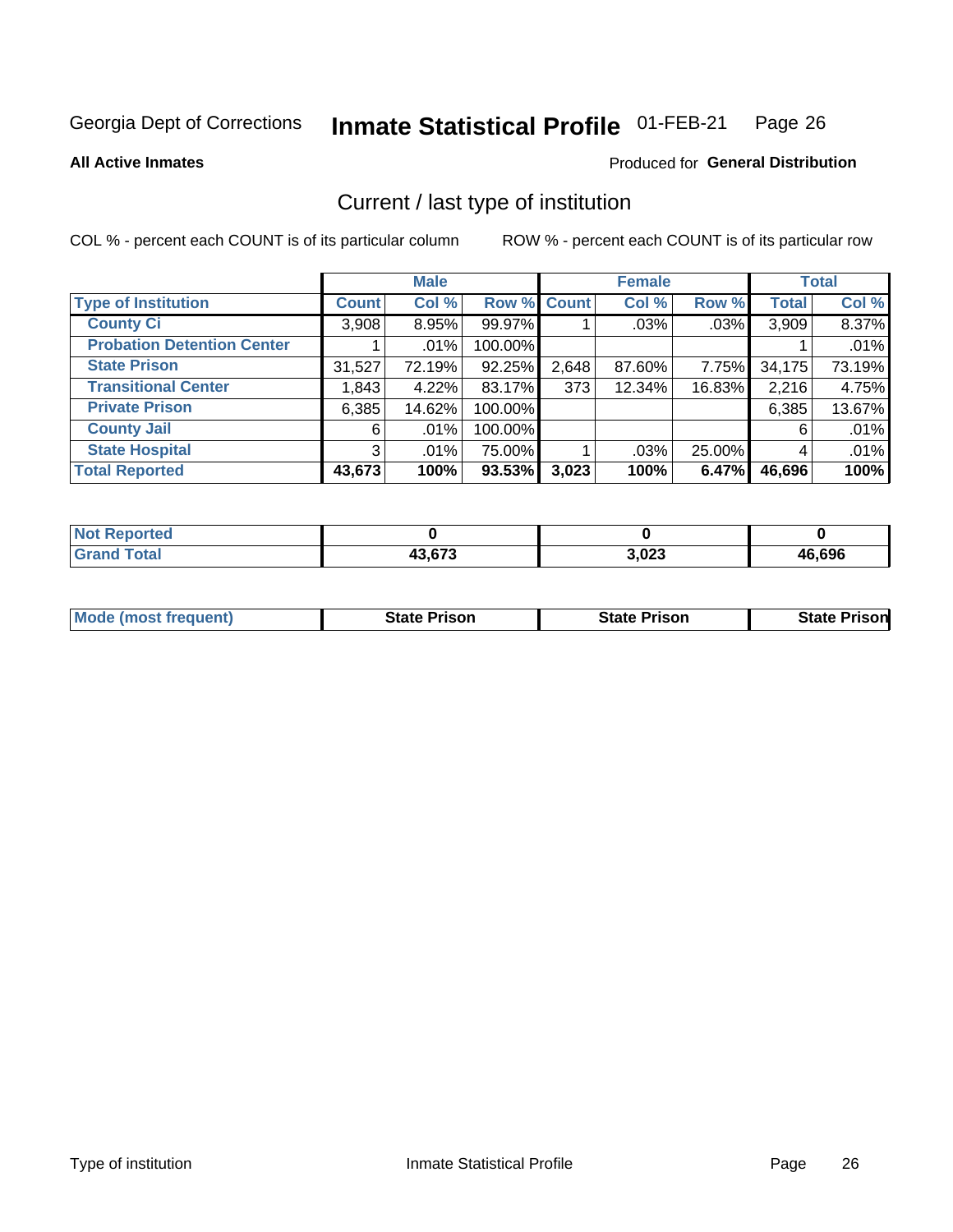#### Inmate Statistical Profile 01-FEB-21 Page 27

Produced for General Distribution

#### **All Active Inmates**

## Institution type - transitional centers

COL % - percent each COUNT is of its particular column

|                                          |              | <b>Male</b> |         |              | <b>Female</b> |         |              | <b>Total</b> |
|------------------------------------------|--------------|-------------|---------|--------------|---------------|---------|--------------|--------------|
| <b>Institution Type - Trans. Centers</b> | <b>Count</b> | Col %       | Row %   | <b>Count</b> | Col %         | Row %   | <b>Total</b> | Col %        |
| <b>Albany Tc</b>                         | 1            | .05%        | 100.00% |              |               |         |              | .05%         |
| <b>Arrendale Tc</b>                      |              |             |         | 138          | 37.00%        | 100.00% | 138          | 6.23%        |
| <b>Atlanta Tc</b>                        | 262          | 14.22%      | 100.00% |              |               |         | 262          | 11.82%       |
| <b>Augusta Tc</b>                        | 214          | 11.61%      | 100.00% |              |               |         | 214          | 9.66%        |
| <b>Bacon Tc</b>                          | 39           | 2.12%       | 100.00% |              |               |         | 39           | 1.76%        |
| <b>Charles D. Hudson Tc</b>              | 153          | 8.30%       | 100.00% |              |               |         | 153          | 6.90%        |
| <b>Clayton Tc</b>                        | 374          | 20.29%      | 100.00% |              |               |         | 374          | 16.88%       |
| <b>Coastal Tc</b>                        |              | .05%        | 100.00% |              |               |         |              | .05%         |
| <b>Columbus Tc</b>                       | 132          | 7.16%       | 100.00% |              |               |         | 132          | 5.96%        |
| <b>Macon Tc</b>                          | 155          | 8.41%       | 100.00% |              |               |         | 155          | 6.99%        |
| <b>Macon Womens Tc</b>                   |              |             |         | 2            | .54%          | 100.00% | 2            | .09%         |
| <b>Metro Tc</b>                          |              |             |         | 233          | 62.47%        | 100.00% | 233          | 10.51%       |
| <b>Phillips Tc</b>                       | 201          | 10.91%      | 100.00% |              |               |         | 201          | 9.07%        |
| <b>Savannah Mens Tc</b>                  | 1            | .05%        | 100.00% |              |               |         |              | .05%         |
| <b>Smith Tc</b>                          | 153          | 8.30%       | 100.00% |              |               |         | 153          | 6.90%        |
| <b>Valdosta Tc</b>                       | 157          | 8.52%       | 100.00% |              |               |         | 157          | 7.08%        |
| <b>Total Reported</b>                    | 1,843        | 100%        | 83.17%  | 373          | 100%          | 16.83%  | 2,216        | 100%         |

| <b>Not</b><br><b>Reported</b> |     |             |       |
|-------------------------------|-----|-------------|-------|
| <b>Total</b>                  | 843 | ^7^<br>JI J | 2,216 |

| Mode (most frequent) | <b>Clayton Tc</b> | Metro Tc | <b>Clayton Tc</b> |
|----------------------|-------------------|----------|-------------------|
|                      |                   |          |                   |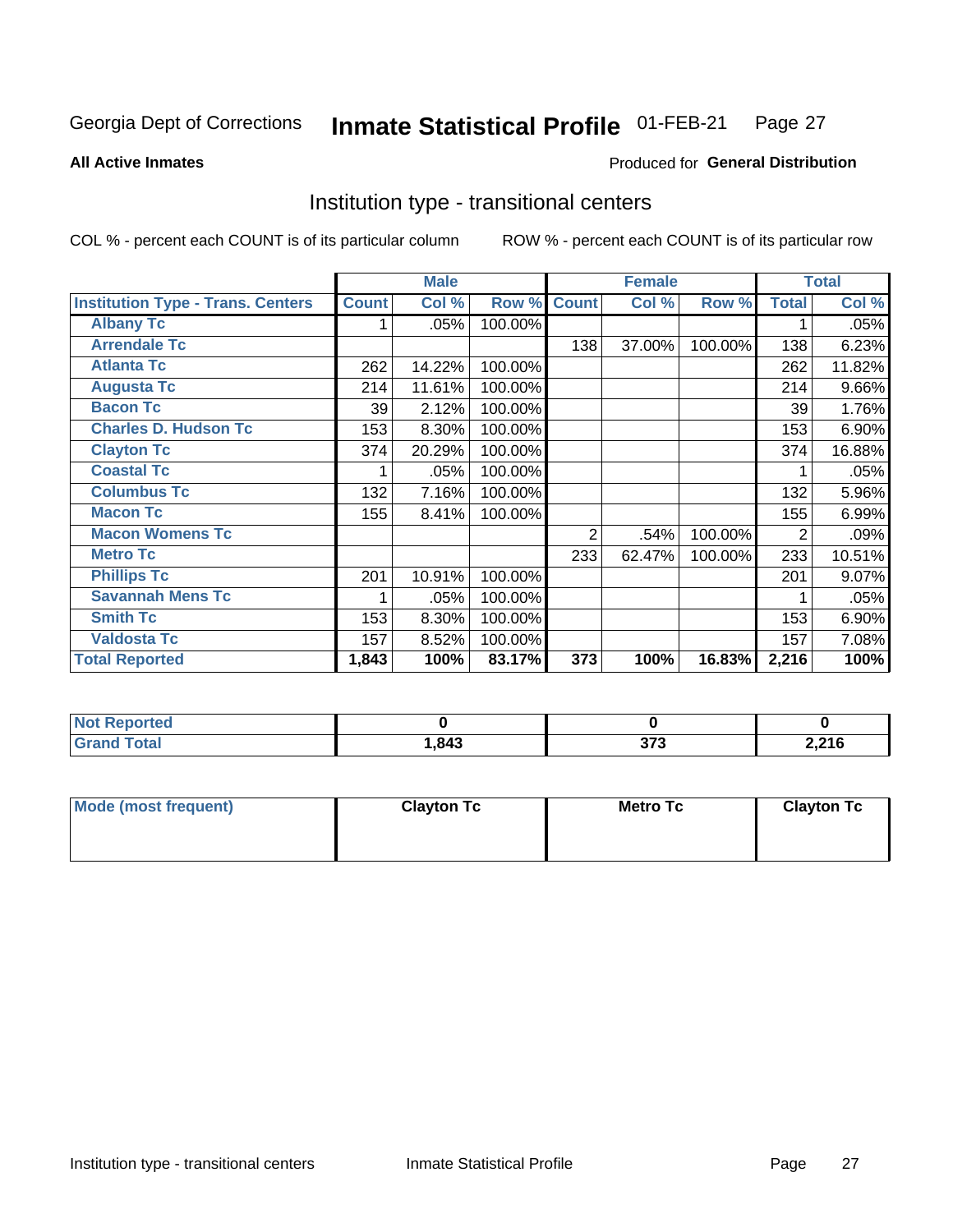#### Inmate Statistical Profile 01-FEB-21 Page 28

#### **All Active Inmates**

### Produced for General Distribution

### Institution type - county prisons

COL % - percent each COUNT is of its particular column

|                                          |                         | <b>Male</b> |         |              | <b>Female</b> |       |                | <b>Total</b> |
|------------------------------------------|-------------------------|-------------|---------|--------------|---------------|-------|----------------|--------------|
| <b>Institution Type - County Prisons</b> | <b>Count</b>            | Col %       | Row %   | <b>Count</b> | Col %         | Row % | <b>Total</b>   | Col %        |
| <b>Baldwin County Ci</b>                 | $\mathbf{1}$            | .03%        | 100.00% |              |               |       | $\mathbf 1$    | .03%         |
| <b>Bulloch County Ci</b>                 | 136                     | 3.48%       | 100.00% |              |               |       | 136            | 3.48%        |
| <b>Calhoun County Ci</b>                 | 1                       | .03%        | 100.00% |              |               |       | 1              | .03%         |
| <b>Carroll County Ci</b>                 | 164                     | 4.20%       | 100.00% |              |               |       | 164            | 4.20%        |
| <b>Chattooga County Ci</b>               | 1                       | .03%        | 100.00% |              |               |       | 1              | .03%         |
| <b>Clarke County Ci</b>                  | 150                     | 3.84%       | 100.00% |              |               |       | 150            | 3.84%        |
| <b>Clayton County Ci</b>                 | 195                     | 4.99%       | 100.00% |              |               |       | 195            | 4.99%        |
| <b>Colquitt County Ci</b>                | 115                     | 2.94%       | 100.00% |              |               |       | 115            | 2.94%        |
| <b>Coweta County Ci</b>                  | 193                     | 4.94%       | 100.00% |              |               |       | 193            | 4.94%        |
| <b>Decatur County Ci</b>                 | 162                     | 4.15%       | 100.00% |              |               |       | 162            | 4.14%        |
| <b>Effingham County Ci</b>               | 195                     | 4.99%       | 100.00% |              |               |       | 195            | 4.99%        |
| <b>Floyd County Ci</b>                   | 361                     | 9.24%       | 100.00% |              |               |       | 361            | 9.24%        |
| <b>Fulton County Ci</b>                  | $\overline{7}$          | .18%        | 100.00% |              |               |       | 7              | .18%         |
| <b>Gilmer County Ci</b>                  | $\overline{2}$          | .05%        | 100.00% |              |               |       | $\overline{2}$ | .05%         |
| <b>Grady County Ci</b>                   | $\overline{2}$          | .05%        | 100.00% |              |               |       | $\overline{2}$ | .05%         |
| <b>Gwinnett County Ci</b>                | 146                     | 3.74%       | 100.00% |              |               |       | 146            | 3.73%        |
| <b>Hall County Ci</b>                    | 140                     | 3.58%       | 100.00% |              |               |       | 140            | 3.58%        |
| <b>Hancock County Ci</b>                 | 1                       | .03%        | 100.00% |              |               |       | 1              | .03%         |
| <b>Harris County Ci</b>                  | 129                     | 3.30%       | 100.00% |              |               |       | 129            | 3.30%        |
| <b>Hart County Ci</b>                    | $\overline{\mathbf{4}}$ | .10%        | 100.00% |              |               |       | 4              | .10%         |
| <b>Henry County Ci</b>                   | 1                       | .03%        | 100.00% |              |               |       | 1              | .03%         |
| <b>Jackson County Ci</b>                 | 127                     | 3.25%       | 100.00% |              |               |       | 127            | 3.25%        |
| Jefferson County Ci                      | 155                     | 3.97%       | 100.00% |              |               |       | 155            | 3.97%        |
| <b>Meriwether County Ci</b>              | 1                       | .03%        | 100.00% |              |               |       | 1              | .03%         |
| <b>Miller County Ci</b>                  | 1                       | .03%        | 100.00% |              |               |       | $\mathbf{1}$   | .03%         |
| <b>Mitchell County Ci</b>                | 117                     | 2.99%       | 100.00% |              |               |       | 117            | 2.99%        |
| <b>Morgan County Ci</b>                  | 1                       | .03%        | 100.00% |              |               |       | 1              | .03%         |
| <b>Muscogee County Ci</b>                | 395                     | 10.11%      | 100.00% |              |               |       | 395            | 10.10%       |
| <b>Richmond County Ci</b>                | 180                     | 4.61%       | 100.00% |              |               |       | 180            | 4.60%        |
| <b>Screven County Ci</b>                 | 110                     | 2.81%       | 100.00% |              |               |       | 110            | 2.81%        |
| <b>Spalding County Ci</b>                | 330                     | 8.44%       | 100.00% |              |               |       | 330            | 8.44%        |
| <b>Stewart County Ci</b>                 | $\overline{c}$          | .05%        | 100.00% |              |               |       | $\overline{c}$ | .05%         |
| <b>Sumter County Ci</b>                  | 256                     | 6.55%       | 100.00% |              |               |       | 256            | 6.55%        |
| <b>Terrell County Ci</b>                 | 113                     | 2.89%       | 100.00% |              |               |       | 113            | 2.89%        |
| <b>Thomas County Ci</b>                  | 3                       | .08%        | 100.00% |              |               |       | 3              | .08%         |
| <b>Tift County Ci</b>                    | 3                       | .08%        | 100.00% |              |               |       | 3              | .08%         |
| <b>Upson County Ci</b>                   | $\mathbf{1}$            | .03%        | 100.00% |              |               |       | 1              | .03%         |
| <b>Walker County Ci</b>                  | 3                       | .08%        | 100.00% |              |               |       | 3              | .08%         |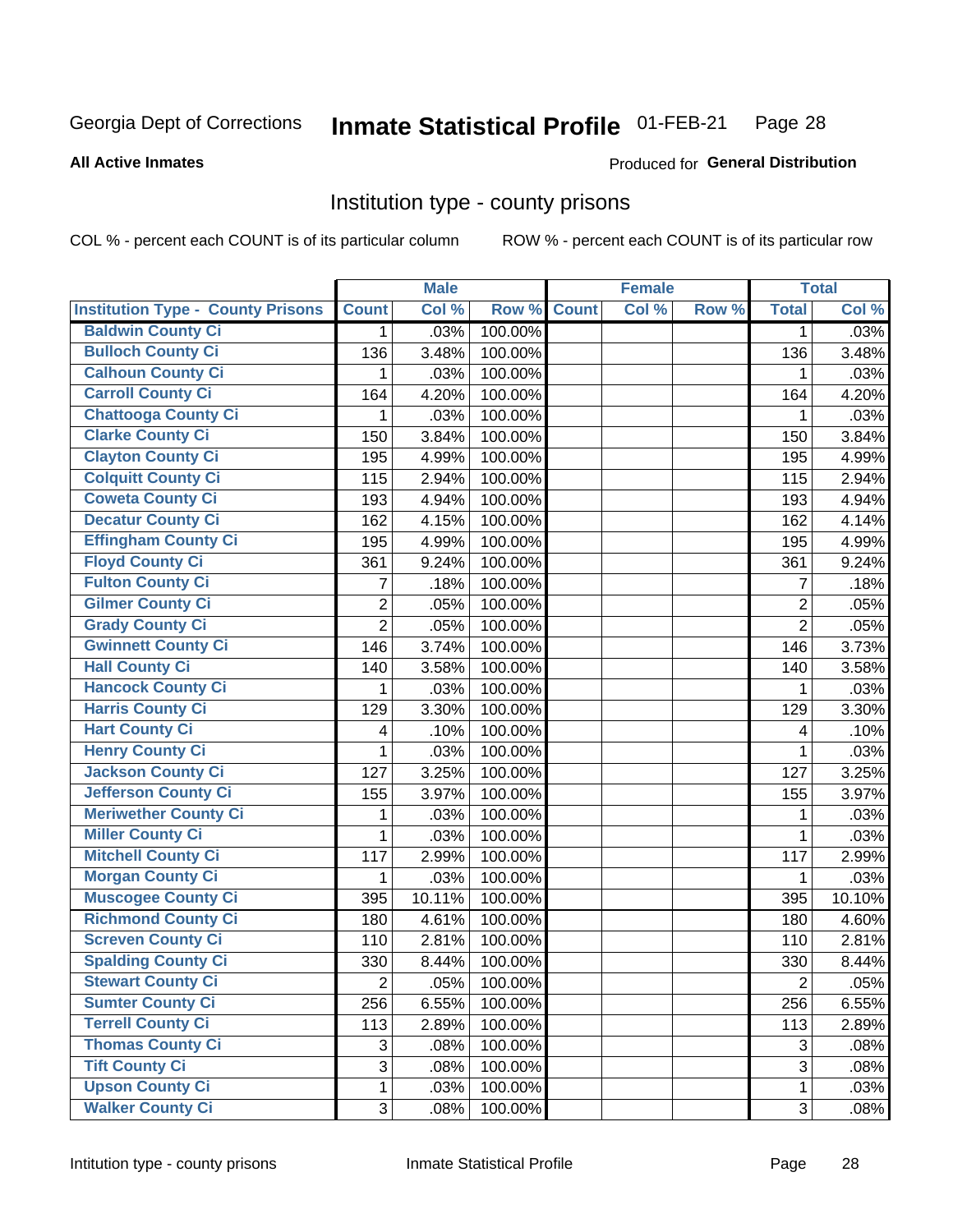#### Inmate Statistical Profile 01-FEB-21 Page 29

**All Active Inmates** 

## Produced for General Distribution

### Institution type - county prisons

COL % - percent each COUNT is of its particular column

|                                          |              | <b>Male</b> |                    | <b>Female</b> |         |       | <b>Total</b> |
|------------------------------------------|--------------|-------------|--------------------|---------------|---------|-------|--------------|
| <b>Institution Type - County Prisons</b> | <b>Count</b> | Col%        | <b>Row % Count</b> | Col%          | Row %   | Total | Col %        |
| <b>Walton County Ci</b>                  | ⌒            | .05%        | 100.00%            |               |         |       | .05%         |
| <b>Wilkes County Ci</b>                  |              | $.05\%$     | 100.00%            |               |         |       | .05%         |
| <b>Womens Ci</b>                         |              |             |                    | 100.00%       | 100.00% |       | .03%         |
| <b>Total Reported</b>                    | 3,908        | 100%        | 99.97%             | 100%          | $.03\%$ | 3,909 | 100%         |

| nπea<br><b>ITOLITE</b> |       |       |
|------------------------|-------|-------|
|                        | 3,908 | 3,909 |

| Mode (most frequent) | <b>Muscogee County Ci</b> | <b>Womens CilMuscogee County</b> |
|----------------------|---------------------------|----------------------------------|
|----------------------|---------------------------|----------------------------------|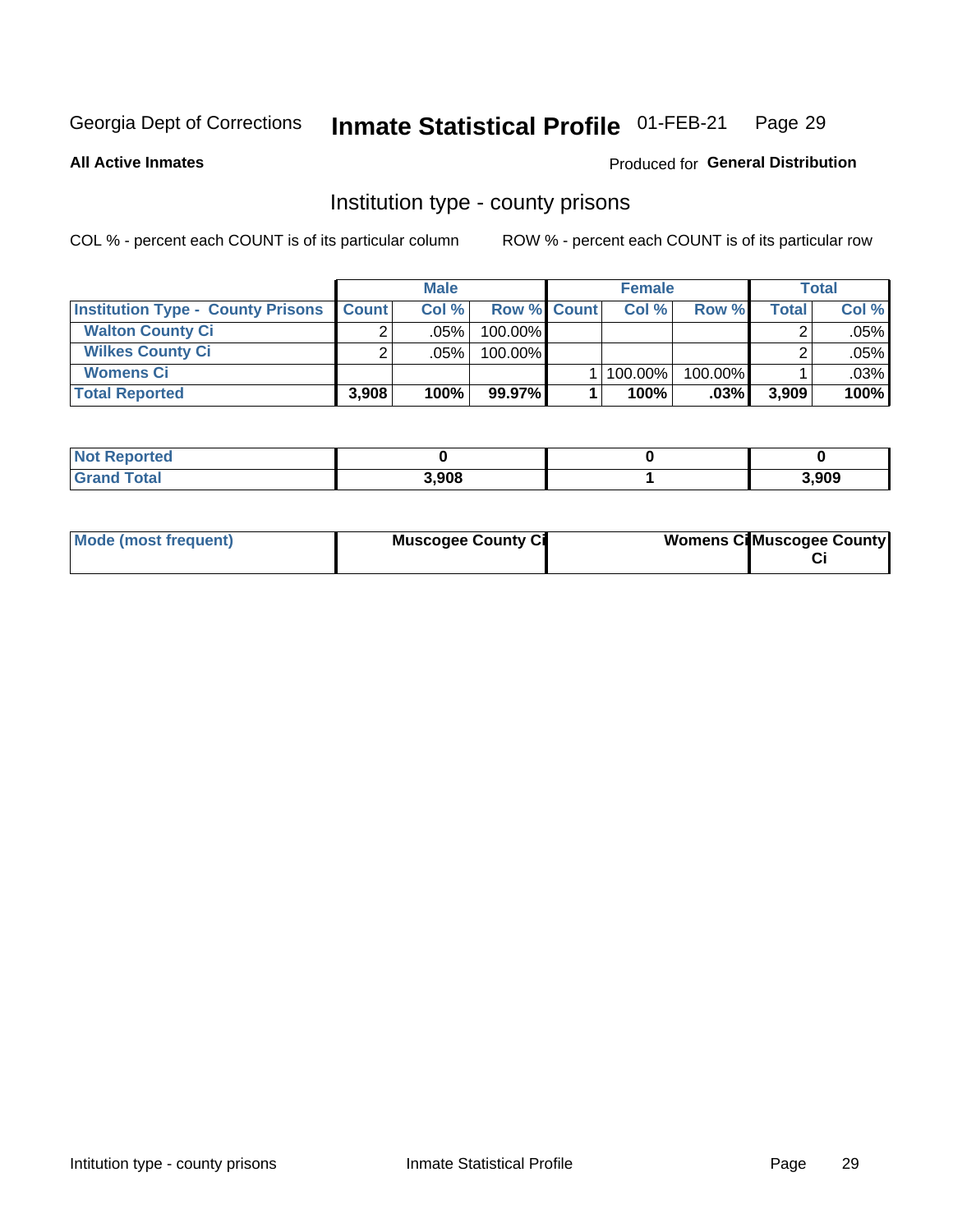#### Inmate Statistical Profile 01-FEB-21 Page 30

#### **All Active Inmates**

## Produced for General Distribution

## Institution type - state prisons

COL % - percent each COUNT is of its particular column

|                                         |              | <b>Male</b> |         |              | <b>Female</b> |         | <b>Total</b> |        |
|-----------------------------------------|--------------|-------------|---------|--------------|---------------|---------|--------------|--------|
| <b>Institution Type - State Prisons</b> | <b>Count</b> | Col %       | Row %   | <b>Count</b> | Col %         | Row %   | <b>Total</b> | Col %  |
| <b>Arrendale State Prison</b>           |              |             |         | 1,169        | 44.15%        | 100.00% | 1,169        | 3.42%  |
| <b>Augusta State Med. Prison</b>        | 1,103        | 3.50%       | 100.00% |              |               |         | 1,103        | 3.23%  |
| <b>Autry State Prison</b>               | 1,046        | 3.32%       | 100.00% |              |               |         | 1,046        | 3.06%  |
| <b>Baldwin State Prison</b>             | 884          | 2.80%       | 100.00% |              |               |         | 884          | 2.59%  |
| <b>Burruss Correctional Training</b>    | 652          | 2.07%       | 100.00% |              |               |         | 652          | 1.91%  |
| <b>Ctr</b>                              |              |             |         |              |               |         |              |        |
| <b>Calhoun State Prison</b>             | 1,547        | 4.91%       | 100.00% |              |               |         | 1,547        | 4.53%  |
| <b>Central State Prison</b>             | 1,060        | 3.36%       | 100.00% |              |               |         | 1,060        | 3.10%  |
| <b>Chatham State Prison</b>             | 6            | .02%        | 100.00% |              |               |         | 6            | .02%   |
| <b>Coastal State Prison</b>             | 984          | 3.12%       | 100.00% |              |               |         | 984          | 2.88%  |
| <b>Dodge State Prison</b>               | 1,082        | 3.43%       | 100.00% |              |               |         | 1,082        | 3.17%  |
| <b>Dooly State Prison</b>               | 1,562        | 4.95%       | 100.00% |              |               |         | 1,562        | 4.57%  |
| <b>Emanuel Womens Facility</b>          |              |             |         | 268          | 10.12%        | 100.00% | 268          | .78%   |
| <b>Ga Diag Class Prison</b>             | 3,561        | 11.30%      | 100.00% |              |               |         | 3,561        | 10.42% |
| <b>Ga State Prison</b>                  | 1,394        | 4.42%       | 100.00% |              |               |         | 1,394        | 4.08%  |
| <b>Hancock State Prison</b>             | 1,003        | 3.18%       | 100.00% |              |               |         | 1,003        | 2.93%  |
| <b>Hays State Prison</b>                | 1,010        | 3.20%       | 100.00% |              |               |         | 1,010        | 2.96%  |
| <b>Helms Facility</b>                   | 10           | .03%        | 66.67%  | 5            | .19%          | 33.33%  | 15           | .04%   |
| <b>Johnson State Prison</b>             | 1,294        | 4.10%       | 100.00% |              |               |         | 1,294        | 3.79%  |
| <b>Lee State Prison</b>                 | 524          | 1.66%       | 100.00% |              |               |         | 524          | 1.53%  |
| <b>Long Unit</b>                        | 115          | .36%        | 100.00% |              |               |         | 115          | .34%   |
| <b>Lowndes Unit</b>                     | 6            | .02%        | 100.00% |              |               |         | 6            | .02%   |
| <b>Macon State Prison</b>               | 1,501        | 4.76%       | 100.00% |              |               |         | 1,501        | 4.39%  |
| <b>Metro Reentry Facility</b>           | 159          | .50%        | 100.00% |              |               |         | 159          | .47%   |
| <b>Metro State Prison (W)</b>           |              |             |         | 1            | .04%          | 100.00% | 1            | .01%   |
| <b>Montgomery State Prison</b>          | 262          | .83%        | 100.00% |              |               |         | 262          | .77%   |
| <b>Phillips State Prison</b>            | 846          | 2.68%       | 100.00% |              |               |         | 846          | 2.48%  |
| <b>Pulaski State Prison</b>             |              |             |         | 889          | 33.57%        | 100.00% | 889          | 2.60%  |
| <b>Putnam State Prison</b>              | 1            | .01%        | 100.00% |              |               |         | 1            | .01%   |
| <b>Rogers State Prison</b>              | 1,183        | 3.75%       | 100.00% |              |               |         | 1,183        | 3.46%  |
| <b>Rutledge State Prison</b>            | 527          | 1.67%       | 100.00% |              |               |         | 527          | 1.54%  |
| <b>Smith State Prison</b>               | 1,440        | 4.57%       | 100.00% |              |               |         | 1,440        | 4.21%  |
| <b>Special Management Unit</b>          | 184          | .58%        | 100.00% |              |               |         | 184          | .54%   |
| <b>Telfair State Prison</b>             | 1,225        | 3.89%       | 100.00% |              |               |         | 1,225        | 3.58%  |
| <b>Valdosta State Prison</b>            | 806          | 2.56%       | 100.00% |              |               |         | 806          | 2.36%  |
| <b>Walker State Prison</b>              | 345          | 1.09%       | 100.00% |              |               |         | 345          | 1.01%  |
| <b>Ware State Prison</b>                | 1,140        | 3.62%       | 100.00% |              |               |         | 1,140        | 3.34%  |
| <b>Washington State Prison</b>          | 1,392        | 4.42%       | 100.00% |              |               |         | 1,392        | 4.07%  |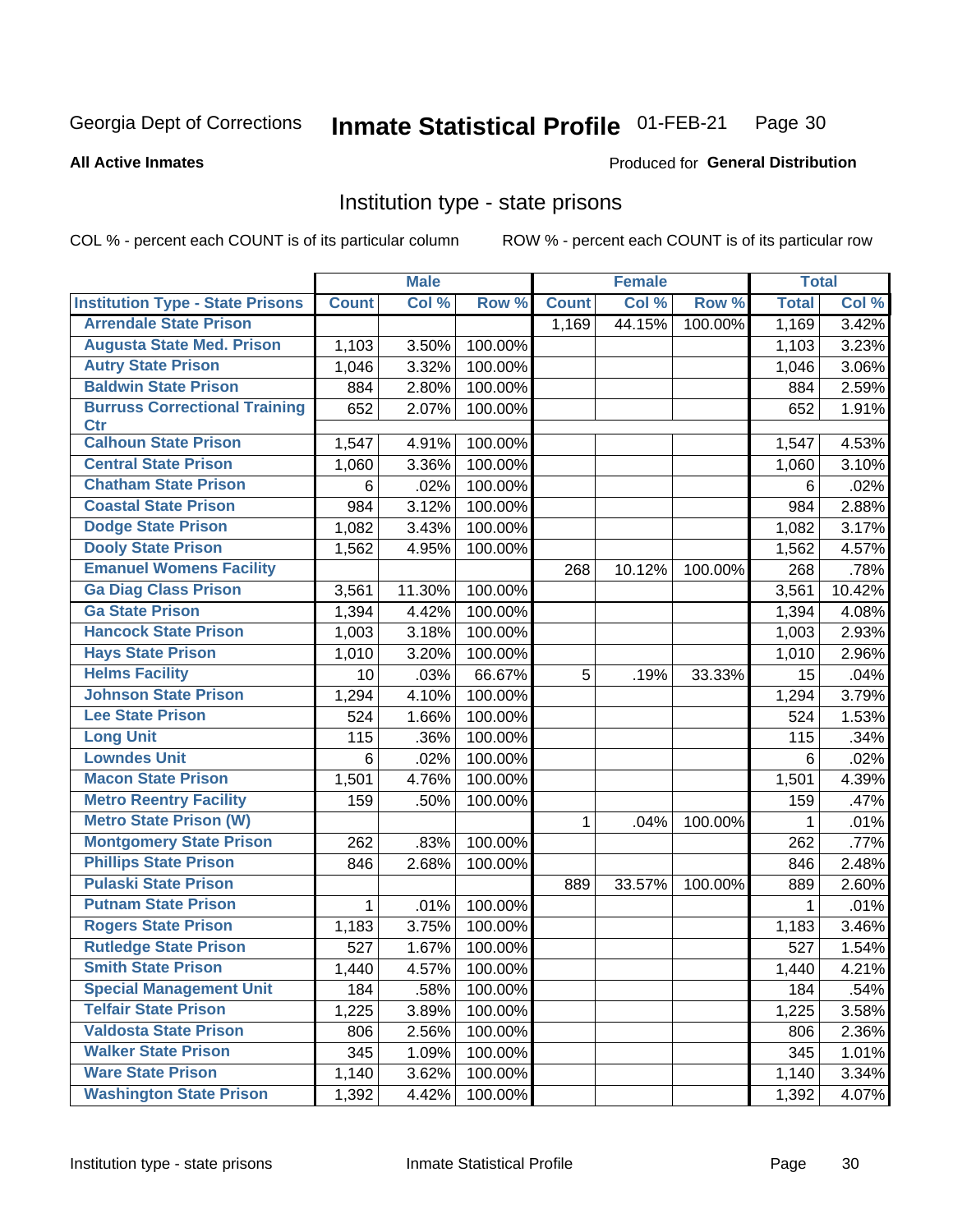#### Inmate Statistical Profile 01-FEB-21 Page 31

**All Active Inmates** 

#### Produced for General Distribution

## Institution type - state prisons

COL % - percent each COUNT is of its particular column

|                                         |              | <b>Male</b> |            |              | <b>Female</b> |         |        | Total   |
|-----------------------------------------|--------------|-------------|------------|--------------|---------------|---------|--------|---------|
| <b>Institution Type - State Prisons</b> | <b>Count</b> | Col %       | Row %      | <b>Count</b> | Col %         | Row %   | Total  | Col %   |
| <b>Wayne State Prison</b>               |              | $.01\%$     | $100.00\%$ |              |               |         |        | .01%    |
| <b>Whitworth Women'S Facility</b>       |              |             |            | 316          | 11.93%        | 100.00% | 316    | $.92\%$ |
| <b>Wilcox State Prison</b>              | .672         | $5.30\%$    | $100.00\%$ |              |               |         | 1,672  | 4.89%   |
| <b>Total Reported</b>                   | 31,527       | 100%        | 92.25%     | 2.648        | 100%          | 7.75%   | 34,175 | 100%    |

| <b>Not Reported</b>  |                             |                               |                                       |
|----------------------|-----------------------------|-------------------------------|---------------------------------------|
| <b>Grand Total</b>   | 31.527                      | 2.648                         | 34.175                                |
| Mode (most frequent) | <b>Ga Diag Class Prison</b> | <b>Arrendale State Prison</b> | <b>Ga Diag Class</b><br><b>Prison</b> |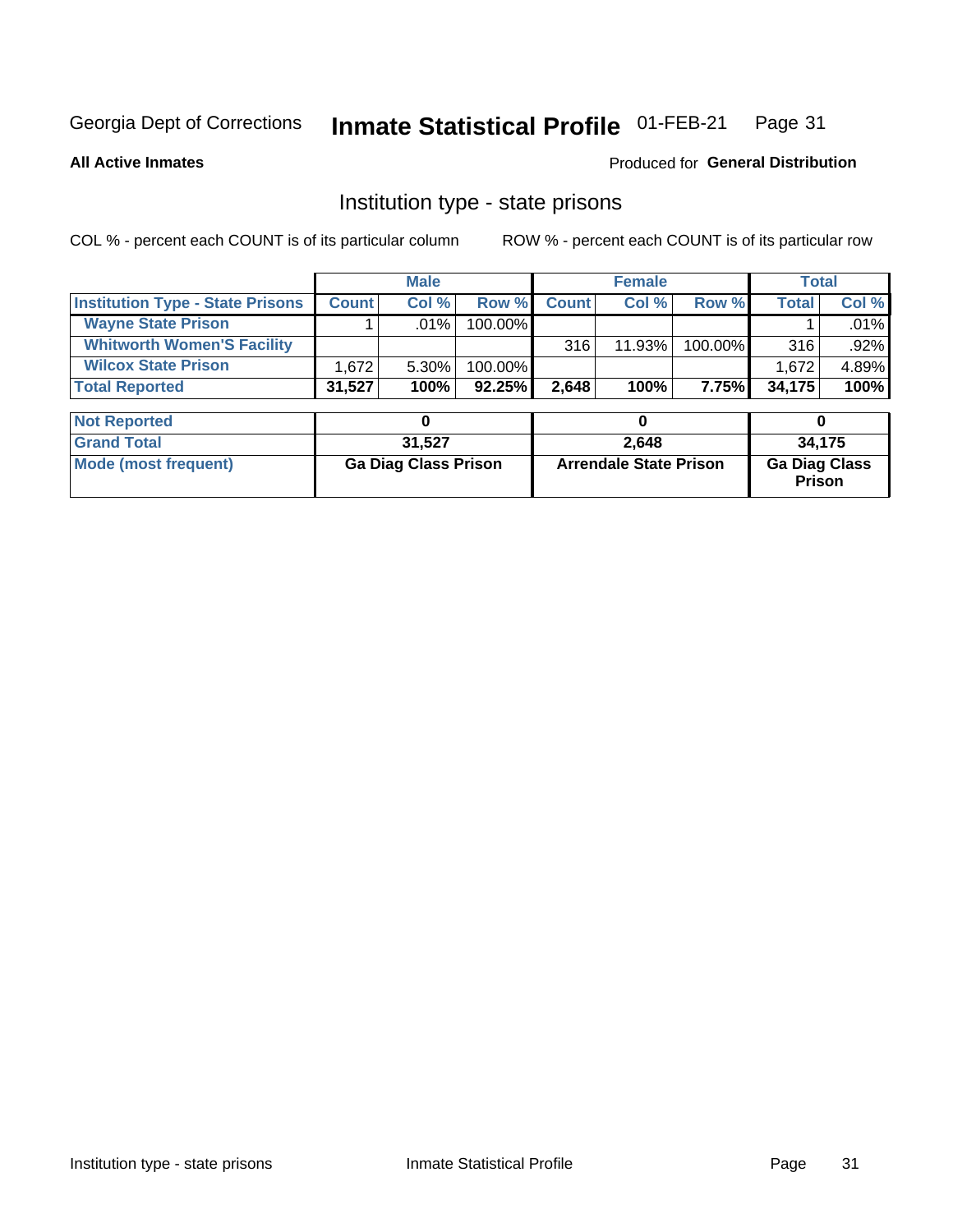#### Inmate Statistical Profile 01-FEB-21 Page 32

**All Active Inmates** 

### **Produced for General Distribution**

## Institution type - private prisons

COL % - percent each COUNT is of its particular column

|                                           |              | <b>Male</b> |                    | <b>Female</b> |       |       | <b>Total</b> |
|-------------------------------------------|--------------|-------------|--------------------|---------------|-------|-------|--------------|
| <b>Institution Type - Private Prisons</b> | <b>Count</b> | Col %       | <b>Row % Count</b> | Col %         | Row % | Total | Col %        |
| <b>Coffee Corr Facility</b>               | 2,113        | $33.09\%$   | 100.00%            |               |       | 2,113 | 33.09%       |
| <b>Jenkins Corr Facility</b>              | 887          | $13.89\%$   | 100.00%            |               |       | 887   | 13.89%       |
| <b>Riverbend Corr Facility</b>            | 1.175        | 18.40%      | 100.00%            |               |       | 1.175 | 18.40%       |
| <b>Wheeler Corr Facility</b>              | 2.210        | $34.61\%$   | 100.00%            |               |       | 2,210 | 34.61%       |
| <b>Total Reported</b>                     | 6,385        | 100%        | $100\%$            |               | %     | 6,385 | 100%         |

| <b>Not Reported</b> |       |       |
|---------------------|-------|-------|
| <b>Total</b>        | 6,385 | 6,385 |

| <b>Mode (most frequent)</b> | <b>Wheeler Corr Facility</b> | <b>Null</b> | <b>Wheeler Corr</b><br><b>Facility</b> |
|-----------------------------|------------------------------|-------------|----------------------------------------|
|-----------------------------|------------------------------|-------------|----------------------------------------|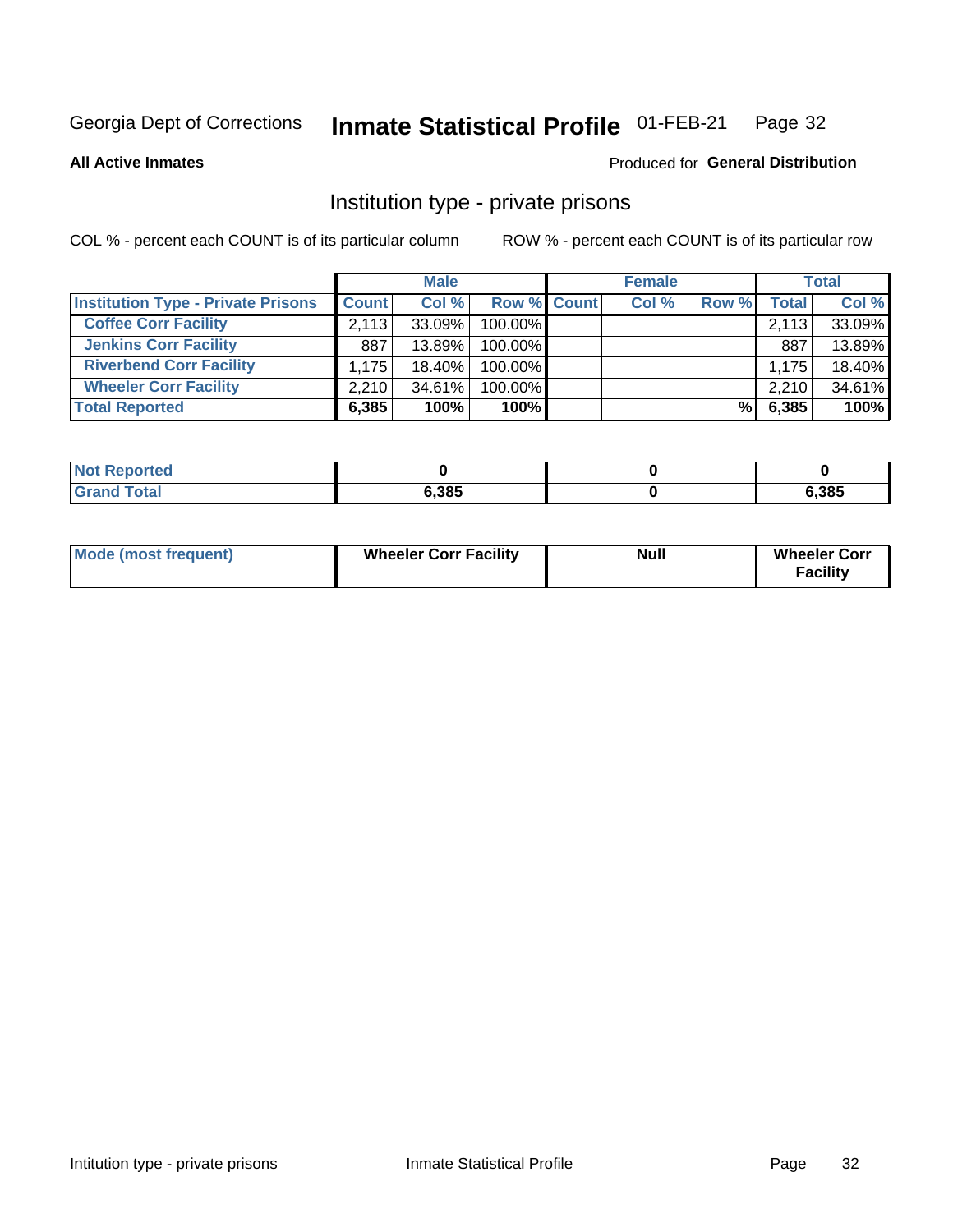#### Inmate Statistical Profile 01-FEB-21 Page 33

**All Active Inmates** 

#### Produced for General Distribution

## Institution type - inmate boot camp

COL % - percent each COUNT is of its particular column

|                                      | <b>Male</b>  |       |               | <b>Female</b> |       |             | <b>Total</b> |       |
|--------------------------------------|--------------|-------|---------------|---------------|-------|-------------|--------------|-------|
| <b>Institution Type - Boot Camps</b> | <b>Count</b> | Col % | <b>Row %I</b> | <b>Count</b>  | Col % | Row % Total |              | Col % |
| <b>Total Rported</b>                 |              |       |               |               |       |             |              |       |

| <b>Not Reported</b>            |  |  |
|--------------------------------|--|--|
| <b>Total</b><br>C <sub>r</sub> |  |  |

| Mod<br>uamo | Nul.<br>$- - - - - -$ | <b>Null</b> | . .<br>uu.<br>------ |
|-------------|-----------------------|-------------|----------------------|
|             |                       |             |                      |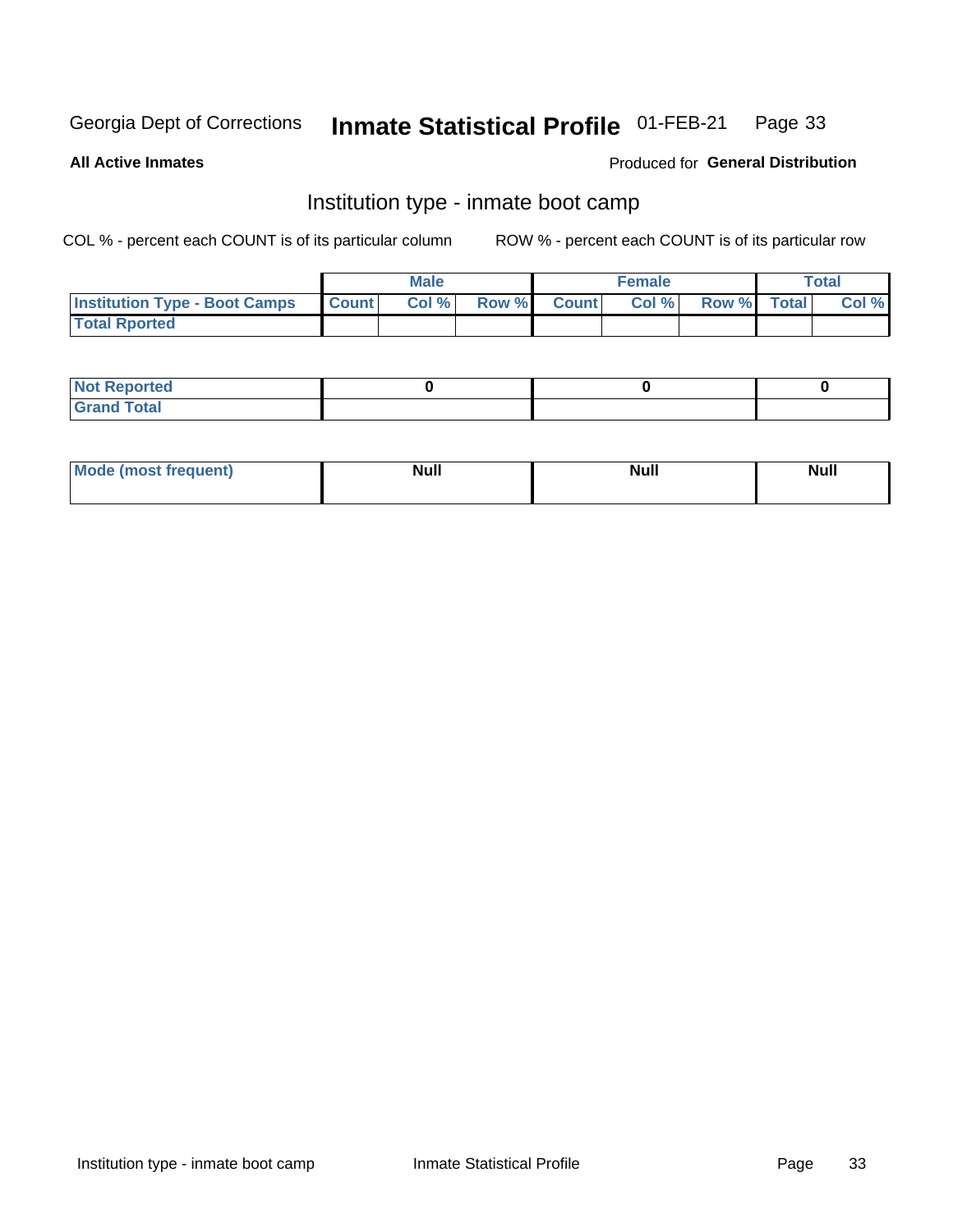#### Inmate Statistical Profile 01-FEB-21 Page 34

#### **All Active Inmates**

### **Produced for General Distribution**

## Number of disciplinary reports

COL % - percent each COUNT is of its particular column

|                                       |              | <b>Male</b> |        |              | <b>Female</b> |          |              | <b>Total</b> |
|---------------------------------------|--------------|-------------|--------|--------------|---------------|----------|--------------|--------------|
| <b>Number of Disciplinary Reports</b> | <b>Count</b> | Col %       | Row %  | <b>Count</b> | Col %         | Row %    | <b>Total</b> | Col %        |
|                                       | 19,303       | 43.86%      | 90.65% | 1,992        | 65.87%        | 9.35%    | 21,295       | 45.28%       |
|                                       | 5,651        | 12.84%      | 93.54% | 390          | 12.90%        | 6.46%    | 6,041        | 12.84%       |
|                                       | 3,412        | 7.75%       | 95.68% | 154          | 5.09%         | 4.32%    | 3,566        | 7.58%        |
| 3                                     | 2,466        | $5.60\%$    | 95.84% | 107          | 3.54%         | 4.16%    | 2,573        | 5.47%        |
|                                       | 1,897        | 4.31%       | 96.93% | 60           | 1.98%         | $3.07\%$ | 1,957        | 4.16%        |
| 5                                     | 1,365        | $3.10\%$    | 96.53% | 49           | 1.62%         | $3.47\%$ | 1,414        | 3.01%        |
| <b>More Than 5</b>                    | 9,915        | 22.53%      | 97.33% | 272          | 8.99%         | $2.67\%$ | 10,187       | 21.66%       |
| <b>Total Reported</b>                 | 44,009       | 100%        | 93.57% | 3,024        | 100%          | 6.43%    | 47,033       | 100%         |

| Reported<br>Not <b>F</b> |             |       |        |
|--------------------------|-------------|-------|--------|
| <b>Total</b>             | 4,009<br>AЛ | 3,024 | 17,033 |

| Mean (average)       | 5.01 | 2.13 | 4.83 |
|----------------------|------|------|------|
| Median (middle)      |      |      |      |
| Mode (most frequent) |      |      |      |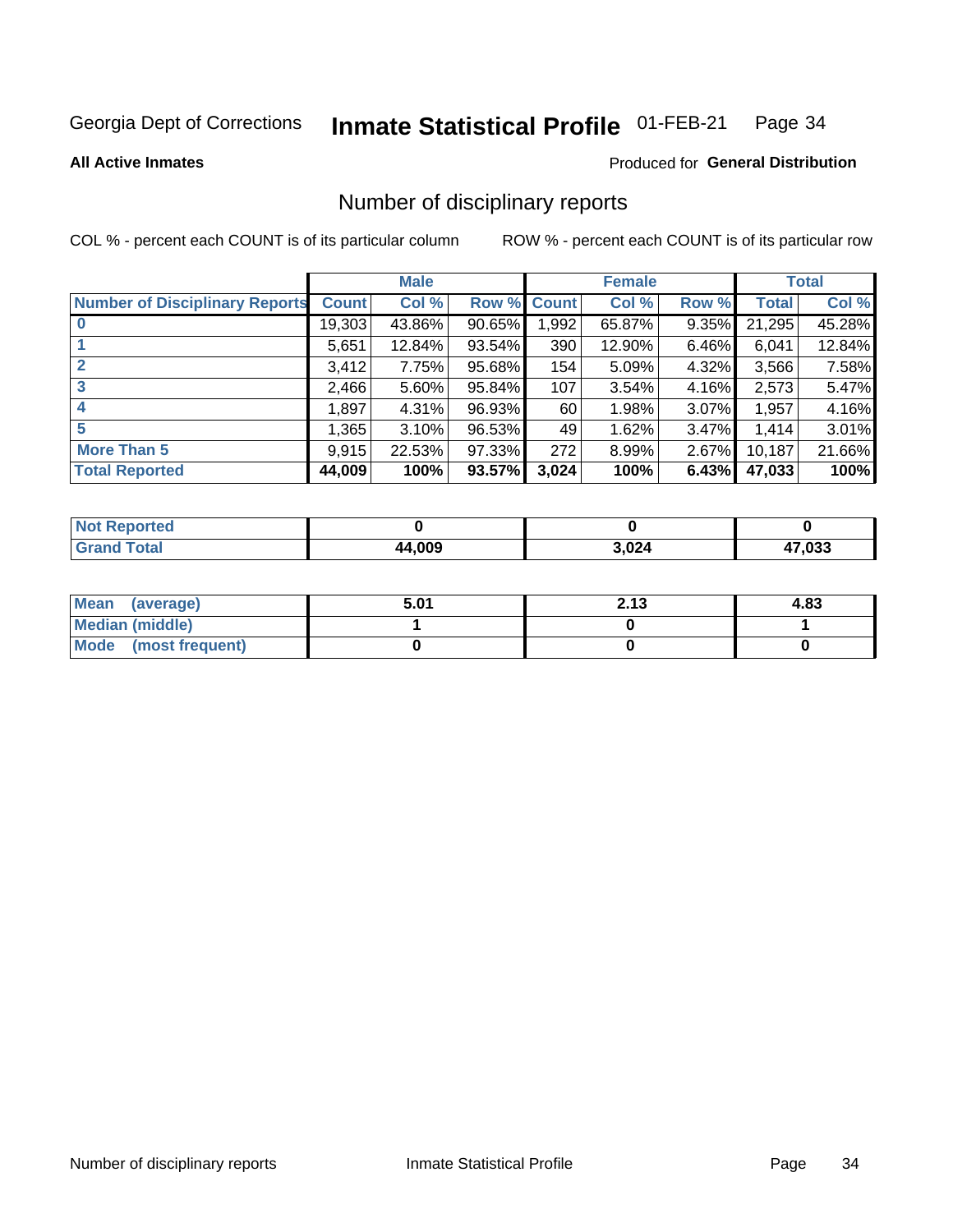#### Inmate Statistical Profile 01-FEB-21 Page 35

#### **All Active Inmates**

## Produced for General Distribution

## Number of transfers

COL % - percent each COUNT is of its particular column

|                            |              | <b>Male</b> |             |       | <b>Female</b> |        |        | <b>Total</b> |
|----------------------------|--------------|-------------|-------------|-------|---------------|--------|--------|--------------|
| <b>Number of Transfers</b> | <b>Count</b> | Col %       | Row % Count |       | Col %         | Row %  | Total  | Col %        |
|                            | 4,059        | 9.22%       | 85.51%      | 688   | 22.75%        | 14.49% | 4,747  | 10.09%       |
|                            | 12,984       | 29.50%      | 91.43%      | 1,217 | 40.24%        | 8.57%  | 14,201 | 30.19%       |
| $\mathbf{2}$               | 6,762        | 15.37%      | 92.25%      | 568   | 18.78%        | 7.75%  | 7,330  | 15.58%       |
| 3                          | 4,521        | 10.27%      | 95.60%      | 208   | 6.88%         | 4.40%  | 4,729  | 10.05%       |
| 4                          | 3,089        | 7.02%       | 96.35%      | 117   | 3.87%         | 3.65%  | 3,206  | 6.82%        |
| 5                          | 2,271        | 5.16%       | 96.72%      | 77    | 2.55%         | 3.28%  | 2,348  | 4.99%        |
| <b>More Than 5</b>         | 10,323       | 23.46%      | 98.58%      | 149   | 4.93%         | 1.42%  | 10,472 | 22.27%       |
| <b>Total Reported</b>      | 44,009       | 100%        | 93.57%      | 3,024 | 100%          | 6.43%  | 47,033 | 100%         |

| <b>Not Reported</b> |             |       |        |
|---------------------|-------------|-------|--------|
| <b>Total</b>        | 4,009<br>44 | 3,024 | 17,033 |

| Mean (average)       | 4.34 | . 70. . |  |
|----------------------|------|---------|--|
| Median (middle)      |      |         |  |
| Mode (most frequent) |      |         |  |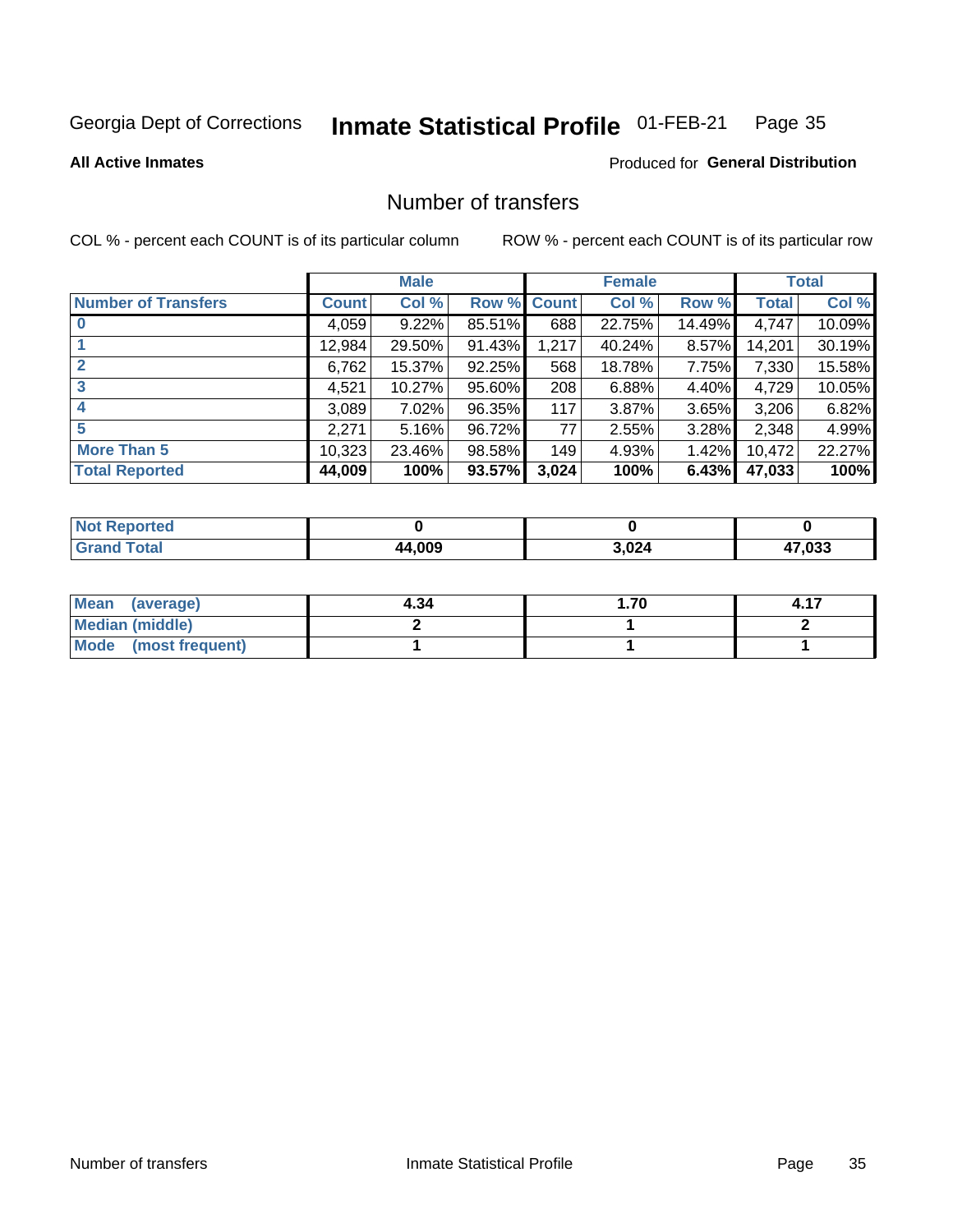#### Inmate Statistical Profile 01-FEB-21 Page 36

**All Active Inmates** 

**Produced for General Distribution** 

## Number of escapes

COL % - percent each COUNT is of its particular column

|                          |              | <b>Male</b> |             |       | <b>Female</b> |          |        | <b>Total</b> |
|--------------------------|--------------|-------------|-------------|-------|---------------|----------|--------|--------------|
| <b>Number of Escapes</b> | <b>Count</b> | Col %       | Row % Count |       | Col %         | Row %    | Total  | Col %        |
|                          | 43,426       | 98.68%      | 93.51%      | 3,013 | 99.64%        | $6.49\%$ | 46,439 | 98.74%       |
|                          | 559          | 1.27%       | 98.07%      | 11    | $0.36\%$      | 1.93%    | 570    | 1.21%        |
|                          | 21           | 0.05%       | 100.00%     |       |               |          | 21     | 0.04%        |
|                          |              | 0.01%       | $100.00\%$  |       |               |          |        | 0.01%        |
|                          |              | 0.01%       | 100.00%     |       |               |          |        | 0.01%        |
| <b>Total Reported</b>    | 44,009       | 100%        | $93.57\%$   | 3,024 | 100%          | 6.43%    | 47,033 | 100.0%       |

| <b>Not Reported</b> |        |       |        |
|---------------------|--------|-------|--------|
| <b>Grand Total</b>  | 44,009 | 3,024 | 17.033 |

| Mean (average)         |  | .0 <sup>4</sup> |
|------------------------|--|-----------------|
| <b>Median (middle)</b> |  |                 |
| Mode (most frequent)   |  |                 |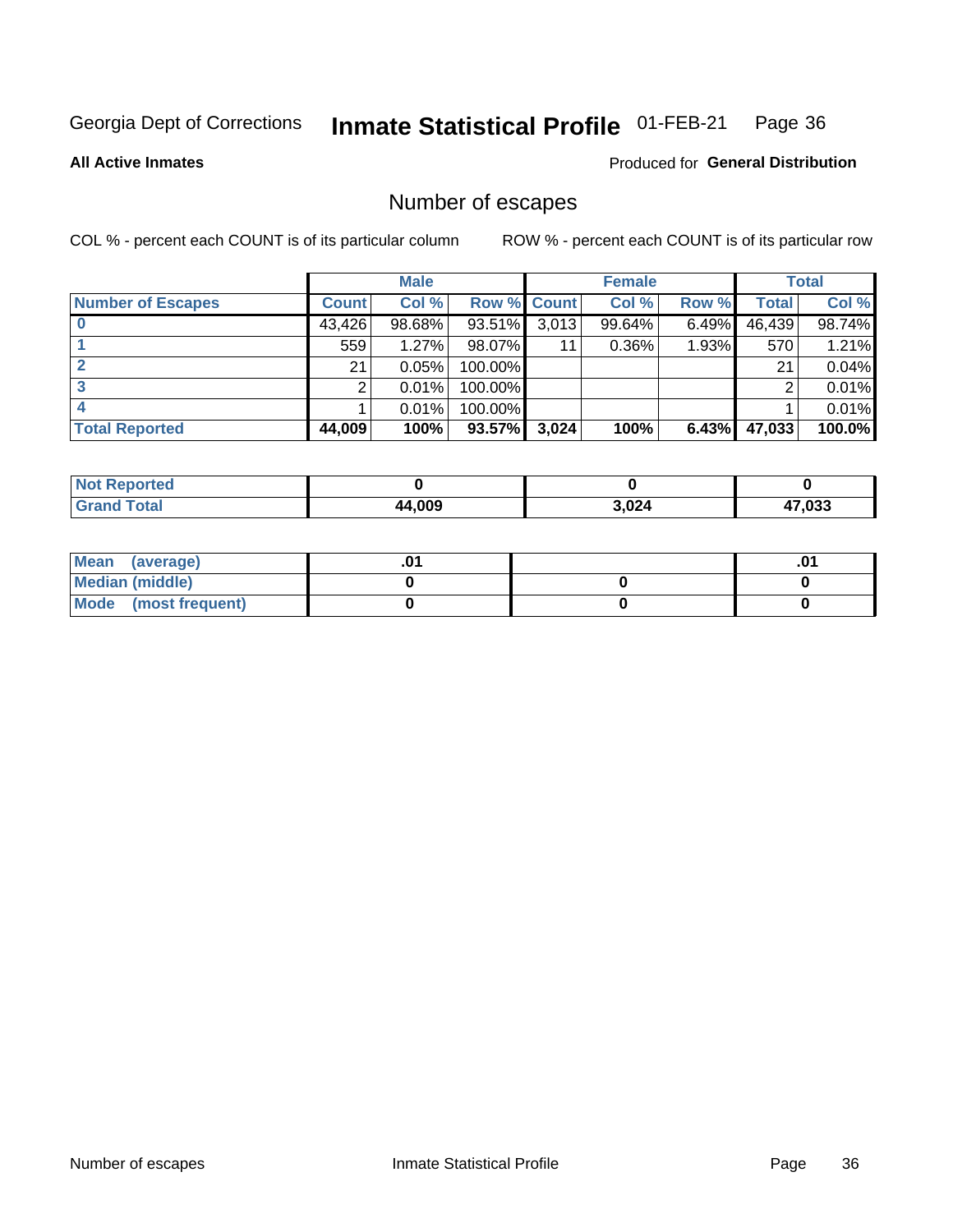#### Inmate Statistical Profile 01-FEB-21 Page 37

**All Active Inmates** 

#### Produced for General Distribution

## Split sentences - Probation to follow

COL % - percent each COUNT is of its particular column

|                            |              | <b>Male</b> |                    |     | <b>Female</b> |          |                 | <b>Total</b> |
|----------------------------|--------------|-------------|--------------------|-----|---------------|----------|-----------------|--------------|
| <b>Probation to follow</b> | <b>Count</b> | Col%        | <b>Row % Count</b> |     | Col %         | Row %    | <b>Total</b>    | Col %        |
| <b>Yes</b>                 | 32.488       | 73.82%      | $93.51\%$ 2.255    |     | 74.57%        |          | $6.49\%$ 34,743 | 73.87%       |
| <b>No</b>                  | 11.521       | $26.18\%$   | 93.74%             | 769 | 25.43%        | $6.26\%$ | 12,290          | 26.13%       |
| <b>Total Reported</b>      | 44,009       | 100%        | $93.57\%$ 3,024    |     | 100%          |          | $6.43\%$ 47,033 | 100%         |

| ________ | ם הם ו | ነ በ24<br>$\sim$ $\sim$ | $\sim$<br>ບວວ<br>. |
|----------|--------|------------------------|--------------------|
|          |        |                        |                    |

| $Moo$<br>requent<br>′es<br>Yes<br><b>YAC</b><br>. |
|---------------------------------------------------|
|---------------------------------------------------|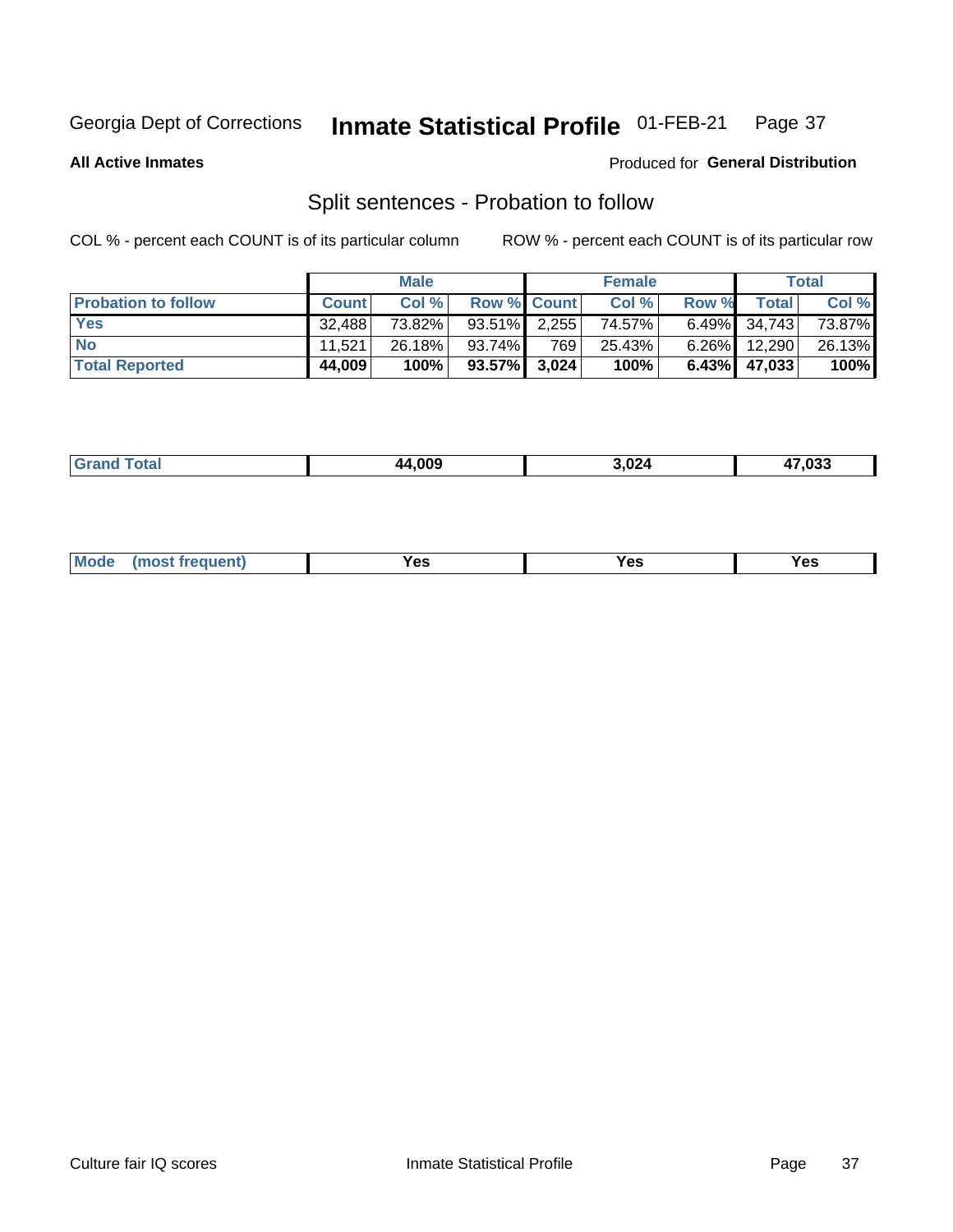#### Inmate Statistical Profile 01-FEB-21 Page 38

**All Active Inmates** 

### Produced for General Distribution

## Probable future release type of still active inmates

COL % - percent each COUNT is of its particular column

|                                         |              | <b>Male</b> |                    |      | <b>Female</b> |          | <b>Total</b> |        |
|-----------------------------------------|--------------|-------------|--------------------|------|---------------|----------|--------------|--------|
| <b>Probable Future Release Type</b>     | <b>Count</b> | Col %       | <b>Row % Count</b> |      | Col %         | Row %    | <b>Total</b> | Col %  |
| <b>Paroled with probation to follow</b> | 17,556       | 41.76%      | 92.41% 1.441       |      | 50.49%        | 7.59%    | 18,997       | 42.32% |
| Paroled w/o probation to follow         | 5,158        | 12.27%      | 91.67%             | 469  | 16.43%        | 8.33%    | 5,627        | 12.53% |
| <b>Maxout with probation to follow</b>  | 12,035       | 28.63%      | 94.82%             | 658  | 23.06%        | 5.18%    | 12,693       | 28.27% |
| <b>Maxout w/o probation to follow</b>   | 1,640        | $3.90\%$    | $95.91\%$          | 70 l | 2.45%         | $4.09\%$ | 1,710        | 3.81%  |
| Life, LWOP or death sentence            | 5,649        | 13.44%      | 96.32%             | 216  | 7.57%         | 3.68%    | 5,865        | 13.06% |
| <b>Total Reported</b>                   | 42,038       | 100%        | $93.64\%$   2,854  |      | 100%          | $6.36\%$ | 44,892       | 100%   |

| eleased     |                        |       |        |
|-------------|------------------------|-------|--------|
| <b>otal</b> | <u>ם בה הו</u><br>,usc | 2,854 | 44,892 |

| Mode (most frequent) | <b>PAR with PROB follow</b> | <b>PAR with PROB follow</b> | <b>PAR with PROB</b> |
|----------------------|-----------------------------|-----------------------------|----------------------|
|                      |                             |                             | follow               |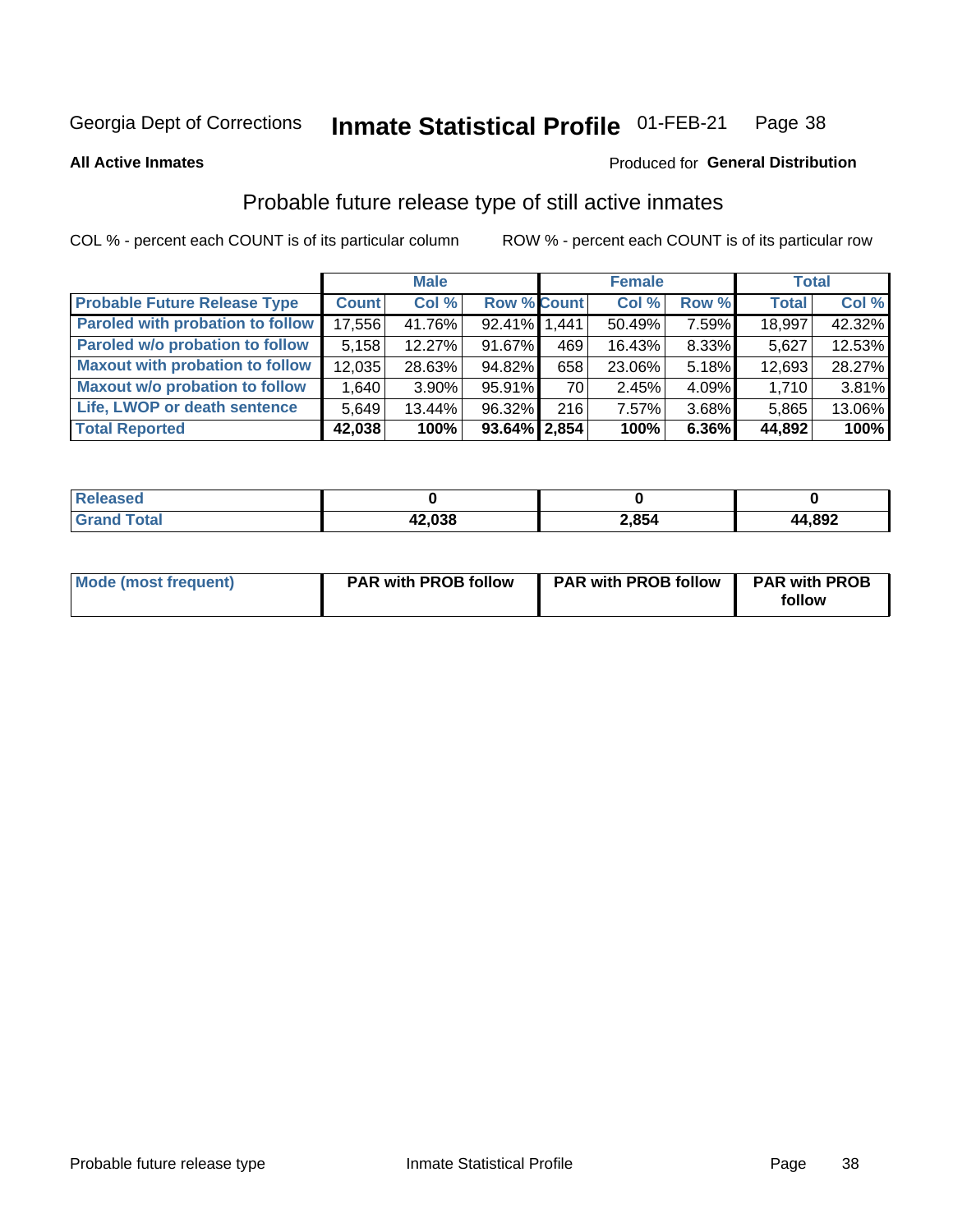## **All Active Inmates**

## **Produced for General Distribution**

## Time served in current (or last) institution

COL % - percent each COUNT is of its particular column

|                            |              | <b>Male</b> |        |              | <b>Female</b> |        |              | <b>Total</b> |  |
|----------------------------|--------------|-------------|--------|--------------|---------------|--------|--------------|--------------|--|
| <b>Time In Institution</b> | <b>Count</b> | Col %       | Row %  | <b>Count</b> | Col %         | Row %  | <b>Total</b> | Col %        |  |
| 0 to 3 months              | 7,185        | 16.33%      | 91.89% | 634          | 20.97%        | 8.11%  | 7,819        | 16.62%       |  |
| <b>3.01 to 6 months</b>    | 4,034        | 9.17%       | 91.68% | 366          | 12.10%        | 8.32%  | 4,400        | 9.36%        |  |
| 6.01 to 9 months           | 2,903        | 6.60%       | 91.49% | 270          | 8.93%         | 8.51%  | 3,173        | 6.75%        |  |
| 9.01 to 12 months          | 2,799        | 6.36%       | 95.24% | 140          | 4.63%         | 4.76%  | 2,939        | 6.25%        |  |
| 12.01 to 18 months         | 7,147        | 16.24%      | 95.01% | 375          | 12.40%        | 4.99%  | 7,522        | 15.99%       |  |
| <b>18.01 to 24 months</b>  | 4,677        | 10.63%      | 94.75% | 259          | 8.56%         | 5.25%  | 4,936        | 10.49%       |  |
| $2.01$ to 3 years          | 5,539        | 12.59%      | 94.31% | 334          | 11.04%        | 5.69%  | 5,873        | 12.49%       |  |
| $3.01$ to 4 years          | 3,064        | 6.96%       | 94.66% | 173          | 5.72%         | 5.34%  | 3,237        | 6.88%        |  |
| 4.01 to 5 years            | 1,815        | 4.12%       | 95.38% | 88           | 2.91%         | 4.62%  | 1,903        | 4.05%        |  |
| 5.01 to 6 years            | 1,502        | 3.41%       | 95.30% | 74           | 2.45%         | 4.70%  | 1,576        | 3.35%        |  |
| $6.01$ to 7 years          | 954          | 2.17%       | 93.81% | 63           | 2.08%         | 6.19%  | 1,017        | 2.16%        |  |
| 7.01 to 8 years            | 562          | 1.28%       | 91.38% | 53           | 1.75%         | 8.62%  | 615          | 1.31%        |  |
| 8.01 to 9 years            | 414          | 0.94%       | 92.62% | 33           | 1.09%         | 7.38%  | 447          | 0.95%        |  |
| 9.01 to 10 years           | 279          | 0.63%       | 80.17% | 69           | 2.28%         | 19.83% | 348          | 0.74%        |  |
| Over 10 years              | 1,135        | 2.58%       | 92.43% | 93           | 3.08%         | 7.57%  | 1,228        | 2.61%        |  |
| <b>Total Reported</b>      | 44,009       | 100%        | 93.57% | 3,024        | 100%          | 6.43%  | 47,033       | 100%         |  |

| <b>Not</b><br>Reported |        |                    |       |
|------------------------|--------|--------------------|-------|
| <b>otal</b>            | 44,009 | ,024<br>$\sim$ $-$ | 7,033 |

| <b>Mean</b><br>(average) | 33 months | 27 months | 33 months |  |
|--------------------------|-----------|-----------|-----------|--|
| Median (middle)          | 16 months | 13 months | 16 months |  |
| Mode<br>(most frequent)  | 0 months  | months    | months    |  |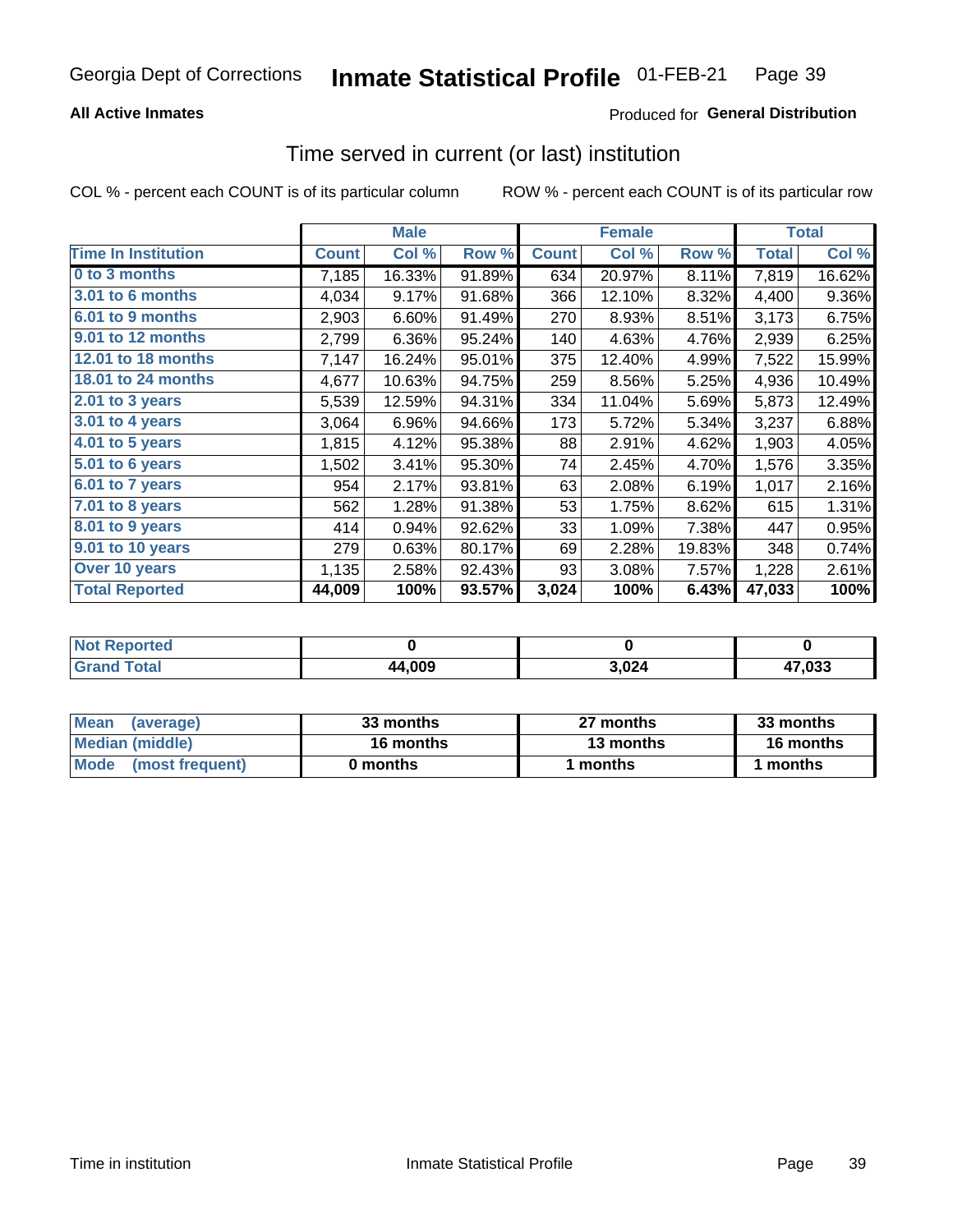### **All Active Inmates**

### Produced for General Distribution

## Highest grade level attained

COL % - percent each COUNT is of its particular column

|                              |                 | <b>Male</b> |         |                | <b>Female</b> |        |                 | <b>Total</b> |
|------------------------------|-----------------|-------------|---------|----------------|---------------|--------|-----------------|--------------|
| <b>Grade Level</b>           | <b>Count</b>    | Col %       | Row %   | <b>Count</b>   | Col %         | Row %  | <b>Total</b>    | Col %        |
| No school at all             | $\overline{12}$ | 0.04%       | 100.00% |                |               |        | $\overline{12}$ | 0.04%        |
| <b>Grade 1</b>               | 17              | 0.06%       | 100.00% |                |               |        | 17              | 0.05%        |
| <b>Grade 2</b>               | 20              | 0.07%       | 100.00% |                |               |        | 20              | 0.06%        |
| Grade 3                      | 50              | 0.17%       | 98.04%  | 1              | 0.07%         | 1.96%  | 51              | 0.16%        |
| Grade 4                      | 59              | 0.20%       | 96.72%  | $\overline{2}$ | 0.13%         | 3.28%  | 61              | 0.20%        |
| Grade 5                      | 82              | 0.28%       | 96.47%  | 3              | 0.20%         | 3.53%  | 85              | 0.27%        |
| Grade 6                      | 271             | 0.91%       | 98.19%  | $\overline{5}$ | 0.33%         | 1.81%  | 276             | 0.89%        |
| <b>Grade 7</b>               | 535             | 1.80%       | 95.54%  | 25             | 1.63%         | 4.46%  | 560             | 1.80%        |
| Grade 8                      | 1,948           | 6.57%       | 95.12%  | 100            | 6.51%         | 4.88%  | 2,048           | 6.57%        |
| Grade 9                      | 3,714           | 12.53%      | 96.69%  | 127            | 8.27%         | 3.31%  | 3,841           | 12.32%       |
| Grade 10                     | 4,983           | 16.81%      | 96.76%  | 167            | 10.88%        | 3.24%  | 5,150           | 16.52%       |
| Grade 11                     | 4,893           | 16.50%      | 95.70%  | 220            | 14.33%        | 4.30%  | 5,113           | 16.40%       |
| Grade 12 or GED              | 10,293          | 34.72%      | 94.61%  | 586            | 38.18%        | 5.39%  | 10,879          | 34.89%       |
| <b>Some tech school</b>      | 205             | 0.69%       | 85.77%  | 34             | 2.21%         | 14.23% | 239             | 0.77%        |
| <b>Completed tech school</b> | 222             | 0.75%       | 83.46%  | 44             | 2.87%         | 16.54% | 266             | 0.85%        |
| College, 1 year              | 815             | 2.75%       | 92.72%  | 64             | 4.17%         | 7.28%  | 879             | 2.82%        |
| College, 2 year              | 926             | 3.12%       | 90.78%  | 94             | 6.12%         | 9.22%  | 1,020           | 3.27%        |
| College, 3 year              | 231             | 0.78%       | 89.19%  | 28             | 1.82%         | 10.81% | 259             | 0.83%        |
| <b>Bachelor's degree</b>     | 288             | 0.97%       | 91.72%  | 26             | 1.69%         | 8.28%  | 314             | 1.01%        |
| <b>Master's degree</b>       | 55              | 0.19%       | 90.16%  | $\,6$          | 0.39%         | 9.84%  | 61              | 0.20%        |
| Ph.D. degree                 | 5               | 0.02%       | 83.33%  | 1              | 0.07%         | 16.67% | 6               | 0.02%        |
| Law degree                   | 15              | 0.05%       | 93.75%  | 1              | 0.07%         | 6.25%  | 16              | 0.05%        |
| <b>Some medical school</b>   | 1               | 0.01%       | 50.00%  | 1              | 0.07%         | 50.00% | 2               | 0.01%        |
| <b>Medical degree</b>        | 7               | 0.02%       | 100.00% |                |               |        | $\overline{7}$  | 0.02%        |
|                              | 1.              | 0.01%       | 100.00% |                |               |        | 1               | 0.01%        |
| <b>Total Reported</b>        | 29,648          | 100%        | 95.08%  | 1,535          | 100.0%        | 4.92%  | 31,183          | 100.0%       |

| τρι<br>NI. | 4,361<br>ıД | 489   | $-850$ |
|------------|-------------|-------|--------|
|            | .009<br>аа  | גכה ג | 7,033  |

| <b>Mean</b><br>(average) | 10.84           | 11.40           | 10.87           |
|--------------------------|-----------------|-----------------|-----------------|
| Median (middle)          | Grade 11        | Grade 12 or GED | Grade 11        |
| Mode<br>(most frequent)  | Grade 12 or GED | Grade 12 or GED | Grade 12 or GED |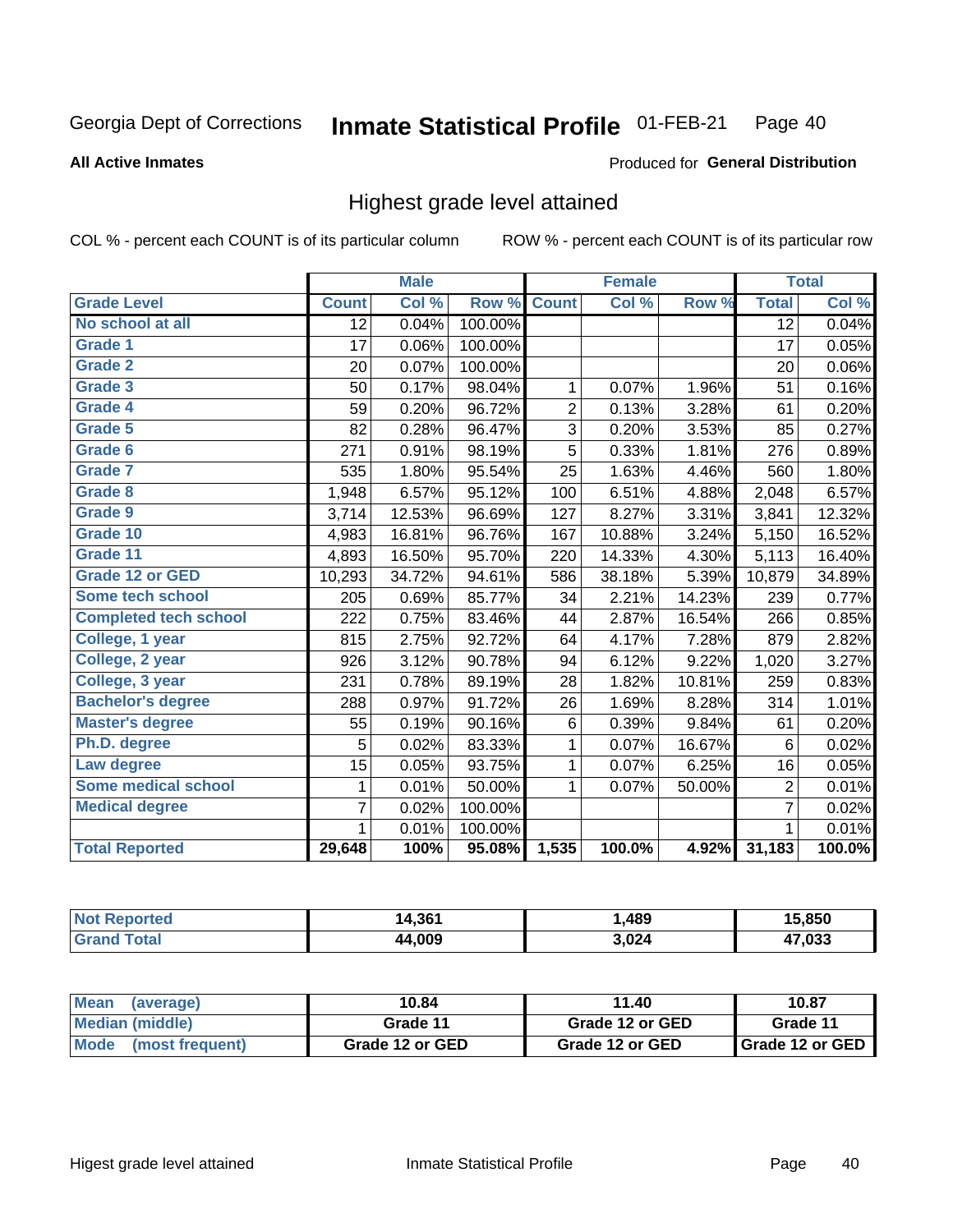#### Inmate Statistical Profile 01-FEB-21 Page 41

**All Active Inmates** 

### **Produced for General Distribution**

## Culture fair IQ scores

COL % - percent each COUNT is of its particular column

|                       |              | <b>Male</b> |        |                 | <b>Female</b> |         |              | <b>Total</b> |
|-----------------------|--------------|-------------|--------|-----------------|---------------|---------|--------------|--------------|
| <b>IQ Scores</b>      | <b>Count</b> | Col %       |        | Row % Count     | Col %         | Row %   | <b>Total</b> | Col %        |
| $60 - 69$             | 853          | 2.34%       | 94.36% | 51              | 1.98%         | 5.64%   | 904          | 2.31%        |
| $70 - 79$             | 2,474        | 6.78%       | 93.46% | 173             | 6.70%         | 6.54%   | 2,647        | 6.77%        |
| $80 - 89$             | 5,309        | 14.54%      | 89.69% | 610             | 23.63%        | 10.31%  | 5,919        | 15.14%       |
| $90 - 99$             | 9,947        | 27.25%      | 90.76% | 1,013           | 39.23%        | 9.24%   | 10,960       | 28.04%       |
| $100 - 109$           | 10,161       | 27.83%      | 95.86% | 439             | 17.00%        | 4.14%   | 10,600       | 27.12%       |
| $110 - 119$           | 6,407        | 17.55%      | 97.65% | 154             | 5.96%         | 2.35%   | 6,561        | 16.78%       |
| $120 - 129$           | 1,310        | 3.59%       | 93.57% | 90 <sub>1</sub> | 3.49%         | 6.43%   | 1,400        | 3.58%        |
| $130 - 139$           | 48           | 0.13%       | 55.81% | 38              | 1.47%         | 44.19%  | 86           | 0.22%        |
| 140 & Up              |              |             |        | 14              | 0.54%         | 100.00% | 14           | 0.04%        |
| <b>Total Reported</b> | 36,509       | 100%        | 93.39% | 2,582           | 100%          | 6.61%   | 39,091       | 100%         |

| <b>Not Reported</b>         | 6.870  | 312   | 7,182  |
|-----------------------------|--------|-------|--------|
| <b>Not Valid (under 60)</b> | 630    | 130   | 760    |
| <b>Grand Total</b>          | 44,009 | 3,024 | 47,033 |

| <b>Mean</b><br>(average) | 98  | 96 | 98 |
|--------------------------|-----|----|----|
| Median (middle)          | 99  | 94 | 99 |
| Mode<br>(most frequent)  | 103 | 92 | 99 |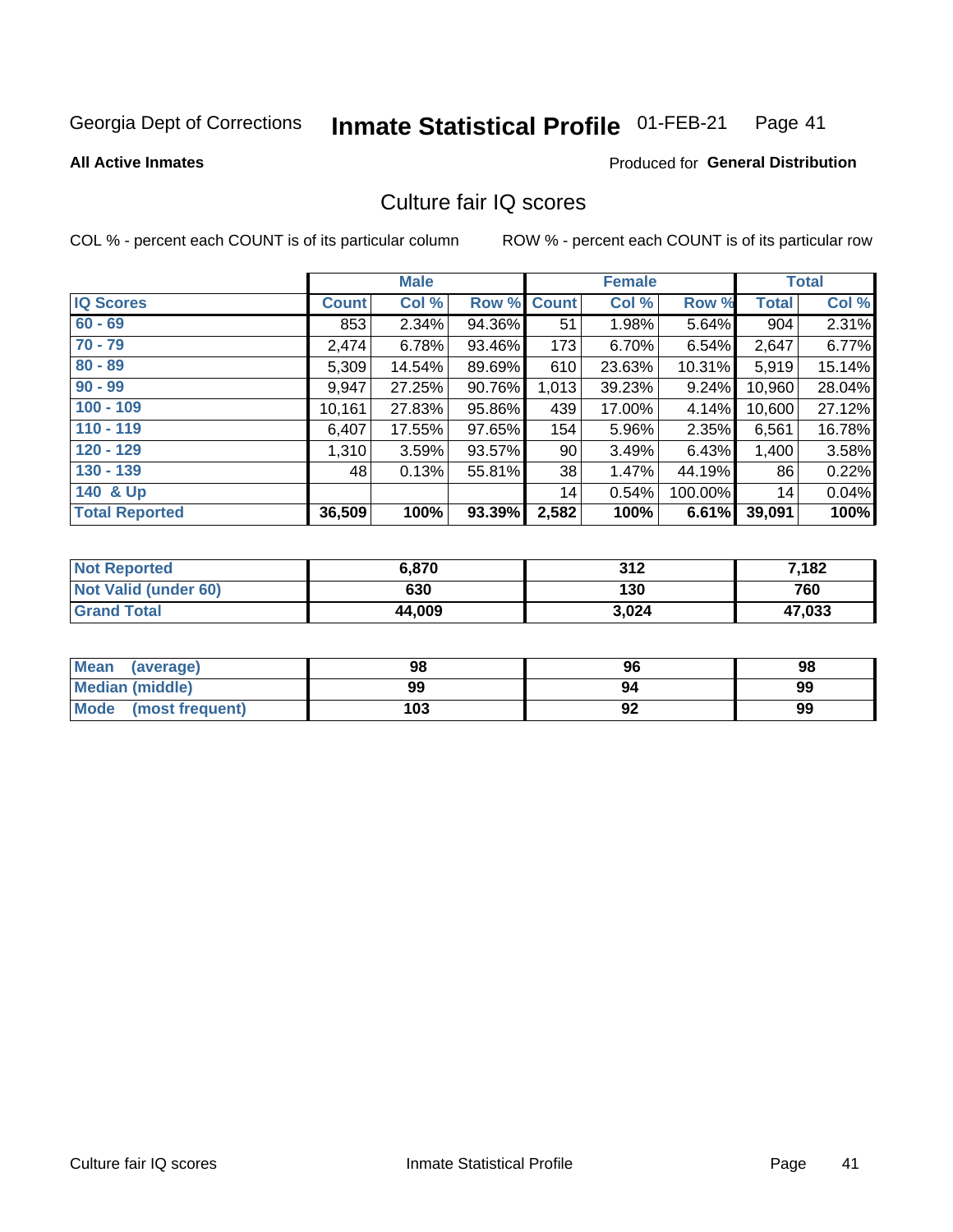#### Inmate Statistical Profile 01-FEB-21 Page 42

**All Active Inmates** 

### Produced for General Distribution

## Wide Range Achievement Test (WRAT) reading score

COL % - percent each COUNT is of its particular column

|                           |              | <b>Male</b> |        |              | <b>Female</b> |        |              | <b>Total</b> |
|---------------------------|--------------|-------------|--------|--------------|---------------|--------|--------------|--------------|
| <b>WRAT Reading Score</b> | <b>Count</b> | Col %       | Row %  | <b>Count</b> | Col %         | Row %  | <b>Total</b> | Col %        |
| $0.1$ to $0.9$            | 761          | 1.94%       | 99.61% | 3            | 0.11%         | 0.39%  | 764          | 1.82%        |
| 1.0 to 1.9                | 760          | 1.93%       | 98.83% | 9            | 0.33%         | 1.17%  | 769          | 1.83%        |
| 2.0 to 2.9                | 1,337        | 3.40%       | 98.02% | 27           | 0.99%         | 1.98%  | 1,364        | 3.24%        |
| 3.0 to 3.9                | 2,575        | 6.55%       | 96.77% | 86           | 3.17%         | 3.23%  | 2,661        | 6.33%        |
| 4.0 to 4.9                | 3,079        | 7.83%       | 95.27% | 153          | 5.64%         | 4.73%  | 3,232        | 7.69%        |
| 5.0 to 5.9                | 3,298        | 8.39%       | 95.93% | 140          | 5.16%         | 4.07%  | 3,438        | 8.18%        |
| 6.0 to 6.9                | 3,461        | 8.80%       | 95.13% | 177          | 6.52%         | 4.87%  | 3,638        | 8.65%        |
| 7.0 to 7.9                | 1,774        | 4.51%       | 95.43% | 85           | 3.13%         | 4.57%  | 1,859        | 4.42%        |
| 8.0 to 8.9                | 3,171        | 8.06%       | 94.26% | 193          | 7.11%         | 5.74%  | 3,364        | 8.00%        |
| 9.0 to 9.9                | 1,665        | 4.23%       | 94.39% | 99           | 3.65%         | 5.61%  | 1,764        | 4.20%        |
| 10.0 to 10.9              | 2,497        | 6.35%       | 93.03% | 187          | 6.89%         | 6.97%  | 2,684        | 6.38%        |
| 11.0 to 11.9              | 2,890        | 7.35%       | 89.84% | 327          | 12.05%        | 10.16% | 3,217        | 7.65%        |
| 12.0 to 12.9              | 11,560       | 29.40%      | 90.84% | 1,166        | 42.96%        | 9.16%  | 12,726       | 30.27%       |
| 13                        | 498          | 1.27%       | 88.93% | 62           | 2.28%         | 11.07% | 560          | 1.33%        |
| <b>Total Reported</b>     | 39,326       | 100%        | 93.54% | 2,714        | 100%          | 6.46%  | 42,040       | 100%         |

| Reported<br>Not I      | 4,683  | 310   | 4,993        |
|------------------------|--------|-------|--------------|
| <b>Total</b><br>'Grand | 44,009 | 3,024 | 17,033<br>4. |

| <b>Mean</b><br>(average) | 8.57 | 10.19 | 8.68 |
|--------------------------|------|-------|------|
| Median (middle)          | 8.9  | 11.6  | 8.9  |
| Mode<br>(most frequent)  | 12.9 | 12.9  | 12.9 |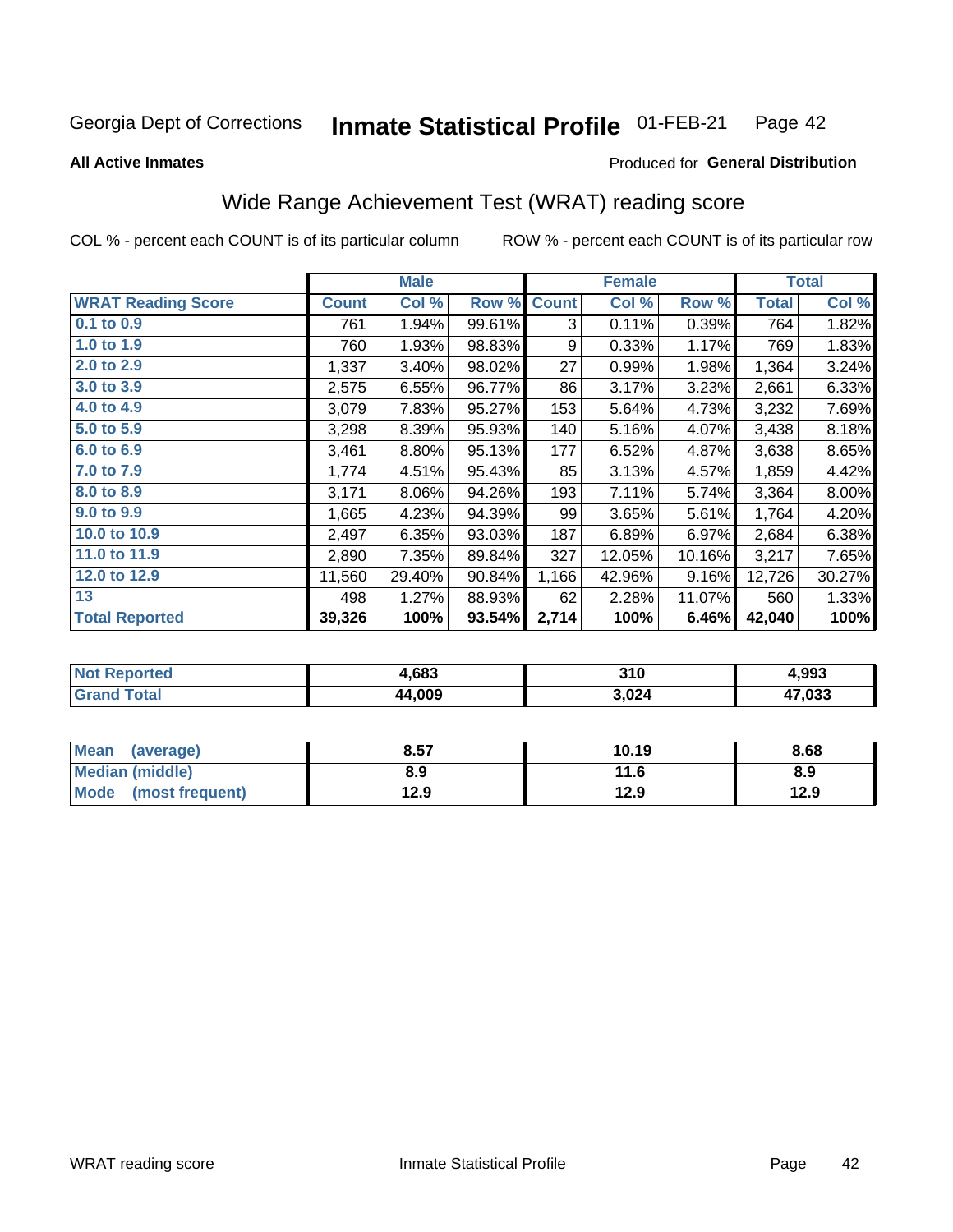#### Inmate Statistical Profile 01-FEB-21 Page 43

**All Active Inmates** 

### Produced for General Distribution

## Wide Range Achievement Test (WRAT) math score

COL % - percent each COUNT is of its particular column

|                              |              | <b>Male</b> |         |              | <b>Female</b> |        |              | <b>Total</b> |
|------------------------------|--------------|-------------|---------|--------------|---------------|--------|--------------|--------------|
| <b>WRAT Mathematic Score</b> | <b>Count</b> | Col %       | Row %   | <b>Count</b> | Col %         | Row %  | <b>Total</b> | Col %        |
| 0.1 to 0.9                   | 264          | 0.67%       | 100.00% |              |               |        | 264          | 0.63%        |
| 1.0 to 1.9                   | 538          | 1.37%       | 95.90%  | 23           | 0.85%         | 4.10%  | 561          | 1.33%        |
| 2.0 to 2.9                   | 1,114        | 2.83%       | 96.20%  | 44           | 1.62%         | 3.80%  | 1,158        | 2.75%        |
| 3.0 to 3.9                   | 2,687        | 6.83%       | 97.39%  | 72           | 2.65%         | 2.61%  | 2,759        | 6.56%        |
| 4.0 to 4.9                   | 5,087        | 12.93%      | 93.87%  | 332          | 12.23%        | 6.13%  | 5,419        | 12.89%       |
| 5.0 to 5.9                   | 6,385        | 16.23%      | 93.59%  | 437          | 16.10%        | 6.41%  | 6,822        | 16.23%       |
| 6.0 to 6.9                   | 7,181        | 18.26%      | 92.40%  | 591          | 21.78%        | 7.60%  | 7,772        | 18.49%       |
| 7.0 to 7.9                   | 3,176        | 8.08%       | 93.52%  | 220          | 8.11%         | 6.48%  | 3,396        | 8.08%        |
| 8.0 to 8.9                   | 3,482        | 8.85%       | 91.32%  | 331          | 12.20%        | 8.68%  | 3,813        | 9.07%        |
| 9.0 to 9.9                   | 2,257        | 5.74%       | 93.65%  | 153          | 5.64%         | 6.35%  | 2,410        | 5.73%        |
| 10.0 to 10.9                 | 944          | 2.40%       | 98.85%  | 11           | 0.41%         | 1.15%  | 955          | 2.27%        |
| 11.0 to 11.9                 | 1,012        | 2.57%       | 90.60%  | 105          | 3.87%         | 9.40%  | 1,117        | 2.66%        |
| 12.0 to 12.9                 | 5,145        | 13.08%      | 93.16%  | 378          | 13.93%        | 6.84%  | 5,523        | 13.14%       |
| 13                           | 58           | 0.15%       | 77.33%  | 17           | 0.63%         | 22.67% | 75           | 0.18%        |
| <b>Total Reported</b>        | 39,330       | 100%        | 93.54%  | 2,714        | 100.0%        | 6.46%  | 42,044       | 100.0%       |

| <b>ortea</b><br>NO | . 679  | 310   | Ⅰ,989  |
|--------------------|--------|-------|--------|
| int                | 44,009 | 3,024 | 17,033 |

| <b>Mean</b><br>(average) | 7.07 | 7.48 | 7.10 |
|--------------------------|------|------|------|
| Median (middle)          | 6.5  | 6.9  | c.o  |
| Mode (most frequent)     | 12.9 | 12.9 | 12.9 |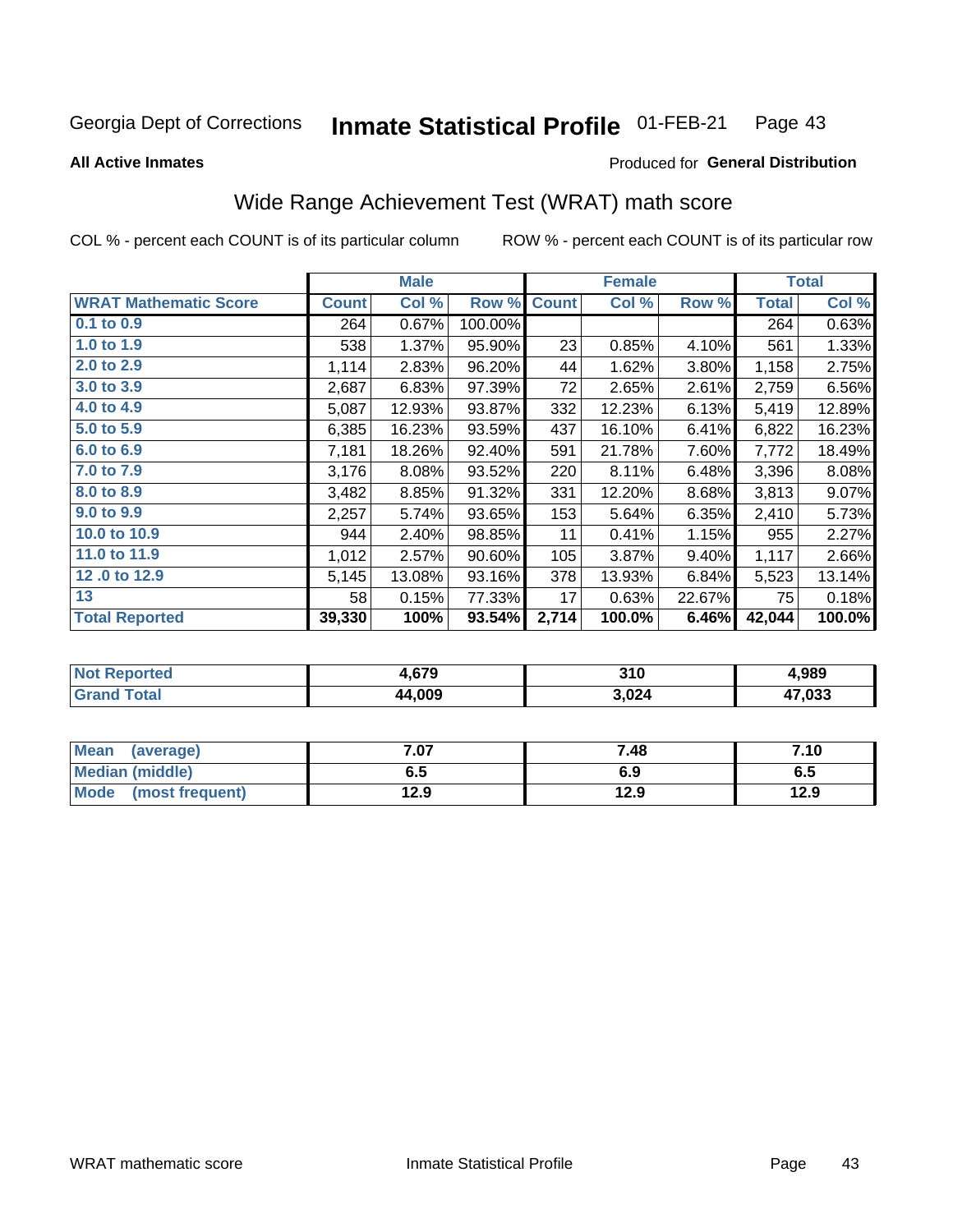#### **Inmate Statistical Profile 01-FEB-21** Page 44

### **All Active Inmates**

## **Produced for General Distribution**

## Wide Range Achievement Test (WRAT) spelling score

COL % - percent each COUNT is of its particular column

|                            |              | <b>Male</b> |        |              | <b>Female</b> |        |              | <b>Total</b> |
|----------------------------|--------------|-------------|--------|--------------|---------------|--------|--------------|--------------|
| <b>WRAT Spelling Score</b> | <b>Count</b> | Col %       | Row %  | <b>Count</b> | Col %         | Row %  | <b>Total</b> | Col %        |
| 0.1 to 0.9                 | 821          | 2.09%       | 99.39% | 5            | 0.18%         | 0.61%  | 826          | 1.96%        |
| 1.0 to 1.9                 | 1,161        | 2.95%       | 98.39% | 19           | 0.70%         | 1.61%  | 1,180        | 2.81%        |
| 2.0 to 2.9                 | 2,167        | 5.51%       | 98.54% | 32           | 1.18%         | 1.46%  | 2,199        | 5.23%        |
| 3.0 to 3.9                 | 3,074        | 7.81%       | 98.02% | 62           | 2.28%         | 1.98%  | 3,136        | 7.46%        |
| 4.0 to 4.9                 | 2,718        | 6.91%       | 96.90% | 87           | 3.20%         | 3.10%  | 2,805        | 6.67%        |
| 5.0 to 5.9                 | 3,423        | 8.70%       | 95.27% | 170          | 6.26%         | 4.73%  | 3,593        | 8.54%        |
| 6.0 to 6.9                 | 3,685        | 9.37%       | 95.52% | 173          | 6.37%         | 4.48%  | 3,858        | 9.17%        |
| 7.0 to 7.9                 | 3,478        | 8.84%       | 94.85% | 189          | 6.96%         | 5.15%  | 3,667        | 8.72%        |
| 8.0 to 8.9                 | 3,450        | 8.77%       | 94.26% | 210          | 7.73%         | 5.74%  | 3,660        | 8.70%        |
| 9.0 to 9.9                 | 1,958        | 4.98%       | 94.00% | 125          | 4.60%         | 6.00%  | 2,083        | 4.95%        |
| 10.0 to 10.9               | 1,884        | 4.79%       | 92.85% | 145          | 5.34%         | 7.15%  | 2,029        | 4.82%        |
| 11.0 to 11.9               | 2,591        | 6.59%       | 89.44% | 306          | 11.27%        | 10.56% | 2,897        | 6.89%        |
| 12.0 to 12.9               | 8,697        | 22.11%      | 88.26% | 1,157        | 42.62%        | 11.74% | 9,854        | 23.43%       |
| 13                         | 234          | 0.59%       | 86.99% | 35           | 1.29%         | 13.01% | 269          | 0.64%        |
| <b>Total Reported</b>      | 39,341       | 100%        | 93.54% | 2,715        | 100%          | 6.46%  | 42,056       | 100%         |

| ৲rted<br>NO | .,668  | 309   | +,977  |
|-------------|--------|-------|--------|
| $\sim$ 10   | 44,009 | 3,024 | 17.033 |

| <b>Mean</b><br>(average) | 7.85 | 10.10 | 7.99 |
|--------------------------|------|-------|------|
| Median (middle)          | .    | 11.3  | .    |
| Mode<br>(most frequent)  | 12.9 | 12.9  | 12.9 |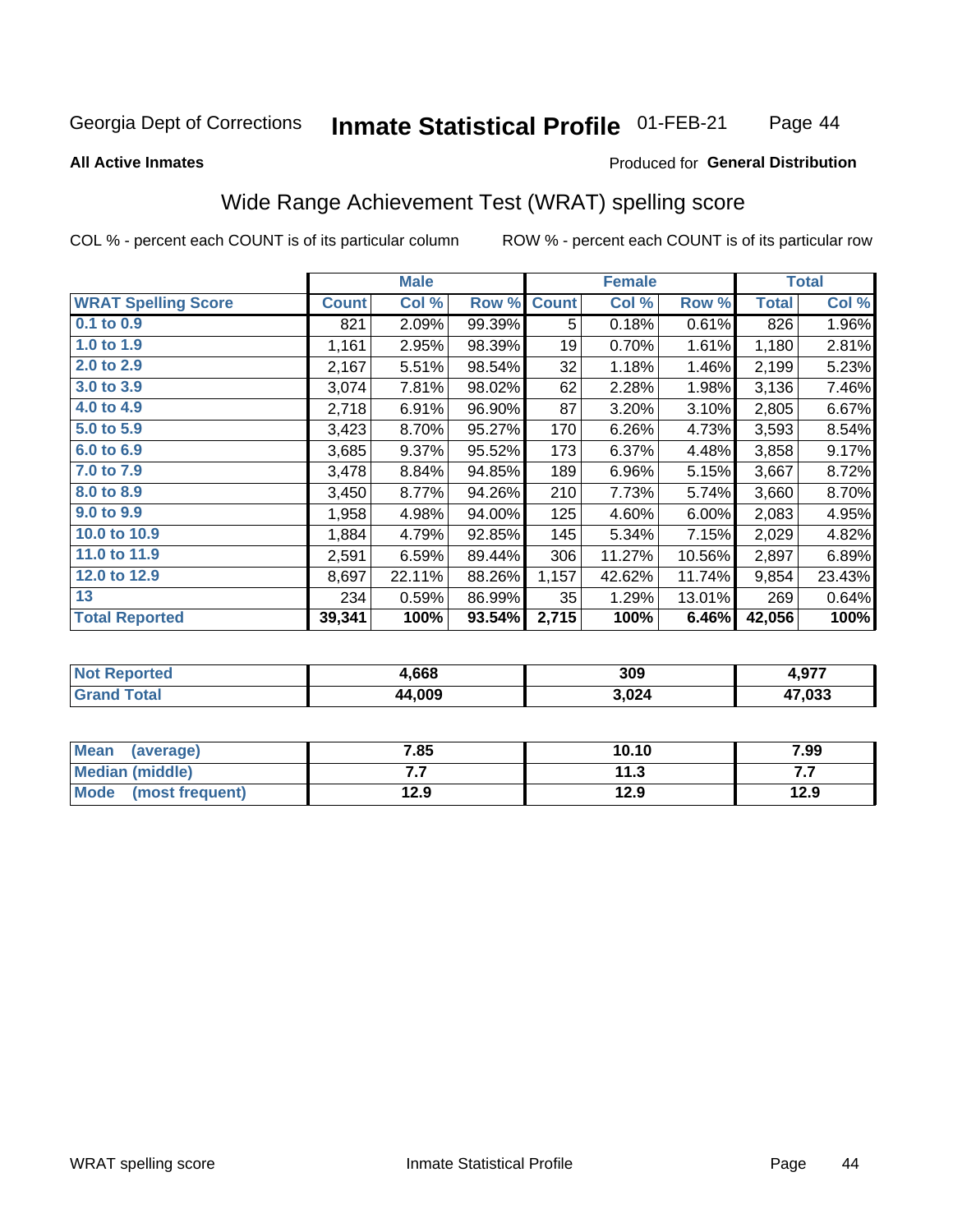#### Inmate Statistical Profile 01-FEB-21 Page 45

**All Active Inmates** 

### Produced for General Distribution

## Current / last mental health treatment level

COL % - percent each COUNT is of its particular column

|                                    |              | <b>Male</b> |         |              | <b>Female</b> |        |              | <b>Total</b> |
|------------------------------------|--------------|-------------|---------|--------------|---------------|--------|--------------|--------------|
| <b>Mental Health Treatment Lev</b> | <b>Count</b> | Col %       | Row %   | <b>Count</b> | Col %         | Row %  | <b>Total</b> | Col %        |
| 1 No problem at current time       | 7,519        | 46.90%      | 92.59%  | 602          | 24.56%        | 7.41%  | 8,121        | 43.94%       |
| 2 Receiving outpatient             | 6,860        | 42.79%      | 79.16%  | 1,806        | 73.68%        | 20.84% | 8,666        | 46.88%       |
| <b>Treatment</b>                   |              |             |         |              |               |        |              |              |
| 3 Inpatient, moderate              | 1,308        | 8.16%       | 97.54%  | 33           | 1.35%         | 2.46%  | 1,341        | 7.25%        |
| <b>Treatment</b>                   |              |             |         |              |               |        |              |              |
| 4 Inpatient, intensive             | 332          | 2.07%       | 97.08%  | 10           | 0.41%         | 2.92%  | 342          | 1.85%        |
| Treatment                          |              |             |         |              |               |        |              |              |
| <b>5 Undergoing crisis</b>         | 13           | 0.08%       | 100.00% |              |               |        | 13           | 0.07%        |
| <b>stabilization</b>               |              |             |         |              |               |        |              |              |
| <b>6 Hospital for criminally</b>   |              | 0.01%       | 100.00% |              |               |        |              | 0.01%        |
| <b>Tinsane</b>                     |              |             |         |              |               |        |              |              |
| <b>Total Evaluated</b>             | 16,033       | 100%        | 86.74%  | 2,451        | 100%          | 13.26% | 18,484       | 100%         |

| Never had MH evaluation | 7,976  | 573   | 28,549 |
|-------------------------|--------|-------|--------|
| $\tau$ otal             | 44,009 | 3,024 | 17,033 |

| <b>Median (middle)</b>         | <b>Receiving outpatient</b><br>treatment | <b>Receiving outpatient</b><br>treatment | <b>Receiving</b><br>outpatient<br>treatment |  |
|--------------------------------|------------------------------------------|------------------------------------------|---------------------------------------------|--|
| <b>Mode</b><br>(most frequent) | No problem at current time               | <b>Receiving outpatient</b><br>treatment | Receiving<br>outpatient<br>treatment        |  |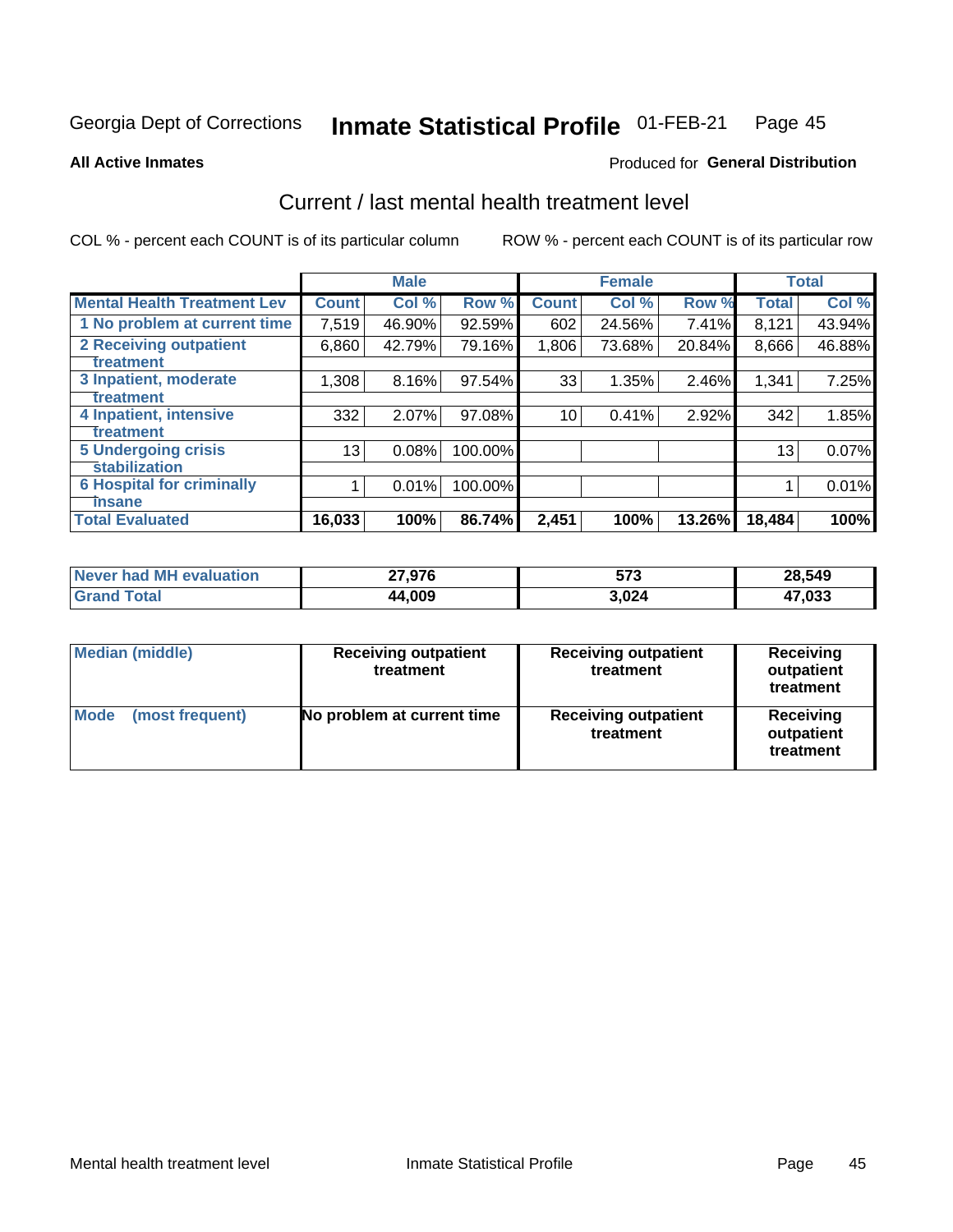## **All Active Inmates**

## Produced for General Distribution

## PULHESDWIT medical scale - 'P' overall condition ('P'hysical)

COL % - percent each COUNT is of its particular column

|                                  |                | <b>Male</b> |         |              | <b>Female</b> |          |              | <b>Total</b> |
|----------------------------------|----------------|-------------|---------|--------------|---------------|----------|--------------|--------------|
| <b>P' Overall Condition</b>      | <b>Count</b>   | Col %       | Row %   | <b>Count</b> | Col %         | Row %    | <b>Total</b> | Col %        |
| 1 No medical illness             | 29,006         | 73.55%      | 94.00%  | 1,851        | 65.08%        | $6.00\%$ | 30,857       | 72.98%       |
| 2 Well-controlled chronic        | 9,596          | 24.33%      | 91.32%  | 912          | 32.07%        | 8.68%    | 10,508       | 24.85%       |
| <b>lilness</b>                   |                |             |         |              |               |          |              |              |
| 3 Poorly-controlled chronic      | 766            | 1.94%       | 91.74%  | 69           | 2.43%         | 8.26%    | 835          | 1.97%        |
| <b>illness</b>                   |                |             |         |              |               |          |              |              |
| 4 Significant problems requiring | 63             | 0.16%       | 87.50%  | 9            | 0.32%         | 12.50%   | 72           | 0.17%        |
| special housing                  |                |             |         |              |               |          |              |              |
| 5 Terminal illness, < 6 months   | 5 <sup>1</sup> | 0.01%       | 100.00% |              |               |          | 5            | 0.01%        |
| to live                          |                |             |         |              |               |          |              |              |
| 6 Inmate is pregnant             |                | 0.01%       | 25.00%  | 3            | 0.11%         | 75.00%   | 4            | 0.01%        |
| <b>Total Reported</b>            | 39,437         | 100%        | 93.27%  | 2,844        | 100%          | 6.73%    | 42,281       | 100%         |

| тео | ドマウ           | 180            | 750<br>- I JA      |
|-----|---------------|----------------|--------------------|
|     | $\lambda$ 000 | .024<br>$\sim$ | <b>ימי</b><br>,voa |

| Mode | (most frequent) | 1 No medical illness | 1 No medical illness | 1 No medical<br>illness |
|------|-----------------|----------------------|----------------------|-------------------------|
|------|-----------------|----------------------|----------------------|-------------------------|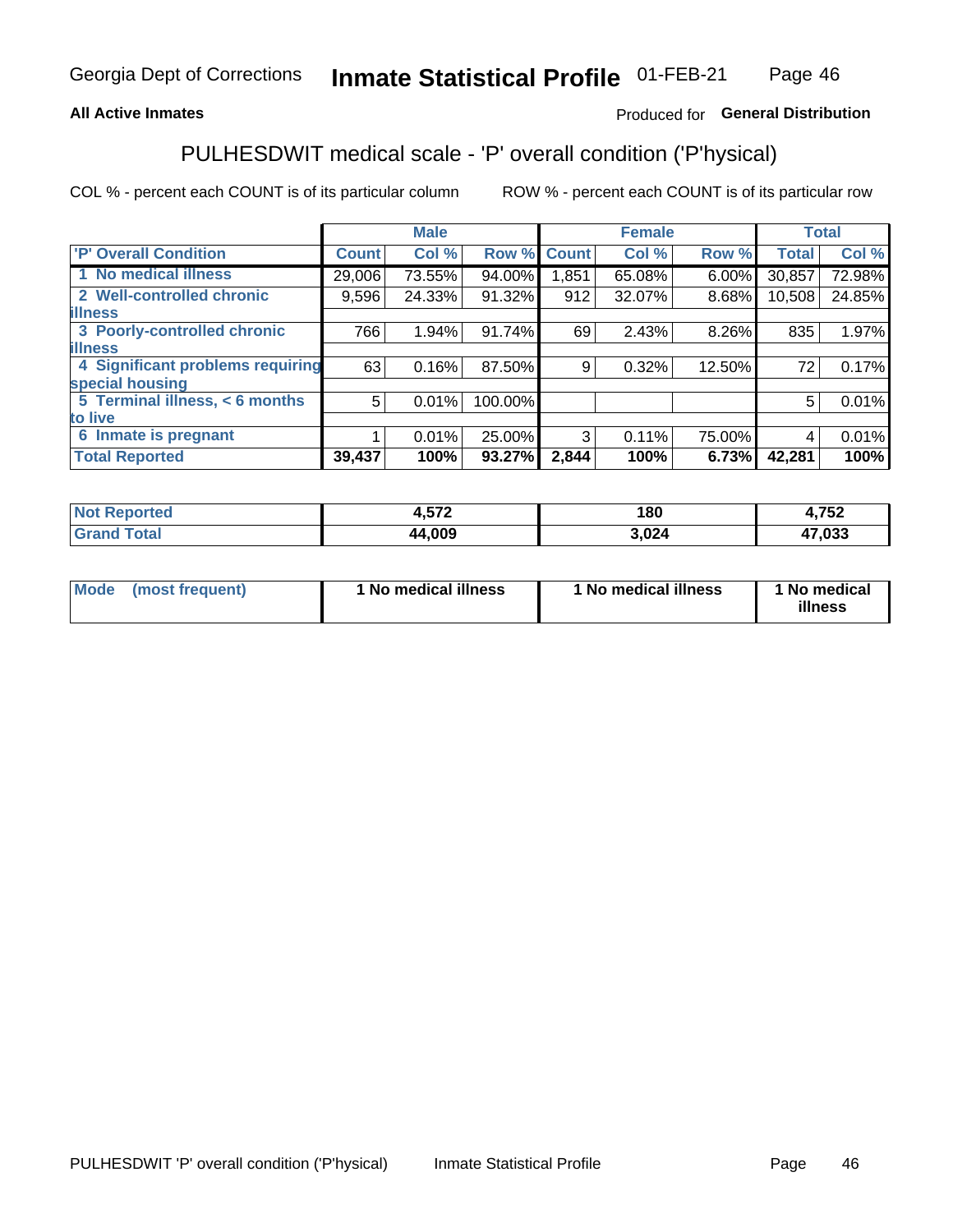### **All Active Inmates**

## Produced for General Distribution

# PULHESDWIT medical scale - 'U' upper body

COL % - percent each COUNT is of its particular column

|                              |               | <b>Male</b> |         |              | <b>Female</b> |        |              | <b>Total</b> |
|------------------------------|---------------|-------------|---------|--------------|---------------|--------|--------------|--------------|
| <b>U' Upper Body</b>         | <b>Count!</b> | Col %       | Row %   | <b>Count</b> | Col %         | Row %  | <b>Total</b> | Col %        |
| 1 Upper bones, joints,       | 37,415        | 95.39%      | 93.26%  | 2,706        | 95.18%        | 6.74%  | 40,121       | 95.38%       |
| muscles all OK               |               |             |         |              |               |        |              |              |
| 2 One or both arms minimally | 1,597         | 4.07%       | 93.34%  | 114          | 4.01%         | 6.66%  | 1,711        | 4.07%        |
| limited                      |               |             |         |              |               |        |              |              |
| 3 One or both arms           | 178           | 0.45%       | 91.75%  | 16           | 0.56%         | 8.25%  | 194          | 0.46%        |
| <b>moderately limited</b>    |               |             |         |              |               |        |              |              |
| 4 One arm disabled,          | 31            | 0.08%       | 81.58%  |              | 0.25%         | 18.42% | 38           | 0.09%        |
| paralyzed, or amputated      |               |             |         |              |               |        |              |              |
| 5 Both arms disabled,        |               | 0.01%       | 100.00% |              |               |        |              | 0.01%        |
| paralyzed, or amputated      |               |             |         |              |               |        |              |              |
| <b>Total Reported</b>        | 39,222        | 100%        | 93.24%  | 2,843        | 100%          | 6.76%  | 42,065       | 100.0%       |

| <b>Not Reported</b>          | 4,787  | 181   | 4,968  |
|------------------------------|--------|-------|--------|
| <b>Total</b><br><b>Grand</b> | 44,009 | 3,024 | 47,033 |

|  | Mode (most frequent) | 1 Upper bones, joints,<br>muscles all OK | 1 Upper bones, joints,<br>muscles all OK | 1 Upper bones,<br>joints, muscles all<br>ΟK |
|--|----------------------|------------------------------------------|------------------------------------------|---------------------------------------------|
|--|----------------------|------------------------------------------|------------------------------------------|---------------------------------------------|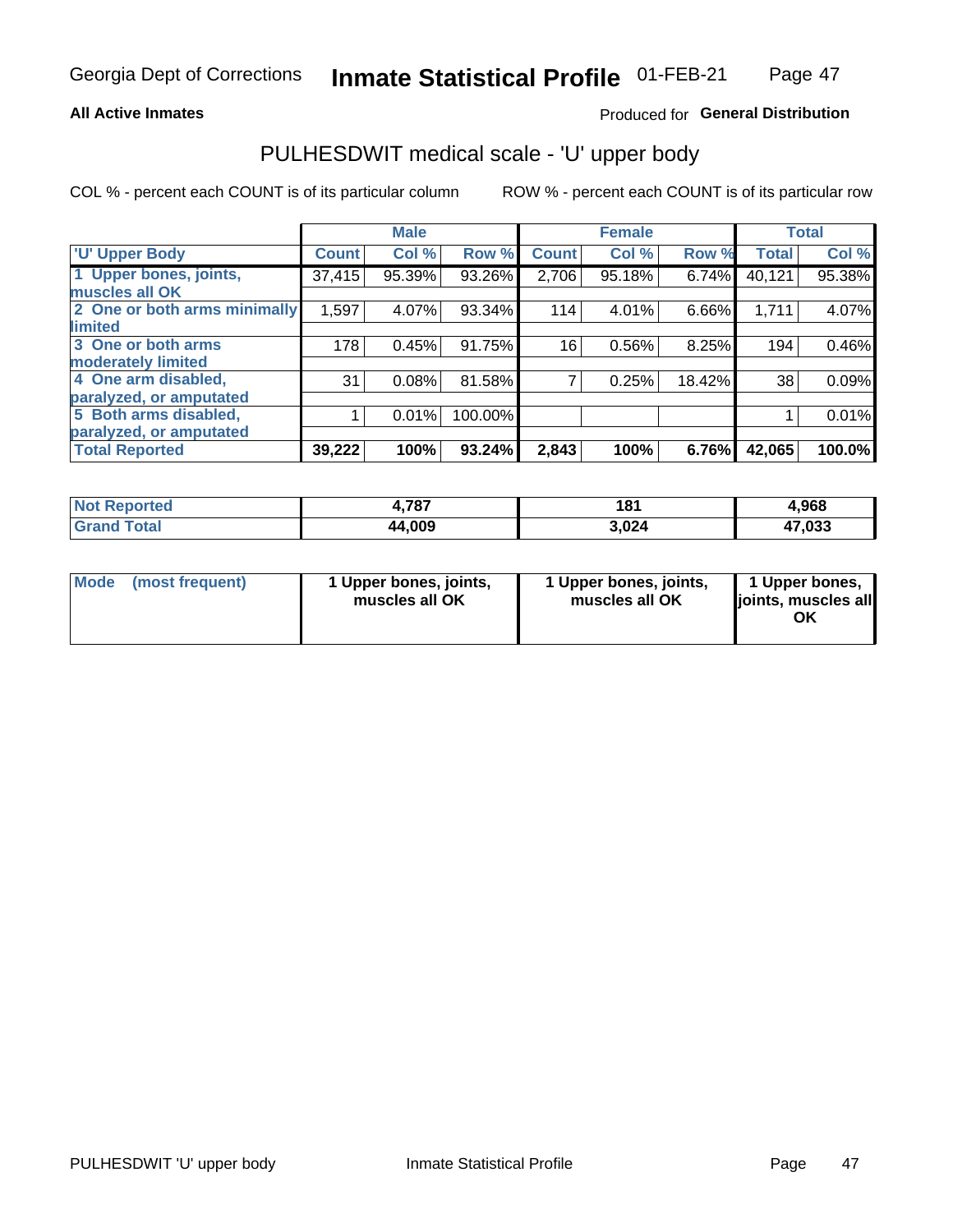### **All Active Inmates**

## Produced for General Distribution

## PULHESDWIT medical scale - 'L' lower body

COL % - percent each COUNT is of its particular column

|                                |              | <b>Male</b> |         |                 | <b>Female</b> |       |              | <b>Total</b> |
|--------------------------------|--------------|-------------|---------|-----------------|---------------|-------|--------------|--------------|
| 'L' Lower Body                 | <b>Count</b> | Col %       | Row %   | <b>Count</b>    | Col %         | Row % | <b>Total</b> | Col %        |
| 1 Lower bones, joints,         | 35,394       | 90.24%      | 93.20%  | 2,582           | 90.85%        | 6.80% | 37,976       | 90.29%       |
| muscles all OK                 |              |             |         |                 |               |       |              |              |
| 2 One or both legs minimally   | 3,154        | 8.04%       | 93.51%  | 219             | 7.71%         | 6.49% | 3,373        | 8.02%        |
| limited                        |              |             |         |                 |               |       |              |              |
| 3 One or both legs             | 554          | 1.41%       | 94.70%  | 31              | 1.09%         | 5.30% | 585          | 1.39%        |
| moderately limited             |              |             |         |                 |               |       |              |              |
| 4 One leg disabled, paralyzed, | 96           | 0.24%       | 90.57%  | 10 <sub>1</sub> | 0.35%         | 9.43% | 106          | 0.25%        |
| or amputated                   |              |             |         |                 |               |       |              |              |
| 5 Both legs disabled,          | 22           | 0.06%       | 100.00% |                 |               |       | 22           | 0.05%        |
| paralyzed, or amputated        |              |             |         |                 |               |       |              |              |
| <b>Total Reported</b>          | 39,220       | 100%        | 93.24%  | 2,842           | 100%          | 6.76% | 42,062       | 100%         |

| <b>Not Reported</b> | 4,789  | 182   | 4,971  |
|---------------------|--------|-------|--------|
| <b>Grand Total</b>  | 44,009 | 3,024 | 47,033 |

|  | Mode (most frequent) | 1 Lower bones, joints,<br>muscles all OK | 1 Lower bones, joints,<br>muscles all OK | 1 Lower bones,<br>joints, muscles all<br>ΟK |
|--|----------------------|------------------------------------------|------------------------------------------|---------------------------------------------|
|--|----------------------|------------------------------------------|------------------------------------------|---------------------------------------------|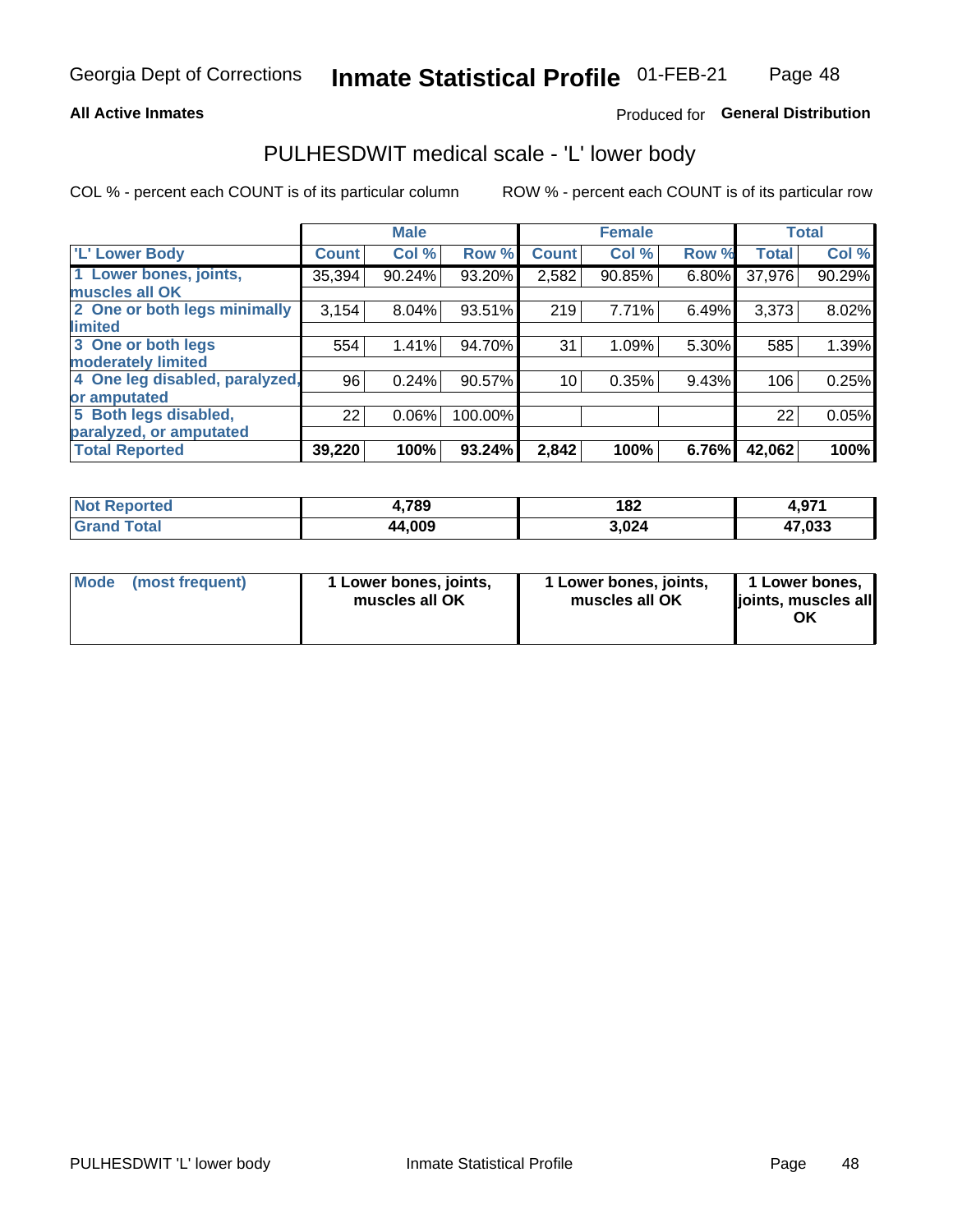### **All Active Inmates**

## Produced for General Distribution

## PULHESDWIT medical scale - 'H' hearing

COL % - percent each COUNT is of its particular column

|                                |              | <b>Male</b> |                    |       | <b>Female</b> |       | <b>Total</b> |          |
|--------------------------------|--------------|-------------|--------------------|-------|---------------|-------|--------------|----------|
| <b>'H' Hearing</b>             | <b>Count</b> | Col %       | <b>Row % Count</b> |       | Col %         | Row % | <b>Total</b> | Col %    |
| 1 Normal hearing both ears     | 38,615       | 98.54%      | 93.24%             | 2,798 | 98.56%        | 6.76% | 41,413       | 98.54%   |
| 2 Some loss in one ear with    | 440          | 1.12%       | 93.02%             | 33    | 1.16%         | 6.98% | 473          | 1.13%    |
| other OK, or mild loss in both |              |             |                    |       |               |       |              |          |
| 3 Total loss in one ear with   | 87           | 0.22%       | 93.55%             | 6     | 0.21%         | 6.45% | 93           | 0.22%    |
| mild loss in other             |              |             |                    |       |               |       |              |          |
| 4 Severe loss in both ears     | 26           | $0.07\%$    | 96.30%             |       | $0.04\%$      | 3.70% | 27           | $0.06\%$ |
| 5 Total loss in both ears,     | 19           | 0.05%       | 95.00%             |       | 0.04%         | 5.00% | 20           | 0.05%    |
| requiring special housing      |              |             |                    |       |               |       |              |          |
| <b>Total Reported</b>          | 39,187       | 100%        | 93.24%             | 2,839 | 100%          | 6.76% | 42,026       | 100%     |

| <b>Not Repo</b><br>anorted and | റാറ<br>H.OZZ | 185   | 5,007  |
|--------------------------------|--------------|-------|--------|
| Total                          | 44,009       | 3,024 | 47,033 |

| Mode (most frequent) | 1 Normal hearing both ears 11 Normal hearing both ears 1 Normal hearing | both ears |
|----------------------|-------------------------------------------------------------------------|-----------|
|                      |                                                                         |           |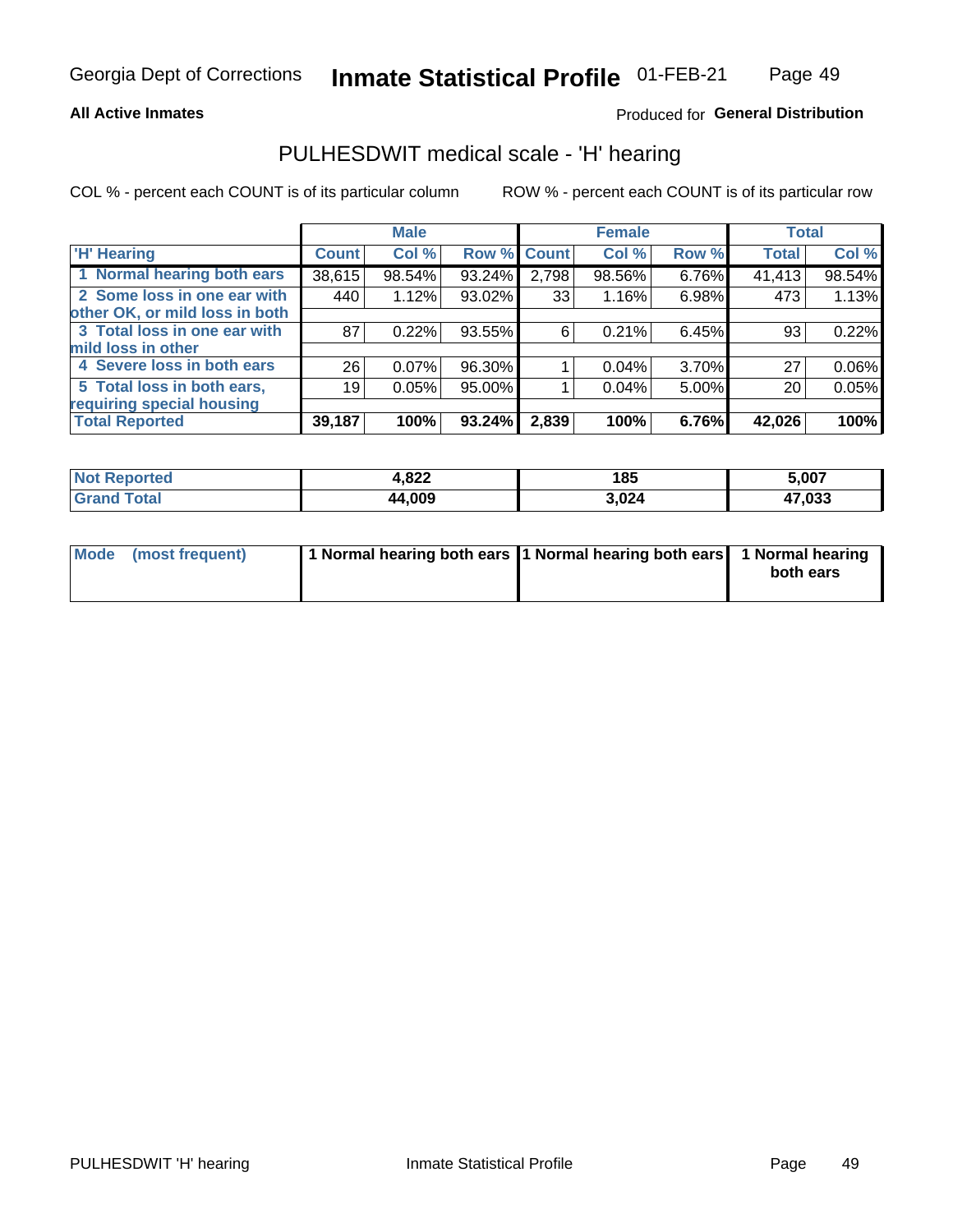### **All Active Inmates**

## Produced for General Distribution

## PULHESDWIT medical scale - 'E' vision

COL % - percent each COUNT is of its particular column

|                                 |                 | <b>Male</b> |        |              | <b>Female</b> |        |              | <b>Total</b> |
|---------------------------------|-----------------|-------------|--------|--------------|---------------|--------|--------------|--------------|
| 'E' Vision                      | <b>Count</b>    | Col %       | Row %  | <b>Count</b> | Col %         | Row %  | <b>Total</b> | Col %        |
| 1 Correctable to 20/40 in both  | 29,663          | 76.24%      | 95.24% | ,482         | 52.44%        | 4.76%  | 31,145       | 74.63%       |
| eyes                            |                 |             |        |              |               |        |              |              |
| 2 Correctable to 20/70 in one   | 8,129           | 20.89%      | 88.21% | 1,086        | 38.43%        | 11.79% | 9,215        | 22.08%       |
| eye, may be blind in other      |                 |             |        |              |               |        |              |              |
| 3 Correctable to 20/200 in one  | 944             | 2.43%       | 81.94% | 208          | 7.36%         | 18.06% | 1,152        | 2.76%        |
| eye, may be blind in other      |                 |             |        |              |               |        |              |              |
| 4 One eye not correctable to    | 149             | 0.38%       | 75.25% | 49           | 1.73%         | 24.75% | 198          | 0.47%        |
| 20/200, other may be blind      |                 |             |        |              |               |        |              |              |
| 5 Blind in both eyes, requiring | 20 <sub>1</sub> | 0.05%       | 95.24% |              | 0.04%         | 4.76%  | 21           | 0.05%        |
| special housing                 |                 |             |        |              |               |        |              |              |
| <b>Total Reported</b>           | 38,905          | 100%        | 93.23% | 2,826        | 100%          | 6.77%  | 41,731       | 100%         |

| <b>Not Reported</b> | 5,104  | 198   | 5,302  |
|---------------------|--------|-------|--------|
| <b>Total</b>        | 44,009 | 3,024 | 17,033 |

| Mode (most frequent) | 1 Correctable to 20/40 in both<br>eves | 1 Correctable to 20/40 in   1 Correctable to  <br>both eves | 20/40 in both eyes |
|----------------------|----------------------------------------|-------------------------------------------------------------|--------------------|
|                      |                                        |                                                             |                    |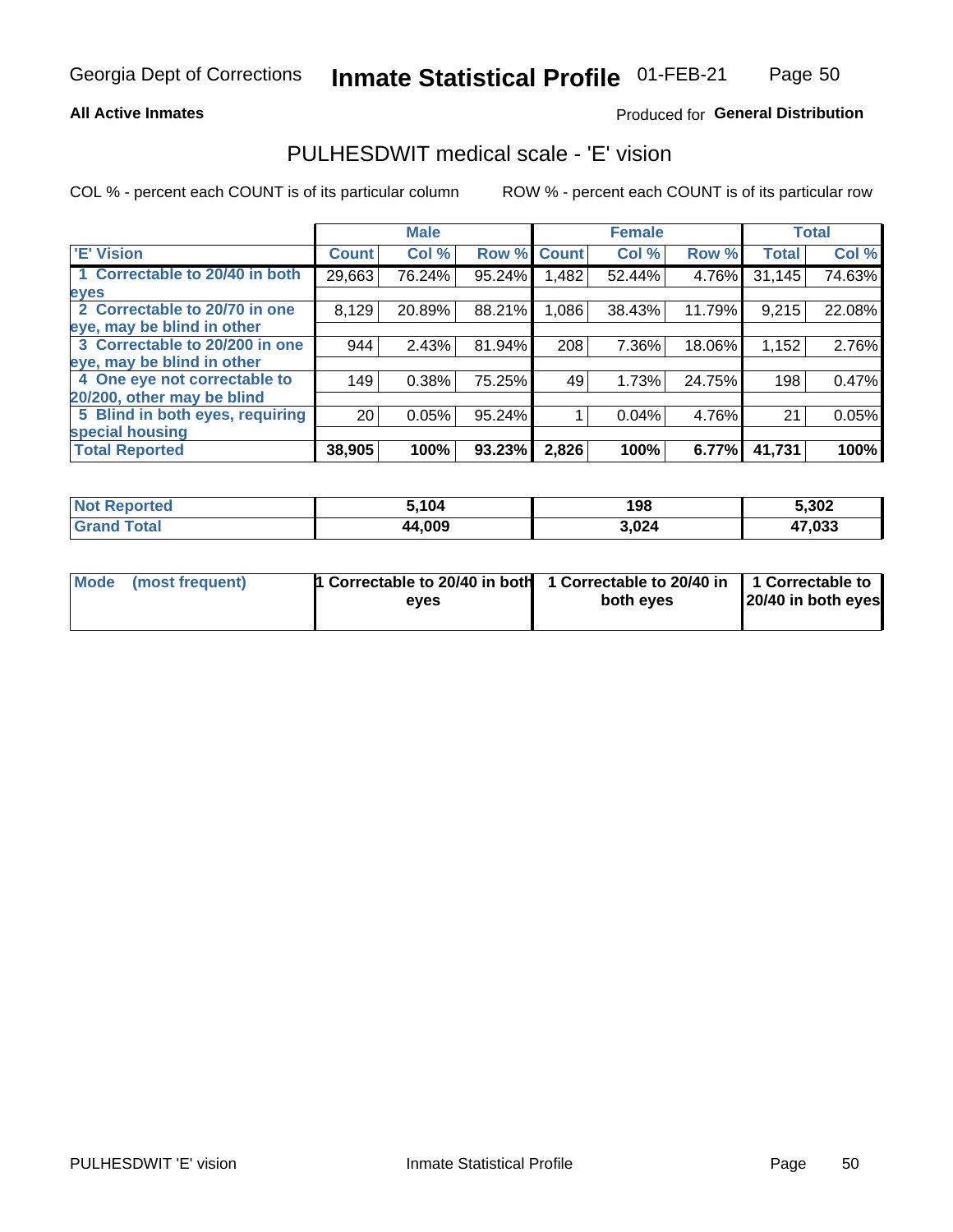### **All Active Inmates**

## Produced for General Distribution

## PULHESDWIT medical scale - 'S' pSychiatric

COL % - percent each COUNT is of its particular column

|                                        |              | <b>Male</b> |         |                 | <b>Female</b> |          |              | <b>Total</b> |
|----------------------------------------|--------------|-------------|---------|-----------------|---------------|----------|--------------|--------------|
| 'S' pSychiatric                        | <b>Count</b> | Col %       |         | Row % Count     | Col %         | Row %    | <b>Total</b> | Col %        |
| 1 No impairment or disorders           | 34,354       | 89.79%      | 97.14%  | 1,013           | 37.46%        | $2.86\%$ | 35,367       | 86.33%       |
| 2 Stable, or in remission, or          | 3,173        | 8.29%       | 65.53%  | 1,669           | 61.72%        | 34.47%   | 4,842        | 11.82%       |
| mild impairment or retardation         |              |             |         |                 |               |          |              |              |
| 3 Requires moderate inpatient          | 576          | 1.51%       | 97.46%  | 15 <sub>1</sub> | 0.55%         | 2.54%    | 591          | 1.44%        |
| treatment                              |              |             |         |                 |               |          |              |              |
| 4 Requires intensive inpatient         | 153          | 0.40%       | 95.63%  |                 | 0.26%         | 4.38%    | 160          | 0.39%        |
| treatment                              |              |             |         |                 |               |          |              |              |
| <b>5 Requires Crisis Stabilization</b> | 6            | 0.02%       | 100.00% |                 |               |          | 6            | 0.01%        |
| Unit (CSU) inpatient care              |              |             |         |                 |               |          |              |              |
| <b>Total Reported</b>                  | 38,262       | 100%        | 93.40%  | 2,704           | 100%          | 6.60%    | 40,966       | 100%         |

| <b>Not Reported</b> | 5,747  | 320   | 6,067  |
|---------------------|--------|-------|--------|
| Total<br>'Grand     | 44,009 | 3,024 | 47,033 |

| Mode (most frequent) | <b>t No impairment or disorders 2 Stable, or in remission, 1 No impairment or</b> |                       |           |
|----------------------|-----------------------------------------------------------------------------------|-----------------------|-----------|
|                      |                                                                                   | or mild impairment or | disorders |
|                      |                                                                                   | retardation           |           |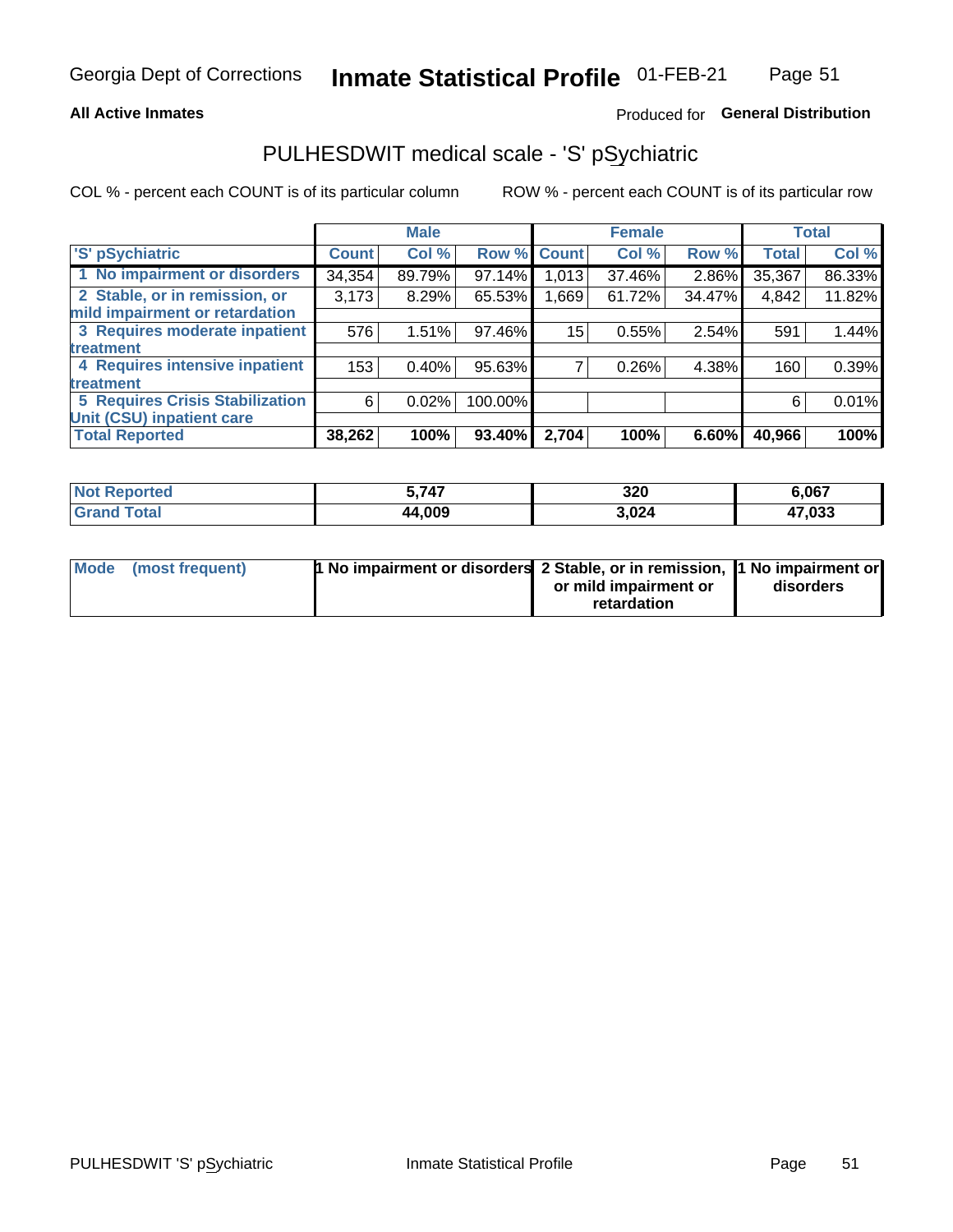### **All Active Inmates**

## Produced for General Distribution

## PULHESDWIT medical scale - 'D' dental

COL % - percent each COUNT is of its particular column

|                                 |              | <b>Male</b> |        |              | <b>Female</b> |       |              | <b>Total</b> |
|---------------------------------|--------------|-------------|--------|--------------|---------------|-------|--------------|--------------|
| <b>D'</b> Dental                | <b>Count</b> | Col %       | Row %  | <b>Count</b> | Col %         | Row % | <b>Total</b> | Col %        |
| 1 Minimal routine dental health | 23,002       | 63.11%      | 91.06% | 2,258        | 82.92%        | 8.94% | 25,260       | 64.48%       |
| <b>needs</b>                    |              |             |        |              |               |       |              |              |
| 2 Moderate cavities and/or gum  | 11,716       | 32.14%      | 97.08% | 352          | 12.93%        | 2.92% | 12,068       | 30.81%       |
| disease                         |              |             |        |              |               |       |              |              |
| 3 Extensive gum disease         | 1,711        | 4.69%       | 93.91% | 111          | 4.08%         | 6.09% | 1,822        | 4.65%        |
| and/or widespread decay         |              |             |        |              |               |       |              |              |
| 4 Urgent need for dental        | 21           | $0.06\%$    | 91.30% | 2            | 0.07%         | 8.70% | 23           | 0.06%        |
| <b>services</b>                 |              |             |        |              |               |       |              |              |
| <b>Total Reported</b>           | 36,450       | 100%        | 93.05% | 2,723        | 100%          | 6.95% | 39,173       | 100%         |

| <b>Not Reported</b> | 7,559  | 301   | 7,860              |
|---------------------|--------|-------|--------------------|
| Total               | 44,009 | 3,024 | 47,033<br><b>A</b> |

| <b>Mode</b> | (most frequent) | <b>Minimal routine dental</b><br>health needs | 1 Minimal routine dental   1 Minimal routine  <br>health needs | dental health<br>needs |
|-------------|-----------------|-----------------------------------------------|----------------------------------------------------------------|------------------------|
|-------------|-----------------|-----------------------------------------------|----------------------------------------------------------------|------------------------|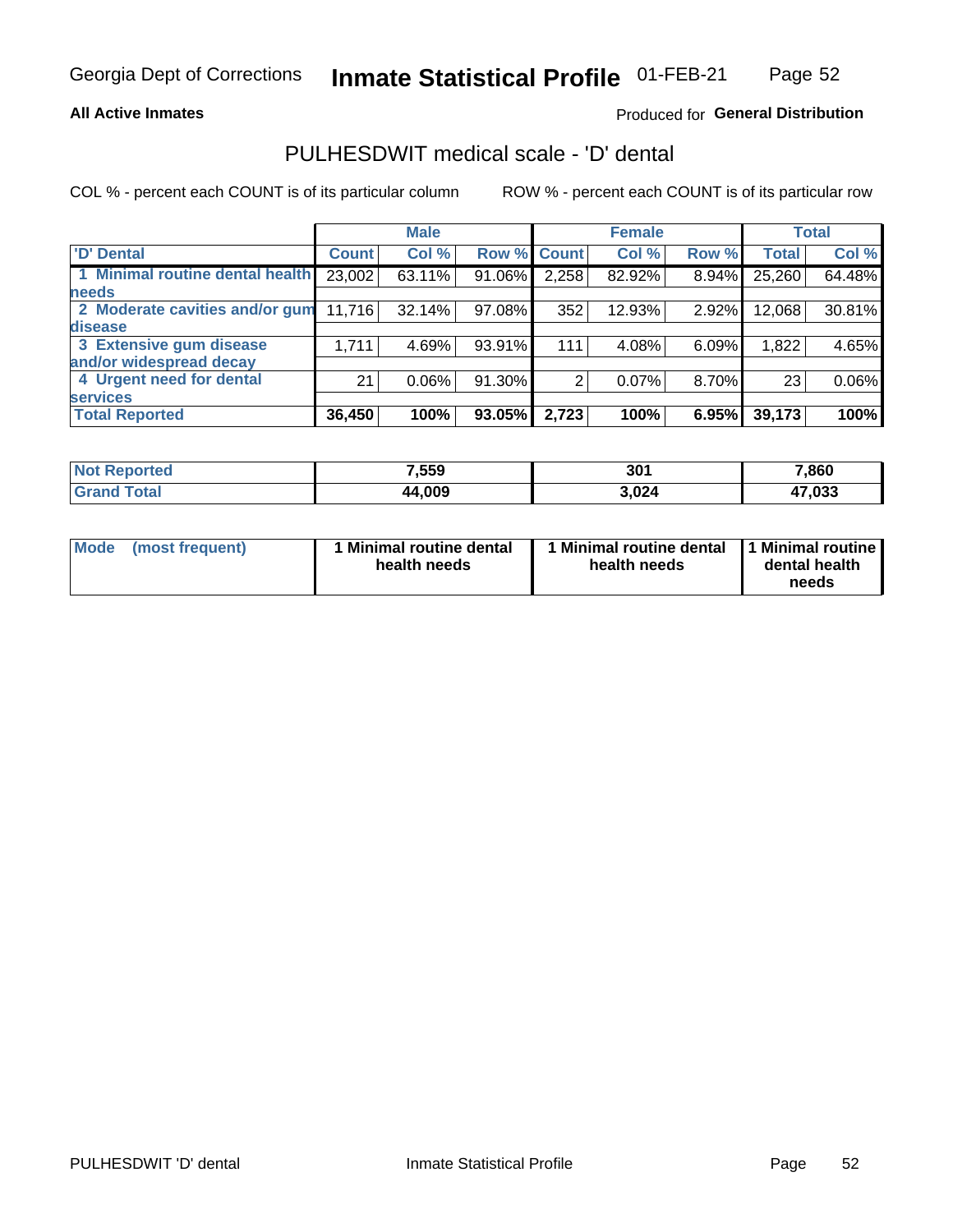### **All Active Inmates**

## Produced for General Distribution

## PULHESDWIT medical scale - 'W' work ability

COL % - percent each COUNT is of its particular column

|                                 |                    | <b>Male</b> |             |       | <b>Female</b> |       |              | <b>Total</b> |
|---------------------------------|--------------------|-------------|-------------|-------|---------------|-------|--------------|--------------|
| 'W' work ability                | Count <sup>'</sup> | Col %       | Row % Count |       | Col %         | Row % | <b>Total</b> | Col %        |
| 1 Unrestricted work or activity | 33,139             | 84.52%      | 93.23%      | 2,406 | 84.60%        | 6.77% | 35,545       | 84.53%       |
| 2 Minor restrictions on type of | 4,828              | 12.31%      | 92.86%      | 371   | 13.05%        | 7.14% | 5,199        | 12.36%       |
| <b>work</b>                     |                    |             |             |       |               |       |              |              |
| 3 Moderate restrictions on type | 845                | 2.16%       | 95.37%      | 41    | 1.44%         | 4.63% | 886          | 2.11%        |
| lof work                        |                    |             |             |       |               |       |              |              |
| 4 Major restrictions on type of | 286                | 0.73%       | 94.08%      | 18    | 0.63%         | 5.92% | 304          | 0.72%        |
| <b>work</b>                     |                    |             |             |       |               |       |              |              |
| 5 Cannot work under any         | 110                | 0.28%       | 93.22%      | 8     | 0.28%         | 6.78% | 118          | 0.28%        |
| <b>circumstances</b>            |                    |             |             |       |               |       |              |              |
| <b>Total Reported</b>           | 39,208             | 100%        | 93.24%      | 2,844 | 100%          | 6.76% | 42,052       | 100%         |

| <b>Not Reported</b>          | 1,801  | 180   | 4,981  |
|------------------------------|--------|-------|--------|
| <b>Total</b><br><b>Grand</b> | 44,009 | 3,024 | 47,033 |

| Mode (most frequent) | 1 Unrestricted work or | 1 Unrestricted work or | 1 Unrestricted   |
|----------------------|------------------------|------------------------|------------------|
|                      | activity               | activity               | work or activity |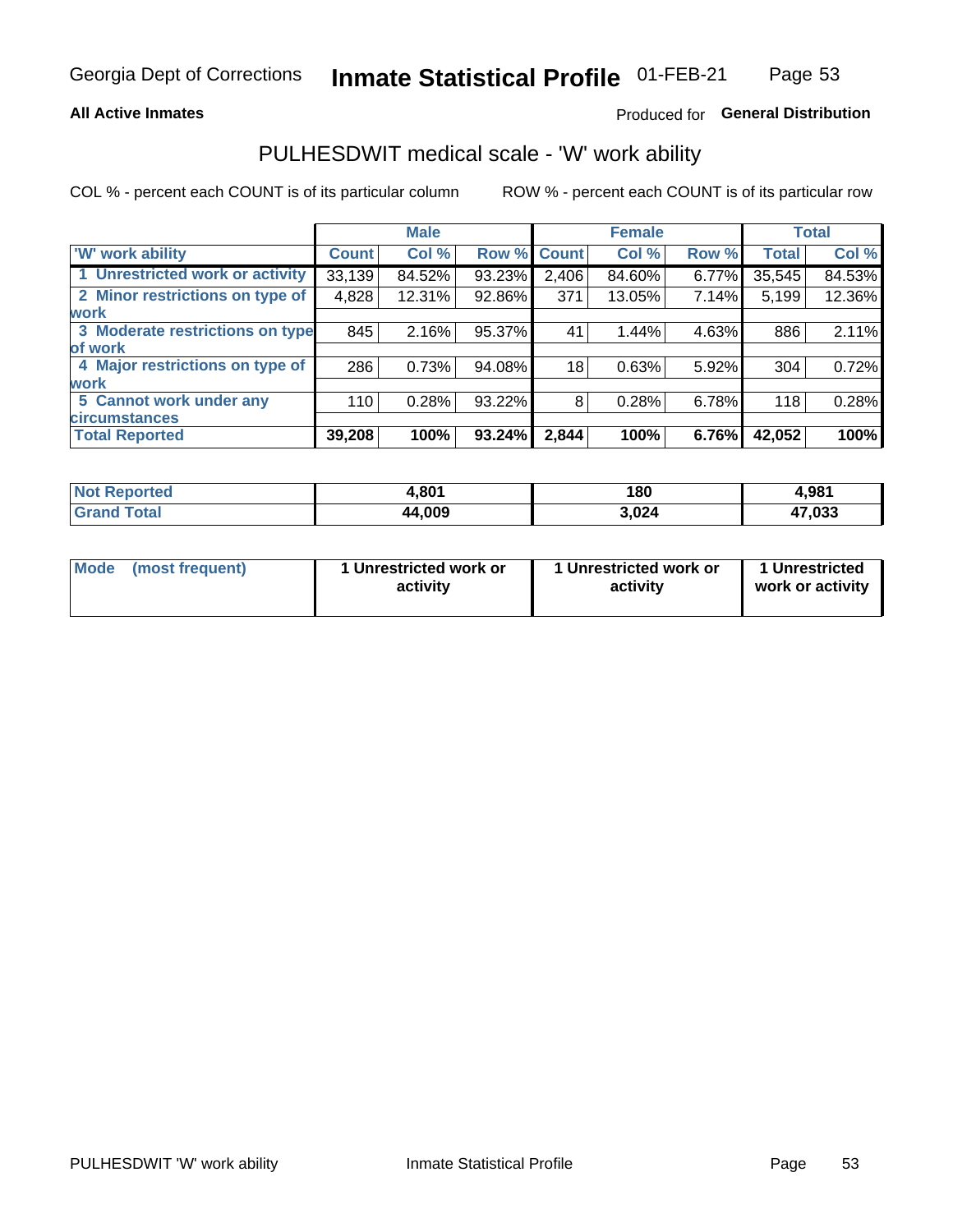### **All Active Inmates**

## Produced for General Distribution

## PULHESDWIT medical scale - 'I' impairment

COL % - percent each COUNT is of its particular column

|                                   |              | <b>Male</b> |        |             | <b>Female</b> |       |              | <b>Total</b> |
|-----------------------------------|--------------|-------------|--------|-------------|---------------|-------|--------------|--------------|
| <b>T' Impairment</b>              | <b>Count</b> | Col %       |        | Row % Count | Col %         | Row % | <b>Total</b> | Col %        |
| 1 No impairments or               | 38,794       | 98.95%      | 93.22% | 2,823       | 99.33%        | 6.78% | 41,617       | 98.98%       |
| disabilities                      |              |             |        |             |               |       |              |              |
| 2 Wheelchair-bound but            | 223          | 0.57%       | 96.96% | 7           | 0.25%         | 3.04% | 230          | 0.55%        |
| otherwise OK                      |              |             |        |             |               |       |              |              |
| <b>3 Needs low-level Assisted</b> | 54           | 0.14%       | 98.18% |             | 0.04%         | 1.82% | 55           | 0.13%        |
| Living (level I)                  |              |             |        |             |               |       |              |              |
| 4 Needs moderate Assisted         | 26           | 0.07%       | 96.30% |             | 0.04%         | 3.70% | 27           | $0.06\%$     |
| Living (level II)                 |              |             |        |             |               |       |              |              |
| <b>5 Needs maximal Assisted</b>   | 107          | 0.27%       | 91.45% | 10          | 0.35%         | 8.55% | 117          | 0.28%        |
| <b>Living (level III)</b>         |              |             |        |             |               |       |              |              |
| <b>Total Reported</b>             | 39,204       | 100%        | 93.24% | 2,842       | 100%          | 6.76% | 42,046       | 100%         |

| <b>Not</b><br>Reported | l,805  | 182<br>$ -$ | 4,987        |
|------------------------|--------|-------------|--------------|
| Total                  | 44,009 | 3,024       | 47,033<br>47 |

| Mode | (most frequent) | 1 No impairments or<br>disabilities | 1 No impairments or<br>disabilities | 1 No impairments<br>or disabilities |
|------|-----------------|-------------------------------------|-------------------------------------|-------------------------------------|
|------|-----------------|-------------------------------------|-------------------------------------|-------------------------------------|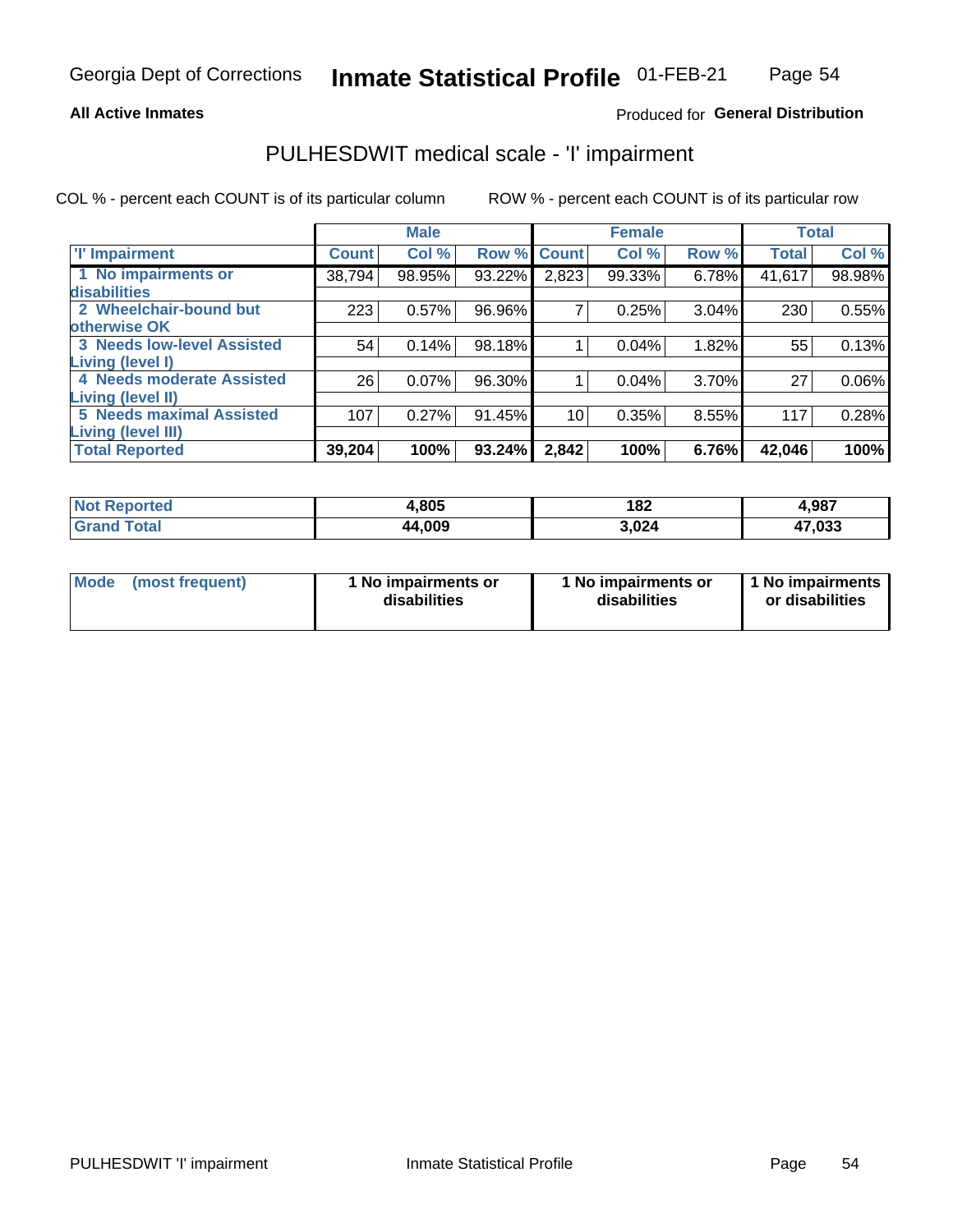### **All Active Inmates**

## Produced fo General Distribution

## PULHESDWIT medical scale - 'T' transportability

COL % - percent each COUNT is of its particular column

|                              |                    | <b>Male</b> |        |                | <b>Female</b> |          |              | <b>Total</b> |
|------------------------------|--------------------|-------------|--------|----------------|---------------|----------|--------------|--------------|
| <b>T' Transportability</b>   | Count <sup>'</sup> | Col %       | Row %  | <b>Count</b>   | Col %         | Row %    | <b>Total</b> | Col %        |
| 1 Can be transported in any  | 39,168             | 99.14%      | 93.28% | 2,820          | 99.51%        | 6.72%    | 41,988       | 99.17%       |
| ordinary approved vehicle    |                    |             |        |                |               |          |              |              |
| 2 Wheelchair-bound, not      | 87                 | 0.22%       | 98.86% |                | 0.04%         | 1.14%    | 88           | 0.21%        |
| needing special vehicle      |                    |             |        |                |               |          |              |              |
| 3 Wheelchair-bound, requires | 20                 | 0.05%       | 90.91% | $\overline{2}$ | 0.07%         | $9.09\%$ | 22           | 0.05%        |
| special vehicle              |                    |             |        |                |               |          |              |              |
| 4 Needs specially-equipped   | 6                  | 0.02%       | 75.00% | 2              | 0.07%         | 25.00%   | 8            | 0.02%        |
| medical vehicle              |                    |             |        |                |               |          |              |              |
| 5 Requires ambulance         | 225                | 0.57%       | 96.15% | 9              | 0.32%         | 3.85%    | 234          | 0.55%        |
| transport                    |                    |             |        |                |               |          |              |              |
| <b>Total Reported</b>        | 39,506             | 100%        | 93.31% | 2,834          | 100%          | 6.69%    | 42,340       | 100%         |

| <b>Not</b><br>Reported | 4,503  | 190   | 4,693        |
|------------------------|--------|-------|--------------|
| `otal                  | 44,009 | 3.024 | 17,033<br>47 |

|  | Mode (most frequent) | 1 Can be transported in any 1 Can be transported in any<br>ordinary approved vehicle   ordinary approved vehicle   transported in any |  | 1 Can be<br>  ordinary approved  <br>vehicle |
|--|----------------------|---------------------------------------------------------------------------------------------------------------------------------------|--|----------------------------------------------|
|--|----------------------|---------------------------------------------------------------------------------------------------------------------------------------|--|----------------------------------------------|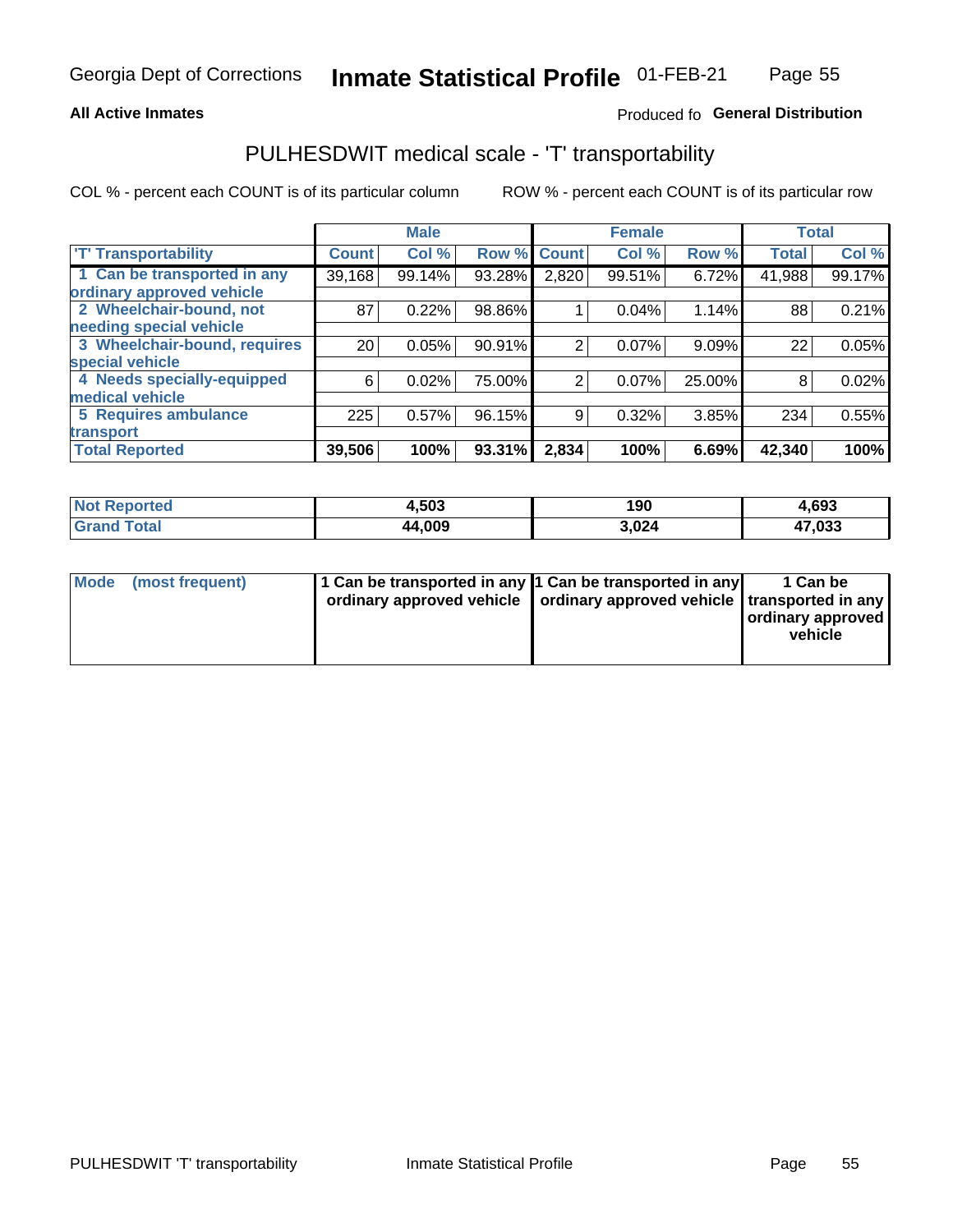#### Inmate Statistical Profile 01-FEB-21 Page 56

**All Active Inmates** 

### **Produced for General Distribution**

## Number of prior Georgia incarcerations

COL % - percent each COUNT is of its particular column

|                                       |              | <b>Male</b> |             |                 | <b>Female</b> |       |        | <b>Total</b> |
|---------------------------------------|--------------|-------------|-------------|-----------------|---------------|-------|--------|--------------|
| <b>Num of Prior GA Incarcerations</b> | <b>Count</b> | Col %       | Row % Count |                 | Col %         | Row % | Total  | Col %        |
|                                       | 24,595       | 55.89%      | 91.65%      | 2,241           | 74.11%        | 8.35% | 26,836 | 57.06%       |
|                                       | 8,060        | 18.31%      | 95.17%      | 409             | 13.53%        | 4.83% | 8,469  | 18.01%       |
| $\overline{2}$                        | 4,642        | 10.55%      | 96.17%      | 185             | 6.12%         | 3.83% | 4,827  | 10.26%       |
| 3                                     | 2,849        | 6.47%       | $97.27\%$   | 80 <sub>1</sub> | 2.65%         | 2.73% | 2,929  | 6.23%        |
| $\boldsymbol{4}$                      | 1.604        | 3.64%       | 97.15%      | 47              | 1.55%         | 2.85% | 1,651  | 3.51%        |
| 5                                     | 960          | 2.18%       | 97.56%      | 24              | 0.79%         | 2.44% | 984    | 2.09%        |
| <b>More Than 5</b>                    | 1,299        | 2.95%       | 97.16%      | 38 <sup>1</sup> | 1.26%         | 2.84% | 1,337  | 2.84%        |
| <b>Total Reported</b>                 | 44,009       | 100%        | 93.57%      | 3,024           | 100.0%        | 6.43% | 47,033 | 100%         |

| <b>Not</b><br>Reported |        |       |        |
|------------------------|--------|-------|--------|
| <b>Total</b><br>Grand  | 44,009 | 3,024 | 17,033 |

| Mean (average)         | 1.06 | . აა | 1.02 |
|------------------------|------|------|------|
| <b>Median (middle)</b> |      |      |      |
| Mode (most frequent)   |      |      |      |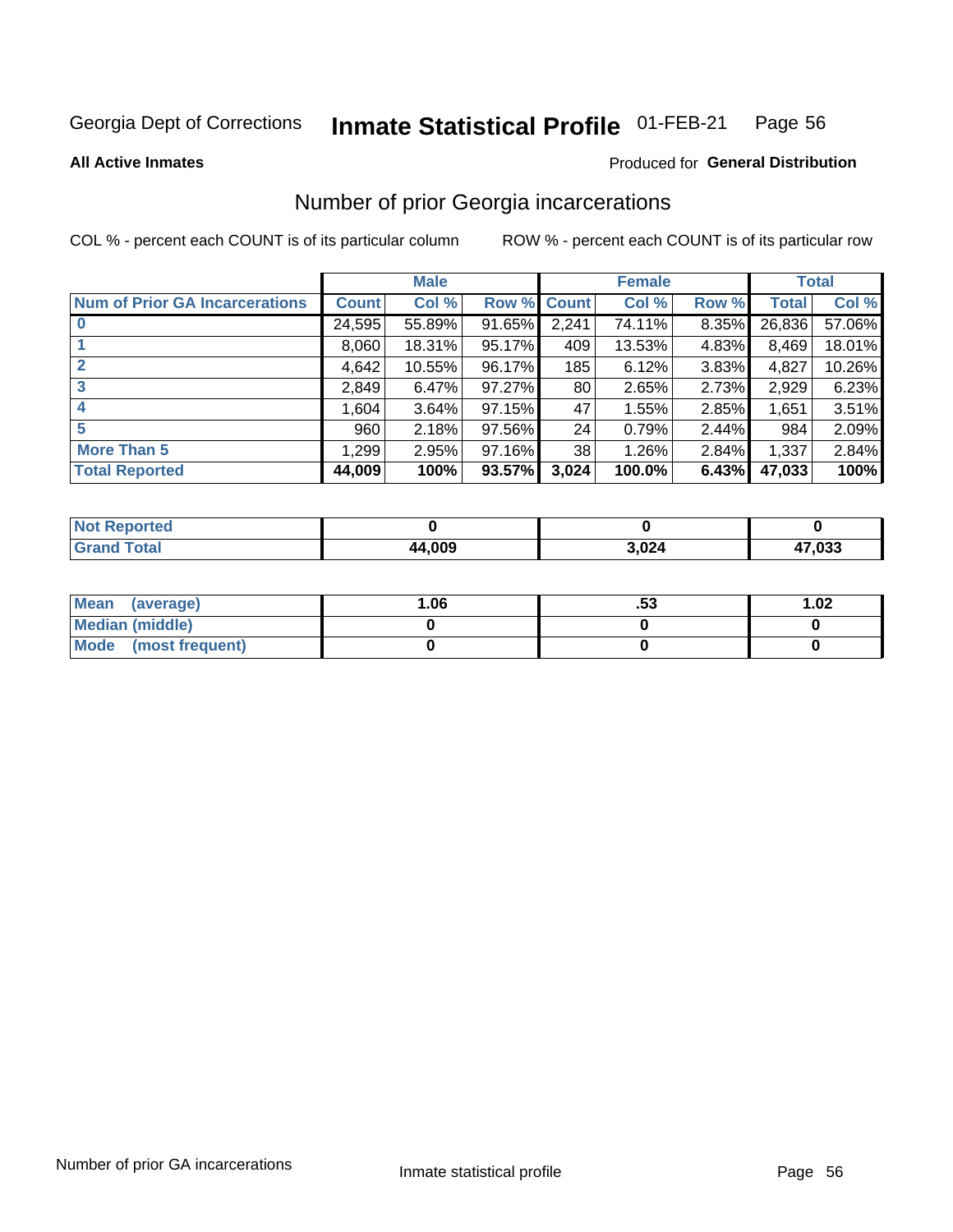#### **Inmate Statistical Profile 01-FEB-21** Page 57

### **All Active Inmates**

## **Produced for General Distribution**

## Prison sentence in years

COL % - percent each COUNT is of its particular column

ROW % - percent each COUNT is of its particular row

|                                 |              | <b>Male</b> |         |              | <b>Female</b> |        |              | <b>Total</b> |
|---------------------------------|--------------|-------------|---------|--------------|---------------|--------|--------------|--------------|
| <b>Prison Sentence In Years</b> | <b>Count</b> | Col %       | Row %   | <b>Count</b> | Col %         | Row %  | <b>Total</b> | Col %        |
| $0 - 1$                         | 416          | 0.95%       | 93.69%  | 28           | 0.93%         | 6.31%  | 444          | 0.94%        |
| $1.1 - 2$                       | 557          | 1.27%       | 92.52%  | 45           | 1.49%         | 7.48%  | 602          | 1.28%        |
| $2.1 - 3$                       | 871          | 1.98%       | 89.52%  | 102          | 3.37%         | 10.48% | 973          | 2.07%        |
| $3.1 - 4$                       | 777          | 1.77%       | 91.20%  | 75           | 2.48%         | 8.80%  | 852          | 1.81%        |
| $4.1 - 5$                       | 1,294        | 2.94%       | 90.36%  | 138          | 4.56%         | 9.64%  | 1,432        | 3.04%        |
| $5.1 - 6$                       | 833          | 1.89%       | 92.04%  | 72           | 2.38%         | 7.96%  | 905          | 1.92%        |
| $6.1 - 7$                       | 824          | 1.87%       | 92.48%  | 67           | 2.22%         | 7.52%  | 891          | 1.89%        |
| $7.1 - 8$                       | 892          | 2.03%       | 92.44%  | 73           | 2.41%         | 7.56%  | 965          | 2.05%        |
| $8.1 - 9$                       | 929          | 2.11%       | 93.65%  | 63           | 2.08%         | 6.35%  | 992          | 2.11%        |
| $9.1 - 10$                      | 2,564        | 5.83%       | 89.74%  | 293          | 9.69%         | 10.26% | 2,857        | 6.07%        |
| $10.1 - 12$                     | 1,721        | 3.91%       | 91.93%  | 151          | 4.99%         | 8.07%  | 1,872        | 3.98%        |
| $12.1 - 15$                     | 3,984        | 9.05%       | 93.13%  | 294          | 9.72%         | 6.87%  | 4,278        | 9.10%        |
| $15.1 - 20$                     | 8,261        | 18.77%      | 93.68%  | 557          | 18.42%        | 6.32%  | 8,818        | 18.75%       |
| 20.1 - Over                     | 11,140       | 25.31%      | 94.56%  | 641          | 21.20%        | 5.44%  | 11,781       | 25.05%       |
| <b>Life</b>                     | 7,260        | 16.50%      | 95.20%  | 366          | 12.10%        | 4.80%  | 7,626        | 16.21%       |
| <b>Life Without Parole</b>      | 1,584        | 3.60%       | 96.47%  | 58           | 1.92%         | 3.53%  | 1,642        | 3.49%        |
| <b>Death</b>                    | 71           | 0.16%       | 98.61%  |              | 0.03%         | 1.39%  | 72           | 0.15%        |
| <b>Youthful Offenders</b>       | 31           | 0.07%       | 100.00% |              |               |        | 31           | 0.07%        |
| <b>Total Reported</b>           | 44,009       | 100%        | 93.57%  | 3,024        | 100%          | 6.43%  | 47,033       | 100%         |

| <b>Not Reported</b> |       |     |                        |
|---------------------|-------|-----|------------------------|
| <b>Total</b>        | 1,009 | በ24 | 17,033<br>$\mathbf{r}$ |

### **Determinate (numeric) sentences only**

| <b>Mean</b> | $P - R$<br>1 U<br>---- | <br>/n<br>$    -$ | 25.81 |
|-------------|------------------------|-------------------|-------|
|             |                        |                   |       |

All sentences (including determinate), with life, life without parole, and death sentences figured at 45 years

| Me:<br>$\overline{a}$<br>37.28<br>39<br>37.34<br>$\mathbf{a}$<br>.<br>,,,,,<br>$ -$<br>____ |  |  |  |
|---------------------------------------------------------------------------------------------|--|--|--|
|                                                                                             |  |  |  |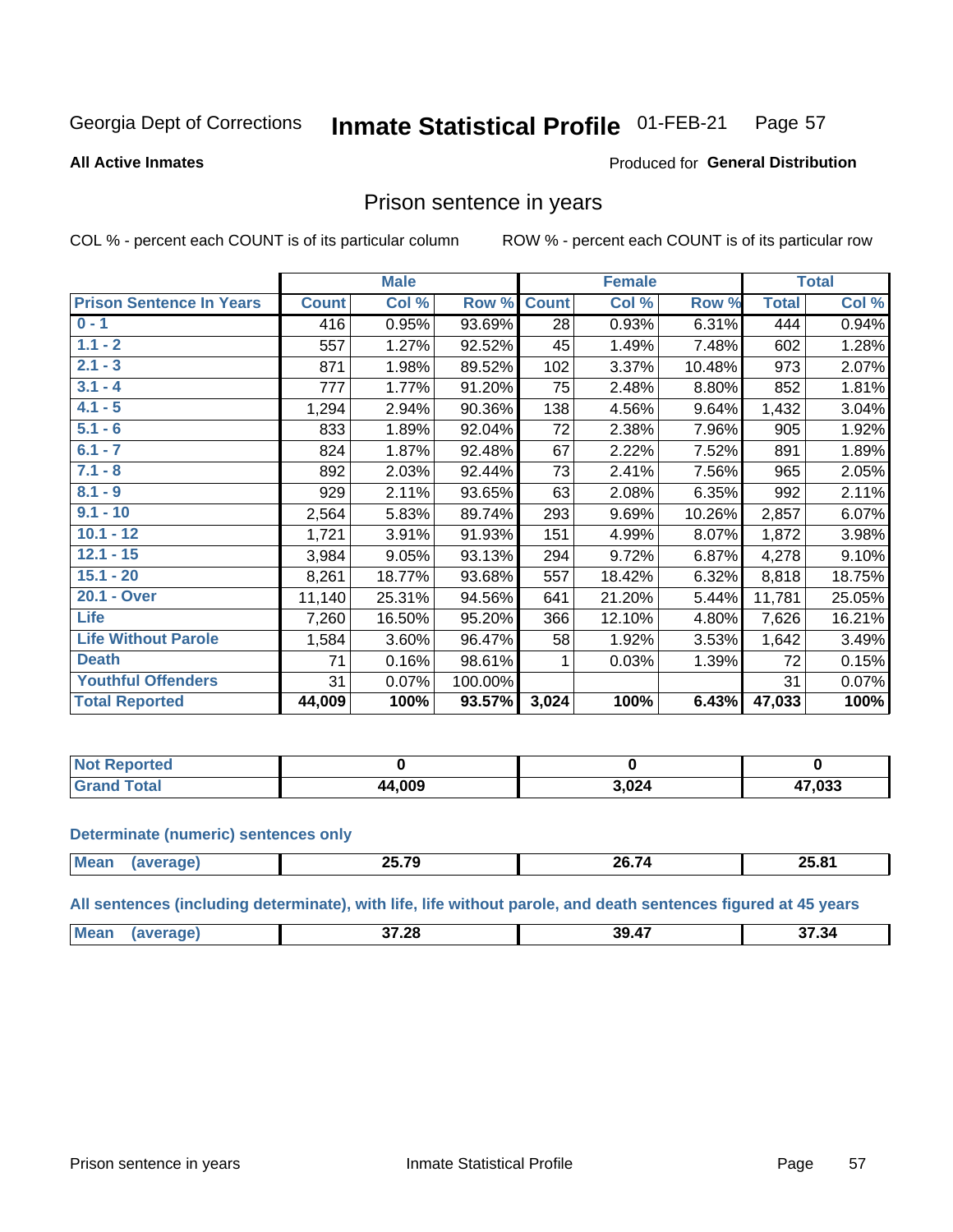#### Inmate Statistical Profile 01-FEB-21 Page 58

### **All Active Inmates**

### Produced for General Distribution

## Primary offense, broken out into felonies vs misdemeanors

COL % - percent each COUNT is of its particular column

|                                  |              | <b>Male</b> |                    |       | <b>Female</b> |          | Total        |        |
|----------------------------------|--------------|-------------|--------------------|-------|---------------|----------|--------------|--------|
| <b>Felonies and Misdemeanors</b> | <b>Count</b> | Col %       | <b>Row % Count</b> |       | Col %         | Row %    | <b>Total</b> | Col %  |
| <b>Felonies</b>                  | 43,765       | 99.76%      | 93.55%             | 3.015 | 99.90%        | 6.45%    | 46,780       | 99.77% |
| <b>Misdemeanors</b>              | 104          | 24%         | 97.20%             | 2     | .10%          | $2.80\%$ | 107          | .23%   |
| <b>Total Reported</b>            | 43,869       | 100%        | 93.56% 3,018       |       | 100%          | 6.44%    | 46,887       | 100%   |

| <b>Not</b><br>rted. | 40   |        | 46             |
|---------------------|------|--------|----------------|
| ™otaï<br>Grar       | .009 | 10.075 | ึกวว<br>ככט, ׳ |

| <b>Mo</b><br>requent)<br>$\sim$ | nıes | າເes | elonies |
|---------------------------------|------|------|---------|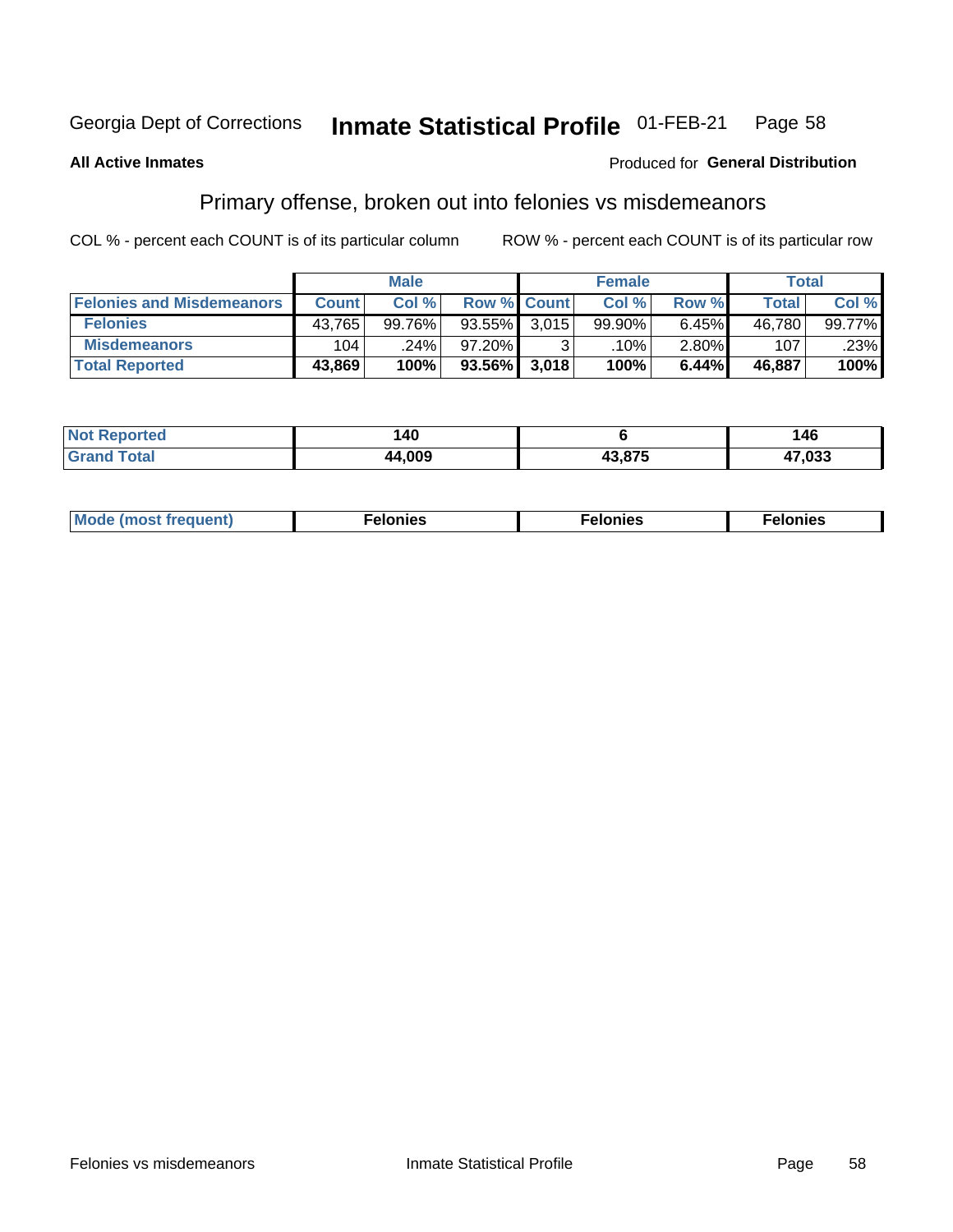#### Inmate Statistical Profile 01-FEB-21 Page 59

**All Active Inmates** 

## **Produced for General Distribution**

## Primary offense, broken out into six broad crime categories

COL % - percent each COUNT is of its particular column

|                                 |              | <b>Male</b> |             |       | <b>Female</b> |          |              | <b>Total</b> |
|---------------------------------|--------------|-------------|-------------|-------|---------------|----------|--------------|--------------|
| <b>Crime Categories</b>         | <b>Count</b> | Col %       | Row % Count |       | Col %         | Row %    | <b>Total</b> | Col %        |
| <b>Violent</b>                  | 24,396       | 55.56%      | 93.90%      | 1,584 | 52.38%        | $6.10\%$ | 25,980       | 55.36%       |
| <b>Sex Crime</b><br>2           | 8,019        | 18.26%      | 98.56%      | 117   | 3.87%         | 1.44%    | 8,136        | 17.34%       |
| $\mathbf{3}$<br><b>Property</b> | 5,412        | 12.33%      | 91.39%      | 510   | 16.87%        | 8.61%    | 5,922        | 12.62%       |
| <b>Drug</b><br>4                | 3,935        | 8.96%       | 85.86%      | 648   | 21.43%        | 14.14%   | 4,583        | 9.76%        |
| <b>Habit/DUI</b><br>5           | 70 l         | .16%        | 89.74%      | 8     | $.26\%$       | 10.26%   | 78 I         | .17%         |
| <b>Other</b><br>6               | 2,077        | 4.73%       | 92.97%      | 157   | 5.19%         | 7.03%    | 2,234        | 4.76%        |
| <b>Total Reported</b>           | 43,909       | 100%        | 93.56%      | 3,024 | 100%          | 6.44%    | 46,933       | 100%         |

| <b>Not Reported</b>    | 100    |       | 100    |
|------------------------|--------|-------|--------|
| <b>Total</b><br>'Grano | 44,009 | 3,024 | 47,033 |

| Mc | .<br>$\cdots$ | VIOIEM |
|----|---------------|--------|
|    |               |        |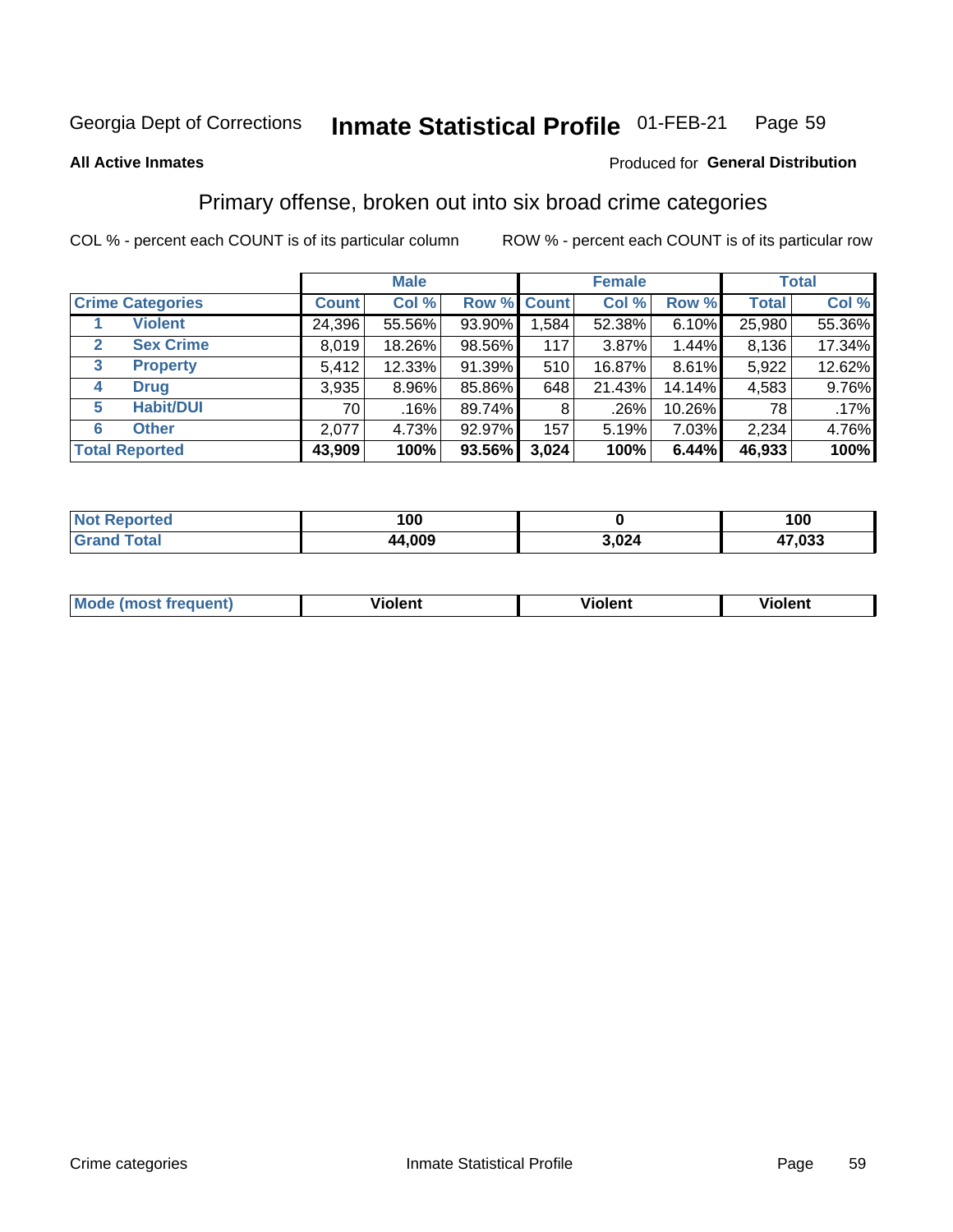#### Inmate Statistical Profile 01-FEB-21 Page 60

**All Active Inmates** 

### **Produced for General Distribution**

## Primary offense, detailed offense code

COL % - percent each COUNT is of its particular column

|                                            |                | <b>Male</b> |         |                | <b>Female</b> |         |                  | <b>Total</b> |
|--------------------------------------------|----------------|-------------|---------|----------------|---------------|---------|------------------|--------------|
| <b>Primary Offense</b>                     | <b>Count</b>   | Col %       | Row %   | <b>Count</b>   | Col %         | Row %   | <b>Total</b>     | Col %        |
| <b>Abuse Neglect Elder/Disab (2812)</b>    | 32             | .07%        | 72.73%  | 12             | .40%          | 27.27%  | 44               | .09%         |
| Agg Aslt W Intnt To Rape (2095)            | 63             | .14%        | 100.00% |                |               |         | 63               | .13%         |
| <b>Agg Sex Battery Atmpt (2099)</b>        | 3              | .01%        | 100.00% |                |               |         | 3                | .01%         |
| <b>Aggrav Assault (1302)</b>               | 4,619          | 10.52%      | 94.59%  | 264            | 8.73%         | 5.41%   | 4,883            | 10.40%       |
| <b>Aggrav Assault Peace Ofcr</b>           | 345            | .79%        | 94.52%  | 20             | .66%          | 5.48%   | 365              | .78%         |
| (1314)                                     |                |             |         |                |               |         |                  |              |
| <b>Aggrav Battery (1305)</b>               | 1,186          | 2.70%       | 93.02%  | 89             | 2.94%         | 6.98%   | 1,275            | 2.72%        |
| <b>Aggrav Battery Peace Ofcr</b><br>(1315) | 25             | .06%        | 96.15%  | 1              | .03%          | 3.85%   | 26               | .06%         |
| <b>Aggrav Ch Molest Atmpt (2096)</b>       | 4              | .01%        | 100.00% |                |               |         | 4                | .01%         |
| <b>Aggrav Child Molestation (2021)</b>     | 1,262          | 2.87%       | 98.52%  | 19             | .63%          | 1.48%   | 1,281            | 2.73%        |
| <b>Aggrav Cruelty To Animals</b>           | 8              | .02%        | 72.73%  | 3              | .10%          | 27.27%  | 11               | .02%         |
| (2972)                                     |                |             |         |                |               |         |                  |              |
| <b>Aggrav Sexual Battery (2009)</b>        | 230            | .52%        | 99.14%  | $\overline{2}$ | .07%          | .86%    | 232              | .49%         |
| <b>Aggrav Sodomy (2003)</b>                | 222            | .51%        | 98.67%  | 3              | .10%          | 1.33%   | 225              | .48%         |
| <b>Aggrav Stalking (1321)</b>              | 271            | .62%        | 97.83%  | 6              | .20%          | 2.17%   | 277              | .59%         |
| <b>Aggravated Assault On 65+</b><br>(1304) | 5              | .01%        | 100.00% |                |               |         | 5                | .01%         |
| <b>Aiding Escape (2502)</b>                |                |             |         | 1              | .03%          | 100.00% | 1                | .01%         |
| <b>Alter Id (1506)</b>                     | 1              | .01%        | 100.00% |                |               |         | $\mathbf{1}$     | .01%         |
| <b>Armed Robbery (1902)</b>                | 5,313          | 12.10%      | 96.46%  | 195            | 6.45%         | 3.54%   | 5,508            | 11.74%       |
| Arson 1st Degree (1401)                    | 52             | .12%        | 88.14%  | 7              | .23%          | 11.86%  | 59               | .13%         |
| <b>Arson 2nd Degree (1402)</b>             | 8              | .02%        | 100.00% |                |               |         | 8                | .02%         |
| <b>Arson 3rd Degree (1403)</b>             | 4              | .01%        | 100.00% |                |               |         | 4                | .01%         |
| <b>Arson Misc (1400)</b>                   | 1              | .01%        | 100.00% |                |               |         | $\mathbf{1}$     | .01%         |
| <b>Atmpt Aggrav Assault (1303)</b>         | 5              | .01%        | 100.00% |                |               |         | 5                | .01%         |
| <b>Atmpt Aggrav Sodomy (2093)</b>          | 4              | .01%        | 100.00% |                |               |         | 4                | .01%         |
| <b>Atmpt Armed Robbery (1992)</b>          | 85             | .19%        | 94.44%  | 5              | .17%          | 5.56%   | 90               | .19%         |
| <b>Atmpt Burglary (1690)</b>               | 13             | .03%        | 100.00% |                |               |         | 13               | .03%         |
| <b>Atmpt Child Molestation (2094)</b>      | 31             | .07%        | 96.88%  | 1              | .03%          | 3.13%   | 32               | .07%         |
| <b>Atmpt Finan Ident Frd (7014)</b>        | 1              | .01%        | 100.00% |                |               |         | 1                | .01%         |
| <b>Atmpt Kidnap (1390)</b>                 | $\overline{2}$ | .01%        | 66.67%  | 1              | .03%          | 33.33%  | 3                | .01%         |
| <b>Atmpt Murder (1190)</b>                 | 159            | .36%        | 92.44%  | 13             | .43%          | 7.56%   | $\frac{1}{172}$  | .37%         |
| Atmpt Rape (2091)                          | 43             | .10%        | 97.73%  | 1              | .03%          | 2.27%   | 44               | .09%         |
| <b>Atmpt Robbery (1991)</b>                | 20             | .05%        | 100.00% |                |               |         | 20               | .04%         |
| <b>Atmpt Sodomy (2092)</b>                 | 1              | .01%        | 100.00% |                |               |         | 1                | .01%         |
| <b>Atmpt Theft By Taking (1812)</b>        | $\overline{3}$ | .01%        | 100.00% |                |               |         | 3                | .01%         |
| <b>Atmpt Viol Substance Act (4090)</b>     | 8              | .02%        | 88.89%  | 1              | .03%          | 11.11%  | $\boldsymbol{9}$ | .02%         |
| <b>Att/Consprcy Commt C/S/Of</b>           | 30             | .07%        | 90.91%  | 3 <sup>1</sup> | .10%          | 9.09%   | 33               | .07%         |
| (4134)                                     |                |             |         |                |               |         |                  |              |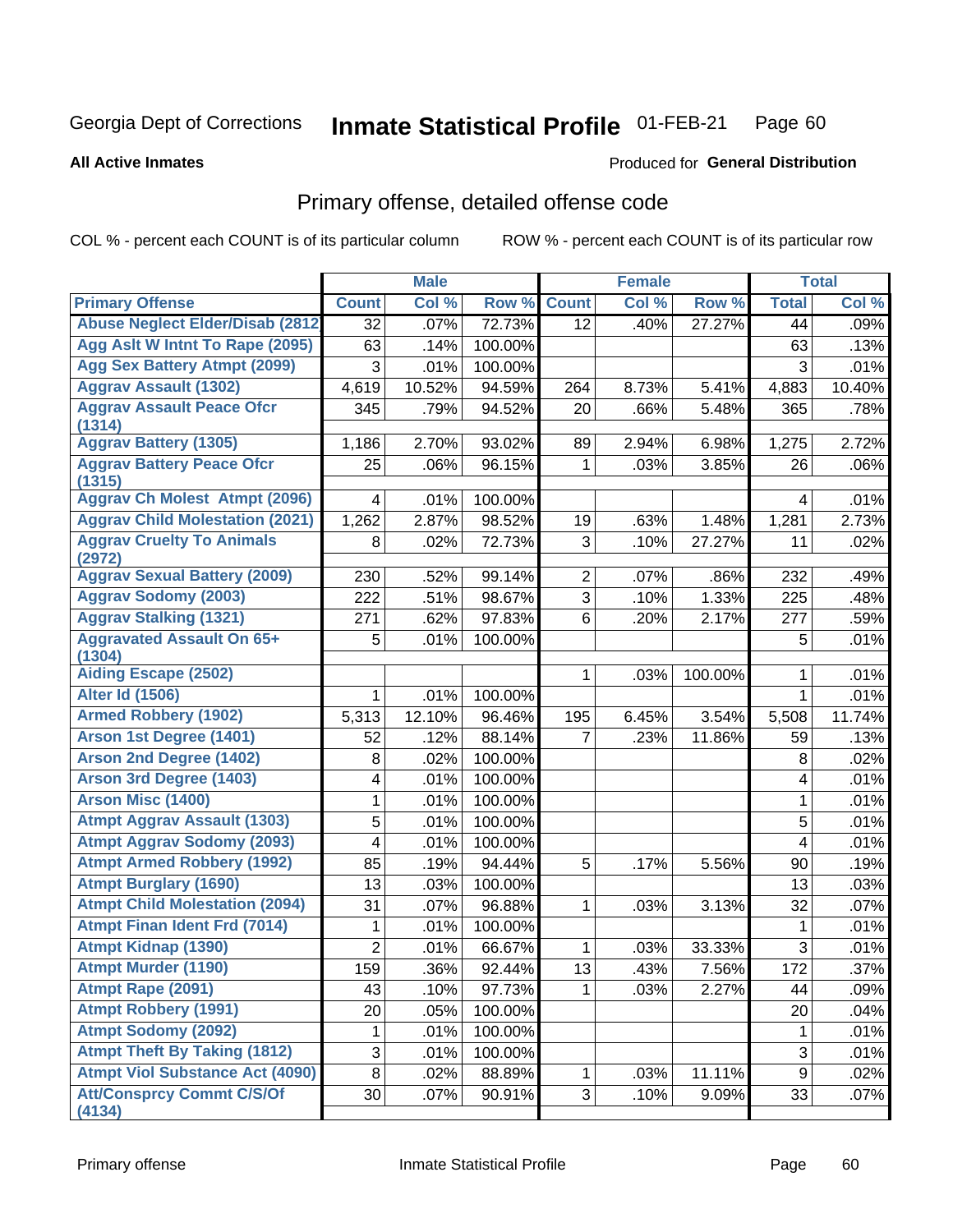#### Inmate Statistical Profile 01-FEB-21 Page 61

### **All Active Inmates**

# **Produced for General Distribution**

## Primary offense, detailed offense code

COL % - percent each COUNT is of its particular column

|                                            |                | <b>Male</b> |         |                | <b>Female</b> |         |                | <b>Total</b> |
|--------------------------------------------|----------------|-------------|---------|----------------|---------------|---------|----------------|--------------|
| <b>Primary Offense</b>                     | <b>Count</b>   | Col %       | Row %   | <b>Count</b>   | Col %         | Row %   | <b>Total</b>   | Col %        |
| <b>Bad Checks (1704)</b>                   | $\overline{2}$ | .01%        | 100.00% |                |               |         | 2              | .01%         |
| <b>Bigamy (2007)</b>                       | $\overline{2}$ | .01%        | 100.00% |                |               |         | $\overline{2}$ | .01%         |
| <b>Bribery Govt Officer (2301)</b>         | $\overline{2}$ | .01%        | 100.00% |                |               |         | $\overline{2}$ | .01%         |
| Burg 1st Aft 6/30/12 (1611)                | 1,629          | 3.71%       | 94.22%  | 100            | 3.31%         | 5.78%   | 1,729          | 3.68%        |
| Burg 2nd Aft 6/30/12 (1612)                | 576            | 1.31%       | 97.30%  | 16             | .53%          | 2.70%   | 592            | 1.26%        |
| <b>Burg Bef 7/1/12 (1601)</b>              | 1,319          | 3.00%       | 97.99%  | 27             | .89%          | 2.01%   | 1,346          | 2.87%        |
| <b>Carry Weapon At School (2915)</b>       | 2              | .01%        | 100.00% |                |               |         | 2              | .01%         |
| <b>Child Molestation (2019)</b>            | 2,350          | 5.35%       | 97.92%  | 50             | 1.65%         | 2.08%   | 2,400          | 5.11%        |
| <b>Cnspire Traffic Cntrl Sub (4130)</b>    | 3              | .01%        | 100.00% |                |               |         | 3              | .01%         |
| <b>Computer Pornography (1760)</b>         | 94             | .21%        | 100.00% |                |               |         | 94             | .20%         |
| <b>Computer Theft (1761)</b>               |                |             |         | 1              | .03%          | 100.00% | 1              | .01%         |
| <b>Computer Trespass (1762)</b>            | $\overline{2}$ | .01%        | 100.00% |                |               |         | $\overline{2}$ | .01%         |
| <b>Conceal Death Of Another (1125)</b>     | 11             | .03%        | 84.62%  | $\overline{2}$ | .07%          | 15.38%  | 13             | .03%         |
| <b>Conspiracy (9901)</b>                   | 20             | .05%        | 90.91%  | $\overline{2}$ | .07%          | 9.09%   | 22             | .05%         |
| <b>Conspire Restrain Free (2308)</b>       |                |             |         | 1              | .03%          | 100.00% | 1              | .01%         |
| <b>Convsn Paymnts Real Propy</b><br>(1811) | 1              | .01%        | 100.00% |                |               |         | 1              | .01%         |
| Crim Use W/Alt Id Mark (7010)              | 3              | .01%        | 100.00% |                |               |         | 3              | .01%         |
| <b>Crml Atmpt Felony (7027)</b>            | 15             | .03%        | 83.33%  | 3              | .10%          | 16.67%  | 18             | .04%         |
| Crmnl Atmpt (9905)                         | $\overline{2}$ | .01%        | 100.00% |                |               |         | $\overline{2}$ | .01%         |
| <b>Crmnl Damage 1st Degree (1501)</b>      | 12             | .03%        | 85.71%  | $\overline{2}$ | .07%          | 14.29%  | 14             | .03%         |
| <b>Crmnl Damage 2nd Degree</b><br>(1502)   | 66             | .15%        | 94.29%  | $\overline{4}$ | .13%          | 5.71%   | 70             | .15%         |
| <b>Crmnl Interfere Govt Prop (2613)</b>    | 18             | .04%        | 90.00%  | $\overline{2}$ | .07%          | 10.00%  | 20             | .04%         |
| <b>Cruelty To Children (2801)</b>          | 240            | .55%        | 74.07%  | 84             | 2.78%         | 25.93%  | 324            | .69%         |
| <b>Cruelty To Elder Person (2811)</b>      | 13             | .03%        | 61.90%  | 8              | .26%          | 38.10%  | 21             | .04%         |
| <b>Distr Mat Depict Nudity (2102)</b>      | 1              | .01%        | 100.00% |                |               |         | 1              | .01%         |
| Dogfighting (2718)                         | 1              | .01%        | 100.00% |                |               |         | 1              | .01%         |
| Drv W/ Improp Veh Reg (7013)               | 4              | .01%        | 100.00% |                |               |         | 4              | .01%         |
| <b>Drv W/Susp License (7011)</b>           | 1              | .01%        | 100.00% |                |               |         | 1              | .01%         |
| <b>Drvng Habtl Violator (5004)</b>         | 3              | .01%        | 100.00% |                |               |         | 3              | .01%         |
| <b>Entering Vehicle (1880)</b>             | 75             | .17%        | 96.15%  | 3              | .10%          | 3.85%   | 78             | .17%         |
| <b>Entice Child Attempted (2090)</b>       | 3              | .01%        | 100.00% |                |               |         | 3              | .01%         |
| <b>Enticing Child-Indec Purp (2020)</b>    | 69             | .16%        | 93.24%  | 5              | .17%          | 6.76%   | 74             | .16%         |
| <b>Escape (2501)</b>                       | 26             | .06%        | 92.86%  | $\overline{2}$ | .07%          | 7.14%   | 28             | .06%         |
| <b>Exploit Disabled/Elder (7022)</b>       | 11             | .03%        | 40.74%  | 16             | .53%          | 59.26%  | 27             | .06%         |
| <b>False Certificates (2311)</b>           | 1              | .01%        | 100.00% |                |               |         | 1              | .01%         |
| <b>False Imprisonment (1308)</b>           | 152            | .35%        | 96.82%  | 5              | .17%          | 3.18%   | 157            | .33%         |
| <b>False Statements Govt (2408)</b>        | 11             | .03%        | 61.11%  | $\overline{7}$ | .23%          | 38.89%  | 18             | .04%         |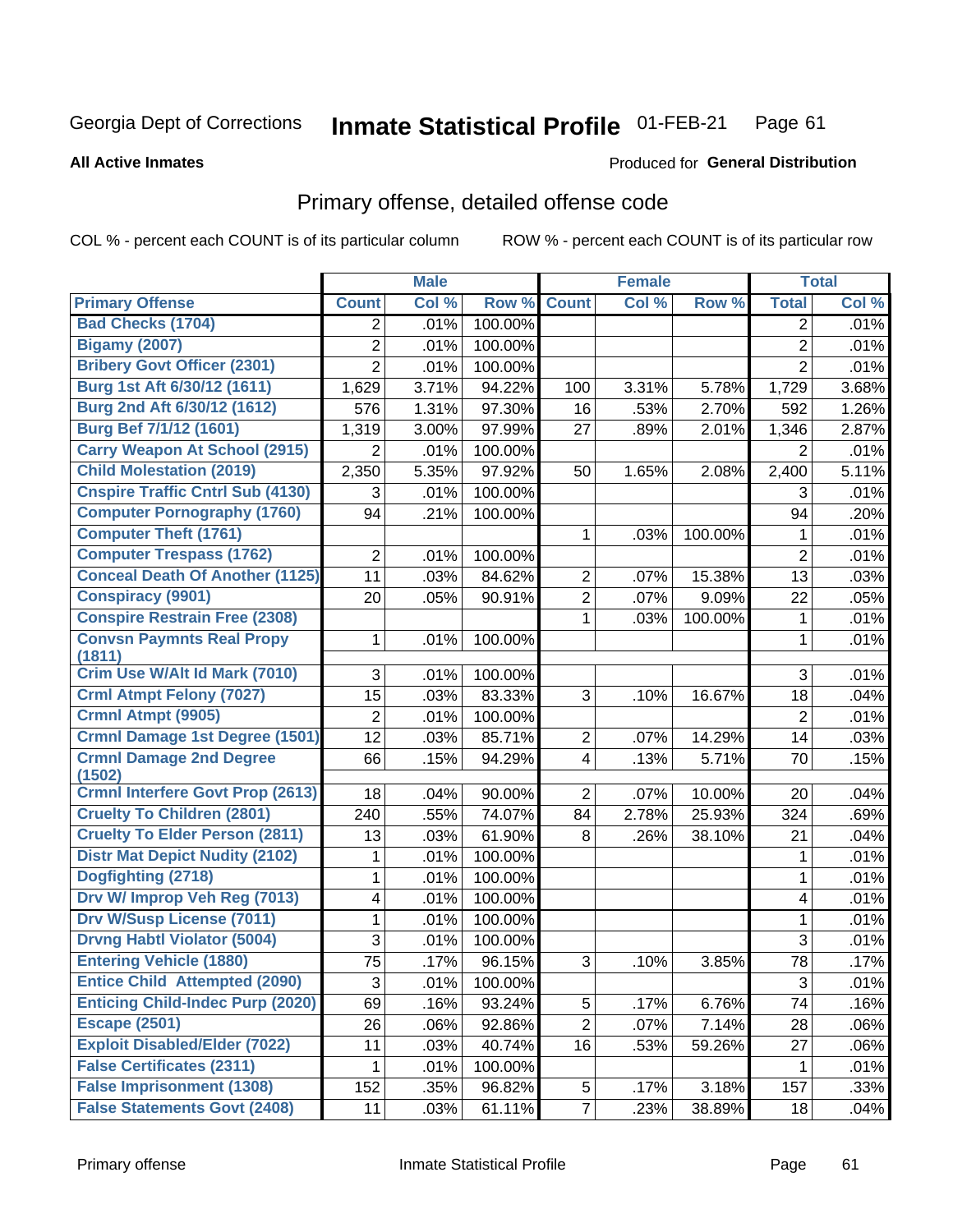#### Inmate Statistical Profile 01-FEB-21 Page 62

### **All Active Inmates**

## Produced for General Distribution

## Primary offense, detailed offense code

COL % - percent each COUNT is of its particular column

| Col %<br>Col %<br><b>Primary Offense</b><br>Row %<br><b>Count</b><br>Row %<br><b>Total</b><br><b>Count</b><br><b>False Swearing (2402)</b><br>100.00%<br>.07%<br>$\overline{2}$<br>$\overline{2}$<br><b>False Swearng Writtn Stmt</b><br>$\overline{2}$<br>100.00%<br>$\overline{2}$<br>.07% | Col %<br>.01%<br>.01% |
|----------------------------------------------------------------------------------------------------------------------------------------------------------------------------------------------------------------------------------------------------------------------------------------------|-----------------------|
|                                                                                                                                                                                                                                                                                              |                       |
|                                                                                                                                                                                                                                                                                              |                       |
|                                                                                                                                                                                                                                                                                              |                       |
| (2205)                                                                                                                                                                                                                                                                                       |                       |
| <b>Family Violence Battery (1301)</b><br>96.15%<br>125<br>.28%<br>5<br>.17%<br>3.85%<br>130                                                                                                                                                                                                  | .28%                  |
| Feticide (1121)<br>100.00%<br>2<br>.01%<br>2                                                                                                                                                                                                                                                 | .01%                  |
| <b>Feticide By Vehicle (1118)</b><br>6<br>.01%<br>100.00%<br>6                                                                                                                                                                                                                               | .01%                  |
| <b>Financial Identity Fraud (1756)</b><br>50<br>.11%<br>81.97%<br>11<br>.36%<br>18.03%<br>61                                                                                                                                                                                                 | .13%                  |
| <b>Fleeing/Eluding Police (2316)</b><br>349<br>.79%<br>95.88%<br>15<br>4.12%<br>.50%<br>364                                                                                                                                                                                                  | .78%                  |
| Forg 1st Aft 6/30/12 (1711)<br>.19%<br>73.45%<br>30<br>113<br>.99%<br>26.55%<br>83                                                                                                                                                                                                           | .24%                  |
| Forg 1st Bef 7/1/12 (1701)<br>83<br>.19%<br>74.77%<br>28<br>.93%<br>25.23%<br>111                                                                                                                                                                                                            | .24%                  |
| Forg 2nd Aft 6/30/12 (1712)<br>.05%<br>72.73%<br>.30%<br>27.27%<br>24<br>9<br>33                                                                                                                                                                                                             | .07%                  |
| Forg 2nd Bef 7/1/12 (1702)<br>3<br>.01%<br>100.00%<br>3                                                                                                                                                                                                                                      | .01%                  |
| Forg 3rd Aft 6/30/12 (1713)<br>42<br>89.36%<br>5<br>10.64%<br>47<br>.10%<br>.17%                                                                                                                                                                                                             | .10%                  |
| Forg 4th Aft 6/30/12 (1714)<br>5<br>41.67%<br>7<br>.02%<br>58.33%<br>.17%<br>12                                                                                                                                                                                                              | .03%                  |
| <b>Forgery Credit Card (1752)</b><br>.03%<br>100.00%<br>1<br>1                                                                                                                                                                                                                               | .01%                  |
| <b>Fraudulent Access Compute</b><br>100.00%<br>1<br>1<br>.03%                                                                                                                                                                                                                                | .01%                  |
| (1796)                                                                                                                                                                                                                                                                                       |                       |
| <b>Fraudulent Credit Card (1753)</b><br>42<br>.10%<br>82.35%<br>9<br>.30%<br>17.65%<br>51                                                                                                                                                                                                    | .11%                  |
| <b>Gang Participation (9914)</b><br>47<br>.11%<br>97.92%<br>1<br>.03%<br>2.08%<br>48                                                                                                                                                                                                         | .10%                  |
| <b>Guard Line W/Weapon/Drugs</b><br>14<br>.03%<br>53.85%<br>12<br>.40%<br>46.15%<br>26<br>(2963)                                                                                                                                                                                             | .06%                  |
| <b>Habit Traf Viol/Impaired (5005)</b><br>3<br>100.00%<br>3<br>.01%                                                                                                                                                                                                                          | .01%                  |
| <b>Habit Traf Viol/Other (5006)</b><br>1<br>.01%<br>100.00%<br>1                                                                                                                                                                                                                             | .01%                  |
| <b>Hijacking Motor Vehicle (1911)</b><br>42<br>.10%<br>100.00%<br>42                                                                                                                                                                                                                         | .09%                  |
| <b>Hindering Appreh Or Pun (2503)</b><br>100.00%<br>4<br>.13%<br>$\overline{4}$                                                                                                                                                                                                              | .01%                  |
| Hit-Run W/Injury/Fatality (5007)<br>7<br>.09%<br>85.11%<br>.23%<br>14.89%<br>47<br>40                                                                                                                                                                                                        | .10%                  |
| Home Invasion 1st Degree (7007)<br>$\overline{2}$<br>90.48%<br>19<br>.04%<br>.07%<br>9.52%<br>21                                                                                                                                                                                             | .04%                  |
| <b>Home Invasion 2nd Degree</b><br>$\overline{2}$<br>.01%<br>100.00%<br>$\overline{2}$                                                                                                                                                                                                       | .01%                  |
| (7008)<br><b>Homicide By Vessel (1124)</b><br>88.37%<br>5<br>11.63%<br>.17%<br>38<br>.09%<br>43                                                                                                                                                                                              | .09%                  |
| <b>Illegal Attm To Obt Drugs (4011)</b><br>1<br>.03%<br>100.00%<br>1                                                                                                                                                                                                                         | .01%                  |
| <b>Illegal Poss/Manf Liquor (4010)</b><br>.01%<br>100.00%<br>1<br>1                                                                                                                                                                                                                          | .01%                  |
| <b>Impersonating Officer (2405)</b><br>.01%<br>100.00%<br>$\overline{\mathbf{4}}$<br>$\overline{\mathbf{4}}$                                                                                                                                                                                 | .01%                  |
| <b>Impersonation (2404)</b><br>4<br>4<br>.01%<br>100.00%                                                                                                                                                                                                                                     | .01%                  |
| <b>Incest (2006)</b><br>211<br>.48%<br>1.86%<br>215<br>98.14%<br>.13%<br>4                                                                                                                                                                                                                   | .46%                  |
| <b>Incest Atmpt (2098)</b><br>.01%<br>1<br>100.00%<br>1                                                                                                                                                                                                                                      | .01%                  |
| <b>Inciting To Insurrection (2203)</b><br>$\overline{2}$<br>.01%<br>$\overline{2}$<br>100.00%                                                                                                                                                                                                | .01%                  |
| <b>Influencing Witness (2313)</b><br>6<br>6<br>.01%<br>100.00%                                                                                                                                                                                                                               | .01%                  |
| <b>Injury By Vehicle (1318)</b><br>73<br>.17%<br>77.66%<br>21<br>.69%<br>22.34%<br>94                                                                                                                                                                                                        | .20%                  |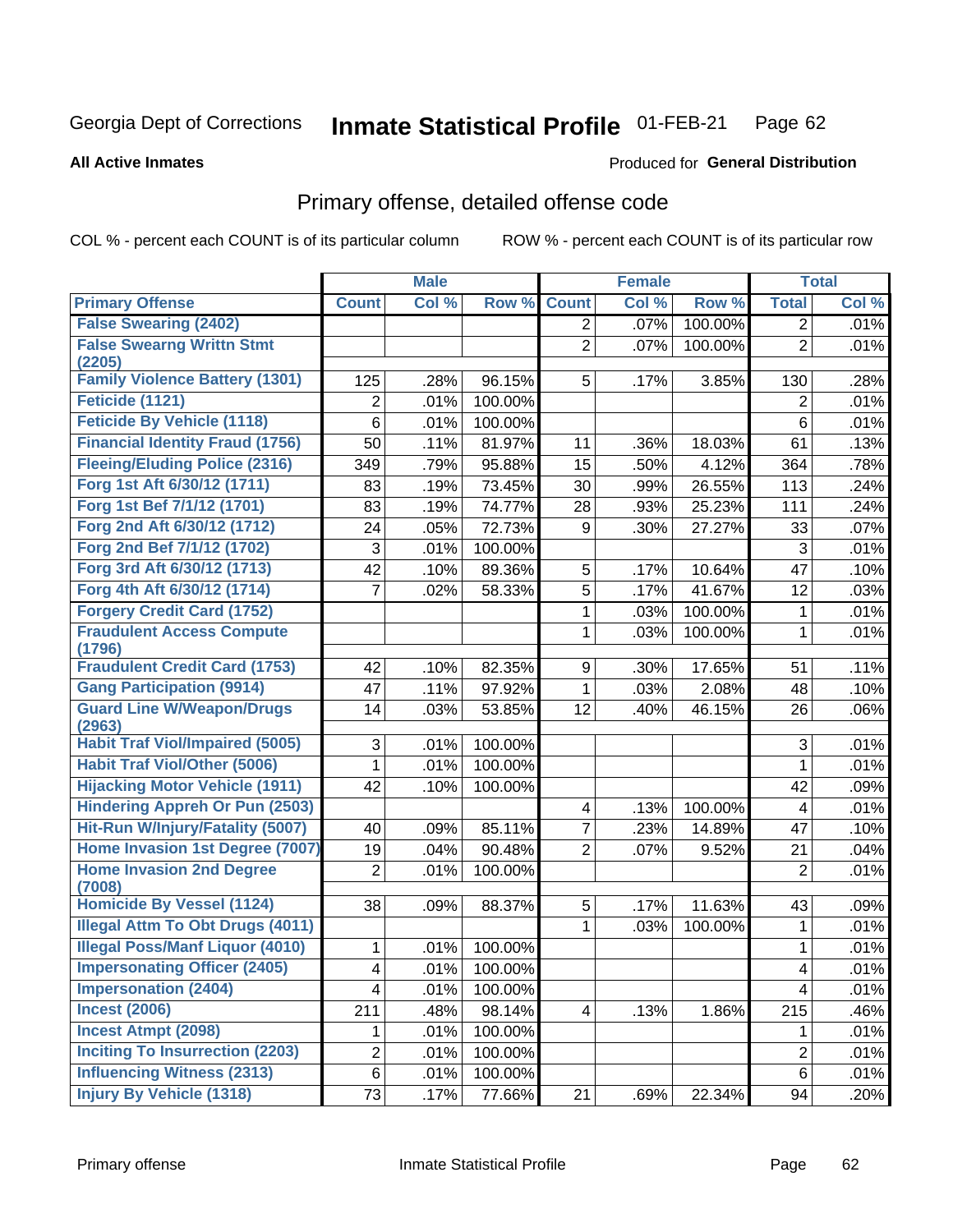#### Inmate Statistical Profile 01-FEB-21 Page 63

**All Active Inmates** 

### Produced for General Distribution

## Primary offense, detailed offense code

COL % - percent each COUNT is of its particular column

|                                            |                | <b>Male</b> |         |                | <b>Female</b> |        |                | <b>Total</b> |
|--------------------------------------------|----------------|-------------|---------|----------------|---------------|--------|----------------|--------------|
| <b>Primary Offense</b>                     | <b>Count</b>   | Col %       | Row %   | <b>Count</b>   | Col %         | Row %  | <b>Total</b>   | Col %        |
| <b>Insurance Fraud (7023)</b>              | 1              | .01%        | 100.00% |                |               |        | $\mathbf 1$    | .01%         |
| <b>Insurrection (2202)</b>                 | 6              | .01%        | 85.71%  | $\mathbf{1}$   | .03%          | 14.29% | $\overline{7}$ | .01%         |
| <b>Interfere Electronic Dvce (2614)</b>    | 3              | .01%        | 100.00% |                |               |        | 3              | .01%         |
| <b>Interference With Custody (1312)</b>    | 14             | .03%        | 87.50%  | $\overline{2}$ | $.07\%$       | 12.50% | 16             | .03%         |
| <b>Involuntary Manslaughter (1103)</b>     | 159            | .36%        | 88.83%  | 20             | .66%          | 11.17% | 179            | .38%         |
| <b>Kidnapping (1311)</b>                   | 1,391          | 3.17%       | 96.60%  | 49             | 1.62%         | 3.40%  | 1,440          | 3.07%        |
| <b>Livestock Theft (1817)</b>              | 5              | .01%        | 100.00% |                |               |        | 5              | .01%         |
| <b>Lottery Violation (2730)</b>            | 2              | .01%        | 100.00% |                |               |        | $\overline{2}$ | .01%         |
| Manf Methamph 200-399 Gm                   | 6              | .01%        | 100.00% |                |               |        | 6              | .01%         |
| (4144)                                     |                |             |         |                |               |        |                |              |
| Manf Methamph 28-199 Gm<br>(4143)          | 8              | .02%        | 80.00%  | $\overline{2}$ | $.07\%$       | 20.00% | 10             | .02%         |
| <b>Manf Methamph Unspec Amt</b>            | 59             | .13%        | 92.19%  | 5              | .17%          | 7.81%  | 64             | .14%         |
| (4147)                                     |                |             |         |                |               |        |                |              |
| <b>Manufac Marijuana (7012)</b>            | 11             | .03%        | 91.67%  | $\mathbf{1}$   | .03%          | 8.33%  | 12             | .03%         |
| <b>Manufact Meth Near Child (2803)</b>     | $\,8\,$        | .02%        | 80.00%  | $\overline{2}$ | .07%          | 20.00% | 10             | .02%         |
| <b>Misc Assault/Battery (1300)</b>         | 10             | .02%        | 90.91%  | $\mathbf{1}$   | .03%          | 9.09%  | 11             | .02%         |
| <b>Misc Correctionl Inst Off (6200)</b>    | 6              | .01%        | 100.00% |                |               |        | 6              | .01%         |
| <b>Misc Drugs Trafficking (4100)</b>       | 3              | .01%        | 100.00% |                |               |        | 3              | .01%         |
| <b>Misc Family Violence (1306)</b>         | 1              | .01%        | 100.00% |                |               |        | 1              | .01%         |
| <b>Misc Forgery (1700)</b>                 | 3              | .01%        | 100.00% |                |               |        | 3              | .01%         |
| <b>Misc Fraud (1799)</b>                   | $\overline{2}$ | .01%        | 33.33%  | $\overline{4}$ | .13%          | 66.67% | 6              | .01%         |
| <b>Misc Homicide Offense (1100)</b>        | 5              | .01%        | 83.33%  | $\mathbf{1}$   | .03%          | 16.67% | 6              | .01%         |
| <b>Misc Mrals/Pblic H/Safty (6000)</b>     | $\overline{2}$ | .01%        | 100.00% |                |               |        | $\overline{2}$ | .01%         |
| <b>Misc Obscenity (2100)</b>               | 11             | .03%        | 100.00% |                |               |        | 11             | .02%         |
| <b>Misc Sexual Offense (2000)</b>          | 24             | .05%        | 92.31%  | $\overline{2}$ | .07%          | 7.69%  | 26             | .06%         |
| <b>Murder (1101)</b>                       | 6,187          | 14.09%      | 93.64%  | 420            | 13.89%        | 6.36%  | 6,607          | 14.08%       |
| <b>Murder Conspire To Commit</b><br>(1191) | 15             | .03%        | 93.75%  | $\mathbf 1$    | .03%          | 6.25%  | 16             | .03%         |
| <b>Mutiny In Penal Inst (2507)</b>         | 9              | .02%        | 100.00% |                |               |        | 9              | .02%         |
| Necrophilia (2022)                         | 1              | .01%        | 100.00% |                |               |        | 1              | .01%         |
| <b>Obstr Of Law Enf Officer (2314)</b>     | 274            | .62%        | 91.33%  | 26             | .86%          | 8.67%  | 300            | .64%         |
| <b>Pandering By Compulsion (2017)</b>      | $\overline{3}$ | .01%        | 100.00% |                |               |        | $\overline{3}$ | .01%         |
| Party To A Crime (9911)                    | 1              | .01%        | 100.00% |                |               |        | 1              | .01%         |
| Peeping Tom (3002)                         | 11             | .03%        | 100.00% |                |               |        | 11             | .02%         |
| <b>Perjury (2401)</b>                      | 1              | .01%        | 100.00% |                |               |        | $\mathbf{1}$   | .01%         |
| <b>Pimping A Minor Under 18 (2016)</b>     | 7              | .02%        | 77.78%  | $2\vert$       | .07%          | 22.22% | 9              | .02%         |
| Poss Alprazolam (7003)                     | 9              | .02%        | 81.82%  | $\overline{2}$ | .07%          | 18.18% | 11             | .02%         |
| Poss By Inm Proh Items (7015)              | 11             | .03%        | 84.62%  | $2\vert$       | .07%          | 15.38% | 13             | .03%         |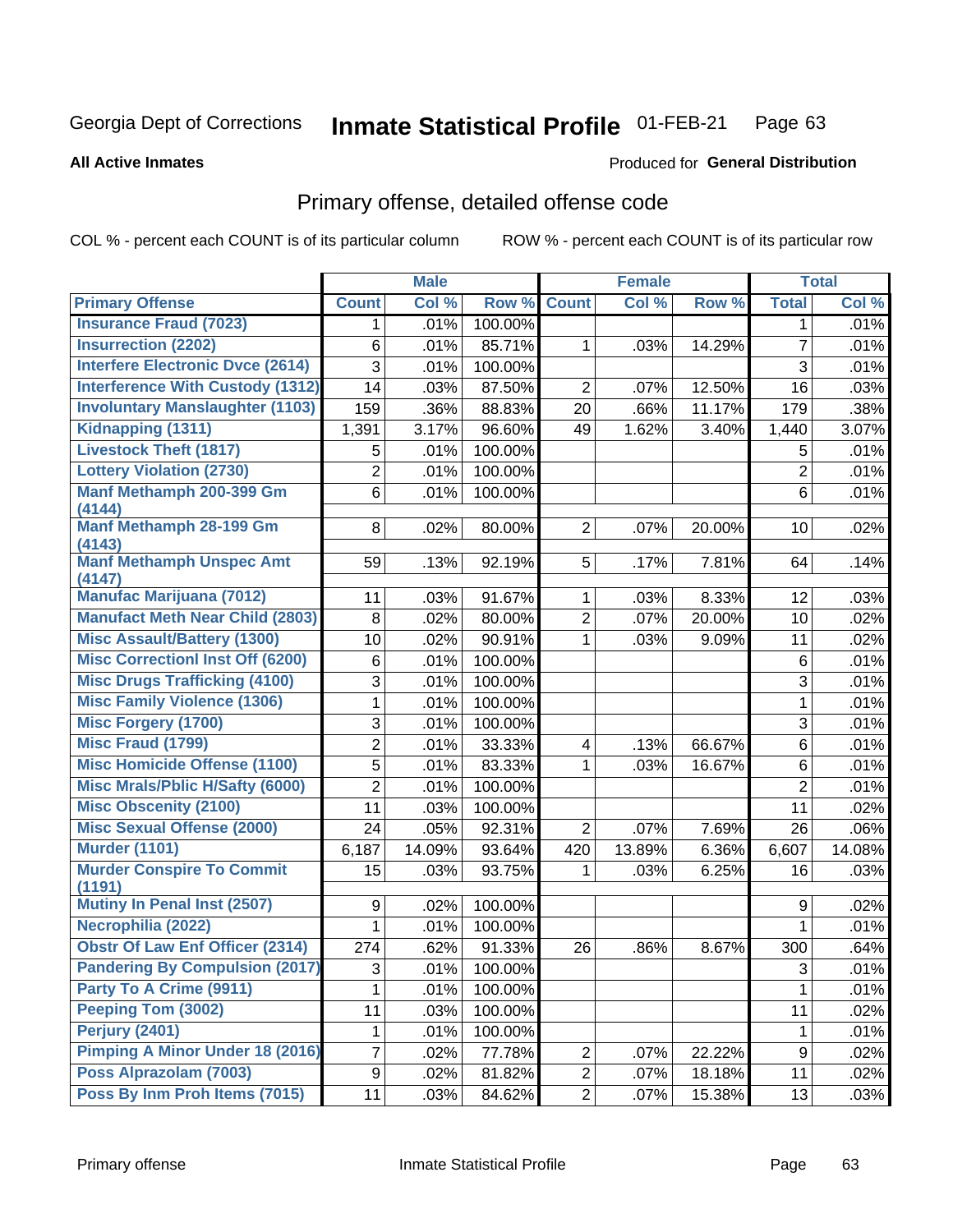#### Inmate Statistical Profile 01-FEB-21 Page 64

### **All Active Inmates**

## Produced for General Distribution

## Primary offense, detailed offense code

COL % - percent each COUNT is of its particular column

|                                            |                | <b>Male</b> |         |                | <b>Female</b> |                     |                | <b>Total</b> |
|--------------------------------------------|----------------|-------------|---------|----------------|---------------|---------------------|----------------|--------------|
| <b>Primary Offense</b>                     | <b>Count</b>   | Col %       | Row %   | <b>Count</b>   | Col %         | Row %               | <b>Total</b>   | Col %        |
| <b>Poss Contraband Articles (5171)</b>     | 4              | .01%        | 100.00% |                |               |                     | 4              | .01%         |
| <b>Poss Dep Stim Cntrf Drugs</b><br>(4007) | 47             | .11%        | 72.31%  | 18             | .60%          | 27.69%              | 65             | .14%         |
| Poss Drug Related Matrl (4016)             | 6              | .01%        | 75.00%  | $\overline{2}$ | .07%          | 25.00%              | 8              | .02%         |
| Poss Firearm 1st Offender (2913)           | 112            | .26%        | 95.73%  | $\overline{5}$ | .17%          | 4.27%               | 117            | .25%         |
| <b>Poss Firearm Convct Felon</b><br>(2914) | 951            | 2.17%       | 96.74%  | 32             | 1.06%         | 3.26%               | 983            | 2.09%        |
| Poss Hydrocodone (7004)                    | 12             | .03%        | 66.67%  | 6              | .20%          | 33.33%              | 18             | .04%         |
| <b>Poss Knife During Crime (2911)</b>      | 3              | .01%        | 100.00% |                |               |                     | 3              | .01%         |
| Poss Mda/Extsy (4033)                      | 1              | .01%        | 100.00% |                |               |                     | 1              | .01%         |
| Poss Methamphetamine (4031)                | 377            | .86%        | 77.73%  | 108            | 3.57%         | 22.27%              | 485            | 1.03%        |
| <b>Poss Narcotics Opiates (4006)</b>       | 37             | .08%        | 71.15%  | 15             | .50%          | 28.85%              | 52             | .11%         |
| <b>Poss Of Certain Weapons (2912)</b>      | 22             | .05%        | 100.00% |                |               |                     | 22             | .05%         |
| <b>Poss Of Cocaine (4022)</b>              | 188            | .43%        | 89.95%  | 21             | .69%          | 10.05%              | 209            | .45%         |
| <b>Poss Of Firearm Dur Crime</b><br>(2910) | 863            | 1.97%       | 95.15%  | 44             | 1.46%         | 4.85%               | 907            | 1.93%        |
| <b>Poss Of Lsd (4008)</b>                  | 1              | .01%        | 100.00% |                |               |                     | 1              | .01%         |
| Poss Of Marijuana (4009)                   | 39             | .09%        | 92.86%  | 3              | .10%          | $\overline{7.14\%}$ | 42             | .09%         |
| Poss Schedule I Drug (7034)                | 8              | .02%        | 66.67%  | $\overline{4}$ | .13%          | 33.33%              | 12             | .03%         |
| Poss Tools Commit Crime (1602)             | 12             | .03%        | 100.00% |                |               |                     | 12             | .03%         |
| Poss W Int Dis Other Drug (4053)           | 82             | .19%        | 87.23%  | 12             | .40%          | 12.77%              | 94             | .20%         |
| Poss W Int Dist Cocaine (4050)             | 176            | .40%        | 96.70%  | $6\phantom{a}$ | .20%          | 3.30%               | 182            | .39%         |
| Poss W Int Dist Marijuana (4051)           | 425            | .97%        | 94.65%  | 24             | .79%          | 5.35%               | 449            | .96%         |
| Poss W Int Dist Meth (4052)                | 427            | .97%        | 77.64%  | 123            | 4.07%         | 22.36%              | 550            | 1.17%        |
| Poss Within 1000 Hous Pjt (7009)           | $\overline{4}$ | .01%        | 100.00% |                |               |                     | 4              | .01%         |
| <b>Poss Wpn Drugs By Prisnr</b><br>(2965)  | 20             | .05%        | 86.96%  | 3              | .10%          | 13.04%              | 23             | .05%         |
| <b>Prov Sex Mater To Minors (2110)</b>     | $\overline{2}$ | .01%        | 100.00% |                |               |                     | $\overline{2}$ | .01%         |
| <b>Racketeering (3404)</b>                 | 99             | .23%        | 76.74%  | 30             | .99%          | 23.26%              | 129            | .27%         |
| <b>Rape (2001)</b>                         | 1,831          | 4.17%       | 99.56%  | 8              | .26%          | .44%                | 1,839          | 3.92%        |
| <b>Reck Cond Infected Person</b>           | 6              | .01%        | 100.00% |                |               |                     | 6              | .01%         |
| (1317)                                     |                |             |         |                |               |                     |                |              |
| <b>Recy Gds Srvs Fraud Obtnd</b><br>(1755) | 1              | .01%        | 100.00% |                |               |                     | $\mathbf{1}$   | .01%         |
| <b>Remov/Atmpt Wpn Pub Offl</b><br>(7021)  | $\mathbf{1}$   | .01%        | 100.00% |                |               |                     | $\mathbf 1$    | .01%         |
| <b>Removal Baggage Cargo Etc</b><br>(2761) | $\mathbf{1}$   | .01%        | 100.00% |                |               |                     | 1              | .01%         |
| <b>Robbery (1901)</b>                      | 782            | 1.78%       | 94.67%  | 44             | 1.46%         | 5.33%               | 826            | 1.76%        |
| <b>Robbery By Force (1903)</b>             | 157            | .36%        | 94.01%  | 10             | .33%          | 5.99%               | 167            | .36%         |
| <b>Robbery By Intimidation (1904)</b>      | 221            | .50%        | 92.47%  | 18             | .60%          | 7.53%               | 239            | .51%         |
|                                            |                |             |         |                |               |                     |                |              |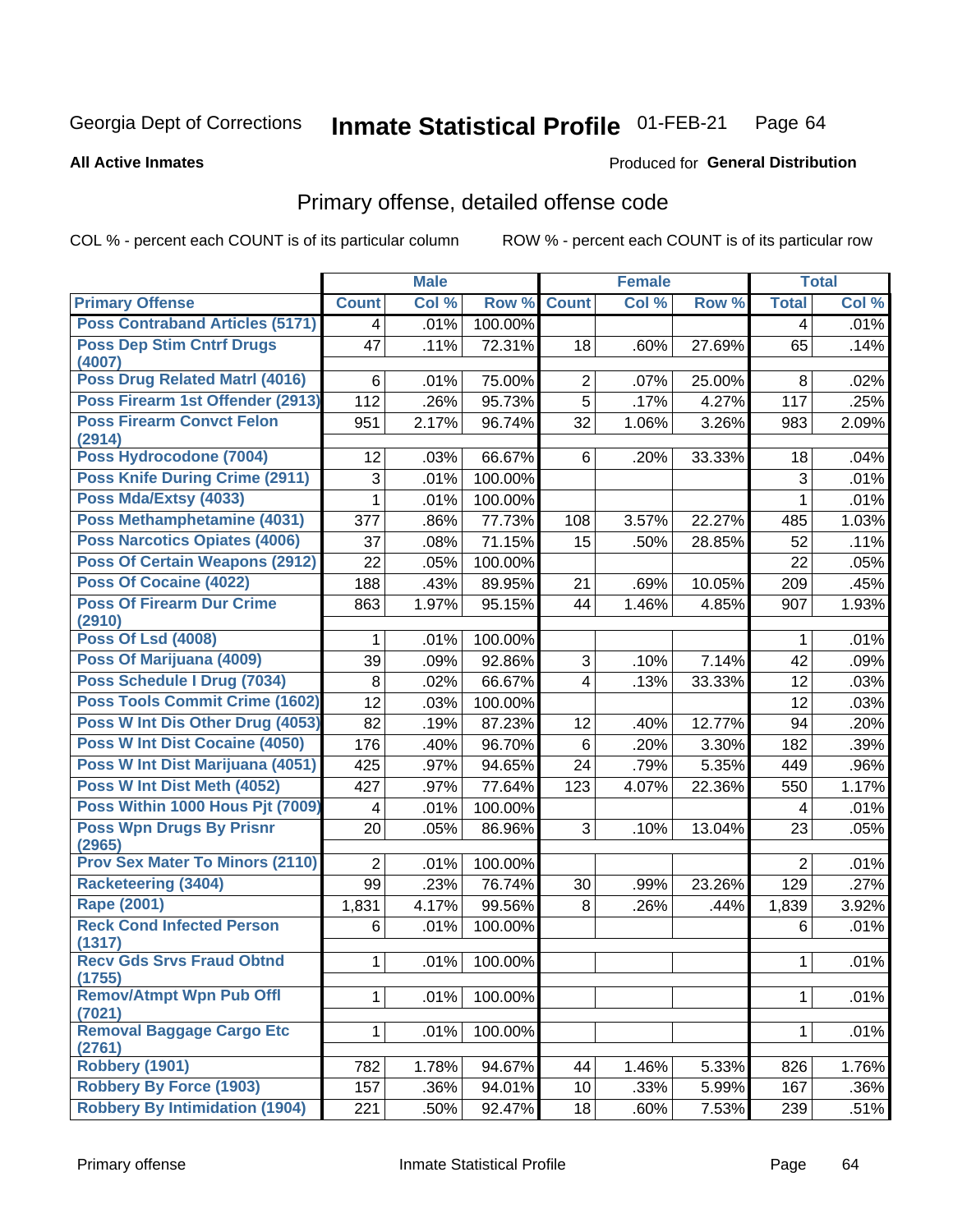#### Inmate Statistical Profile 01-FEB-21 Page 65

**All Active Inmates** 

## **Produced for General Distribution**

## Primary offense, detailed offense code

COL % - percent each COUNT is of its particular column

|                                                  |                 | <b>Male</b> |         |                         | <b>Female</b> |        |                         | <b>Total</b> |
|--------------------------------------------------|-----------------|-------------|---------|-------------------------|---------------|--------|-------------------------|--------------|
| <b>Primary Offense</b>                           | <b>Count</b>    | Col %       | Row %   | <b>Count</b>            | Col %         | Row %  | <b>Total</b>            | Col %        |
| <b>Robbery By Sudden Snatch</b>                  | 103             | .23%        | 92.79%  | 8                       | .26%          | 7.21%  | 111                     | .24%         |
| (1905)                                           |                 |             |         |                         |               |        |                         |              |
| S/D Cocaine (4021)<br>S/D Cont Sub Public (4017) | 256             | .58%        | 97.71%  | 6                       | .20%          | 2.29%  | 262                     | .56%         |
|                                                  | 18              | .04%        | 100.00% |                         |               |        | 18                      | .04%         |
| S/D Cont Sub School (4018)                       | 15              | .03%        | 100.00% |                         |               |        | 15                      | .03%         |
| S/D Dep Stim Cntrf Drugs (4002)                  | 17              | .04%        | 77.27%  | 5                       | .17%          | 22.73% | 22                      | .05%         |
| <b>S/D Narcotics Opiates (4001)</b>              | 14              | .03%        | 73.68%  | $\overline{5}$          | .17%          | 26.32% | 19                      | .04%         |
| S/D Of Marijuana (4004)                          | 98              | .22%        | 96.08%  | $\overline{4}$          | .13%          | 3.92%  | 102                     | .22%         |
| Sale Mda/Extsy (4034)                            | 1               | .01%        | 100.00% |                         |               |        | 1                       | .01%         |
| Sale Methamphetamine (4032)                      | 159             | .36%        | 79.10%  | 42                      | 1.39%         | 20.90% | 201                     | .43%         |
| <b>Sex Exploitation Child (2843)</b>             | 245             | .56%        | 100.00% |                         |               |        | 245                     | .52%         |
| Sex Offender Fail Registr (2026)                 | 450             | 1.02%       | 98.68%  | 6                       | .20%          | 1.32%  | 456                     | .97%         |
| <b>Sex Offender Fail To Move (2028)</b>          | 5               | .01%        | 100.00% |                         |               |        | 5                       | .01%         |
| Sexl/Asslt/Agn/Pers/Cstdy (2023)                 | $\overline{22}$ | .05%        | 91.67%  | $\overline{c}$          | .07%          | 8.33%  | 24                      | .05%         |
| <b>Sexual Battery (2011)</b>                     | 133             | .30%        | 98.52%  | $\overline{2}$          | .07%          | 1.48%  | 135                     | .29%         |
| <b>Simple Battery (1316)</b>                     | 13              | .03%        | 92.86%  | 1                       | .03%          | 7.14%  | 14                      | .03%         |
| <b>Sodomy (2002)</b>                             | 19              | .04%        | 100.00% |                         |               |        | 19                      | .04%         |
| <b>Solicit Sodomy From Minor</b><br>(2025)       | 3               | .01%        | 100.00% |                         |               |        | 3                       | .01%         |
| <b>Stalking (1320)</b>                           | $\overline{2}$  | .01%        | 100.00% |                         |               |        | $\overline{2}$          | .01%         |
| <b>Statutory Rape (2018)</b>                     | 660             | 1.50%       | 98.65%  | 9                       | .30%          | 1.35%  | 669                     | 1.43%        |
| <b>Tampering With Evidence (2315)</b>            | 10              | .02%        | 76.92%  | 3                       | .10%          | 23.08% | 13                      | .03%         |
| <b>Telecommunications Fraud</b><br>(1759)        | $\overline{2}$  | .01%        | 66.67%  | 1                       | .03%          | 33.33% | 3                       | .01%         |
| <b>Terrorist Threats &amp; Acts (1307)</b>       | 288             | .66%        | 95.05%  | 15                      | .50%          | 4.95%  | 303                     | .65%         |
| <b>Theft Bring Prop In State (1815)</b>          | 7               | .02%        | 70.00%  | 3                       | .10%          | 30.00% | 10                      | .02%         |
| <b>Theft By Conversion (1808)</b>                | 15              | .03%        | 100.00% |                         |               |        | 15                      | .03%         |
| <b>Theft By Deception (1803)</b>                 | 20              | .05%        | 76.92%  | 6                       | .20%          | 23.08% | 26                      | .06%         |
| <b>Theft By Rec Stolen Prop (1806)</b>           | 365             | .83%        | 93.35%  | 26                      | .86%          | 6.65%  | 391                     | .83%         |
| <b>Theft By Shoplifting (1821)</b>               | 256             | .58%        | 74.85%  | 86                      | 2.84%         | 25.15% | 342                     | .73%         |
| <b>Theft By Taking (1802)</b>                    | 423             | .96%        | 82.94%  | 87                      | 2.88%         | 17.06% | 510                     | 1.09%        |
| <b>Theft Credit Card (1751)</b>                  | 9               | .02%        | 69.23%  | $\overline{\mathbf{4}}$ | .13%          | 30.77% | 13                      | .03%         |
| Theft Motorveh Or Part (1813)                    | 19              | .04%        | 90.48%  | $\overline{2}$          | .07%          | 9.52%  | 21                      | .04%         |
| <b>Theft Of Lost Property (1805)</b>             | 3               | .01%        | 100.00% |                         |               |        | 3                       | .01%         |
| <b>Theft Of Services (1807)</b>                  | $\overline{2}$  | .01%        | 100.00% |                         |               |        | $\overline{2}$          | .01%         |
| <b>Theft Recv Prop Out State (1816)</b>          | 4               | .01%        | 100.00% |                         |               |        | $\overline{\mathbf{4}}$ | .01%         |
| <b>Traf Amphtmine 200-399 Gm</b><br>(4127)       | 6               | .01%        | 75.00%  | 2                       | $.07\%$       | 25.00% | 8                       | .02%         |
| <b>Traf Amphtmine 28-199 Gm</b><br>(4126)        | 8               | .02%        | 72.73%  | 3                       | .10%          | 27.27% | 11                      | .02%         |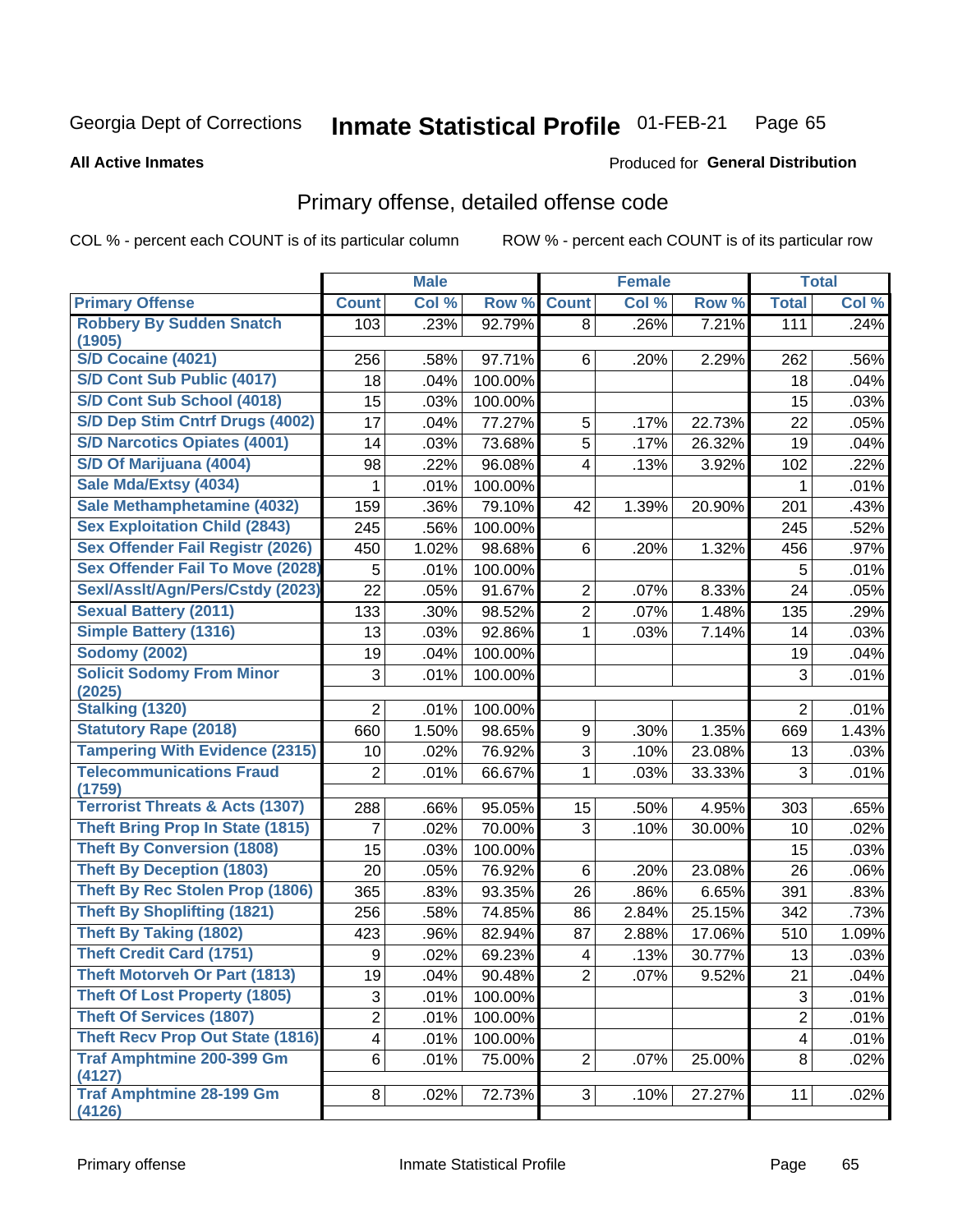#### Inmate Statistical Profile 01-FEB-21 Page 66

### **All Active Inmates**

## Produced for General Distribution

## Primary offense, detailed offense code

COL % - percent each COUNT is of its particular column

|                                               |                | <b>Male</b> |         |                | <b>Female</b> |         |                | <b>Total</b> |
|-----------------------------------------------|----------------|-------------|---------|----------------|---------------|---------|----------------|--------------|
| <b>Primary Offense</b>                        | <b>Count</b>   | Col %       | Row %   | <b>Count</b>   | Col %         | Row %   | <b>Total</b>   | Col %        |
| Traf Amphtmine 400+ Gm (4128)                 | $\overline{3}$ | .01%        | 100.00% |                |               |         | 3              | .01%         |
| <b>Traf Cocaine 201-400 Gm (4102)</b>         | 90             | .20%        | 94.74%  | 5              | .17%          | 5.26%   | 95             | .20%         |
| <b>Traf Cocaine 401+ Gm (4103)</b>            | 75             | .17%        | 97.40%  | $\overline{2}$ | .07%          | 2.60%   | 77             | .16%         |
| Traf Cocaine Less 200 Gm (4101)               | 136            | .31%        | 96.45%  | $\overline{5}$ | .17%          | 3.55%   | 141            | .30%         |
| <b>Traf Marijna 10-2000 Lb (4121)</b>         | 38             | .09%        | 86.36%  | 6              | .20%          | 13.64%  | 44             | .09%         |
| <b>Traf Marijna 10001+ Lb (4123)</b>          |                |             |         | 1              | .03%          | 100.00% | 1              | .01%         |
| Traf Mda/Extsy 200-399gm<br>(4151)            | $\overline{2}$ | .01%        | 100.00% |                |               |         | $\overline{2}$ | .01%         |
| <b>Traf Mda/Extsy 28-199gm (4150)</b>         | 13             | .03%        | 92.86%  | 1              | .03%          | 7.14%   | 14             | .03%         |
| Traf Mda/Extsy 400+Gm (4152)                  | 3              | .01%        | 100.00% |                |               |         | 3              | .01%         |
| Traf Methamph 200-399 Gm<br>(4141)            | 145            | .33%        | 86.31%  | 23             | .76%          | 13.69%  | 168            | .36%         |
| <b>Traf Methamph 28-199 Gm</b><br>(4140)      | 434            | .99%        | 80.52%  | 105            | 3.47%         | 19.48%  | 539            | 1.15%        |
| Traf Methamph 400+ Gm (4142)                  | 97             | .22%        | 86.61%  | 15             | .50%          | 13.39%  | 112            | .24%         |
| <b>Traf Methamph Unspec Amt</b>               | 87             | .20%        | 79.82%  | 22             | .73%          | 20.18%  | 109            | .23%         |
| (4146)                                        |                |             |         |                |               |         |                |              |
| <b>Traf Methaqualone&lt; 400 Gm</b><br>(4124) | 3              | .01%        | 100.00% |                |               |         | 3              | .01%         |
| <b>Traf Narcotic 15-28 Gm (4112)</b>          | 33             | .08%        | 91.67%  | 3              | .10%          | 8.33%   | 36             | .08%         |
| Traf Narcotic 29+ Gm (4113)                   | 36             | .08%        | 97.30%  | $\mathbf{1}$   | .03%          | 2.70%   | 37             | .08%         |
| Traf Narcotic Less 14 Gm (4111)               | 44             | .10%        | 86.27%  | $\overline{7}$ | .23%          | 13.73%  | 51             | .11%         |
| <b>Traffick Labor Servitude (1330)</b>        | 1              | .01%        | 100.00% |                |               |         | $\mathbf 1$    | .01%         |
| <b>Traffick Sexual Servitude (1331)</b>       | 23             | .05%        | 92.00%  | $\overline{2}$ | .07%          | 8.00%   | 25             | .05%         |
| <b>Unknown Offense (9999)</b>                 | $\,6$          | .01%        | 100.00% |                |               |         | $\,6$          | .01%         |
| Uniwfl Mfg/Del/Dist N-C S (4014)              | 5              | .01%        | 100.00% |                |               |         | 5              | .01%         |
| <b>Use Comm Facity Vio C Sub</b><br>(4133)    | 10             | .02%        | 90.91%  | 1              | .03%          | 9.09%   | 11             | .02%         |
| <b>Vehicular Homicide (1123)</b>              | 292            | .67%        | 77.45%  | 85             | 2.81%         | 22.55%  | 377            | .80%         |
| <b>Viol Dngrous Drgs Act (4013)</b>           | 113            | .26%        | 81.88%  | 25             | .83%          | 18.12%  | 138            | .29%         |
| Viol Ga Cntrl Sbst Act (4012)                 | 1              | .01%        | 100.00% |                |               |         | 1              | .01%         |
| <b>Viol Ga Securities Act (1800)</b>          | 1              | .01%        | 100.00% |                |               |         | 1              | .01%         |
| <b>Viol Motor Vehicle Laws (5001)</b>         | 19             | .04%        | 95.00%  | 1              | .03%          | 5.00%   | 20             | .04%         |
| <b>Violatn Othr States Law (8001)</b>         | 33             | .08%        | 94.29%  | 2              | $.07\%$       | 5.71%   | 35             | .07%         |
| <b>Vol Manslaughter Of Fetus</b><br>(1119)    | 3              | .01%        | 100.00% |                |               |         | 3              | .01%         |
| <b>Voluntary Manslaughter (1102)</b>          | 1,077          | 2.45%       | 88.86%  | 135            | 4.46%         | 11.14%  | 1,212          | 2.58%        |
| <b>Abandonment Of Dep Child (11)</b>          | 4              | .01%        | 100.00% |                |               |         | 4              | .01%         |
| <b>Assault &amp; Battery (21)</b>             | 5              | .01%        | 100.00% |                |               |         | 5              | .01%         |
| <b>Bad Checks (52)</b>                        | $\overline{2}$ | .01%        | 66.67%  | $\mathbf{1}$   | .03%          | 33.33%  | 3              | .01%         |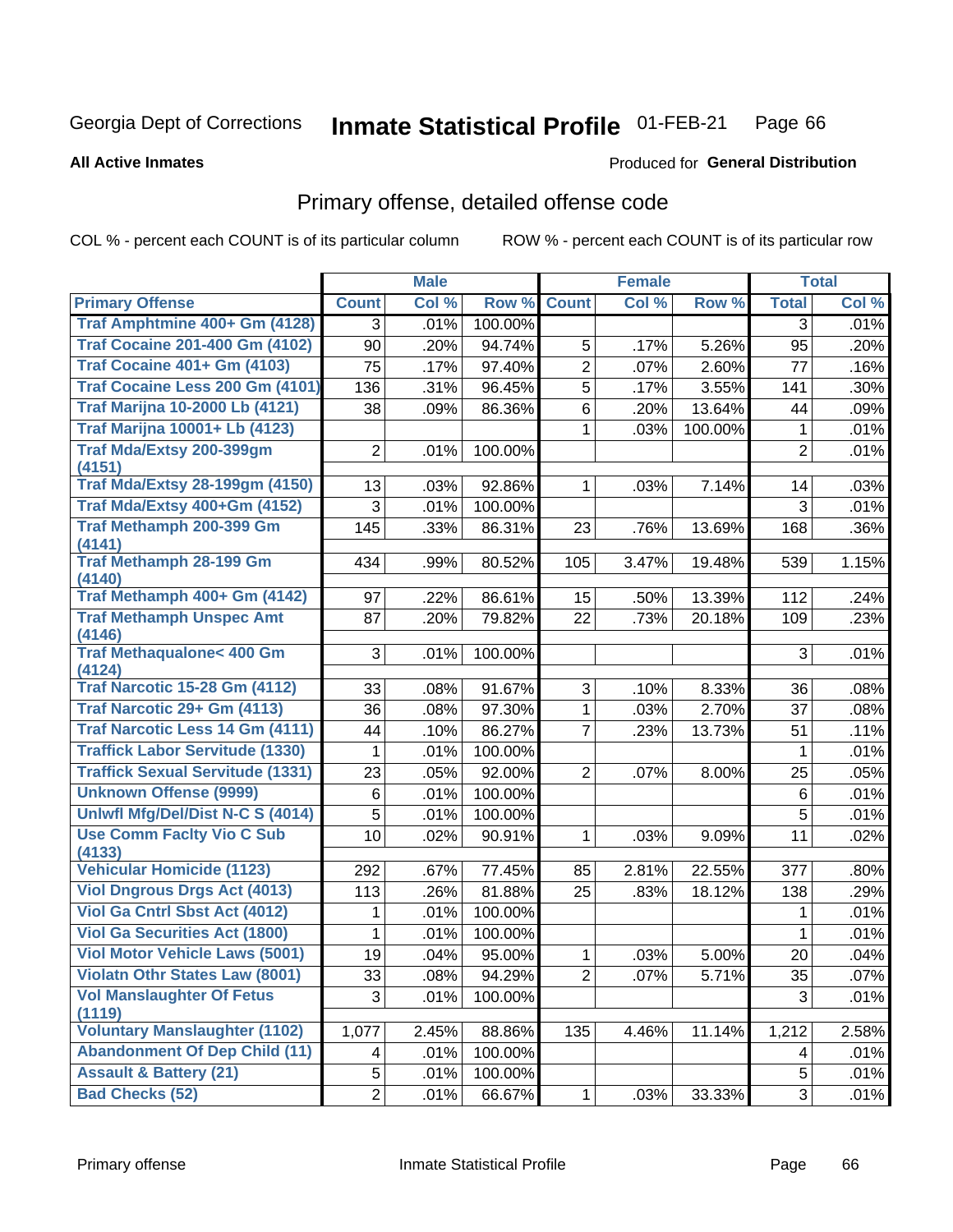#### Inmate Statistical Profile 01-FEB-21 Page 67

**All Active Inmates** 

## **Produced for General Distribution**

## Primary offense, detailed offense code

COL % - percent each COUNT is of its particular column

|                                         |                         | <b>Male</b> |         |              | <b>Female</b> |         |                | <b>Total</b> |
|-----------------------------------------|-------------------------|-------------|---------|--------------|---------------|---------|----------------|--------------|
| <b>Primary Offense</b>                  | <b>Count</b>            | Col %       | Row %   | <b>Count</b> | Col %         | Row %   | <b>Total</b>   | Col %        |
| <b>Burglary (45)</b>                    | 9                       | .02%        | 100.00% |              |               |         | 9              | .02%         |
| <b>Cheating &amp; Swindling (51)</b>    |                         | .01%        | 100.00% |              |               |         |                | .01%         |
| <b>Cpwl &amp; Concealed Weapon (93)</b> | 6                       | .01%        | 100.00% |              |               |         | 6              | .01%         |
| <b>Crmnl Attempt (98)</b>               |                         | .01%        | 100.00% |              |               |         |                | .01%         |
| <b>Dui</b> (72)                         | 4                       | .01%        | 100.00% |              |               |         | 4              | .01%         |
| Escape (92)                             | 3                       | .01%        | 100.00% |              |               |         | 3              | .01%         |
| Forgery (55)                            | 4                       | .01%        | 100.00% |              |               |         | 4              | .01%         |
| Lottery (54)                            |                         | .01%        | 100.00% |              |               |         |                | .01%         |
| <b>Misc Misdemeanor (500)</b>           | 2                       | .01%        | 100.00% |              |               |         | 2              | .01%         |
| <b>Other Misdemeanor (99)</b>           | 17                      | .04%        | 94.44%  | 1            | .03%          | 5.56%   | 18             | .04%         |
| <b>Pointing Gun At Another (96)</b>     |                         | .01%        | 100.00% |              |               |         |                | .01%         |
| <b>Poss Ntp Whiskey (64)</b>            | $\overline{2}$          | .01%        | 100.00% |              |               |         | 2              | .01%         |
| <b>Prostitution (81)</b>                |                         |             |         | 1            | .03%          | 100.00% |                | .01%         |
| <b>Public Drunkenness (61)</b>          | $\overline{\mathbf{4}}$ | .01%        | 100.00% |              |               |         | 4              | .01%         |
| <b>Simple Assault (24)</b>              |                         | .01%        | 100.00% |              |               |         |                | .01%         |
| <b>Simple Battery (25)</b>              | 2                       | .01%        | 100.00% |              |               |         | $\overline{2}$ | .01%         |
| <b>Theft By Taking - Larceny (41)</b>   | 31                      | .07%        | 100.00% |              |               |         | 31             | .07%         |
| Viol Motor Veh Law (71)                 | 4                       | .01%        | 100.00% |              |               |         | 4              | .01%         |
| <b>Wife Beating (28)</b>                | $\overline{2}$          | .01%        | 100.00% |              |               |         | $\overline{2}$ | .01%         |
| <b>Total Rported</b>                    | 43,909                  | 100%        | 93.56%  | 3,024        | 100%          | 6.44%   | 46,933         | 101%         |

| rted<br><b>NOT</b> | 100         |       | 100    |
|--------------------|-------------|-------|--------|
|                    | 4,009<br>44 | 3,024 | 47,033 |

| Mode (most frequent) | 1101 Murder | 1101 Murder | 1101 Murder |
|----------------------|-------------|-------------|-------------|
|                      |             |             |             |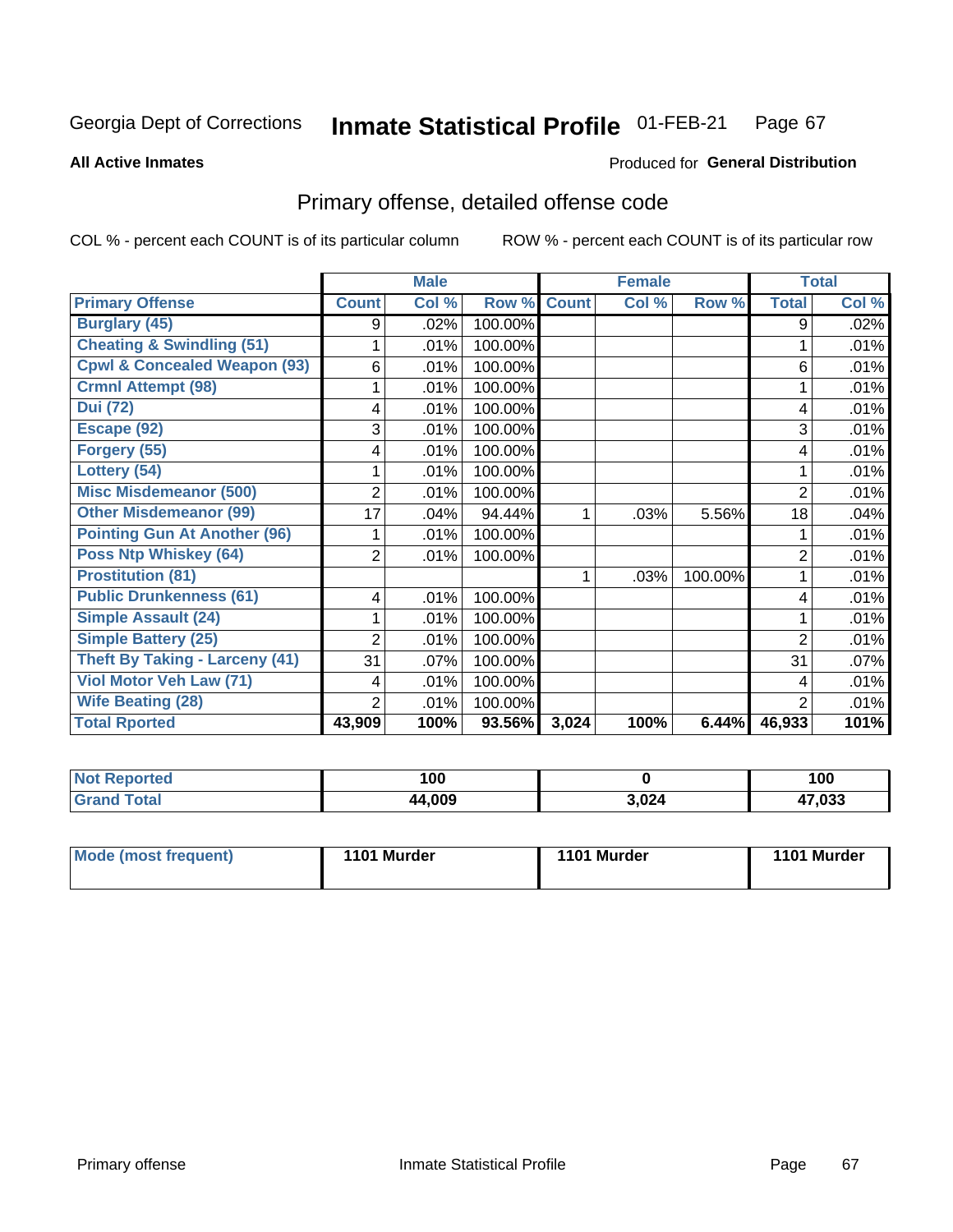#### Inmate Statistical Profile 01-FEB-21 Page 68

**All Active Inmates** 

### Produced for General Distribution

## County of conviction of primary offense

COL % - percent each COUNT is of its particular column

|     |                             |              | <b>Male</b> |         |                         | <b>Female</b> |        |              | <b>Total</b> |
|-----|-----------------------------|--------------|-------------|---------|-------------------------|---------------|--------|--------------|--------------|
|     | <b>County of Conviction</b> | <b>Count</b> | Col %       | Row %   | <b>Count</b>            | Col %         | Row %  | <b>Total</b> | Col %        |
| 000 | <b>Unknown</b>              | 178          | .40%        | 95.70%  | 8                       | .26%          | 4.30%  | 186          | .40%         |
| 001 | <b>Appling County</b>       | 109          | .25%        | 95.61%  | 5                       | .17%          | 4.39%  | 114          | .24%         |
| 002 | <b>Atkinson County</b>      | 39           | .09%        | 90.70%  | 4                       | .13%          | 9.30%  | 43           | .09%         |
| 003 | <b>Bacon County</b>         | 68           | .15%        | 95.77%  | 3                       | .10%          | 4.23%  | 71           | .15%         |
| 004 | <b>Baker County</b>         | 13           | .03%        | 86.67%  | $\overline{2}$          | .07%          | 13.33% | 15           | .03%         |
| 005 | <b>Baldwin County</b>       | 276          | .63%        | 92.62%  | 22                      | .73%          | 7.38%  | 298          | .63%         |
| 006 | <b>Banks County</b>         | 56           | .13%        | 91.80%  | 5                       | .17%          | 8.20%  | 61           | .13%         |
| 007 | <b>Barrow County</b>        | 296          | .67%        | 89.43%  | 35                      | 1.16%         | 10.57% | 331          | .70%         |
| 008 | <b>Bartow County</b>        | 562          | 1.28%       | 89.63%  | 65                      | 2.15%         | 10.37% | 627          | 1.33%        |
| 009 | <b>Ben Hill County</b>      | 211          | .48%        | 93.78%  | 14                      | .46%          | 6.22%  | 225          | .48%         |
| 010 | <b>Berrien County</b>       | 97           | .22%        | 97.00%  | 3                       | .10%          | 3.00%  | 100          | .21%         |
| 011 | <b>Bibb County</b>          | 968          | 2.20%       | 94.90%  | 52                      | 1.72%         | 5.10%  | 1,020        | 2.17%        |
| 012 | <b>Bleckley County</b>      | 54           | .12%        | 91.53%  | 5                       | .17%          | 8.47%  | 59           | .13%         |
| 013 | <b>Brantley County</b>      | 77           | .17%        | 85.56%  | 13                      | .43%          | 14.44% | 90           | .19%         |
| 014 | <b>Brooks County</b>        | 42           | .10%        | 100.00% |                         |               |        | 42           | .09%         |
| 015 | <b>Bryan County</b>         | 42           | .10%        | 97.67%  | 1                       | .03%          | 2.33%  | 43           | .09%         |
| 016 | <b>Bulloch County</b>       | 464          | 1.05%       | 93.74%  | 31                      | 1.03%         | 6.26%  | 495          | 1.05%        |
| 017 | <b>Burke County</b>         | 218          | .50%        | 96.46%  | 8                       | .26%          | 3.54%  | 226          | .48%         |
| 018 | <b>Butts County</b>         | 118          | .27%        | 92.19%  | 10                      | .33%          | 7.81%  | 128          | .27%         |
| 019 | <b>Calhoun County</b>       | 24           | .05%        | 85.71%  | $\overline{\mathbf{4}}$ | .13%          | 14.29% | 28           | .06%         |
| 020 | <b>Camden County</b>        | 158          | .36%        | 92.40%  | 13                      | .43%          | 7.60%  | 171          | .36%         |
| 021 | <b>Candler County</b>       | 99           | .22%        | 92.52%  | $\,8\,$                 | .26%          | 7.48%  | 107          | .23%         |
| 022 | <b>Carroll County</b>       | 510          | 1.16%       | 92.56%  | 41                      | 1.36%         | 7.44%  | 551          | 1.17%        |
| 023 | <b>Catoosa County</b>       | 302          | .69%        | 90.42%  | 32                      | 1.06%         | 9.58%  | 334          | .71%         |
| 024 | <b>Charlton County</b>      | 55           | .12%        | 88.71%  | $\overline{7}$          | .23%          | 11.29% | 62           | .13%         |
| 025 | <b>Chatham County</b>       | 1,638        | 3.72%       | 96.58%  | 58                      | 1.92%         | 3.42%  | 1,696        | 3.61%        |
| 026 | <b>Chattahoochee County</b> | 15           | .03%        | 100.00% |                         |               |        | 15           | .03%         |
| 027 | <b>Chattooga County</b>     | 194          | .44%        | 91.51%  | 18                      | .60%          | 8.49%  | 212          | .45%         |
| 028 | <b>Cherokee County</b>      | 499          | 1.13%       | 91.90%  | 44                      | 1.46%         | 8.10%  | 543          | 1.15%        |
| 029 | <b>Clarke County</b>        | 472          | 1.07%       | 92.91%  | 36                      | 1.19%         | 7.09%  | 508          | 1.08%        |
| 030 | <b>Clay County</b>          | 20           | .05%        | 83.33%  | $\overline{\mathbf{4}}$ | .13%          | 16.67% | 24           | .05%         |
| 031 | <b>Clayton County</b>       | 1,231        | 2.80%       | 93.05%  | 92                      | 3.04%         | 6.95%  | 1,323        | 2.81%        |
| 032 | <b>Clinch County</b>        | 36           | .08%        | 92.31%  | 3                       | .10%          | 7.69%  | 39           | .08%         |
| 033 | <b>Cobb County</b>          | 2,151        | 4.89%       | 93.00%  | 162                     | 5.36%         | 7.00%  | 2,313        | 4.92%        |
| 034 | <b>Coffee County</b>        | 225          | .51%        | 94.14%  | 14                      | .46%          | 5.86%  | 239          | .51%         |
| 035 | <b>Colquitt County</b>      | 203          | .46%        | 96.21%  | 8                       | .26%          | 3.79%  | 211          | .45%         |
| 036 | <b>Columbia County</b>      | 342          | .78%        | 90.24%  | 37                      | 1.22%         | 9.76%  | 379          | .81%         |
| 037 | <b>Cook County</b>          | 101          | .23%        | 92.66%  | 8                       | .26%          | 7.34%  | 109          | .23%         |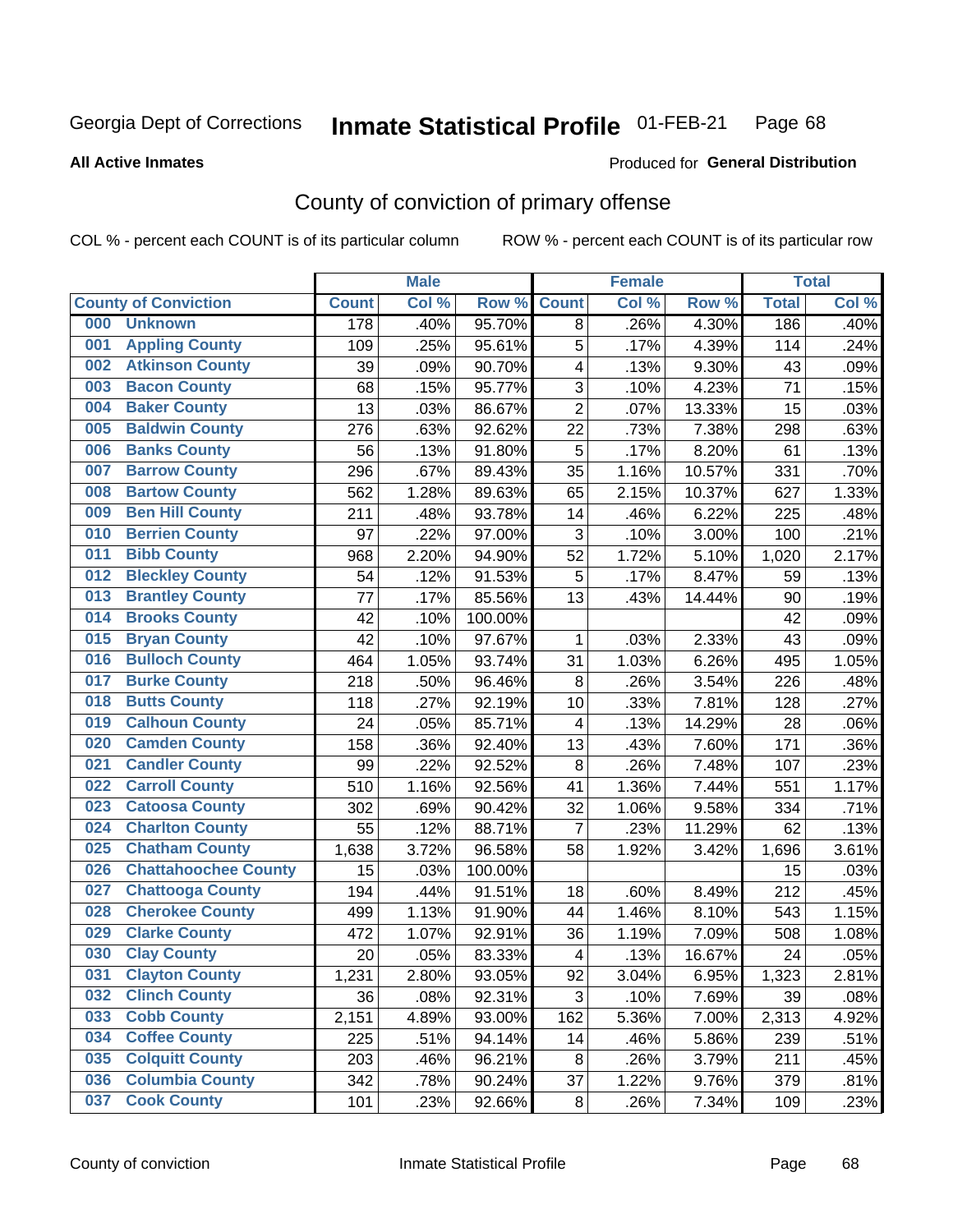#### Inmate Statistical Profile 01-FEB-21 Page 69

**All Active Inmates** 

### Produced for General Distribution

## County of conviction of primary offense

COL % - percent each COUNT is of its particular column

|                                |              | <b>Male</b> |         |                           | <b>Female</b> |        |                  | <b>Total</b> |
|--------------------------------|--------------|-------------|---------|---------------------------|---------------|--------|------------------|--------------|
| <b>County of Conviction</b>    | <b>Count</b> | Col %       | Row %   | <b>Count</b>              | Col %         | Row %  | <b>Total</b>     | Col %        |
| <b>Coweta County</b><br>038    | 544          | 1.24%       | 95.27%  | 27                        | .89%          | 4.73%  | $\overline{571}$ | 1.21%        |
| <b>Crawford County</b><br>039  | 20           | .05%        | 90.91%  | $\overline{2}$            | .07%          | 9.09%  | 22               | .05%         |
| <b>Crisp County</b><br>040     | 320          | .73%        | 93.57%  | 22                        | .73%          | 6.43%  | 342              | .73%         |
| <b>Dade County</b><br>041      | 77           | .17%        | 96.25%  | $\ensuremath{\mathsf{3}}$ | .10%          | 3.75%  | 80               | .17%         |
| 042<br><b>Dawson County</b>    | 87           | .20%        | 93.55%  | 6                         | .20%          | 6.45%  | 93               | .20%         |
| <b>Decatur County</b><br>043   | 223          | .51%        | 96.54%  | 8                         | .26%          | 3.46%  | 231              | .49%         |
| <b>Dekalb County</b><br>044    | 2,483        | 5.64%       | 95.10%  | 128                       | 4.23%         | 4.90%  | 2,611            | 5.55%        |
| <b>Dodge County</b><br>045     | 101          | .23%        | 96.19%  | $\overline{\mathbf{4}}$   | .13%          | 3.81%  | 105              | .22%         |
| 046<br><b>Dooly County</b>     | 111          | .25%        | 94.07%  | $\overline{7}$            | .23%          | 5.93%  | 118              | .25%         |
| 047<br><b>Dougherty County</b> | 728          | 1.65%       | 96.68%  | 25                        | .83%          | 3.32%  | 753              | 1.60%        |
| <b>Douglas County</b><br>048   | 924          | 2.10%       | 91.39%  | 87                        | 2.88%         | 8.61%  | 1,011            | 2.15%        |
| <b>Early County</b><br>049     | 79           | .18%        | 97.53%  | $\mathbf 2$               | .07%          | 2.47%  | 81               | .17%         |
| <b>Echols County</b><br>050    | 11           | .02%        | 84.62%  | $\overline{2}$            | .07%          | 15.38% | 13               | .03%         |
| 051<br><b>Effingham County</b> | 198          | .45%        | 90.41%  | 21                        | .69%          | 9.59%  | 219              | .47%         |
| 052<br><b>Elbert County</b>    | 126          | .29%        | 93.33%  | $\boldsymbol{9}$          | .30%          | 6.67%  | 135              | .29%         |
| <b>Emanuel County</b><br>053   | 140          | .32%        | 91.50%  | 13                        | .43%          | 8.50%  | 153              | .33%         |
| <b>Evans County</b><br>054     | 77           | .17%        | 95.06%  | 4                         | .13%          | 4.94%  | 81               | .17%         |
| <b>Fannin County</b><br>055    | 85           | .19%        | 88.54%  | 11                        | .36%          | 11.46% | 96               | .20%         |
| <b>Fayette County</b><br>056   | 295          | .67%        | 95.47%  | 14                        | .46%          | 4.53%  | 309              | .66%         |
| <b>Floyd County</b><br>057     | 812          | 1.85%       | 90.83%  | 82                        | 2.71%         | 9.17%  | 894              | 1.90%        |
| <b>Forsyth County</b><br>058   | 332          | .75%        | 91.46%  | 31                        | 1.03%         | 8.54%  | 363              | .77%         |
| <b>Franklin County</b><br>059  | 135          | .31%        | 85.44%  | 23                        | .76%          | 14.56% | 158              | .34%         |
| <b>Fulton County</b><br>060    | 4,386        | 9.97%       | 96.35%  | 166                       | 5.49%         | 3.65%  | 4,552            | 9.68%        |
| <b>Gilmer County</b><br>061    | 92           | .21%        | 91.09%  | 9                         | .30%          | 8.91%  | 101              | .21%         |
| 062<br><b>Glascock County</b>  | 8            | .02%        | 100.00% |                           |               |        | 8                | .02%         |
| <b>Glynn County</b><br>063     | 505          | 1.15%       | 93.52%  | 35                        | 1.16%         | 6.48%  | 540              | 1.15%        |
| <b>Gordon County</b><br>064    | 322          | .73%        | 90.45%  | 34                        | 1.12%         | 9.55%  | 356              | .76%         |
| <b>Grady County</b><br>065     | 134          | .30%        | 95.71%  | 6                         | .20%          | 4.29%  | 140              | .30%         |
| <b>Greene County</b><br>066    | 91           | .21%        | 95.79%  | 4                         | .13%          | 4.21%  | 95               | .20%         |
| <b>Gwinnett County</b><br>067  | 2,282        | 5.19%       | 94.26%  | 139                       | 4.60%         | 5.74%  | 2,421            | 5.15%        |
| <b>Habersham County</b><br>068 | 107          | .24%        | 91.45%  | 10                        | .33%          | 8.55%  | 117              | .25%         |
| 069<br><b>Hall County</b>      | 613          | 1.39%       | 92.74%  | 48                        | 1.59%         | 7.26%  | 661              | 1.41%        |
| <b>Hancock County</b><br>070   | 34           | .08%        | 89.47%  | 4                         | .13%          | 10.53% | 38               | .08%         |
| <b>Haralson County</b><br>071  | 113          | .26%        | 92.62%  | 9                         | .30%          | 7.38%  | 122              | .26%         |
| 072<br><b>Harris County</b>    | 94           | .21%        | 93.07%  | $\overline{7}$            | .23%          | 6.93%  | 101              | .21%         |
| <b>Hart County</b><br>073      | 162          | .37%        | 92.05%  | 14                        | .46%          | 7.95%  | 176              | .37%         |
| <b>Heard County</b><br>074     | 38           | .09%        | 95.00%  | $\overline{c}$            | .07%          | 5.00%  | 40               | .09%         |
| <b>Henry County</b><br>075     | 559          | 1.27%       | 92.24%  | 47                        | 1.55%         | 7.76%  | 606              | 1.29%        |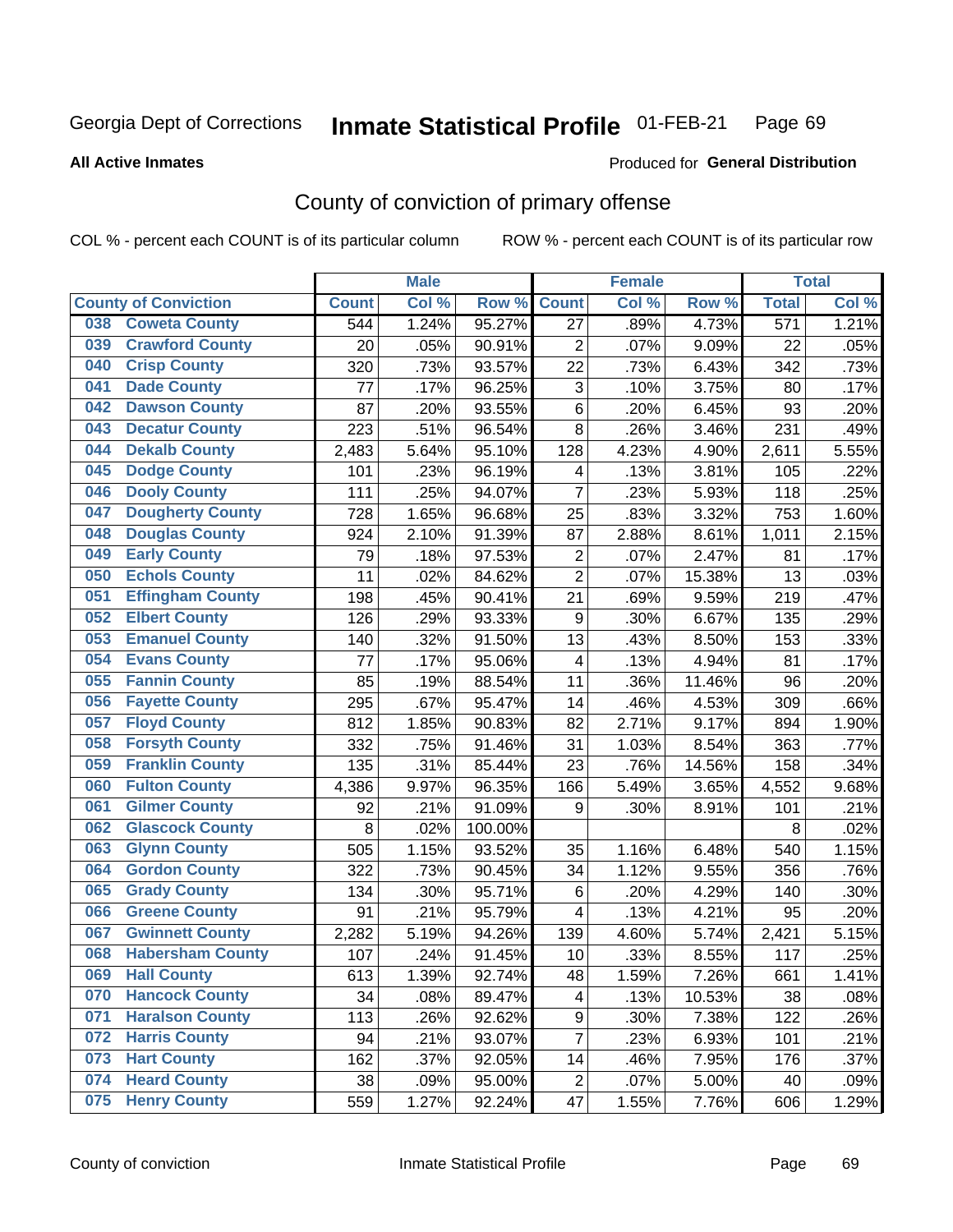#### Inmate Statistical Profile 01-FEB-21 Page 70

**All Active Inmates** 

### Produced for General Distribution

## County of conviction of primary offense

COL % - percent each COUNT is of its particular column

|     |                             |              | <b>Male</b> |         |                | <b>Female</b> |        |                  | <b>Total</b> |
|-----|-----------------------------|--------------|-------------|---------|----------------|---------------|--------|------------------|--------------|
|     | <b>County of Conviction</b> | <b>Count</b> | Col %       | Row %   | <b>Count</b>   | Col %         | Row %  | <b>Total</b>     | Col %        |
| 076 | <b>Houston County</b>       | 654          | 1.49%       | 91.85%  | 58             | 1.92%         | 8.15%  | $\overline{712}$ | 1.51%        |
| 077 | <b>Irwin County</b>         | 55           | .12%        | 100.00% |                |               |        | 55               | .12%         |
| 078 | <b>Jackson County</b>       | 246          | .56%        | 93.18%  | 18             | .60%          | 6.82%  | 264              | .56%         |
| 079 | <b>Jasper County</b>        | 51           | .12%        | 98.08%  | 1              | .03%          | 1.92%  | 52               | .11%         |
| 080 | <b>Jeff Davis County</b>    | 86           | .20%        | 96.63%  | 3              | .10%          | 3.37%  | 89               | .19%         |
| 081 | <b>Jefferson County</b>     | 141          | .32%        | 95.92%  | 6              | .20%          | 4.08%  | 147              | .31%         |
| 082 | <b>Jenkins County</b>       | 66           | .15%        | 92.96%  | 5              | .17%          | 7.04%  | 71               | .15%         |
| 083 | <b>Johnson County</b>       | 38           | .09%        | 95.00%  | $\overline{2}$ | .07%          | 5.00%  | 40               | .09%         |
| 084 | <b>Jones County</b>         | 159          | .36%        | 85.95%  | 26             | .86%          | 14.05% | 185              | .39%         |
| 085 | <b>Lamar County</b>         | 71           | .16%        | 92.21%  | $\,6$          | .20%          | 7.79%  | 77               | .16%         |
| 086 | <b>Lanier County</b>        | 41           | .09%        | 93.18%  | 3              | .10%          | 6.82%  | 44               | .09%         |
| 087 | <b>Laurens County</b>       | 270          | .61%        | 93.10%  | 20             | .66%          | 6.90%  | 290              | .62%         |
| 088 | <b>Lee County</b>           | 58           | .13%        | 85.29%  | 10             | .33%          | 14.71% | 68               | .14%         |
| 089 | <b>Liberty County</b>       | 188          | .43%        | 93.07%  | 14             | .46%          | 6.93%  | 202              | .43%         |
| 090 | <b>Lincoln County</b>       | 30           | .07%        | 100.00% |                |               |        | 30               | .06%         |
| 091 | <b>Long County</b>          | 53           | .12%        | 94.64%  | 3              | .10%          | 5.36%  | 56               | .12%         |
| 092 | <b>Lowndes County</b>       | 441          | 1.00%       | 96.50%  | 16             | .53%          | 3.50%  | 457              | .97%         |
| 093 | <b>Lumpkin County</b>       | 78           | .18%        | 91.76%  | $\overline{7}$ | .23%          | 8.24%  | 85               | .18%         |
| 094 | <b>Macon County</b>         | 50           | .11%        | 96.15%  | $\overline{2}$ | .07%          | 3.85%  | 52               | .11%         |
| 095 | <b>Madison County</b>       | 119          | .27%        | 90.84%  | 12             | .40%          | 9.16%  | 131              | .28%         |
| 096 | <b>Marion County</b>        | 25           | .06%        | 89.29%  | 3              | .10%          | 10.71% | 28               | .06%         |
| 097 | <b>Mcduffie County</b>      | 166          | .38%        | 94.86%  | 9              | .30%          | 5.14%  | 175              | .37%         |
| 098 | <b>Mcintosh County</b>      | 48           | .11%        | 90.57%  | 5              | .17%          | 9.43%  | 53               | .11%         |
| 099 | <b>Meriwether County</b>    | 142          | .32%        | 92.81%  | 11             | .36%          | 7.19%  | 153              | .33%         |
| 100 | <b>Miller County</b>        | 27           | .06%        | 96.43%  | 1              | .03%          | 3.57%  | 28               | .06%         |
| 101 | <b>Mitchell County</b>      | 133          | .30%        | 95.00%  | $\overline{7}$ | .23%          | 5.00%  | 140              | .30%         |
| 102 | <b>Monroe County</b>        | 141          | .32%        | 91.56%  | 13             | .43%          | 8.44%  | 154              | .33%         |
| 103 | <b>Montgomery County</b>    | 24           | .05%        | 88.89%  | 3              | .10%          | 11.11% | 27               | .06%         |
| 104 | <b>Morgan County</b>        | 128          | .29%        | 91.43%  | 12             | .40%          | 8.57%  | 140              | .30%         |
| 105 | <b>Murray County</b>        | 182          | .41%        | 87.92%  | 25             | .83%          | 12.08% | 207              | .44%         |
| 106 | <b>Muscogee County</b>      | 1,044        | 2.37%       | 95.78%  | 46             | 1.52%         | 4.22%  | 1,090            | 2.32%        |
| 107 | <b>Newton County</b>        | 601          | 1.37%       | 91.20%  | 58             | 1.92%         | 8.80%  | 659              | 1.40%        |
| 108 | <b>Oconee County</b>        | 44           | .10%        | 100.00% |                |               |        | 44               | .09%         |
| 109 | <b>Oglethorpe County</b>    | 64           | .15%        | 96.97%  | $\overline{2}$ | .07%          | 3.03%  | 66               | .14%         |
| 110 | <b>Paulding County</b>      | 212          | .48%        | 94.22%  | 13             | .43%          | 5.78%  | 225              | .48%         |
| 111 | <b>Peach County</b>         | 69           | .16%        | 93.24%  | 5              | .17%          | 6.76%  | 74               | .16%         |
| 112 | <b>Pickens County</b>       | 89           | .20%        | 93.68%  | 6              | .20%          | 6.32%  | 95               | .20%         |
| 113 | <b>Pierce County</b>        | 109          | .25%        | 89.34%  | 13             | .43%          | 10.66% | 122              | .26%         |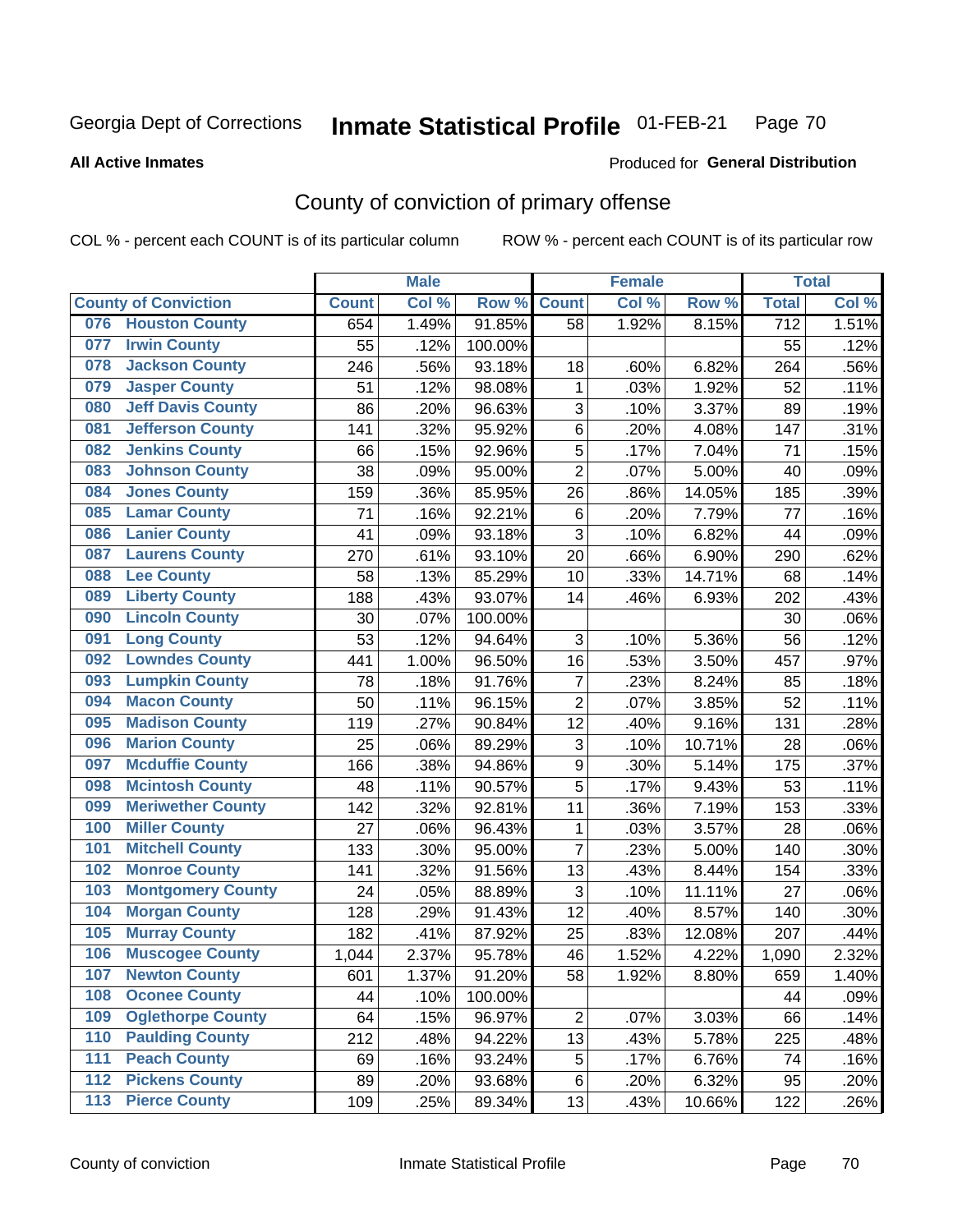#### **Inmate Statistical Profile 01-FEB-21** Page 71

**All Active Inmates** 

### Produced for General Distribution

## County of conviction of primary offense

COL % - percent each COUNT is of its particular column

|                                          |                 | <b>Male</b> |         |                         | <b>Female</b> |        |                 | <b>Total</b> |
|------------------------------------------|-----------------|-------------|---------|-------------------------|---------------|--------|-----------------|--------------|
| <b>County of Conviction</b>              | <b>Count</b>    | Col %       | Row %   | <b>Count</b>            | Col %         | Row %  | <b>Total</b>    | Col %        |
| <b>Pike County</b><br>114                | $\overline{39}$ | .09%        | 88.64%  | 5                       | .17%          | 11.36% | $\overline{44}$ | .09%         |
| <b>Polk County</b><br>$\overline{115}$   | 191             | .43%        | 90.09%  | 21                      | .69%          | 9.91%  | 212             | .45%         |
| <b>Pulaski County</b><br>116             | 39              | .09%        | 90.70%  | 4                       | .13%          | 9.30%  | 43              | .09%         |
| 117<br><b>Putnam County</b>              | 140             | .32%        | 93.96%  | 9                       | .30%          | 6.04%  | 149             | .32%         |
| <b>Quitman County</b><br>118             | 14              | .03%        | 100.00% |                         |               |        | 14              | .03%         |
| <b>Rabun County</b><br>119               | 47              | .11%        | 88.68%  | 6                       | .20%          | 11.32% | 53              | .11%         |
| <b>Randolph County</b><br>120            | 42              | .10%        | 97.67%  | $\mathbf{1}$            | .03%          | 2.33%  | 43              | .09%         |
| <b>Richmond County</b><br>$121$          | 1,647           | 3.74%       | 94.44%  | 97                      | 3.21%         | 5.56%  | 1,744           | 3.71%        |
| <b>Rockdale County</b><br>122            | 375             | .85%        | 94.22%  | 23                      | .76%          | 5.78%  | 398             | .85%         |
| <b>Schley County</b><br>123              | 11              | .02%        | 100.00% |                         |               |        | 11              | .02%         |
| <b>Screven County</b><br>124             | 104             | .24%        | 95.41%  | 5                       | .17%          | 4.59%  | 109             | .23%         |
| <b>Seminole County</b><br>125            | 53              | .12%        | 86.89%  | 8                       | .26%          | 13.11% | 61              | .13%         |
| <b>Spalding County</b><br>126            | 388             | .88%        | 93.27%  | 28                      | .93%          | 6.73%  | 416             | .88%         |
| <b>Stephens County</b><br>127            | 119             | .27%        | 94.44%  | $\overline{7}$          | .23%          | 5.56%  | 126             | .27%         |
| <b>Stewart County</b><br>128             | 24              | .05%        | 88.89%  | 3                       | .10%          | 11.11% | 27              | .06%         |
| <b>Sumter County</b><br>129              | 194             | .44%        | 96.04%  | 8                       | .26%          | 3.96%  | 202             | .43%         |
| <b>Talbot County</b><br>130              | 23              | .05%        | 92.00%  | $\overline{2}$          | .07%          | 8.00%  | 25              | .05%         |
| <b>Taliaferro County</b><br>131          | 17              | .04%        | 100.00% |                         |               |        | 17              | .04%         |
| <b>Tattnall County</b><br>132            | 171             | .39%        | 90.96%  | 17                      | .56%          | 9.04%  | 188             | .40%         |
| <b>Taylor County</b><br>133              | 52              | .12%        | 91.23%  | 5                       | .17%          | 8.77%  | 57              | .12%         |
| <b>Telfair County</b><br>134             | 89              | .20%        | 95.70%  | $\overline{\mathbf{4}}$ | .13%          | 4.30%  | 93              | .20%         |
| <b>Terrell County</b><br>135             | 77              | .17%        | 96.25%  | 3                       | .10%          | 3.75%  | 80              | .17%         |
| <b>Thomas County</b><br>136              | 171             | .39%        | 96.61%  | 6                       | .20%          | 3.39%  | 177             | .38%         |
| <b>Tift County</b><br>137                | 300             | .68%        | 95.85%  | 13                      | .43%          | 4.15%  | 313             | .67%         |
| <b>Toombs County</b><br>138              | 275             | .62%        | 92.28%  | 23                      | .76%          | 7.72%  | 298             | .63%         |
| <b>Towns County</b><br>139               | 48              | .11%        | 75.00%  | 16                      | .53%          | 25.00% | 64              | .14%         |
| <b>Treutlen County</b><br>140            | 69              | .16%        | 98.57%  | 1                       | .03%          | 1.43%  | 70              | .15%         |
| <b>Troup County</b><br>141               | 542             | 1.23%       | 93.77%  | 36                      | 1.19%         | 6.23%  | 578             | 1.23%        |
| <b>Turner County</b><br>$\overline{142}$ | 72              | .16%        | 97.30%  | $\overline{2}$          | .07%          | 2.70%  | 74              | .16%         |
| <b>Twiggs County</b><br>$\overline{143}$ | 44              | .10%        | 95.65%  | $\overline{2}$          | .07%          | 4.35%  | 46              | .10%         |
| <b>Union County</b><br>144               | 94              | .21%        | 86.24%  | 15                      | .50%          | 13.76% | 109             | .23%         |
| 145<br><b>Upson County</b>               | 152             | .35%        | 92.12%  | 13                      | .43%          | 7.88%  | 165             | .35%         |
| <b>Walker County</b><br>146              | 403             | .92%        | 91.38%  | 38                      | 1.26%         | 8.62%  | 441             | .94%         |
| $\overline{147}$<br><b>Walton County</b> | 591             | 1.34%       | 92.20%  | 50                      | 1.65%         | 7.80%  | 641             | 1.36%        |
| <b>Ware County</b><br>148                | 244             | .55%        | 93.13%  | 18                      | .60%          | 6.87%  | 262             | .56%         |
| <b>Warren County</b><br>149              | 29              | .07%        | 87.88%  | 4                       | .13%          | 12.12% | 33              | .07%         |
| <b>Washington County</b><br>150          | 165             | .37%        | 93.22%  | 12                      | .40%          | 6.78%  | 177             | .38%         |
| <b>Wayne County</b><br>151               | 181             | .41%        | 92.35%  | 15                      | .50%          | 7.65%  | 196             | .42%         |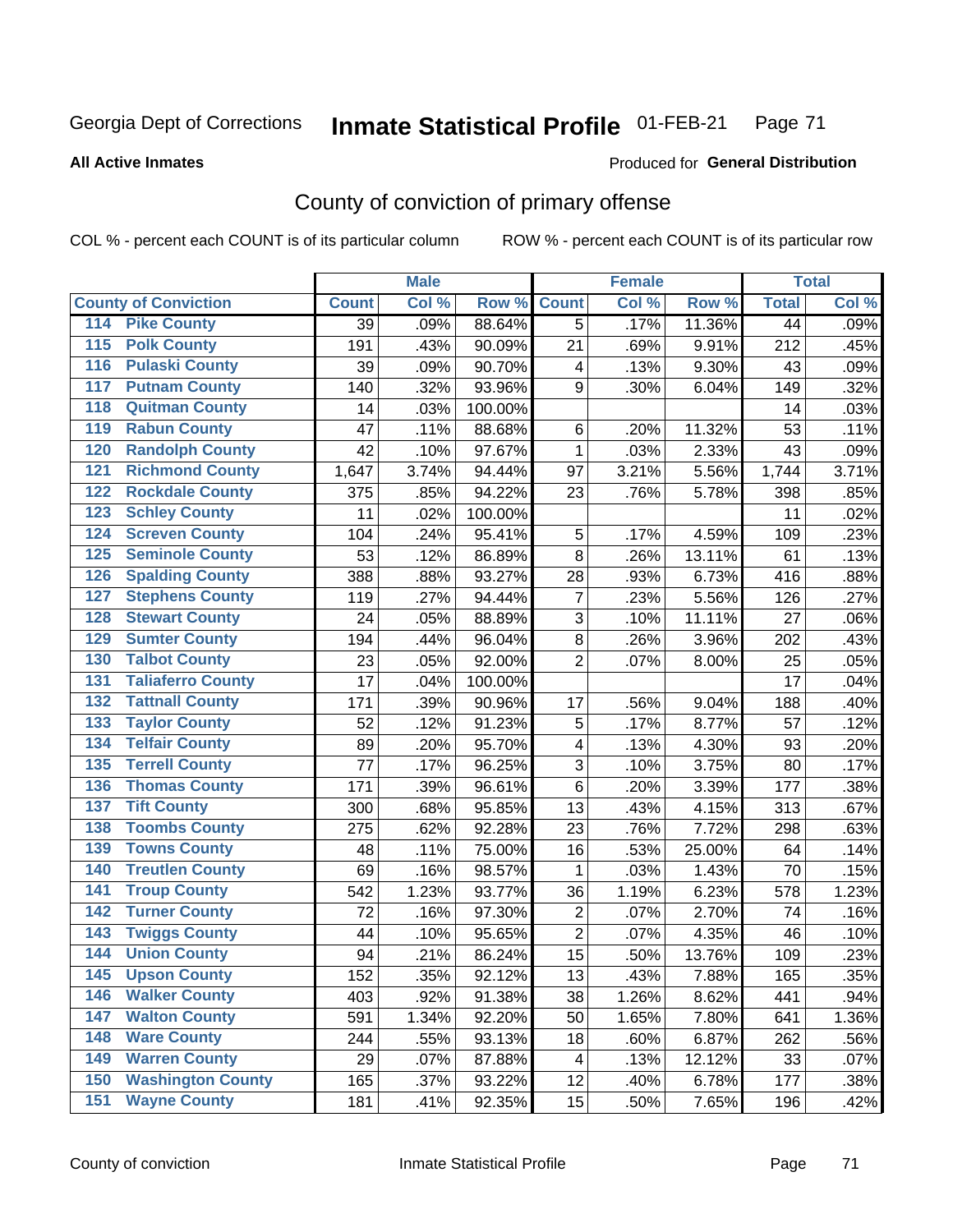#### Inmate Statistical Profile 01-FEB-21 Page 72

**All Active Inmates** 

### Produced for General Distribution

## County of conviction of primary offense

COL % - percent each COUNT is of its particular column

|                                |                    | <b>Male</b> |             |       | <b>Female</b> |        |              | <b>Total</b> |
|--------------------------------|--------------------|-------------|-------------|-------|---------------|--------|--------------|--------------|
| <b>County of Conviction</b>    | Count <sup>!</sup> | Col %       | Row % Count |       | Col %         | Row %  | <b>Total</b> | Col %        |
| <b>Webster County</b><br>152   | 5                  | .01%        | 71.43%      | 2     | $.07\%$       | 28.57% |              | .01%         |
| <b>Wheeler County</b><br>153   | 17                 | .04%        | 100.00%     |       |               |        | 17           | .04%         |
| <b>White County</b><br>154     | 78                 | .18%        | 92.86%      | 6     | .20%          | 7.14%  | 84           | .18%         |
| <b>Whitfield County</b><br>155 | 650                | 1.48%       | 87.25%      | 95    | 3.14%         | 12.75% | 745          | 1.58%        |
| <b>Wilcox County</b><br>156    | 50                 | .11%        | 94.34%      | 3     | .10%          | 5.66%  | 53           | .11%         |
| <b>Wilkes County</b><br>157    | 58                 | .13%        | 96.67%      | 2     | $.07\%$       | 3.33%  | 60           | .13%         |
| <b>Wilkinson County</b><br>158 | 35                 | .08%        | 97.22%      |       | $.03\%$       | 2.78%  | 36           | .08%         |
| <b>Worth County</b><br>159     | 126                | .29%        | 91.97%      | 11    | .36%          | 8.03%  | 137          | .29%         |
| <b>Total Rported</b>           | 44,009             | 100%        | 93.57%      | 3,024 | 100%          | 6.43%  | 47,033       | 100%         |

| <b>Not Reported</b> |        |       |        |
|---------------------|--------|-------|--------|
| Total               | 44,009 | 3,024 | 47,033 |

| <b>Mode (most frequent)</b> | <b>Fulton County</b> | <b>Fulton County</b> | <b>Fulton County</b> |
|-----------------------------|----------------------|----------------------|----------------------|
|                             |                      |                      |                      |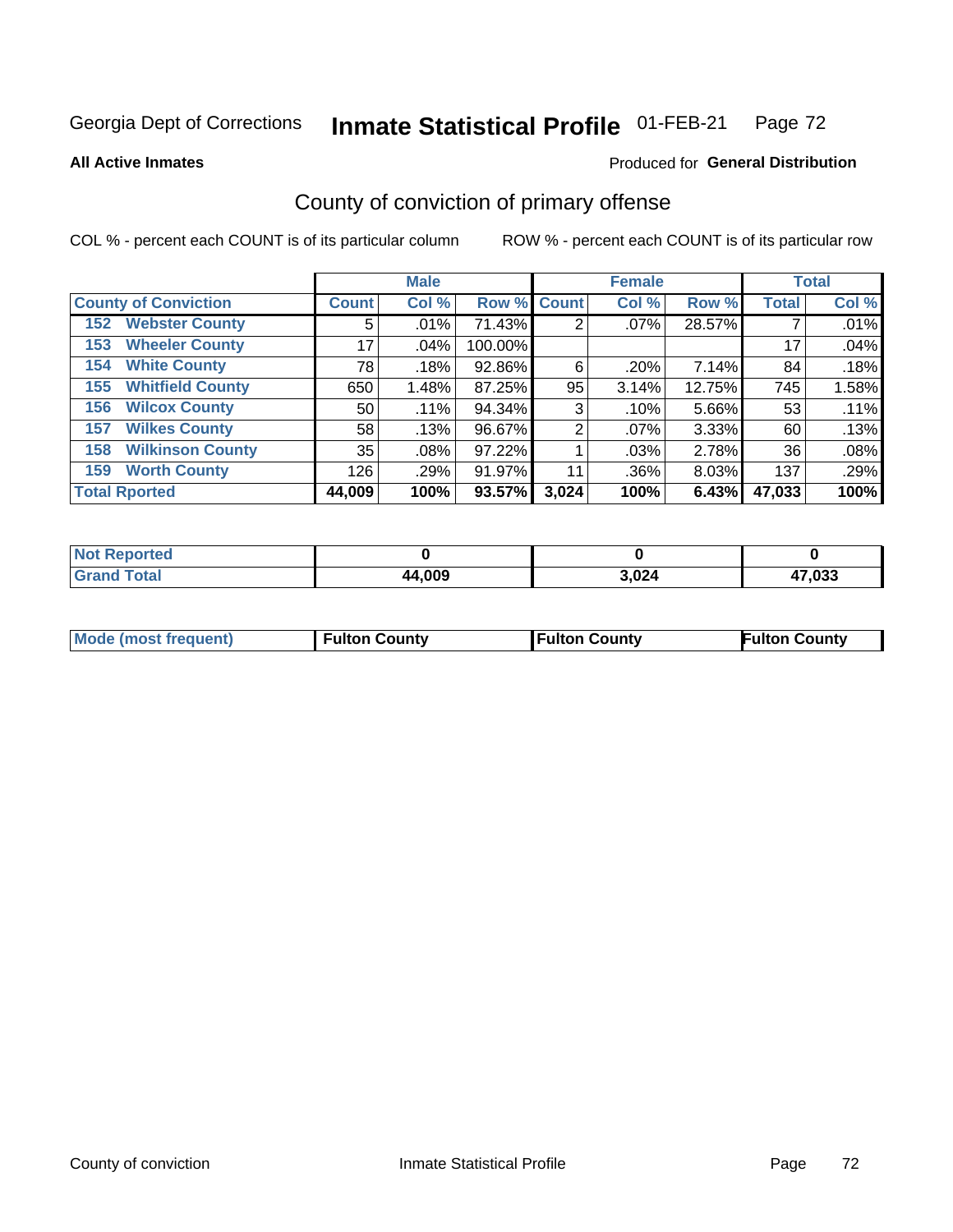## **Georgia Dept of Corrections All Active Inmates**

#### Inmate Statistical Profile 01-FEB-21 Page 73

Produced for General Distribution

# Circuit of conviction of primary offense

COL % - percent each COUNT is of its particular column ROW % - percent each COUNT is of its particular row

|                         |                                 | <b>Male</b>      |        |        | <b>Female</b> |       |        | <b>Total</b> |       |
|-------------------------|---------------------------------|------------------|--------|--------|---------------|-------|--------|--------------|-------|
|                         | <b>Circuit of Conviction</b>    | <b>Count</b>     | Col %  | Row %  | <b>Count</b>  | Col % | Row %  | <b>Total</b> | Col % |
| 1                       | <b>Alapaha Circuit</b>          | $\overline{314}$ | .72%   | 93.73% | 21            | .70%  | 6.27%  | 335          | .72%  |
| $\overline{2}$          | <b>Alcovy Circuit</b>           | 1,192            | 2.72%  | 91.69% | 108           | 3.58% | 8.31%  | 1,300        | 2.77% |
| $\overline{\mathbf{3}}$ | <b>Atlanta Circuit</b>          | 4,386            | 10.01% | 96.35% | 166           | 5.50% | 3.65%  | 4,552        | 9.72% |
| 4                       | <b>Atlantic Circuit</b>         | 579              | 1.32%  | 92.94% | 44            | 1.46% | 7.06%  | 623          | 1.33% |
| 5                       | <b>Augusta Circuit</b>          | 2,207            | 5.04%  | 93.95% | 142           | 4.71% | 6.05%  | 2,349        | 5.01% |
| $\overline{6}$          | <b>Blue Ridge Circuit</b>       | 499              | 1.14%  | 91.90% | 44            | 1.46% | 8.10%  | 543          | 1.16% |
| 7                       | <b>Brunswick Circuit</b>        | 1,039            | 2.37%  | 93.60% | 71            | 2.35% | 6.40%  | 1,110        | 2.37% |
| 8                       | <b>Chattahoochee Circuit</b>    | 1,253            | 2.86%  | 95.21% | 63            | 2.09% | 4.79%  | 1,316        | 2.81% |
| 9                       | <b>Cherokee Circuit</b>         | 884              | 2.02%  | 89.93% | 99            | 3.28% | 10.07% | 983          | 2.10% |
| 10                      | <b>Clayton Circuit</b>          | 1,231            | 2.81%  | 93.05% | 92            | 3.05% | 6.95%  | 1,323        | 2.82% |
| $\overline{11}$         | <b>Cobb Circuit</b>             | 2,151            | 4.91%  | 93.00% | 162           | 5.37% | 7.00%  | 2,313        | 4.94% |
| 12                      | <b>Conasauga Circuit</b>        | 832              | 1.90%  | 87.39% | 120           | 3.98% | 12.61% | 952          | 2.03% |
| 13                      | <b>Cordele Circuit</b>          | 692              | 1.58%  | 93.77% | 46            | 1.53% | 6.23%  | 738          | 1.58% |
| $\overline{14}$         | <b>Coweta Circuit</b>           | 1,776            | 4.05%  | 93.82% | 117           | 3.88% | 6.18%  | 1,893        | 4.04% |
| 15                      | <b>Dougherty Circuit</b>        | 728              | 1.66%  | 96.68% | 25            | .83%  | 3.32%  | 753          | 1.61% |
| 16                      | <b>Dublin Circuit</b>           | 421              | .96%   | 94.39% | 25            | .83%  | 5.61%  | 446          | .95%  |
| 17                      | <b>Eastern Circuit</b>          | 1,638            | 3.74%  | 96.58% | 58            | 1.92% | 3.42%  | 1,696        | 3.62% |
| 18                      | <b>Flint Circuit</b>            | 559              | 1.28%  | 92.24% | 47            | 1.56% | 7.76%  | 606          | 1.29% |
| 19                      | <b>Griffin Circuit</b>          | 874              | 1.99%  | 93.58% | 60            | 1.99% | 6.42%  | 934          | 1.99% |
| 20                      | <b>Gwinnett Circuit</b>         | 2,282            | 5.21%  | 94.26% | 139           | 4.61% | 5.74%  | 2,421        | 5.17% |
| $\overline{21}$         | <b>Houston Circuit</b>          | 654              | 1.49%  | 91.85% | 58            | 1.92% | 8.15%  | 712          | 1.52% |
| $\overline{22}$         | <b>Lookout Mountain Circuit</b> | 976              | 2.23%  | 91.47% | 91            | 3.02% | 8.53%  | 1,067        | 2.28% |
| 23                      | <b>Macon Circuit</b>            | 1,057            | 2.41%  | 94.71% | 59            | 1.96% | 5.29%  | 1,116        | 2.38% |
| 24                      | <b>Middle Circuit</b>           | 820              | 1.87%  | 92.97% | 62            | 2.06% | 7.03%  | 882          | 1.88% |
| $\overline{25}$         | <b>Mountain Circuit</b>         | 273              | .62%   | 92.23% | 23            | .76%  | 7.77%  | 296          | .63%  |
| 26                      | <b>Northeastern Circuit</b>     | 700              | 1.60%  | 92.84% | 54            | 1.79% | 7.16%  | 754          | 1.61% |
| $\overline{27}$         | <b>Northern Circuit</b>         | 606              | 1.38%  | 90.99% | 60            | 1.99% | 9.01%  | 666          | 1.42% |
| 28                      | <b>Ocmulgee Circuit</b>         | 914              | 2.09%  | 92.04% | 79            | 2.62% | 7.96%  | 993          | 2.12% |
| 29                      | <b>Oconee Circuit</b>           | 324              | .74%   | 94.19% | 20            | .66%  | 5.81%  | 344          | .73%  |
| 30                      | <b>Ogeechee Circuit</b>         | 832              | 1.90%  | 93.06% | 62            | 2.06% | 6.94%  | 894          | 1.91% |
| $\overline{31}$         | <b>Pataula Circuit</b>          | 312              | .71%   | 94.26% | 19            | .63%  | 5.74%  | 331          | .71%  |
| 32                      | <b>Piedmont Circuit</b>         | 598              | 1.36%  | 91.16% | 58            | 1.92% | 8.84%  | 656          | 1.40% |
| 33                      | <b>Rome Circuit</b>             | 812              | 1.85%  | 90.83% | 82            | 2.72% | 9.17%  | 894          | 1.91% |
| 34                      | <b>South Georgia Circuit</b>    | 527              | 1.20%  | 95.13% | 27            | .90%  | 4.87%  | 554          | 1.18% |
| 35                      | <b>Southern Circuit</b>         | 868              | 1.98%  | 96.44% | 32            | 1.06% | 3.56%  | 900          | 1.92% |
| 36                      | <b>Southwestern Circuit</b>     | 342              | .78%   | 93.19% | 25            | .83%  | 6.81%  | 367          | .78%  |
| 37                      | <b>Stone Mountain Circuit</b>   | 2,483            | 5.66%  | 95.10% | 128           | 4.24% | 4.90%  | 2,611        | 5.57% |
| 38                      | <b>Tallapoosa Circuit</b>       | 304              | .69%   | 91.02% | 30            | .99%  | 8.98%  | 334          | .71%  |
| 39                      | <b>Tifton Circuit</b>           | 553              | 1.26%  | 95.51% | 26            | .86%  | 4.49%  | 579          | 1.24% |
| 40                      | <b>Toombs Circuit</b>           | 308              | .70%   | 95.36% | 15            | .50%  | 4.64%  | 323          | .69%  |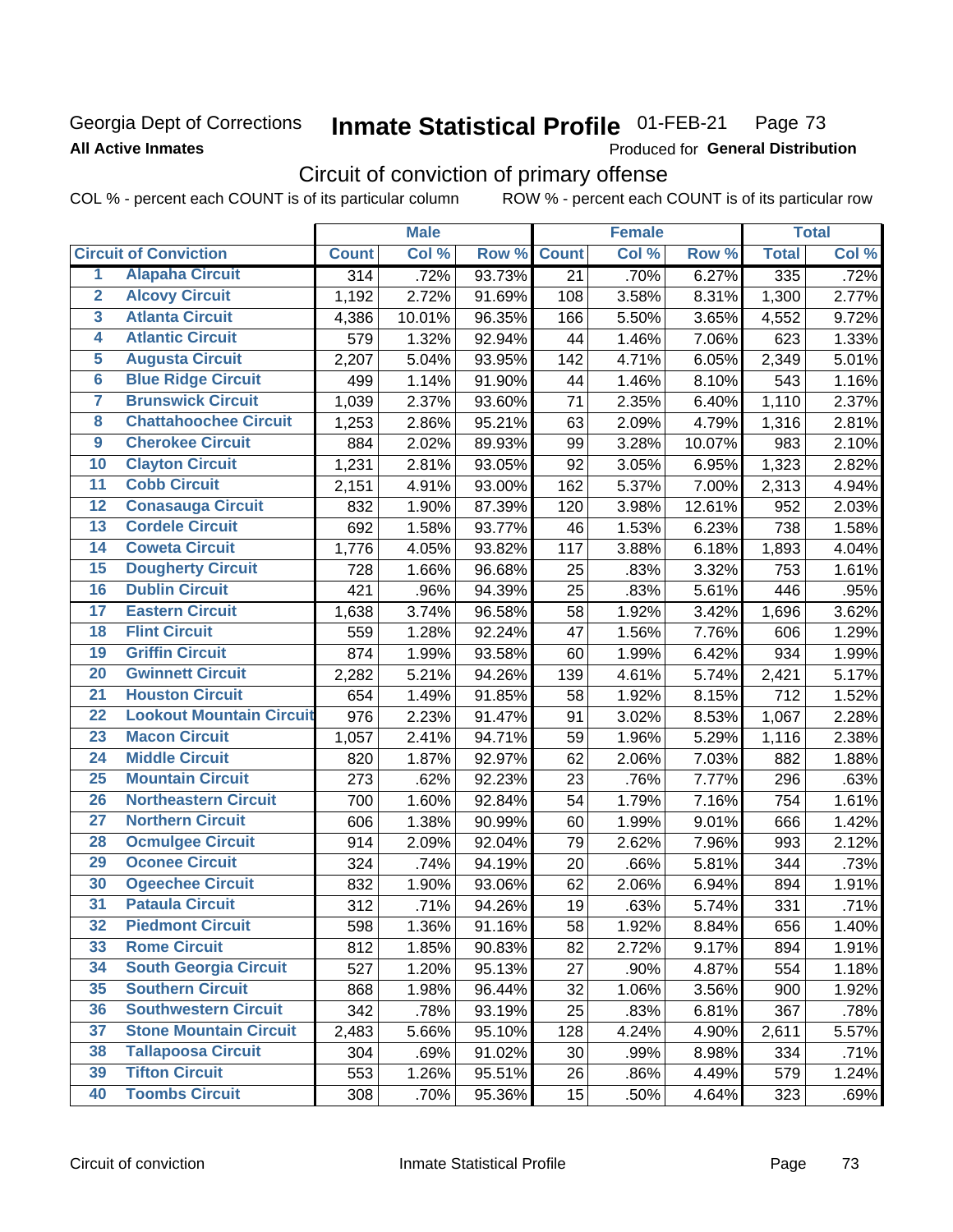## **Georgia Dept of Corrections All Active Inmates**

#### Inmate Statistical Profile 01-FEB-21 Page 74

Produced for General Distribution

## Circuit of conviction of primary offense

|                                        |              | <b>Male</b>   |        |              | <b>Female</b> |        |              | <b>Total</b> |
|----------------------------------------|--------------|---------------|--------|--------------|---------------|--------|--------------|--------------|
| <b>Circuit of Conviction</b>           | <b>Count</b> | Col %         | Row %  | <b>Count</b> | Col %         | Row %  | <b>Total</b> | Col %        |
| <b>Waycross Circuit</b><br>41          | 778          | 1.77%         | 91.96% | 68           | 2.25%         | 8.04%  | 846          | 1.81%        |
| <b>Western Circuit</b><br>42           | 516          | 1.18%         | 93.48% | 36           | 1.19%         | 6.52%  | 552          | 1.18%        |
| <b>Rockdale Circuit</b><br>43          | 375          | .86%          | 94.22% | 23           | .76%          | 5.78%  | 398          | .85%         |
| <b>Douglas Circuit</b><br>44           | 924          | 2.11%         | 91.39% | 87           | 2.88%         | 8.61%  | 1,011        | 2.16%        |
| <b>Appalachian Circuit</b><br>45       | 266          | .61%          | 91.10% | 26           | $.86\%$       | 8.90%  | 292          | .62%         |
| <b>Enotah Circuit</b><br>46            | 298          | .68%          | 87.13% | 44           | 1.46%         | 12.87% | 342          | .73%         |
| <b>Bell-Forsyth J.C.</b><br>47         | 332          | .76%          | 91.46% | 31           | 1.03%         | 8.54%  | 363          | .77%         |
| <b>Towaliga Judicial Circuit</b><br>48 | 330          | .75%          | 91.92% | 29           | .96%          | 8.08%  | 359          | .77%         |
| <b>Paulding Circuit</b><br>49          | 212          | .48%          | 94.22% | 13           | .43%          | 5.78%  | 225          | .48%         |
| <b>Total Rported</b>                   | 43,831       | 100%          | 93.56% | 3,016        | 100%          | 6.44%  | 46,847       | 100%         |
| <b>Not Reported</b>                    |              | 178           |        |              | 8             |        |              | 186          |
| <b>Grand Total</b>                     |              | <b>AA NOQ</b> |        |              | 3.024         |        |              | 17 N33       |

| TURIN TULAH                 | 44,VVJ  | J.UZ4   | 41,000  |
|-----------------------------|---------|---------|---------|
|                             |         |         |         |
| <b>Mode (most frequent)</b> | Atlanta | Atlanta | Atlanta |
|                             |         |         |         |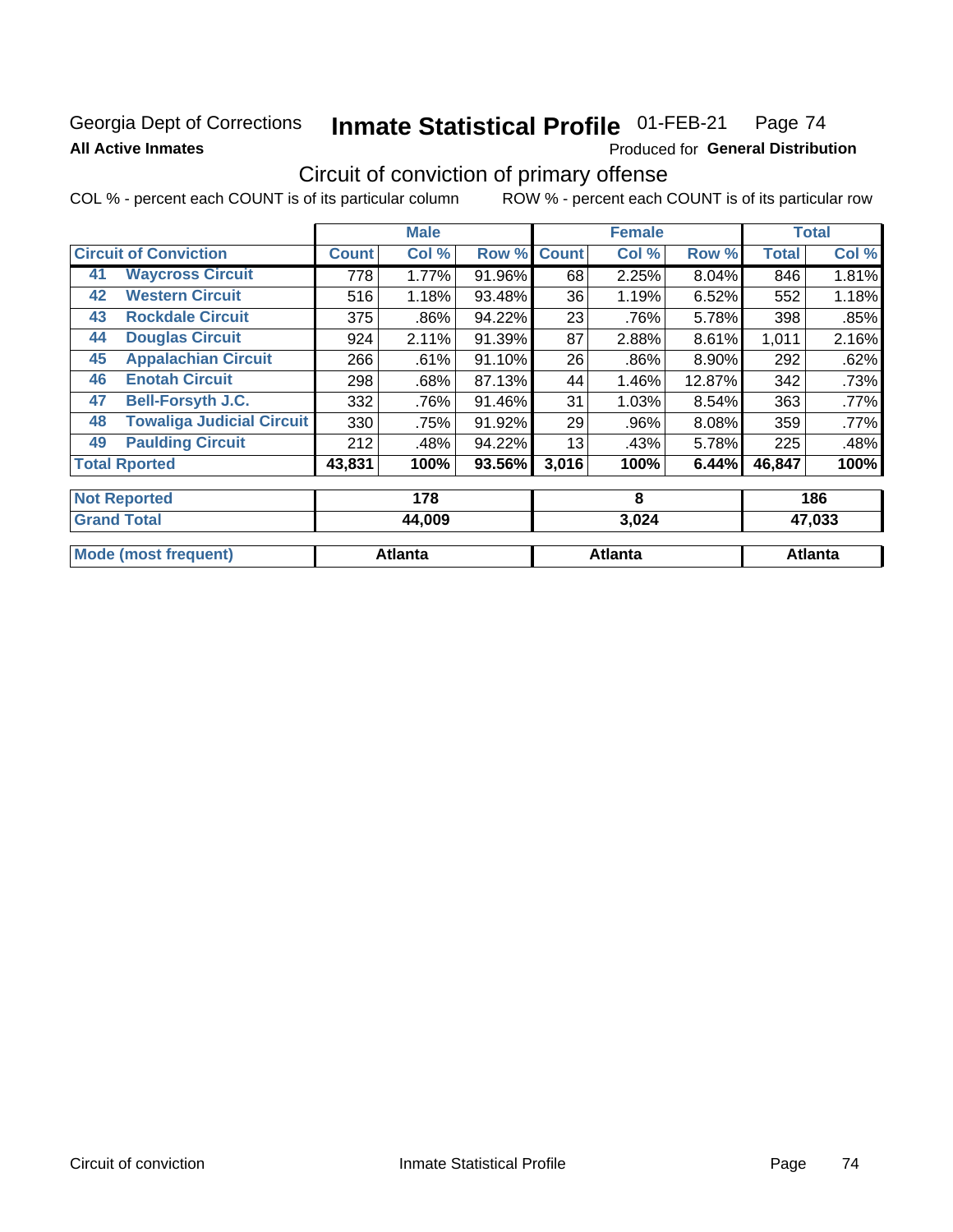#### **All Active Inmates**

### Produced for **General Distribution**

## Years served (jail + prison) in this incarceration

|                                           |              | <b>Male</b> |                  |                          | <b>Female</b> |                  |              | <b>Total</b> |
|-------------------------------------------|--------------|-------------|------------------|--------------------------|---------------|------------------|--------------|--------------|
| <b>Years Served</b>                       | <b>Count</b> | Col %       | Row <sup>%</sup> | <b>Count</b>             | Col %         | Row <sub>%</sub> | <b>Total</b> | Col%         |
| Less than one year                        | 4,967        | 11.29%      | 91.42%           | 466                      | 15.41%        | 8.58%            | 5,433        | 11.55%       |
| 1 to 1.99 years                           | 6,784        | 15.42%      | 91.59%           | 623                      | 20.60%        | 8.41%            | 7,407        | 15.75%       |
| 2 to 2.99 years                           | 4,759        | 10.82%      | 91.22%           | 458                      | 15.15%        | 8.78%            | 5,217        | 11.09%       |
| 3 to 3.99 years                           | 3,945        | 8.97%       | 93.00%           | 297                      | 9.82%         | 7.00%            | 4,242        | 9.02%        |
| 4 to 4.99 years                           | 3,142        | 7.14%       | 94.27%           | 191                      | 6.32%         | 5.73%            | 3,333        | 7.09%        |
| $\overline{5}$ to 5.99 years              | 2,509        | 5.70%       | 93.62%           | 171                      | 5.65%         | 6.38%            | 2,680        | 5.70%        |
| 6 to 6.99 years                           | 2,132        | 4.85%       | 93.84%           | 140                      | 4.63%         | 6.16%            | 2,272        | 4.83%        |
| $\overline{7}$ to $\overline{7.9}9$ years | 1,876        | 4.26%       | 94.84%           | 102                      | 3.37%         | 5.16%            | 1,978        | 4.21%        |
| 8 to 8.99 years                           | 1,630        | 3.70%       | 94.55%           | 94                       | 3.11%         | 5.45%            | 1,724        | 3.67%        |
| 9 to 9.99 years                           | 1,458        | 3.31%       | 95.36%           | 71                       | 2.35%         | 4.64%            | 1,529        | 3.25%        |
| 10 to 10.99 years                         | 1,108        | 2.52%       | 95.11%           | 57                       | 1.88%         | 4.89%            | 1,165        | 2.48%        |
| 11 to 11.99 years                         | 939          | 2.13%       | 95.62%           | 43                       | 1.42%         | 4.38%            | 982          | 2.09%        |
| 12 to 12.99 years                         | 808          | 1.84%       | 95.85%           | 35                       | 1.16%         | 4.15%            | 843          | 1.79%        |
| 13 to 13.99 years                         | 875          | 1.99%       | 96.05%           | 36                       | 1.19%         | 3.95%            | 911          | 1.94%        |
| 14 to 14.99 years                         | 703          | 1.60%       | 96.43%           | 26                       | 0.86%         | 3.57%            | 729          | 1.55%        |
| 15 to 15.99 years                         | 565          | 1.28%       | 94.64%           | 32                       | 1.06%         | 5.36%            | 597          | 1.27%        |
| 16 to 16.99 years                         | 466          | 1.06%       | 95.49%           | 22                       | 0.73%         | 4.51%            | 488          | 1.04%        |
| 17 to 17.99 years                         | 480          | 1.09%       | 95.81%           | 21                       | 0.69%         | 4.19%            | 501          | 1.07%        |
| 18 to 18.99 years                         | 460          | 1.05%       | 94.46%           | 27                       | 0.89%         | 5.54%            | 487          | 1.04%        |
| 19 to 19.99 years                         | 438          | 1.00%       | 97.33%           | 12                       | 0.40%         | 2.67%            | 450          | 0.96%        |
| 20 to 20.99 years                         | 357          | 0.81%       | 96.49%           | 13                       | 0.43%         | 3.51%            | 370          | 0.79%        |
| 21 to 21.99 years                         | 328          | 0.75%       | 95.07%           | 17                       | 0.56%         | 4.93%            | 345          | 0.73%        |
| 22 to 22.99 years                         | 304          | 0.69%       | 95.00%           | 16                       | 0.53%         | 5.00%            | 320          | 0.68%        |
| 23 to 23.99 years                         | 347          | 0.79%       | 97.47%           | 9                        | 0.30%         | 2.53%            | 356          | 0.76%        |
| 24 to 24.99 years                         | 329          | 0.75%       | 97.92%           | 7                        | 0.23%         | 2.08%            | 336          | 0.71%        |
| 25 to 25.99 years                         | 304          | 0.69%       | 97.75%           | 7                        | 0.23%         | 2.25%            | 311          | 0.66%        |
| 26 to 26.99 years                         | 266          | 0.60%       | 97.44%           | $\overline{7}$           | 0.23%         | 2.56%            | 273          | 0.58%        |
| 27 to 27.99 years                         | 225          | 0.51%       | 97.83%           | 5                        | 0.17%         | 2.17%            | 230          | 0.49%        |
| 28 to 28.99 years                         | 172          | 0.39%       | 97.73%           | 4                        | 0.13%         | 2.27%            | 176          | 0.37%        |
| 29 to 29.99 years                         | 168          | 0.38%       | 97.67%           | $\overline{\mathcal{A}}$ | 0.13%         | 2.33%            | 172          | 0.37%        |
| Thirty + years                            | 1,155        | 2.63%       | 99.06%           | 11                       | 0.36%         | 0.94%            | 1,166        | 2.48%        |
| <b>Total Reported</b>                     | 43,999       | 100%        | 93.57%           | 3,024                    | 100%          | 6.43%            | 47,023       | 100.0%       |

| <b>Not Reported</b>      | 10              |                 | 10              |
|--------------------------|-----------------|-----------------|-----------------|
| <b>Grand Total</b>       | 44,009          | 3,024           | 47,033          |
|                          |                 |                 |                 |
| <b>Mean</b><br>(average) | 7.81            | 5.02            | 7.63            |
| <b>Median (middle)</b>   | 4.47            | 2.91            | 4.36            |
| Mode (most frequent)     | 1 to 1.99 years | 1 to 1.99 years | 1 to 1.99 years |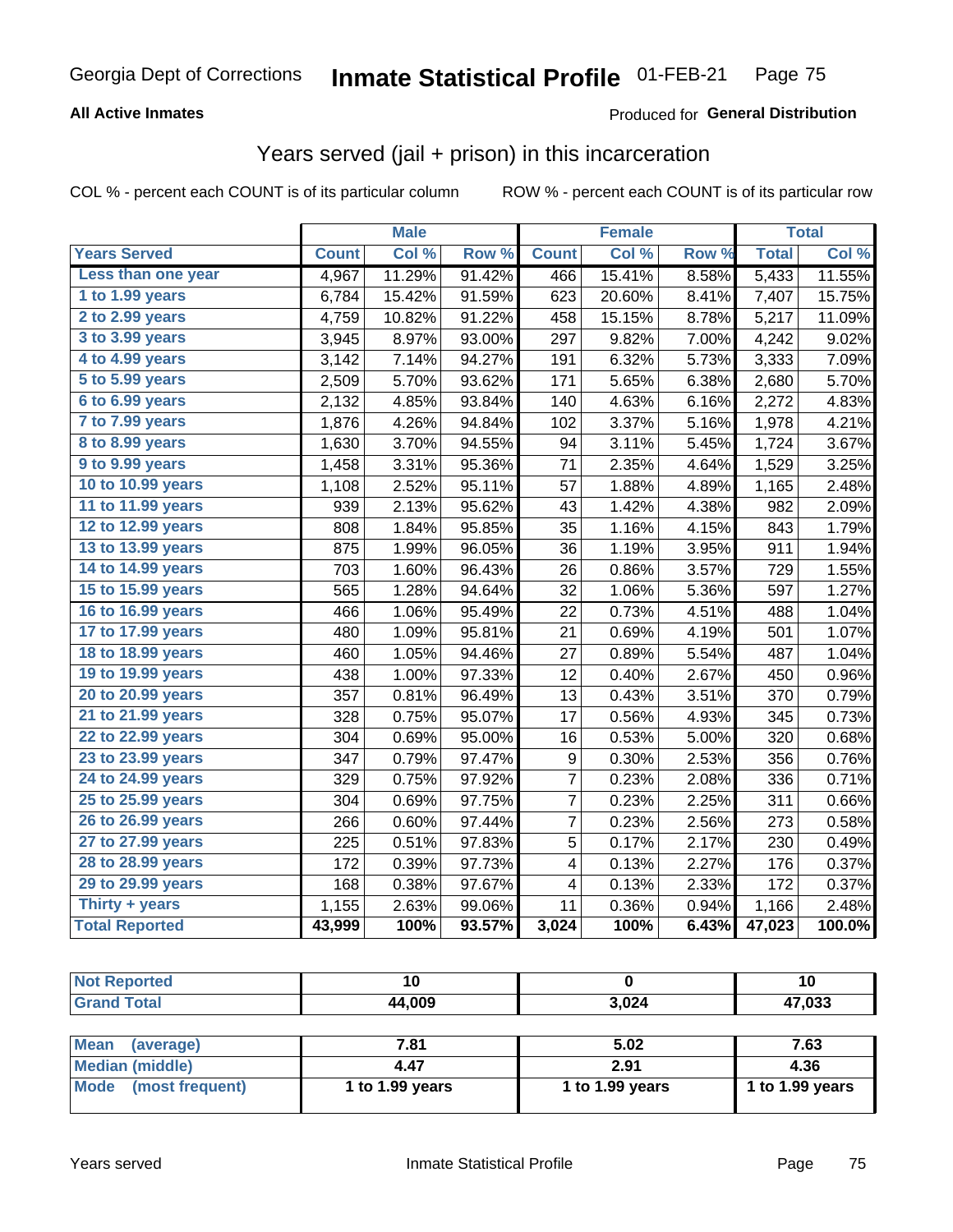#### **All Active Inmates**

Produced for **General Distribution**

### Results of most recent HIV tests

|                         |              | <b>Male</b> |         |              | <b>Female</b> |          |        | Total  |
|-------------------------|--------------|-------------|---------|--------------|---------------|----------|--------|--------|
| <b>HIV Test Results</b> | <b>Count</b> | Col %       | Row %I  | <b>Count</b> | Col %         | Row %    | Total  | Col %  |
| <b>Positive</b>         | 533          | 1.35%       | 93.51%  | 37           | 1.44%         | $6.49\%$ | 570    | 1.35%  |
| <b>Negative</b>         | 39,078       | $98.65\%$   | 93.90%  | 2,540        | $98.56\%$     | 6.10%    | 41,618 | 98.64% |
| Indeterminate           | ົ            | 0.01%       | 100.00% |              |               |          |        | 0.01%  |
| <b>Total Reported</b>   | 39,614       | 100%        | 93.89%  | 2,577        | 100%          | $6.11\%$ | 42,191 | 100%   |

| <b>Not Reported</b> | 4,395  | 447   | 1,842        |
|---------------------|--------|-------|--------------|
| Total<br>'Grand     | 44,009 | 3,024 | 17.033<br>41 |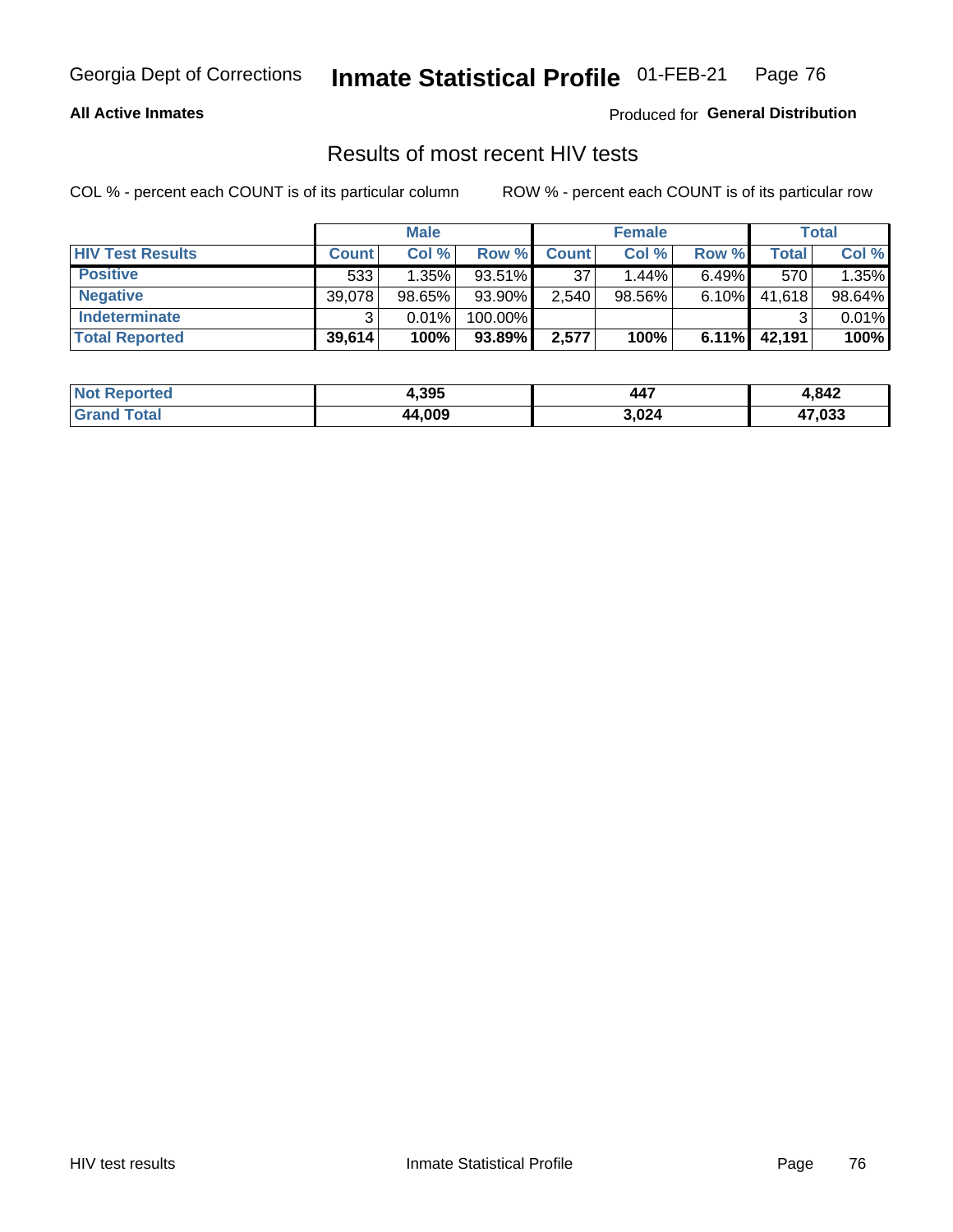#### **All Active Inmates**

#### Produced for **General Distribution**

### Results of most recent tuberculosis test

|                                  |              | <b>Male</b> |           |              | <b>Female</b> |          |              | Total  |
|----------------------------------|--------------|-------------|-----------|--------------|---------------|----------|--------------|--------|
| <b>Tuberculosis Test Results</b> | <b>Count</b> | Col %       | Row %     | <b>Count</b> | Col %         | Row %    | <b>Total</b> | Col %  |
| <b>Positive on current test</b>  | 5,260        | 12.70%      | 98.08%    | 103          | 3.67%         | $1.92\%$ | 5,363        | 12.13% |
| <b>Positive on previous test</b> |              | 0.01%       | 100.00%   |              |               |          |              | 0.01%  |
| <b>Negative</b>                  | 36.151       | 87.29%      | $93.05\%$ | 2,700        | $96.33\%$     | $6.95\%$ | 38,851       | 87.87% |
| <b>Total Reported</b>            | 41,413       | 100%        | 93.66%    | 2,803        | 100%          | 6.34%    | 44,216       | 100.0% |

| <b>Not Reported</b>    | 2,596  | つつ 1<br>ZZ I | 2,817        |
|------------------------|--------|--------------|--------------|
| <b>Total</b><br>'Grand | 44,009 | 3,024        | 47,033<br>47 |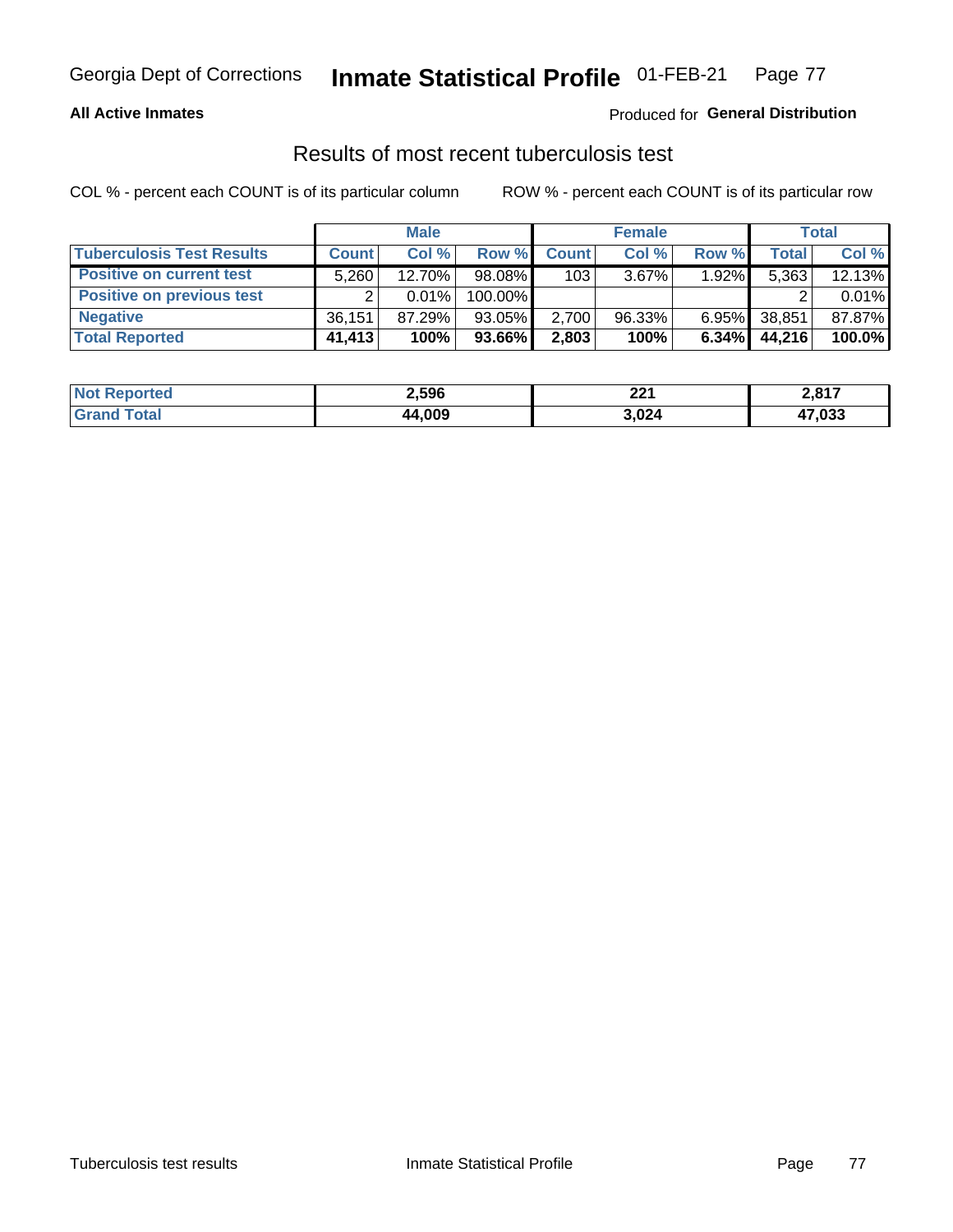#### **All Active Inmates**

Produced for **General Distribution**

### Results of most recent syphilis test

|                                 |              | <b>Male</b> |        |              | <b>Female</b> |          |       | Total  |
|---------------------------------|--------------|-------------|--------|--------------|---------------|----------|-------|--------|
| <b>Syphilis Test Results</b>    | <b>Count</b> | Col%        | Row %I | <b>Count</b> | Col %         | Row %I   | Total | Col %  |
| <b>Positive on current test</b> | 138          | $1.44\%$    | 95.17% |              | 2.11%         | 4.83%    | 145   | .46%   |
| <b>Negative</b>                 | 9.459        | 98.56%      | 96.68% | 325          | $97.89\%$     | $3.32\%$ | 9,784 | 98.54% |
| <b>Total Reported</b>           | 9,597        | 100%        | 96.66% | 332          | 100%          | $3.34\%$ | 9,929 | 100%   |

| <b>Not Reported</b> | 34,412 | 2,692 | 37,104 |
|---------------------|--------|-------|--------|
| <b>Grand Total</b>  | 44,009 | 3,024 | 47,033 |